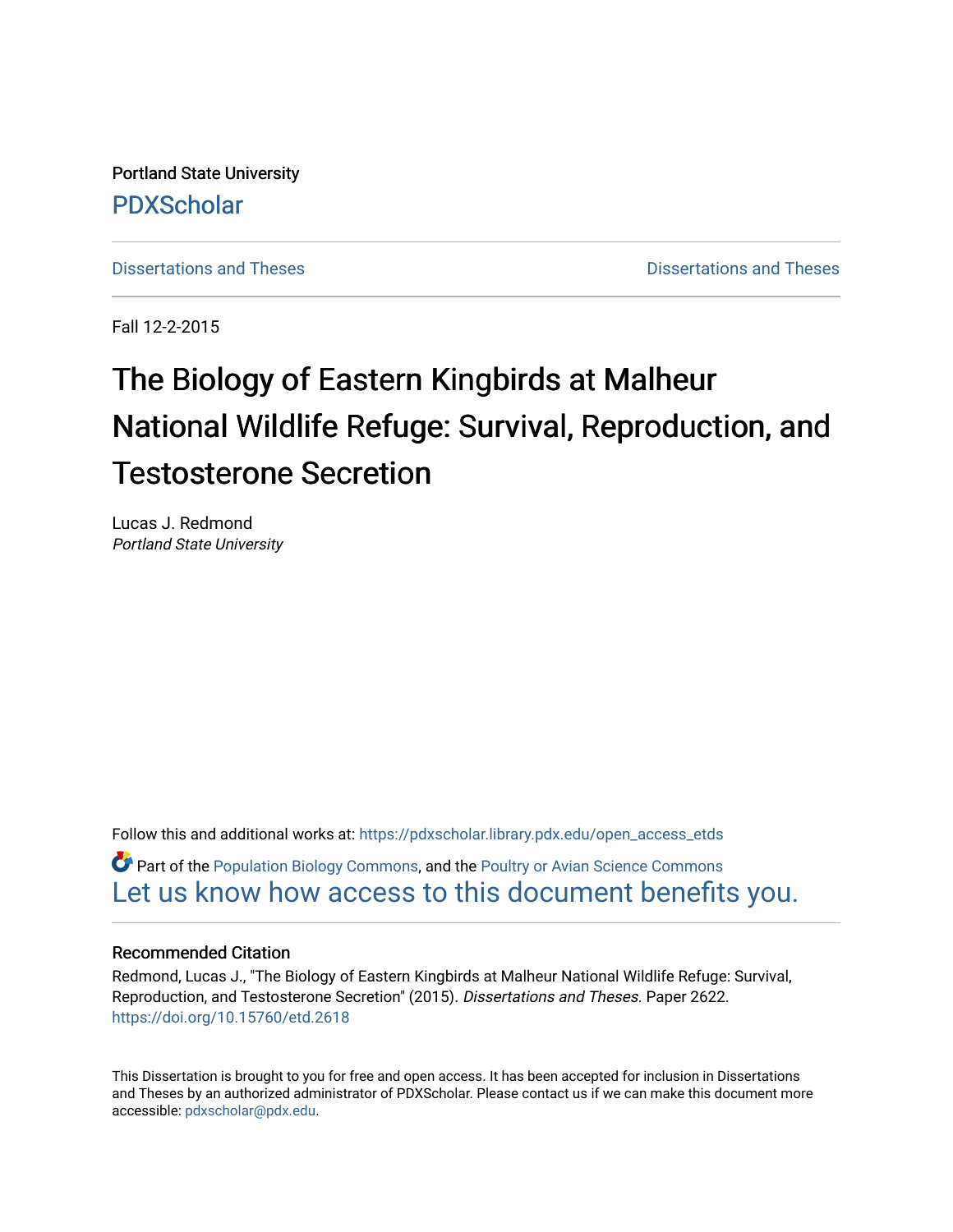### The Biology of Eastern Kingbirds at Malheur National Wildlife Refuge: Survival,

Reproduction, and Testosterone Secretion

by

Lucas J. Redmond

A dissertation submitted in partial fulfillment of the requirements for the degree of

> Doctor of Philosophy in Biology

Dissertation Committee: Michael T. Murphy, Chair Kathleen M. O'Reilly Jason E. Podrabsky Catherine de Rivera Randy Zelick

Portland State University 2015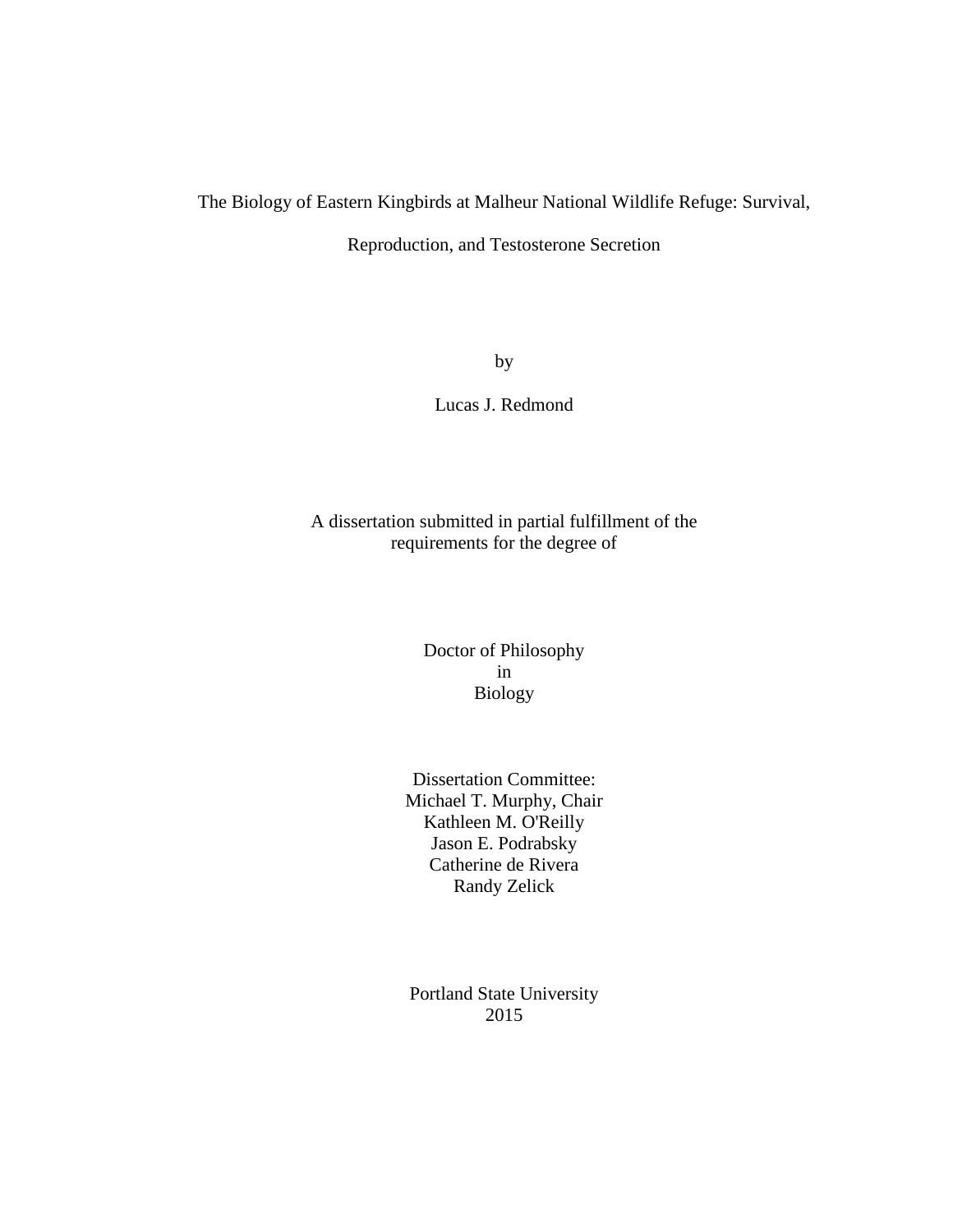© 2015 Lucas J. Redmond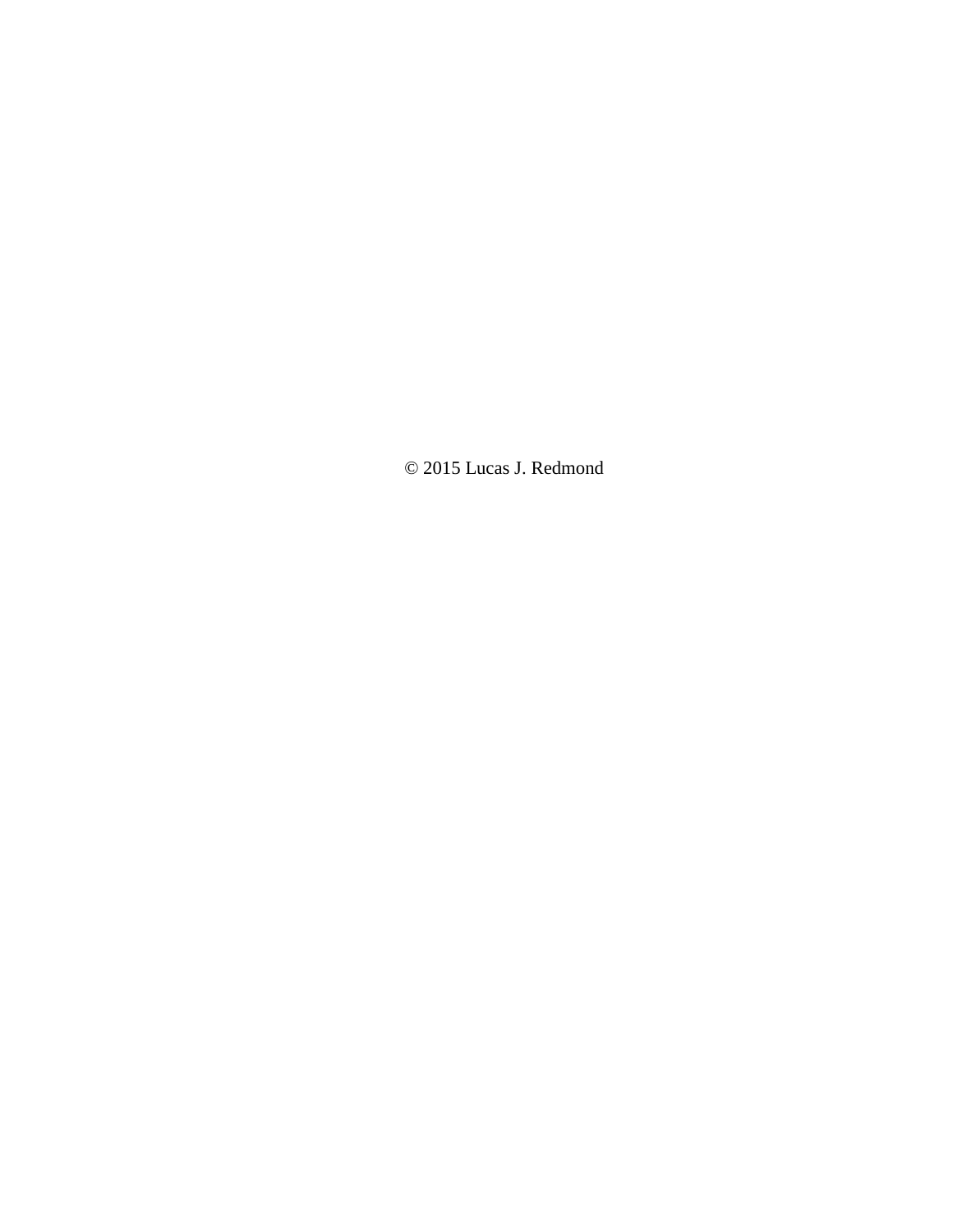#### **ABSTRACT**

This dissertation presents the results of a study that I undertook to better understand the breeding biology of Eastern Kingbirds (hereafter, kingbirds) at Malheur National Wildlife Refuge in southeastern Oregon from 2003 to 2009. Kingbirds are longdistance migratory songbirds that breed across much of North America. This species is socially monogamous but, via frequent extra-pair copulations, is genetically polygamous. Kingbirds exhibit relatively high breeding site fidelity, often returning to the same tree to nest in subsequent years. Both members of a pair provide parental care, but there are often specific duties performed by both male and female kingbirds. For example, males typically perform much of the vigilant nest defense that this species is well known for and contribute, to an extent, to the feeding of nestlings. Females, on the other hand, are entirely responsible for incubating and brooding.

Beginning in 2002, most adults within the population of kingbirds at Malheur had been banded with a unique combination of three colored plastic leg bands and an aluminum USFWS band. Also, as many nests were located in each year as possible, and any young that survived to fledging age were banded with a unique combination of leg bands. Considerable effort was then spent each year to locate as many banded individuals as possible, which allowed me to document adult and juvenile survival. Annual survival rates of adult male and female kingbirds in the population at Malheur did not differ and were relatively high at approximately 0.65. Juvenile survival rate was approximately 0.29, indicating that slightly less than one-third of nestlings survive the interval between fledging and their first potential breeding season. Resighting probability

i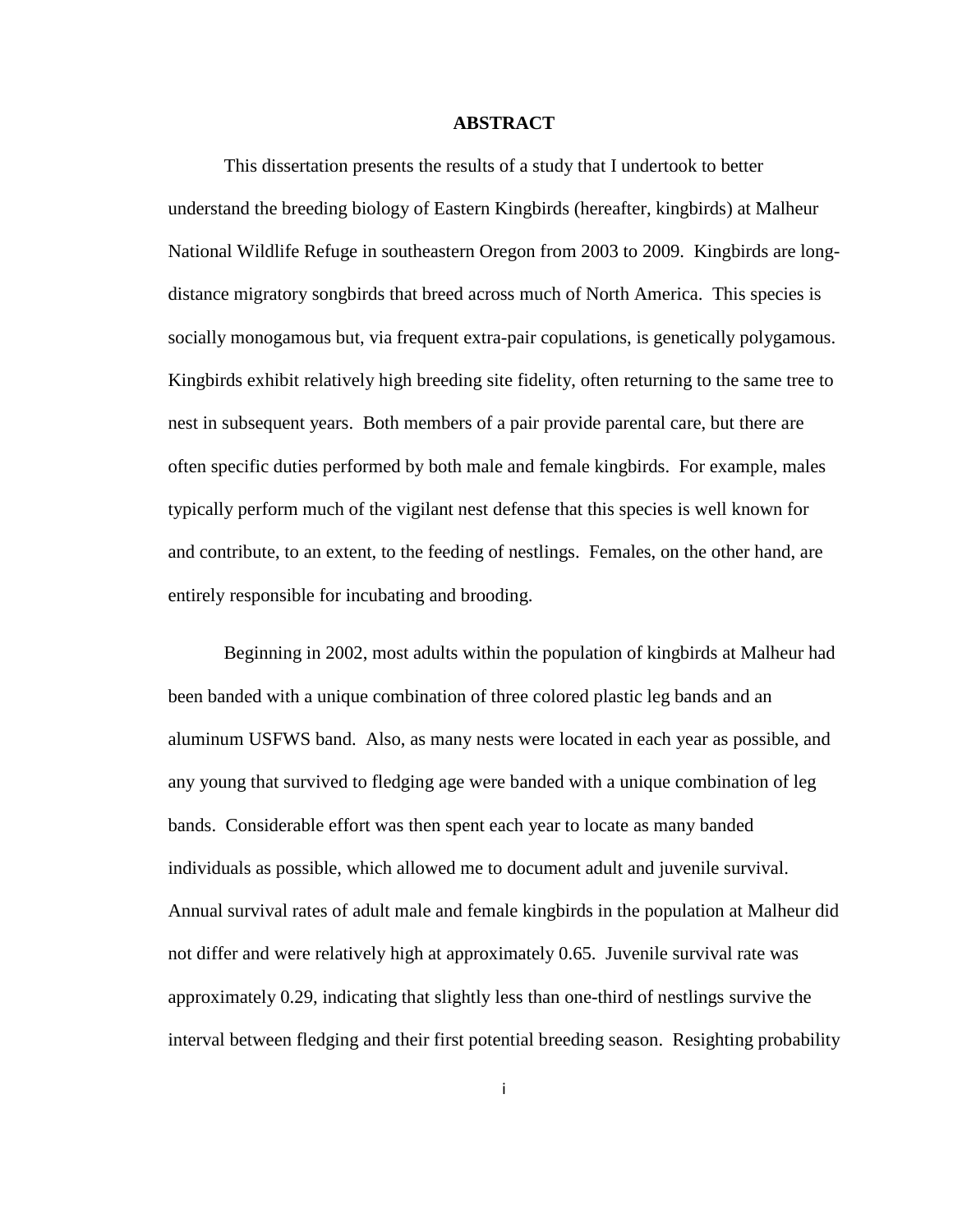was high for both sexes, although higher for adult males (0.94) than for adult female (0.84). The latter finding is consistent with the higher site fidelity of males than of females. Resighting probabilities for juveniles were much lower at 0.68 and 0.40 for males and females, respectively. Again, this was expected because natal site fidelity is typically much lower than breeding site fidelity. Compared to most other reports, resighting probability and return rates of juvenile kingbirds was high, presumably because the riparian habitats where kingbirds breed at Malheur function as an ecological island surrounded by, for kingbirds, unsuitable high desert habitat. Thus, unless they disperse very long distances, the only option for juvenile kingbirds is to begin nesting on the refuge.

The collection of blood samples from birds has become an increasingly common practice in ornithology. The data that can be gained from these samples allow a number of interesting questions to be asked such as understanding the genetic mating system of a species, patterns of hormone secretion, and discerning migratory pathways via stable isotope analysis. The volume of blood collected is usually small and was assumed to cause no long-term negative effects on sampled individuals. However, few studies have rigorously examined the effect of blood sampling on survival. I used a multistate markrecapture analysis to assess the effect blood sampling on annual survival of kingbirds by combining the annual survival data described above with whether or not individuals were subjected to blood sample collection. The results of this analysis indicated that blood sampling had no effect on annual survival rates of kingbirds. Whether or not this is the case for other species remains to be seen. However, my results support the assumption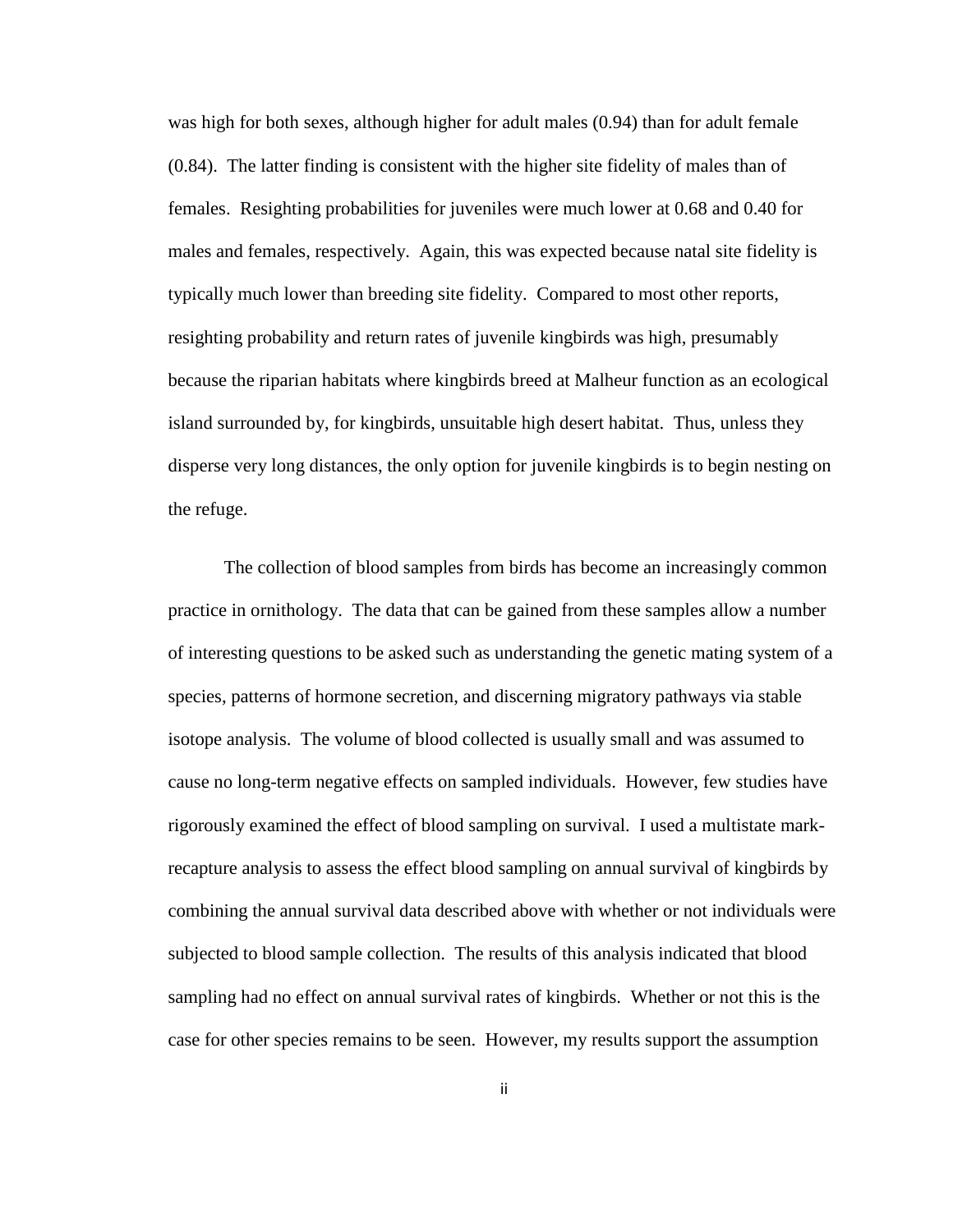that when done correctly, blood sampling has little to no long-term negative effects on birds.

Comparative analyses of many bird species show that testosterone secretion exhibits fairly predictable patterns among breeding birds of different mating systems. Monogamous species reach a peak during mate attraction and the period of female fertility which is then followed by a sharp decline when young are in the nest. By contrast, males of polygynous species tend to maintain higher levels of testosterone throughout the breeding season to, presumably, maximize opportunities for acquiring additional mates. Kingbirds are socially monogamous but cryptically polygamous. However, because of high rates of extra-pair paternity, variation in reproductive success among males is much higher than what is expected for a monogamous species, and, instead, is similar to what has been reported for polygynous species. Therefore from 2005 to 2009 I measured testosterone concentrations from the blood samples collected from male kingbirds to determine the breeding season profile of testosterone secretion in kingbirds and to understand the factors that influence testosterone variation among individuals. Contrary to expected for a monogamous species, the testosterone profile of kingbirds did not exhibit the brief peak in testosterone followed by a precipitous decline. Testosterone peaked early in the season, but declined very slowly as the nest cycle progressed. I attributed this gradual decline in testosterone to the cryptically polygynous nature of the kingbird extra-pair mating system. I also found substantial variation in testosterone concentration among male kingbirds and was able to identify several factors contributing to this variation. As expected, testosterone declined as the breeding season

iii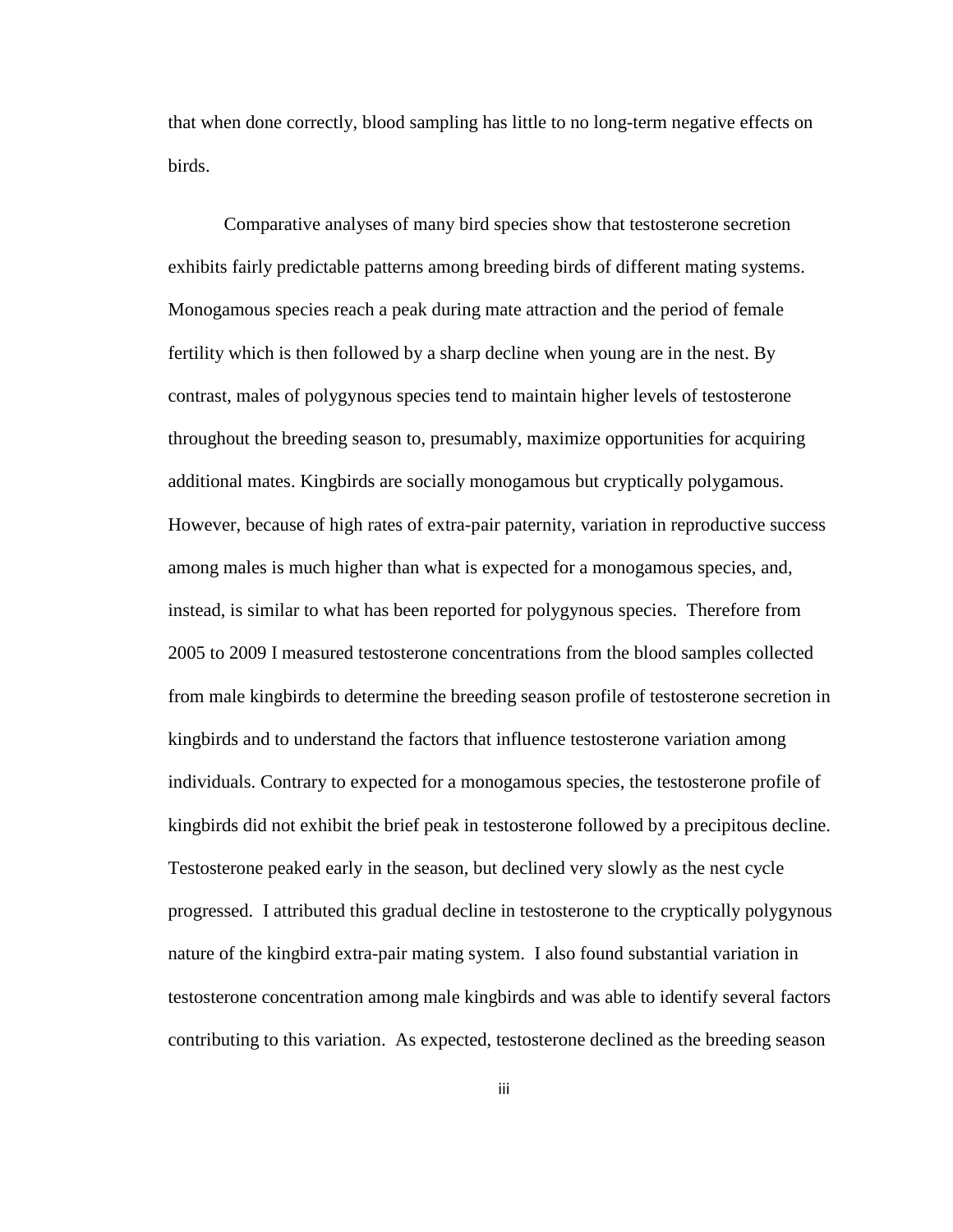progressed (independent of stage in nest cycle) and nest density increased, while increases in testosterone were correlated with the number of fertile females within the population. This suggests that male kingbirds were capable of modulating testosterone concentrations to both cope with an increase in conspecific density, but also to ready themselves for times when extra-pair copulations were more likely.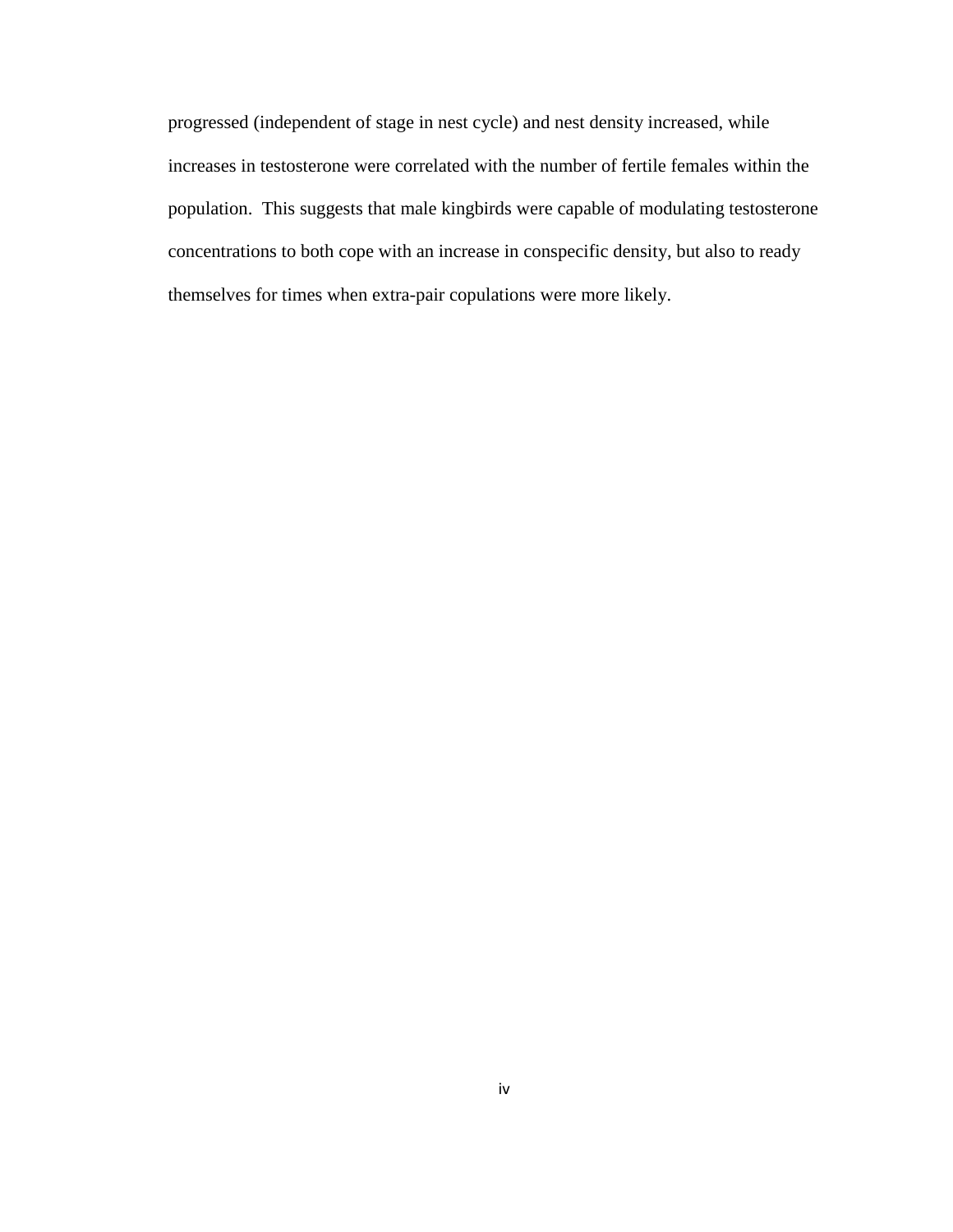To Jen and our two children, Maggie and Harry. Without your encouragement this would never have been possible. Begin the begin.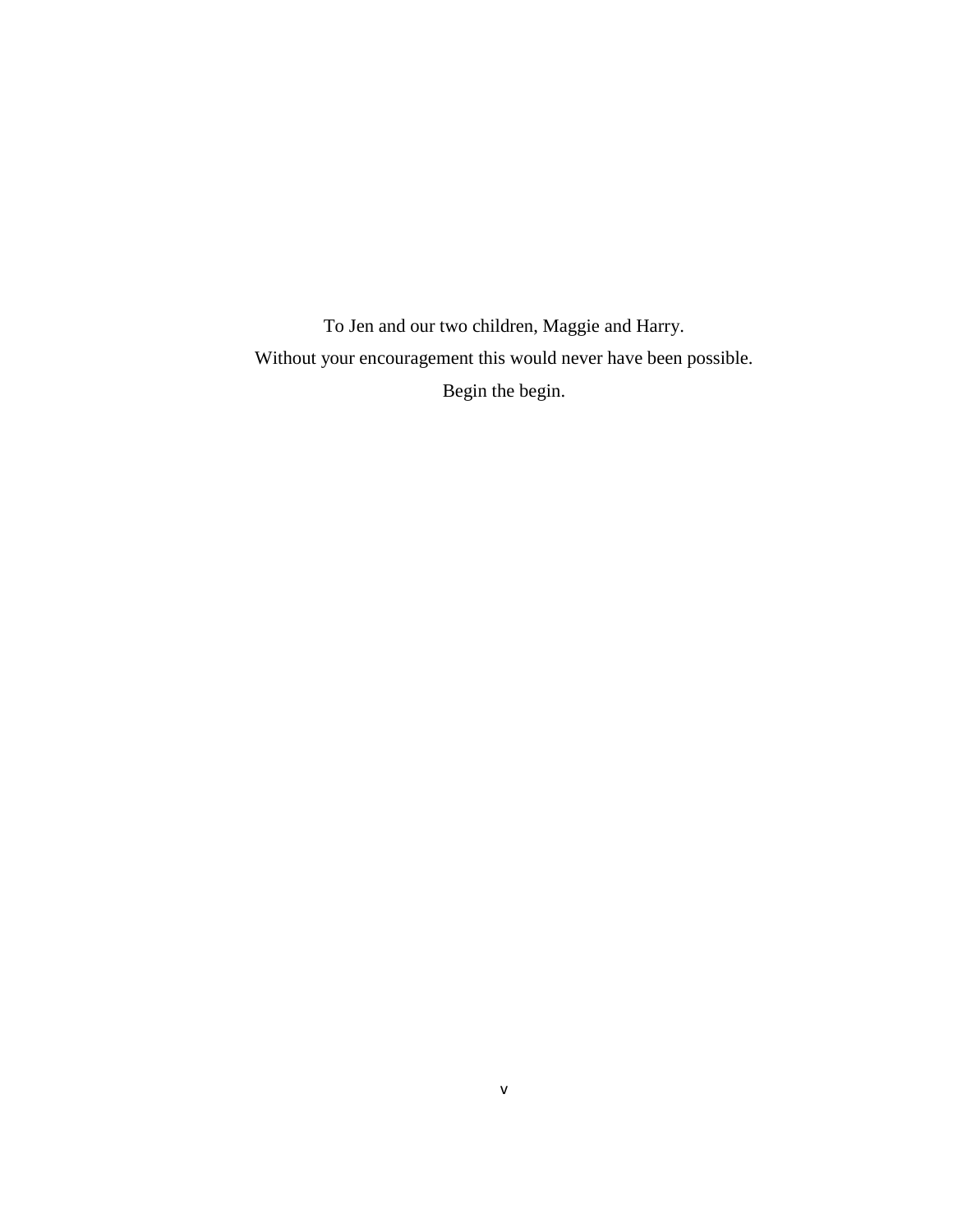#### **ACKNOWLEDGEMENTS**

First and foremost, I would like to extend my most sincere gratitude to my graduate adviser, Michael T. Murphy. In the spring of 2002 we had a phone call that would forever change my life, resulting in acceptance as a graduate student at Portland State University. He took a chance on me, and I would like to think that it paid off for all involved. I would also like to thank the rest of my dissertation committee for their guidance and input on the research for my dissertation.

This dissertation is the culmination of eight years of field work (2002-2009) at Malheur National Wildlife Refuge, a portion of which time was used to complete a Master's degree. Thanks are in order for many people. First, I would like to thank the personnel of Malheur for giving me, and all the other kingbird researchers, the access we needed to conduct our field work at Malheur. Special thanks to Rick Roy, now Field Manager at the Burns District Office of the Bureau of Land Management, who as Refuge Manager of Malheur greatly eased the red tape involved with research on a national wildlife refuge. Cal and Alice Elshoff were not only gracious hosts for many years, but were also delightful to get to know. It would be hard to choose two other people as devoted to conservation as Cal and Alice. A number of other graduate students were involved with kingbird research during my time at Malheur and the team effort that we showed significantly increased the strength of all of our research. Amy Dolan (2002- 2004) was instrumental early on in getting the larger project off the ground, and the ease I had in taking lead in field work in 2005 is in no small part due to her hard work. Karen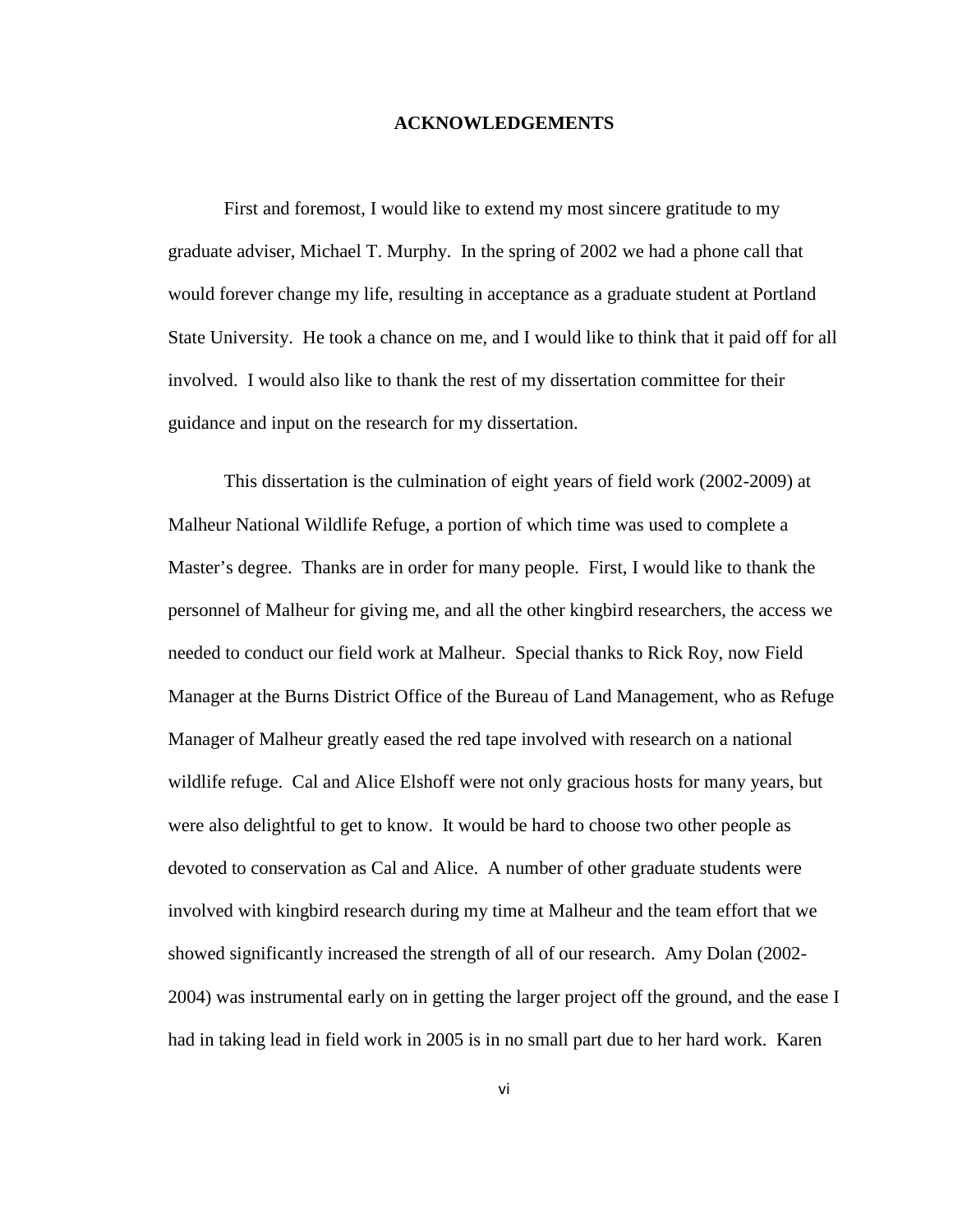Sexton (2002-2004) and her project on dawnsong in kingbirds showed us all that getting up at 2:00 AM could lead to good things. Unfortunately for her, but fortunately for anyone else working with her, Karen was a mosquito magnet. Sorry, Karen, but when I was out with you, I didn't need to use much bug spray, thank you. Nathan Cooper (2006- 2008) came in at a time when the methods we used to capture kingbirds, males especially, were undergoing a great deal of change. This lead to such an increase in capture efficiency that in 2008, Nate and I caught more kingbirds in one year than anyone else had or has since. Thanks Nate. Chris Chutter (2009-2010) began his field work during my last year at Malheur. Chris' prior experience with mist netting meant that he was well prepared to step in and start catching kingbirds with ease and I enjoyed working with him. Throughout these years, undergraduate students from Portland State volunteered their time to come to Malheur to help. A heartfelt thank you to Matt Paroulek, Bruce Miller, John Deshler, Sarah Cancellieri, and Sarah Moncrief. Finally, through an NSF grant, we were able to pay several students from the University of Portland as field assistatnts. Thanks go to Devon Johnstone, Margie Paris, and Corey Kaleshnik.

Gary Pace and Ernie Szuch at the University of Michigan-Flint had instrumental roles in putting my life on the path of graduate school. Both were two of the most important teachers I have ever had. Without their help, I would not have even thought of being here. Dr. Pace (out of the utmost respect, that is how you will always be) taught me to always look at nature with an open eye and be interested in even the most miniscule of organisms. He also taught me the joys of photography and racquetball.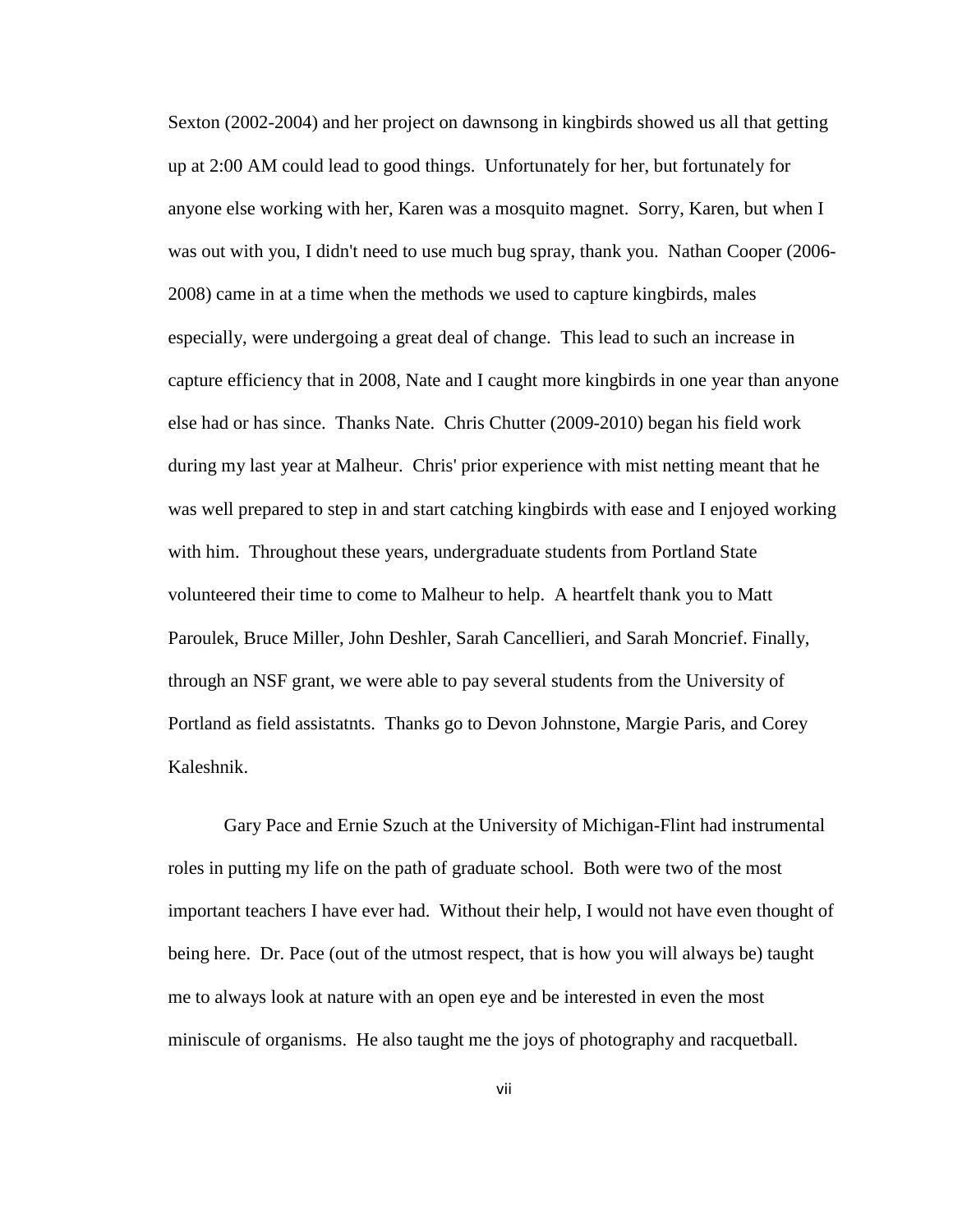Ernie Szuch helped instill an early interest in birds that has carried through to this day and taught me to always think critically. Dr. Pace and Ernie, I can't thank you enough.

Finally, I would like to thank those of my family who have either encouraged me to achieve whatever I want in life or given their support in this endeavor. To my parents, I give my gratitude to your continued encouragement in my choice of careers. Mom and Dale, without your assistance, this would never have been possible. In 2008, my life changed, for the better, when my first child was born. Since then, my wife and I have increased our family by one member. To all three of you, Jen, Maggie, and Harry, I hope I have, and continue to do so, done right by your accounts. Jen, thank you for helping me strive to be a better person on all accounts. Maggie, your sense of wonder of the world never ceases to amaze me and I would teach you everything I know and more. Harry, your sense of imagination and intelligence is nothing short of amazing, I wouldn't be surprised if you are given an Academy Award one day. To the three of you, whenever everything seemed like an insurmountable task, all I needed was to think about who and what I was doing this for and you gave me the strength to carry on. Thank you.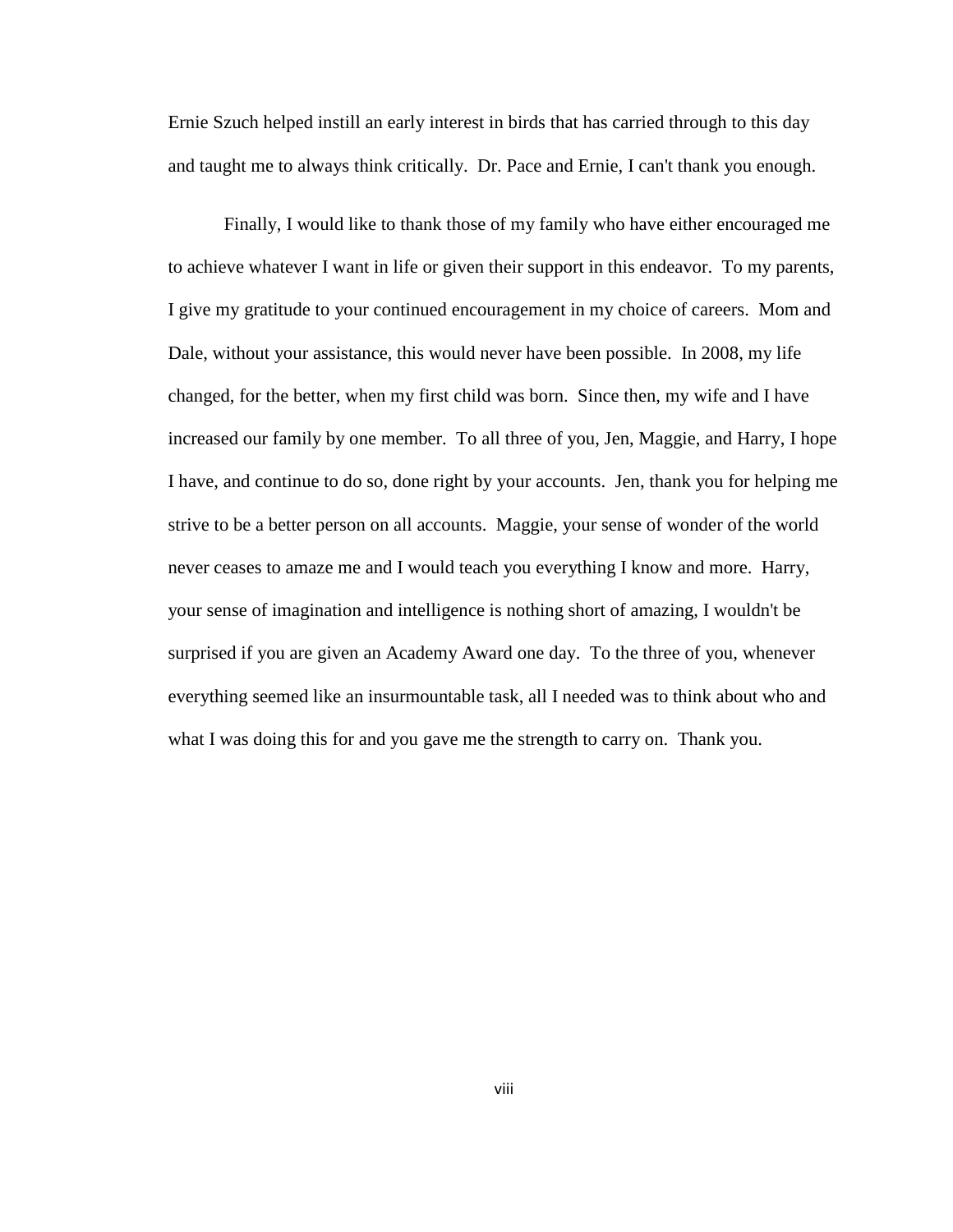### **TABLE OF CONTENTS**

| EASTERN KINGBIRDS AT MALHEUR NATIONAL WILDLIFE REFUGE8                            |
|-----------------------------------------------------------------------------------|
|                                                                                   |
|                                                                                   |
| <b>CHAPTER 2: Using Complementary Approaches to Estimate Survival of Juvenile</b> |
|                                                                                   |
|                                                                                   |
|                                                                                   |
|                                                                                   |
|                                                                                   |
|                                                                                   |
|                                                                                   |
|                                                                                   |
|                                                                                   |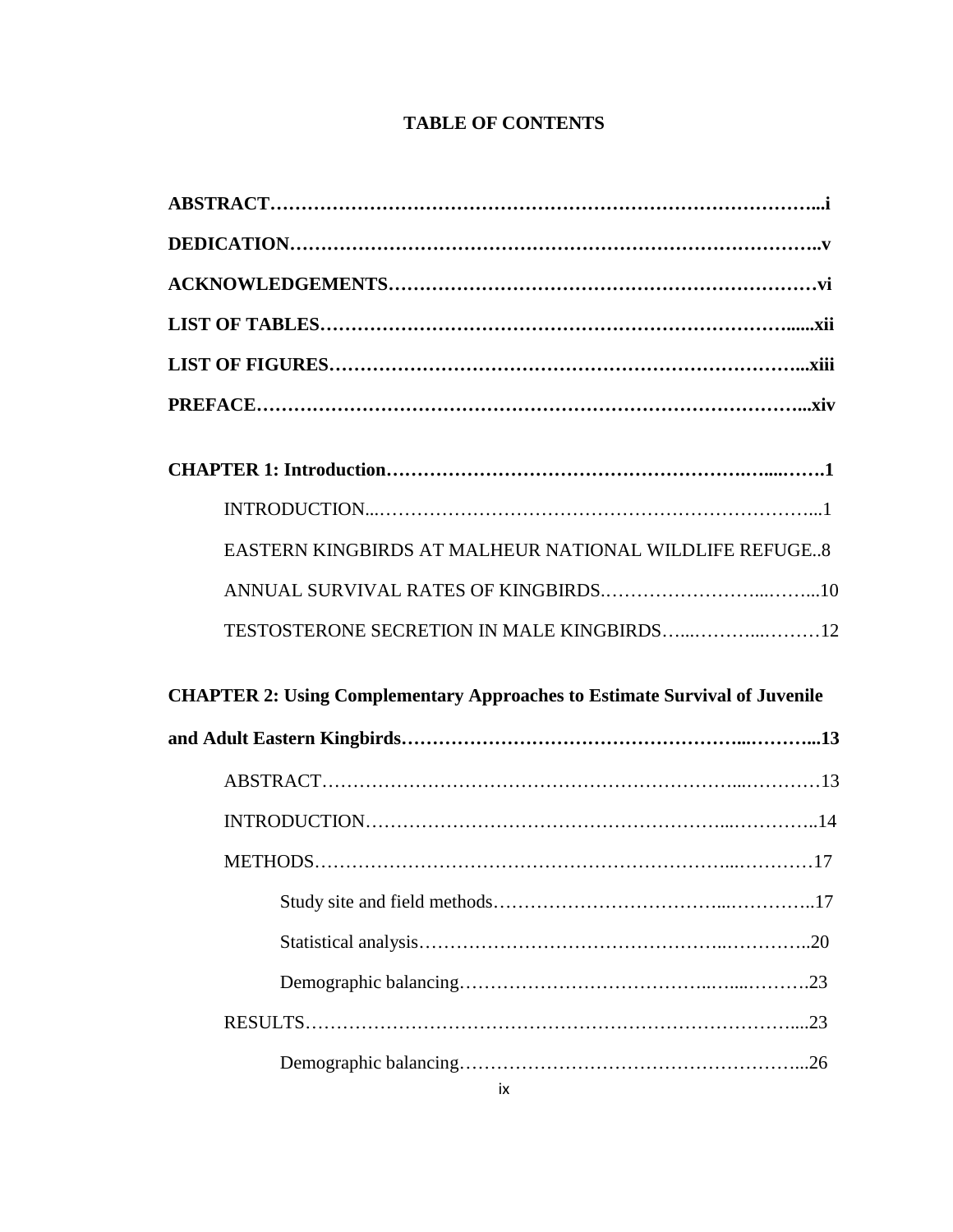| MARK, enumeration, and demographic balancing28 |  |
|------------------------------------------------|--|
|                                                |  |
|                                                |  |
|                                                |  |

### **CHAPTER 3: Multistate Mark-Recapture Analysis Reveals No Effect of Blood**

**Sampling on Survival and Recapture of Eastern Kingbirds (***Tyrannus tyrannus***)..38**

### **CHAPTER 4: Testosterone secretion in a socially monogamous but sexually**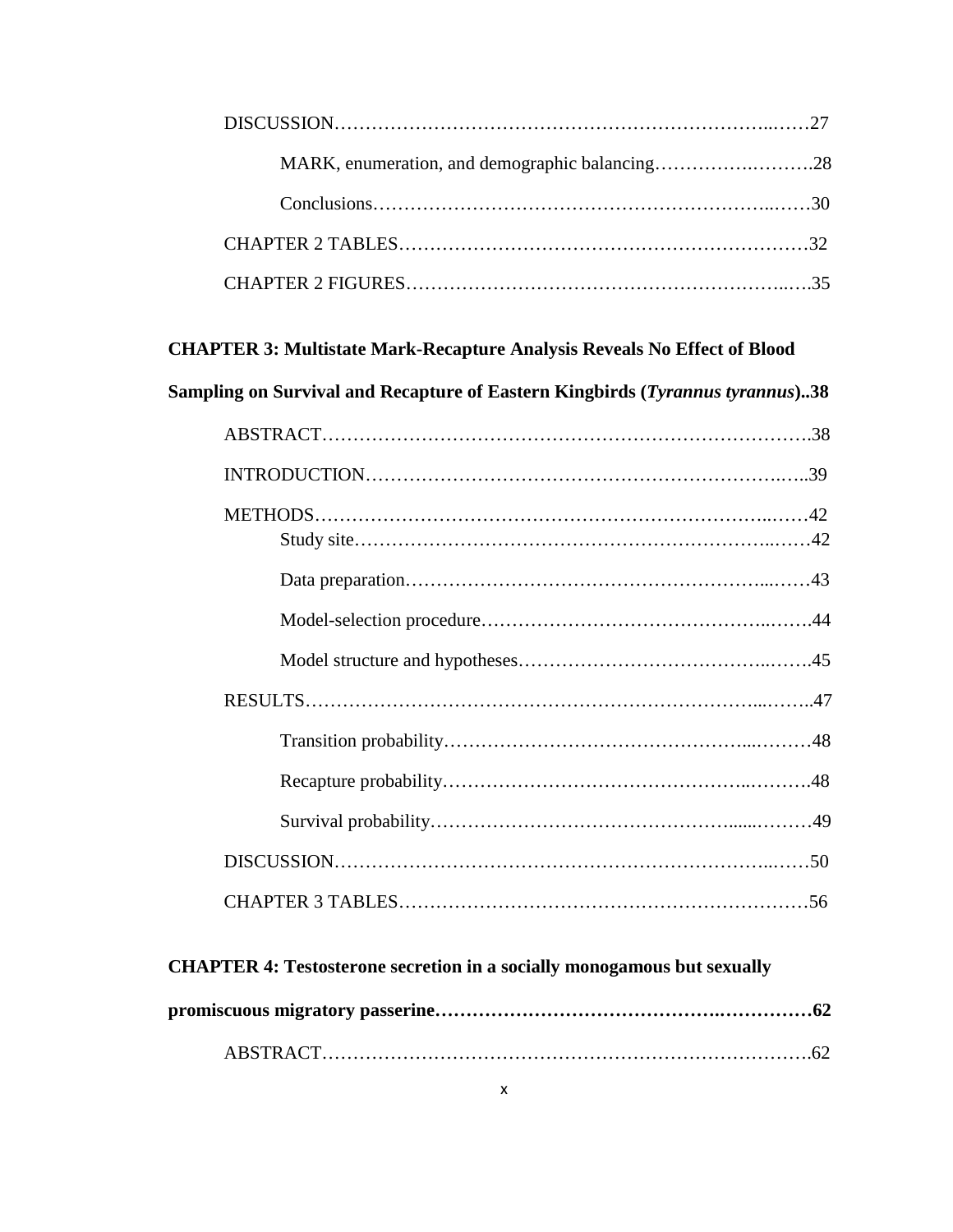| Variation in T: temporal influences and social environment75 |    |
|--------------------------------------------------------------|----|
|                                                              |    |
|                                                              |    |
|                                                              |    |
|                                                              |    |
|                                                              |    |
|                                                              |    |
| <b>CHAPTER 5: Conclusions</b>                                | 96 |
| KINGBIRD DEMOGRAPHY AND FACTORS INFLUENCING SURVIVAL.97      |    |
|                                                              |    |
|                                                              |    |
|                                                              |    |
| APPENDIX: Chapters 2, 3 and 4 Copyright Information127       |    |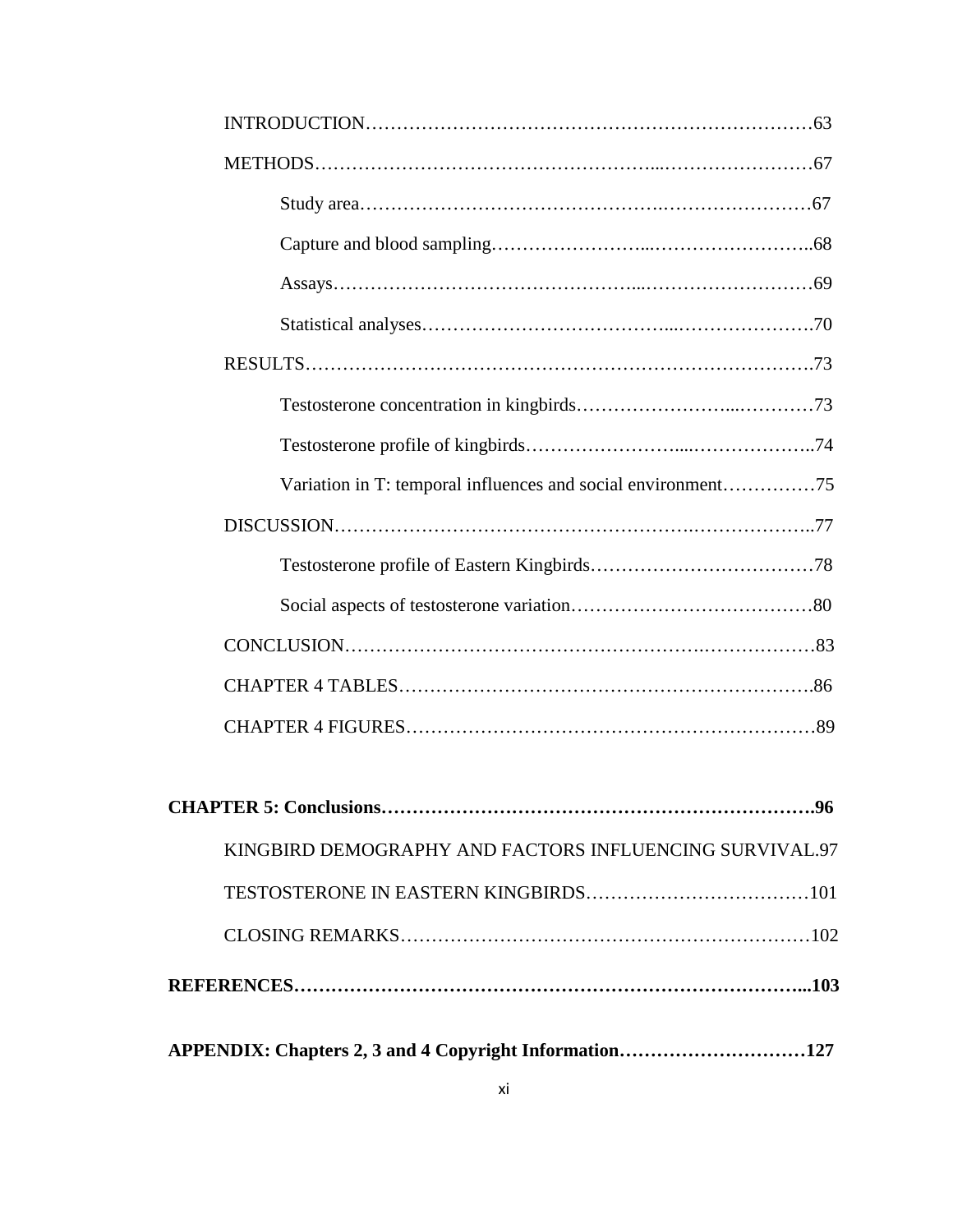### **LIST OF TABLES**

### **CHAPTER 2 TABLES**

| Table 2.2: Model averaged estimates of survival and resighting probability34 |  |
|------------------------------------------------------------------------------|--|

### **CHAPTER 3 TABLES**

| Table 3.3: Model-averaged parameter estimates of transition, resighting, and |  |
|------------------------------------------------------------------------------|--|

### **CHAPTER 4 TABLES**

| Table 4.2: Model averaged parameter estimates for factors associated with |  |
|---------------------------------------------------------------------------|--|
|                                                                           |  |
|                                                                           |  |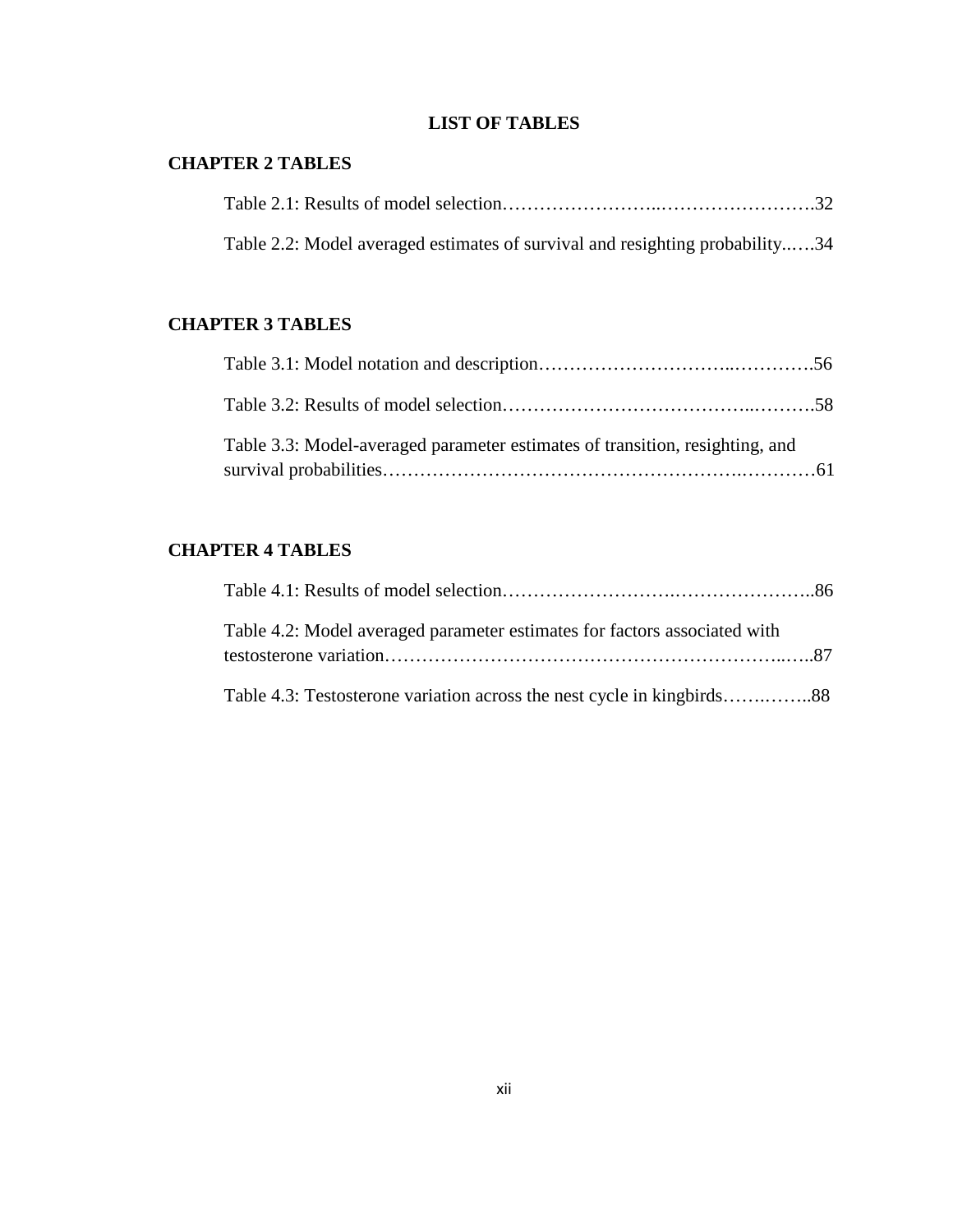### **LIST OF FIGURES**

### **CHAPTER 2 FIGURES**

| Figure 2.2: Annual Variation in Survival of Eastern Kingbirds at Malheur        |  |
|---------------------------------------------------------------------------------|--|
| Figure 2.3: Annual Variation in Population Size of Eastern Kingbirds at Malheur |  |

### **CHAPTER 4 FIGURES**

| Figure 4.1: Correlations between testosterone and (a) date, and (b) time of day of  |
|-------------------------------------------------------------------------------------|
|                                                                                     |
|                                                                                     |
|                                                                                     |
| Figure 4.5: Correlations between testosterone and (a) nest density, and (b) fertile |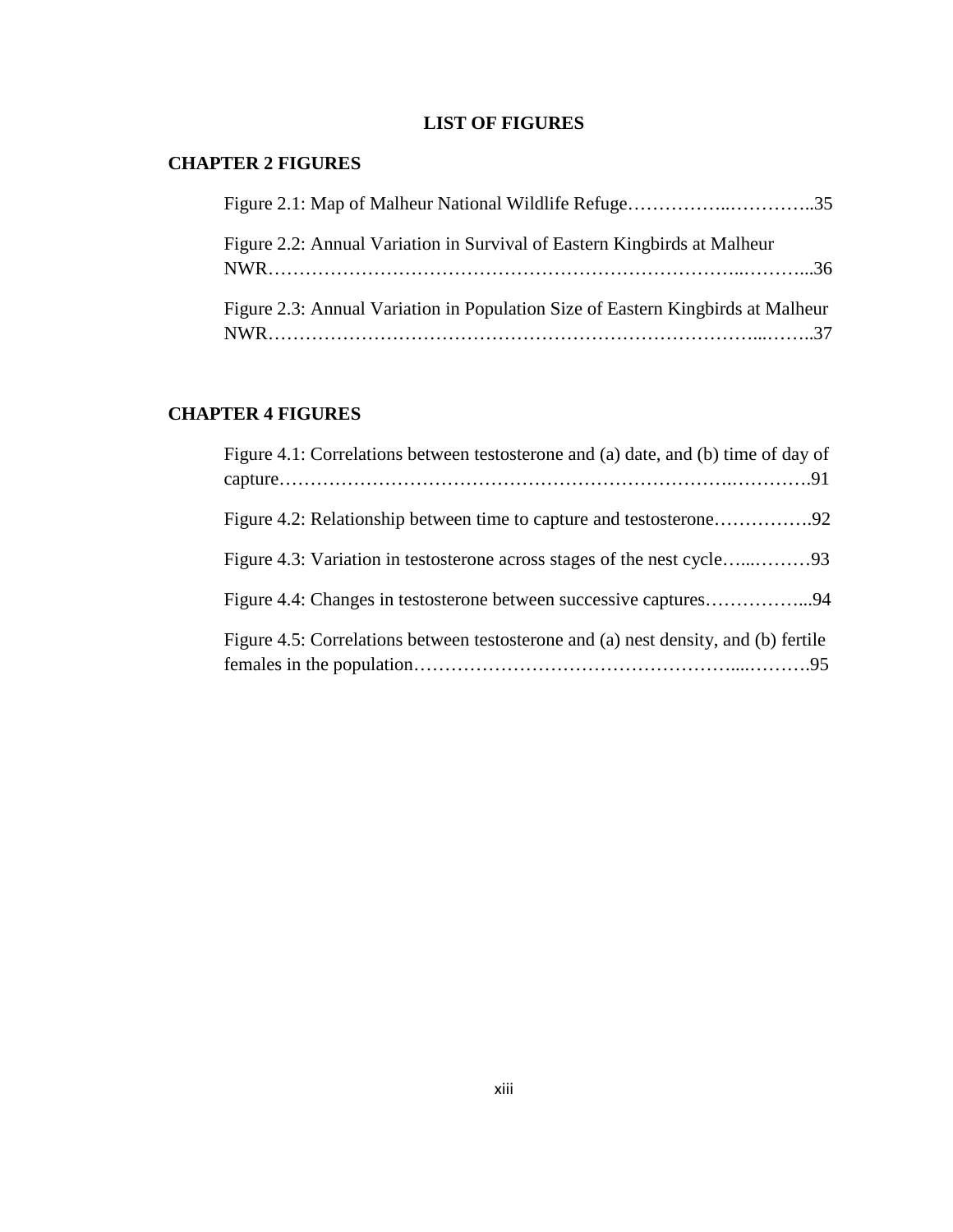#### **PREFACE**

CHAPTER 2 has already been published in *The Journal of Field Ornithology*: Redmond L. J. and M. T. Murphy. 2012. Using complementary approaches to estimate survival of juvenile and adult Eastern Kingbirds. Journal of Field Ornithology 83: 247-259.

This publication was awarded the Best Student Paper in The Journal of Field Ornithology for 2012.

CHAPTER 3 has already been published in *The Auk*:

Redmond L. J. and M. T. Murphy. 2011. Multistate mark-recapture analysis reveals no effect of blood sampling on survival and recapture of Eastern Kingbirds (*Tyrannus tyrannus*). Auk 128: 514-521.

CHAPTER 4 is in review in *General and Comparative Endocrinology:*

Redmond L. J., M. T. Murphy, N. W. Cooper, and K. M. O'Reilly. *In review.* Testosterone secretion in socially monogamous but cryptically polygamous migratory passerine. General and Comparative Endocrinology.

Please see the APPENDIX for copyright information regarding these publication.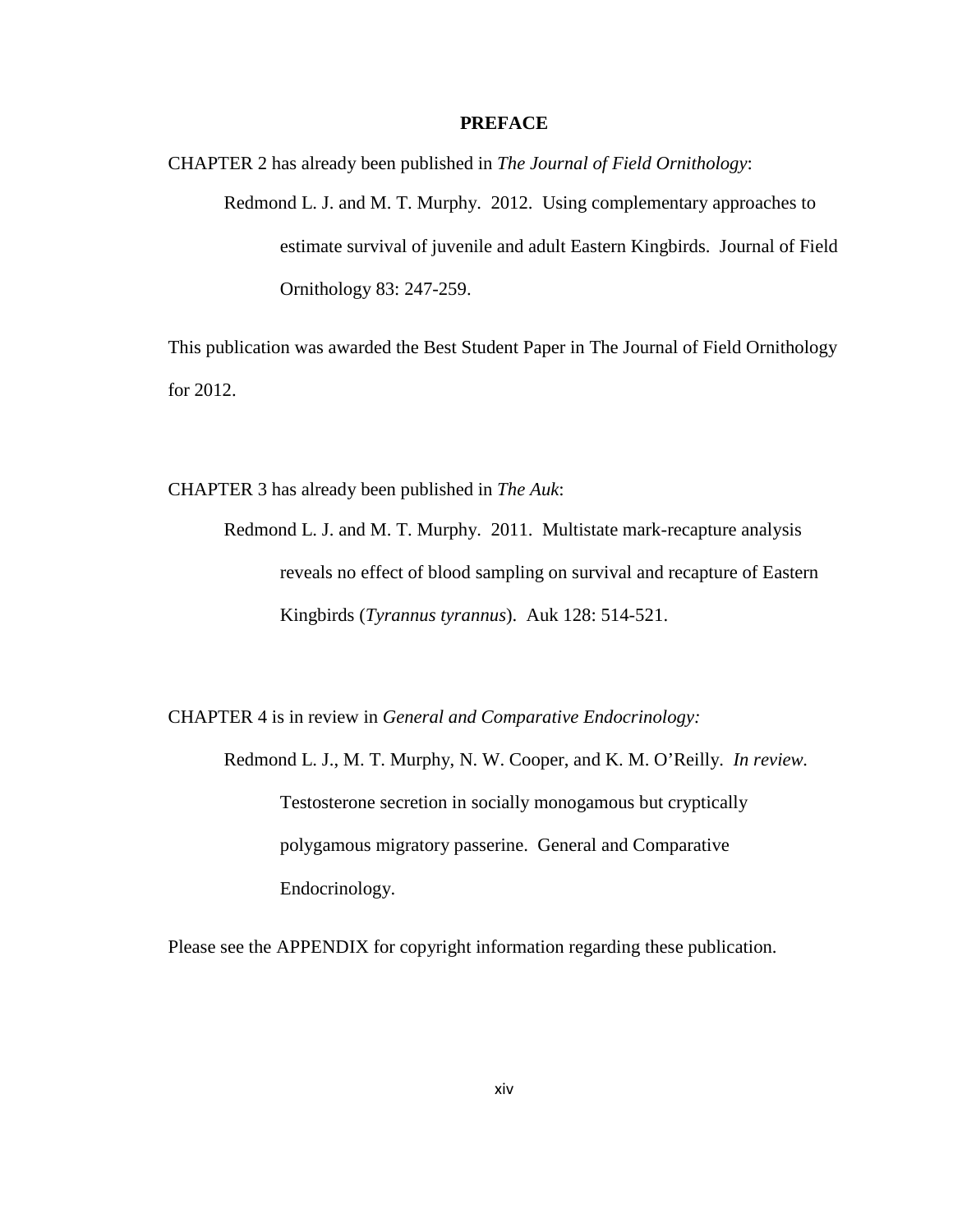#### **CHAPTER 1**

#### **Introduction**

From its beginnings as a science in the  $20<sup>th</sup>$  century, ornithology has made massive contributions to our understanding of the natural world. Joseph Grinnell's seminal paper *The Niche Relationships of the California Thrasher* (1917) introduced the important concept of the ecological niche, while Robert MacArthur's (1958) studies of niche partitioning in parulid warblers set the stage for the development of the role of competition in structuring ecological communities. The importance of territoriality in the lives of birds was established by Margaret Morse Nice (1941) and Jerram Brown (1964), while studies of cooperative breeding by Jerram Brown (1970), Glenn Wooldfenden (and later John Fitzpatrick; Woolfenden and Fitzpatrick 1984), and Walt Koenig and colleagues (Koenig and Mumme 1981) helped establish the fundamental role of kinship as the underlying principle driving cooperative breeding and apparent altruism in vertebrates. Work by Gordon Orians (1969), and Stephen Emlen and Lewis Oring (1977) helped elucidate the basis for variation in mating systems of vertebrates, while important contributions to the study of physiological ecology, and in particular, field endocrinology were being made through research by Donald Farner, Richard Mewaldt and colleagues (see below). But nothing had more impact than the debates between David Lack and Alexander F. Skutch over the ultimate basis for variation in clutch size in birds (Lack 1947, 1948; Skutch 1949) because these served as the foundation for the development of modern life history theory (Stearns 1976, 1992; see review by Ricklefs 2000).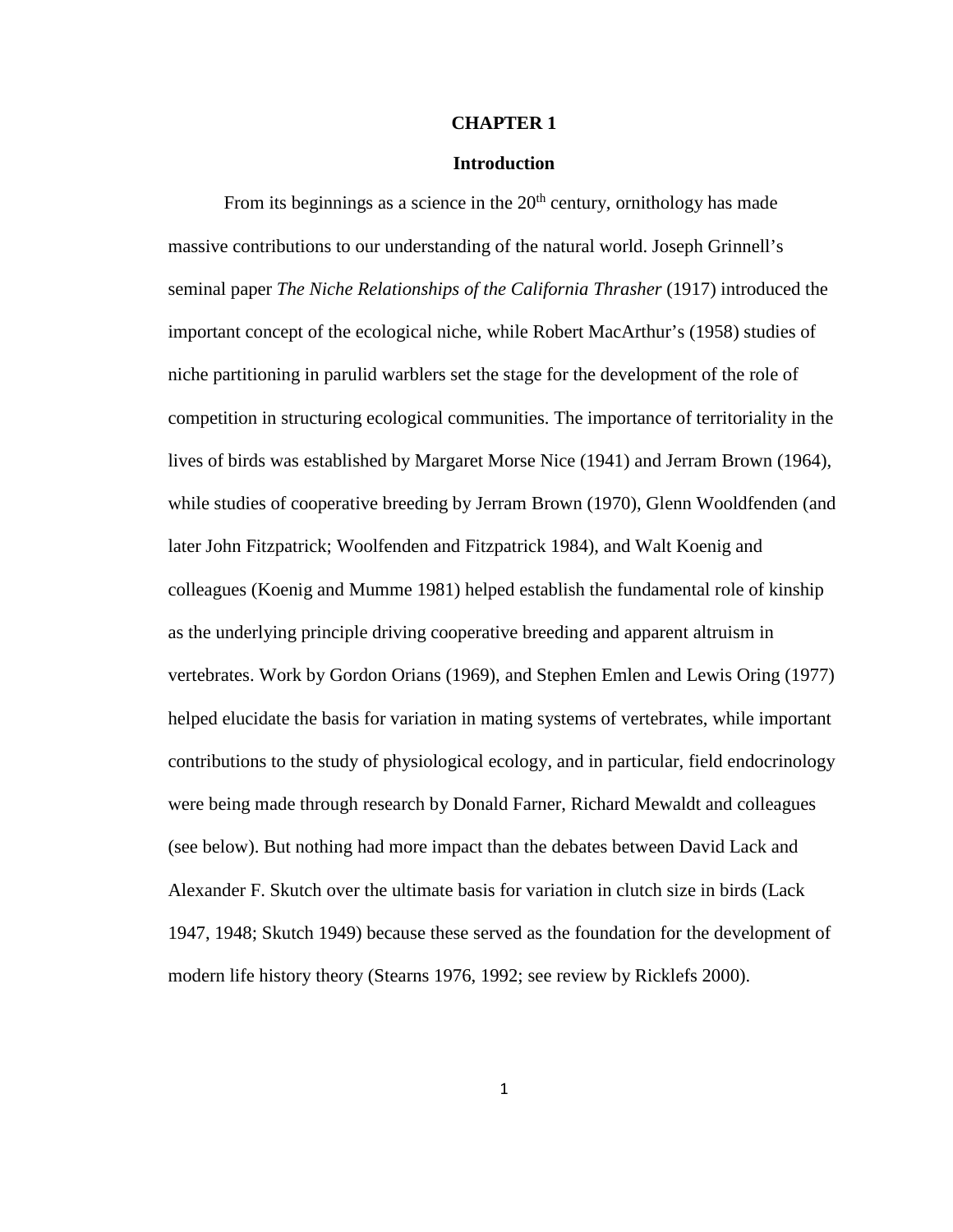David Lack is arguably the most important contributor to ornithology of the  $20<sup>th</sup>$ century for not only did his work help crystallize thoughts on life history evolution, but his 1954 *The Natural Regulation of Animal Numbers* and 1968 *Ecological Adaptations for Breeding in Birds* solidified the role of density-dependence in the regulation of animal numbers, and served as the principle source of information on the breeding biology of birds, respectively. But Lack was not infallible, and two of the many important contributions that he made have come under intense scrutiny in recent years. First, Lack (1968) concluded that ~90% of bird species were monogamous, and secondly, that the general inverse relationship seen between reproductive rate (i.e., clutch size) and annual survival rates of birds was a trade-off driven by differences in the ability of parents to provision young; birds with high reproductive rates inevitably experienced higher mortality rates. The discovery of the widespread occurrence of extra-pair paternity (see below) has weakened, to a degree, the former conclusion, while much research on a host of taxa has led most to conclude that it is more likely that differences in mortality rates are the ultimate source of variation in reproductive rates (see Stearns 1976, 1992, Ricklefs 2000, Martin 2004).

Lack's conclusion that most bird species are monogamous was based on social relationships between individuals, and as monogamy is defined (long-term one-on-one reproductive relationship between two individuals), Lack was correct given the information available at the time in stating that most birds are socially monogamous. Unlike the pattern observed in mammals, compared to monogamy, polygyny (one male acquiring several mates) is less common in birds, and polyandry (one female: multiple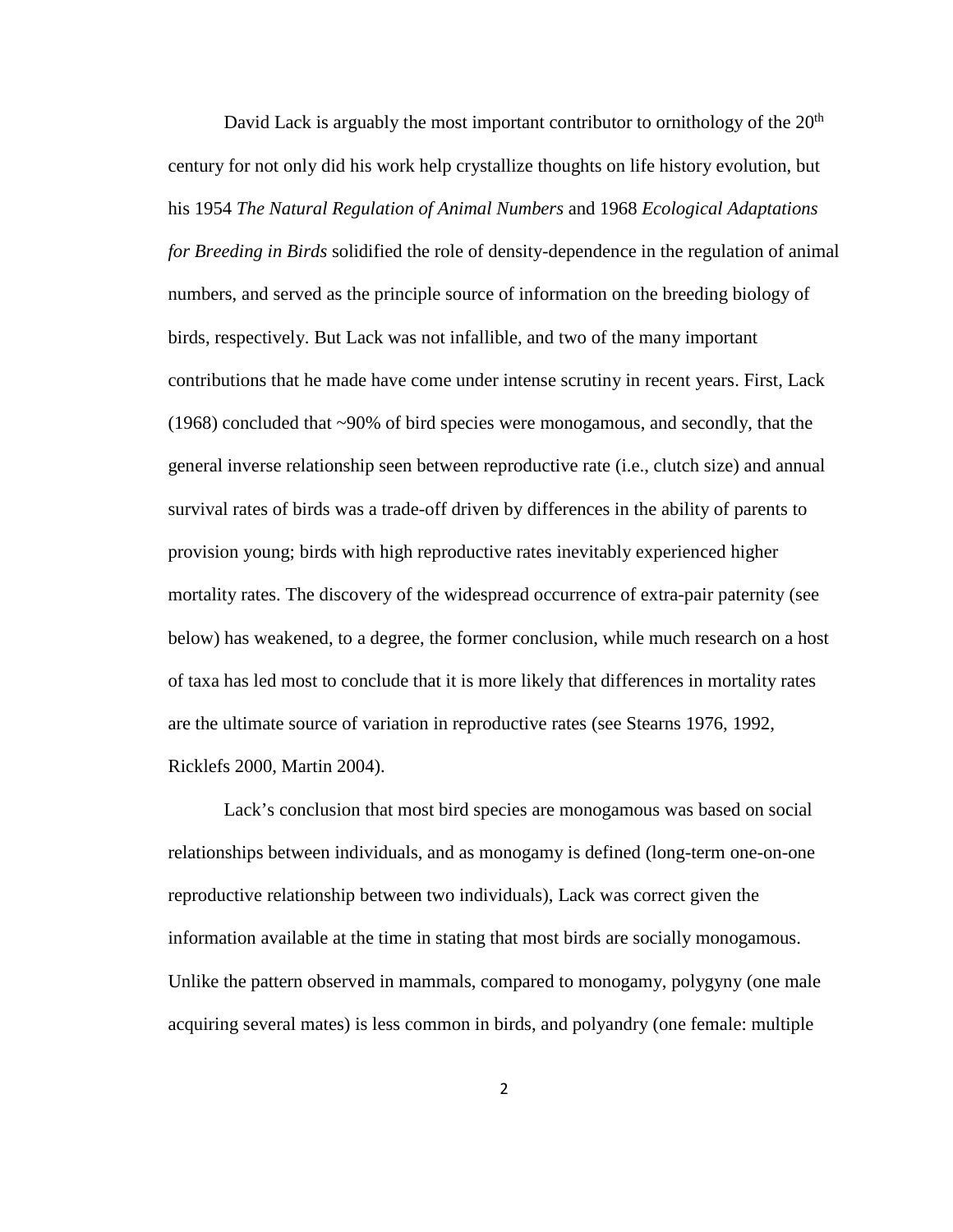males) is very rare. However, with the introduction of molecular methods to the study of parentage our world view has changed. We now understand that most socially monogamous species, especially passerines, are not genetically monogamous as evidenced by the finding that young are frequently sired by males outside of the pairbond (reviewed by Griffith et al. 2002). Although rates of extra-pair fertilizations are low in some species, the number of young fathered by extra-pair males has been shown to be equal to or even higher than the number of young sired by within-pair males (Dixon et al. 1994, Double and Cockburn 2000). Because it is such a widespread phenomenon, several hypotheses have been proposed to explain the adaptive significance of extra-pair fertilizations.

Extra-pair fertilizations are an additional source of reproductive success for males of monogamous species and may increase variation in reproductive success among males leading to opportunities for sexual selection (Webster et al. 1995; Dolan et al. 2007). On the other hand, extra-pair gains and losses could balance out leading to no net increase in reproductive success (Freeman-Gallant et al. 2005). From a female perspective, extrapair fertilizations may be a means of insuring against infertility of the social mate (Wetton and Parkin 1991, Sheldon 1994) or they may provide some type of indirect genetic benefit (reviewed by Akçay and Roughgarden 2007). One way in which females may benefit is by seeking extra-pair males that possess desirable traits that would then be inherited by young thus increasing their fitness (the "good genes hypothesis"; Jennions and Petrie 2000). An alternative, the "compatible genes hypothesis" predicts that females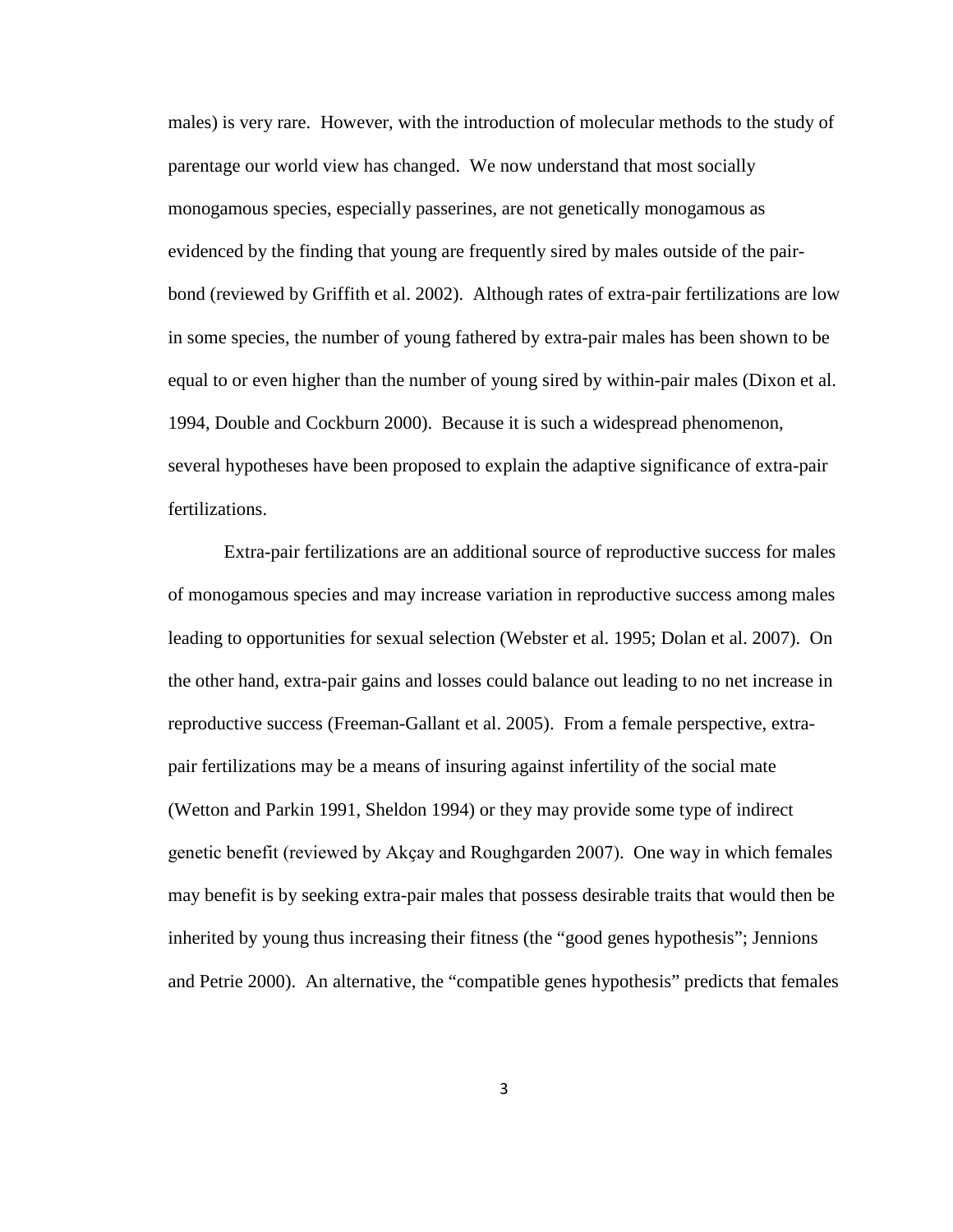would chose extra-pair mates whose genetics best compliment their own (Zeh and Zeh 1997).

Despite the exact mechanism involved, an important component of mate choice is how females evaluate male quality. Males advertise their quality to potential mates a number of ways ranging from behavioral signals to morphological signals to territory quality. Regardless of the type, these signals are only useful to females if they honestly convey the quality of a male. To convey the most information to perspective females, these signals should be associated with both a benefit and a cost. Variation in circulating levels of the steroid hormone testosterone among males, for example, has been identified as an honest signal of male quality. Testosterone stimulates behaviors that lead to increased mating opportunities for males (see below), thus increasing reproductive success. Testosterone secretion, however, comes at a cost. Testosterone stimulates mating behaviors while inhibiting parental care (Van Roo 2004), potentially decreasing reproductive success if modulation of circulating testosterone does not occur. The behaviors that are elicited by testosterone would increase energy expenditure (increases in territory size; Chandler et al. 1994) and could expose males to a higher risk of predation (increases in song output; Hunt et al. 1995). High levels of testosterone can also have an immunosupporesive effect on individuals (Dufty et al. 2000, Peters 2000). Given the potential costs, it would be expected that only high quality individuals can maintain high levels of testosterone for prolonged periods of time.

Regardless of whether Lack's view of life history evolution was correct (i.e., reproductive rates drive mortality rates), the field of life history theory hinges critically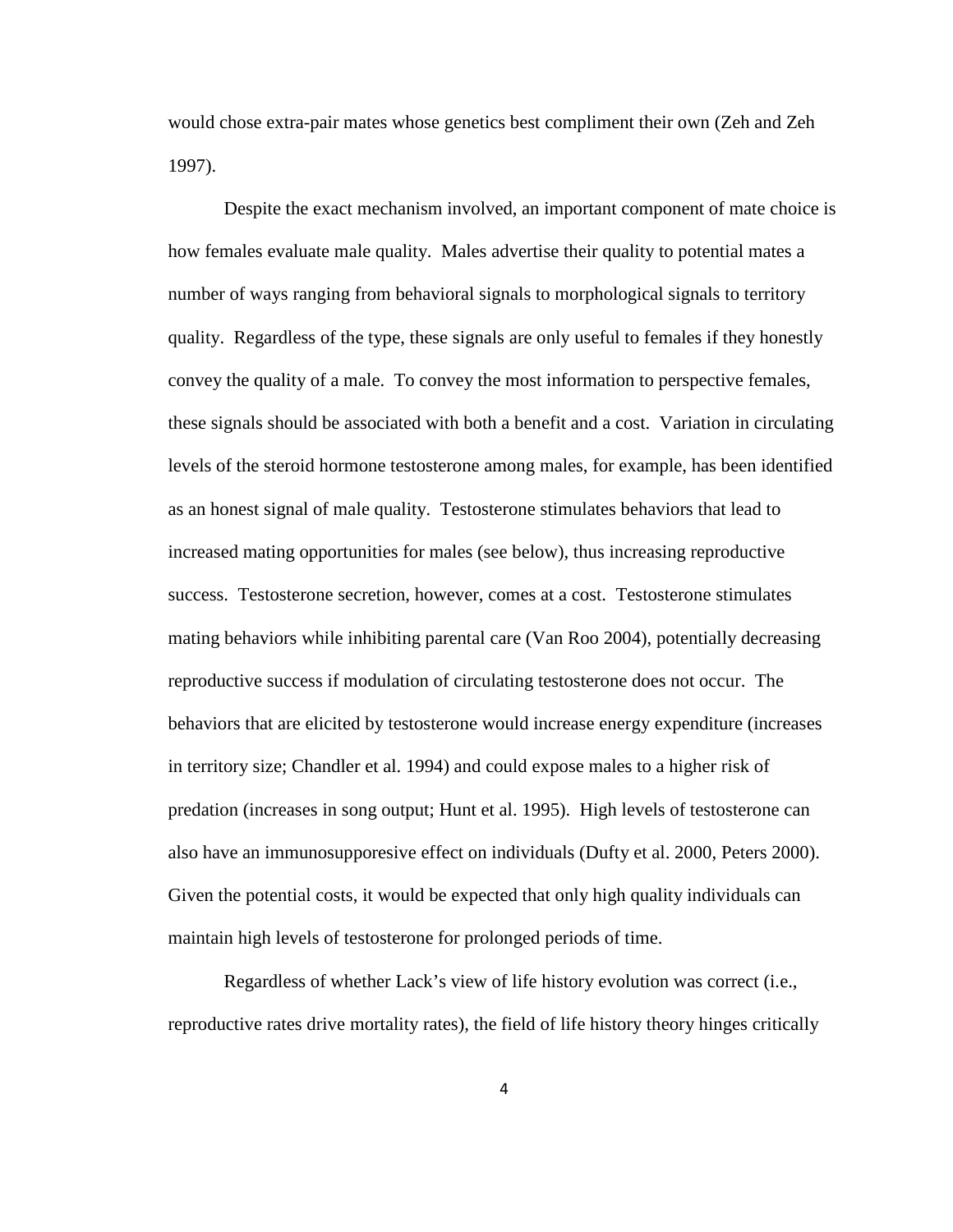on having accurate estimates of survival, especially of differences between age classes (Stearns 1992). But therein lies the problem because documenting survival is one of the most vexing problems in ecology. Some taxa, such as mammals, can be difficult to detect due to their often secretive nature and because they are mostly nocturnal. In this case, extensive efforts in the field are required to ensure that as many individuals that are alive are encountered as possible. Although they are mostly diurnal and are much more easily observed than most mammals, birds present an especially difficult challenge because they can readily disperse large distances between resighting periods. Juvenile dispersal distance can be especially high (Greenwood and Harvey 1982), often resulting in the movement of juveniles out of their natal population. Movement of individuals among populations results in the fact that populations of many bird species are open as opposed to closed. Estimating survival in open populations is made all the more difficult because of uncertainty of the fate of individuals that are not encountered. Unless they are recovered in some way, it is impossible to distinguish between dead and dispersed individuals. Although theoretically possible, it is logistically unfeasible to survey all potential areas that individuals can disperse into (e.g. Spendelow et al. 1995).

Cormack (1964), Jolly (1965), and Seber (1965) helped to overcome this difficulty by developing a model that estimates both apparent survival and resighting probabilities over multiple sessions. This method allows for a more robust understanding of the demography of a population of animals. Although, the Cormack-Jolly-Seber (CJS) model is a powerful tool for ecologists, it can be difficult to understand (because of underlying assumptions and design criteria that are required for accurate estimation of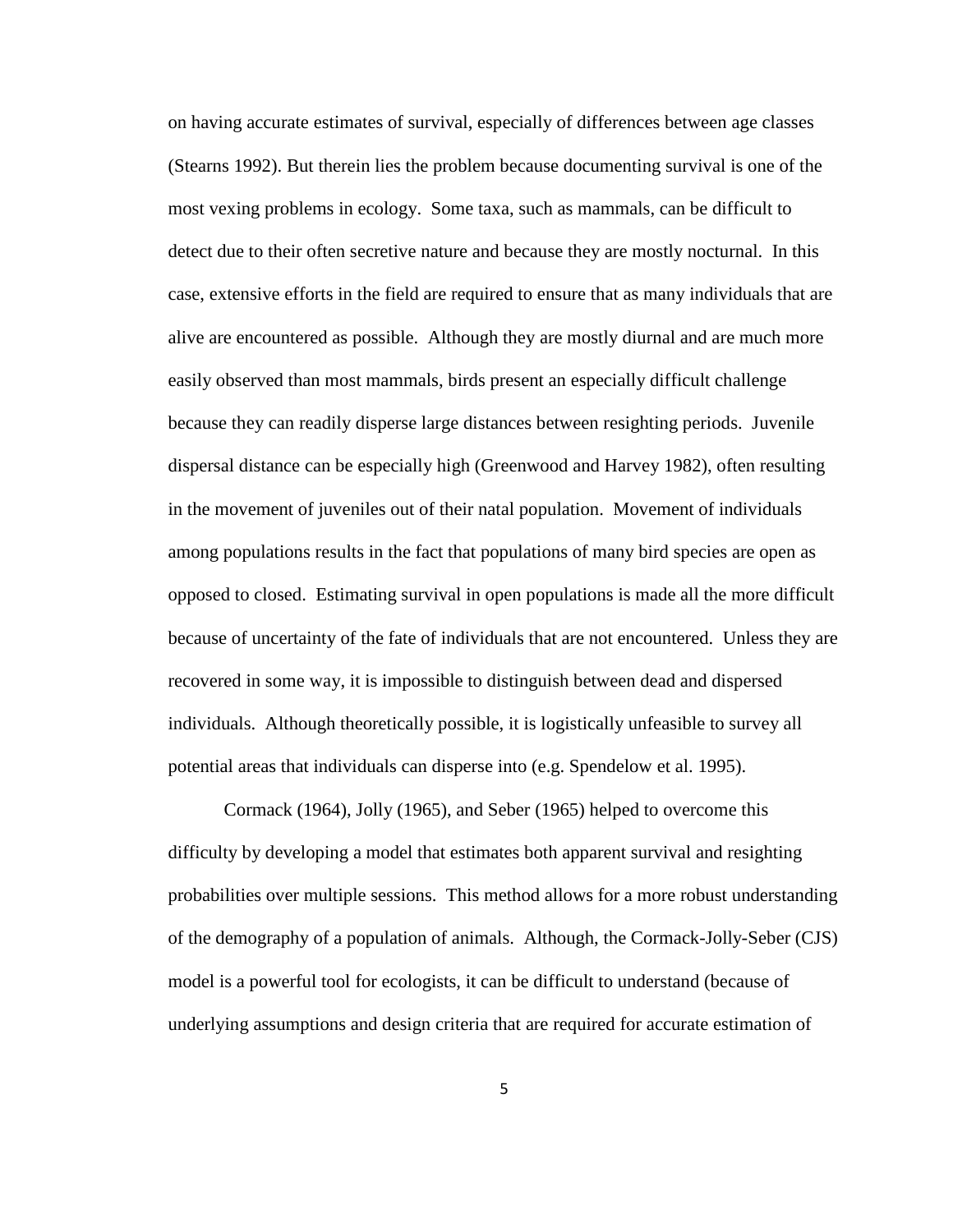data) and implement (because of the mathematics involved). Lebreton et al. (1992) helped to lay the groundwork for a unified approach to utilizing CJS models that was comparable among studies and this framework is still referred to more than 20 years later. Of perhaps greater importance is the development of computer software that lessens the tedium of the math behind the CJS model. The most widely utilized software is Program MARK (White and Burnham 1999). This program is well-liked not only because it is relatively easy to use compared to similar software, but also because of its ability to conduct some of the more specialized extensions of the CJS model. MARK thus allows for fairly simple and straightforward estimates of survival (e.g. Yackel Adams et al. 2006), but it can also be used to conduct hypothesis driven analyses of the effects of a number of individual characteristics on survival. For example, Lescroel et al. (2009) used MARK to test whether there was a difference in survival rates between successful and unsuccessful Adelie Penguins (*Pygoscelis adeliae*).

A field not touched by Lack or others until the beginning of the latter half of the  $20<sup>th</sup>$  century is that between ecology and endocrinology. Although widely appreciated from the study of laboratory animals, the relationship between hormones and reproductive behavior of birds remained largely unexplored until the pioneering efforts of Donald Farner, Ralph Mewaldt, and James R. King. Their physiological approach to the study of the timing of reproduction, molt and migration of White-crowned Sparrow (*Zonotrichia leucophrys*; e.g., Farner and Mewaldt 1953, Farner et al. 1954, King 1961) set the stage for later work by many, but perhaps most importantly, John Wingfield and

6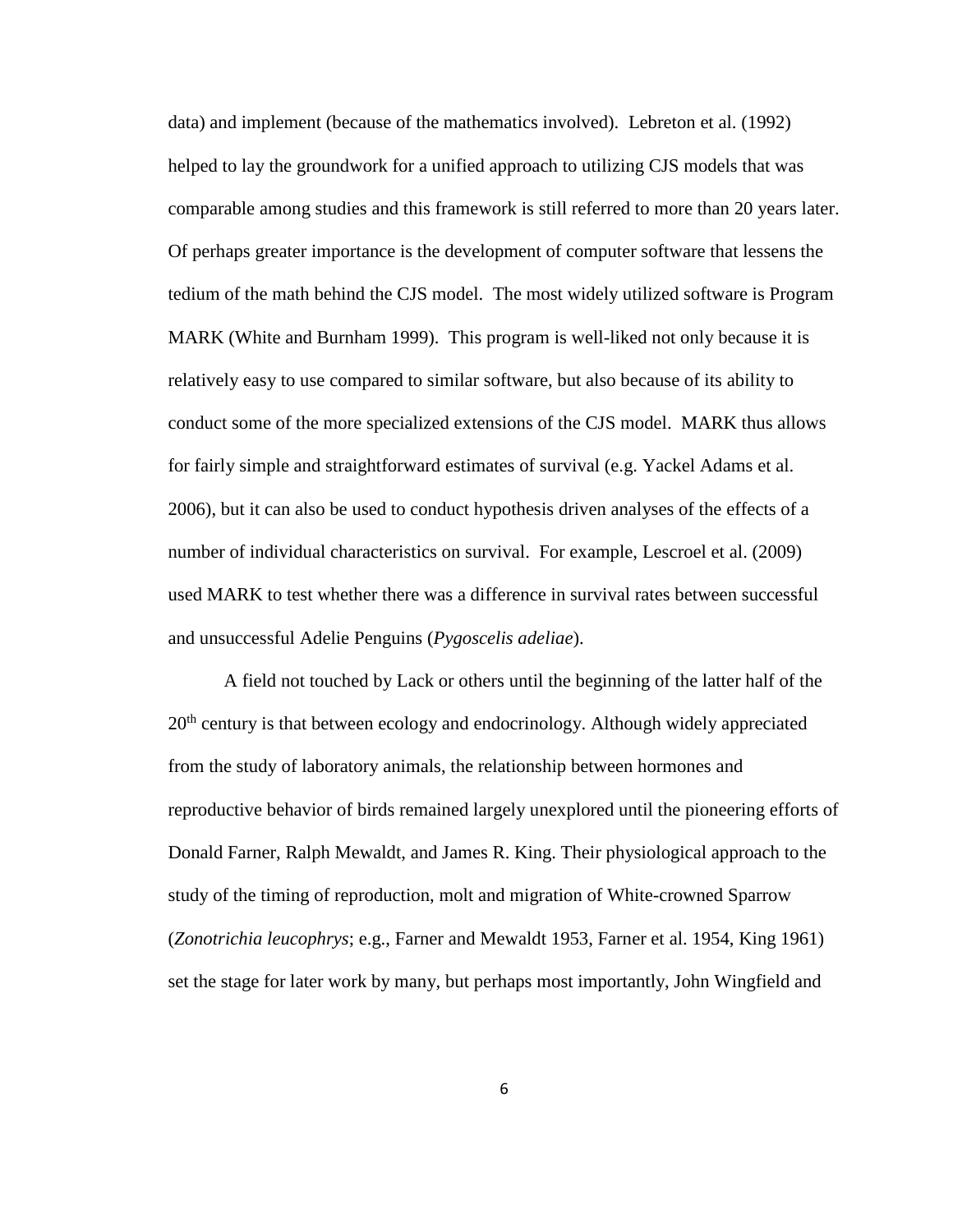his studies on the patterns of secretion and the role that testosterone plays in the reproductive biology of birds.

Testosterone, and other androgens, affects important behavioral and physiological characteristics associated with reproduction in male vertebrates. From a behavioral perspective, testosterone has a positive effect on mating behaviors such as mate attraction (Van Duyse et al. 2000, Foerster et al. 2002) and territoriality (Chandler et al. 1994, Silverin et al. 2004), while at the same time inhibiting parental behaviors such as care of offspring (Van Roo et al. 2003). One of the early goals of Wingfield and other researchers was to document patterns of testosterone secretion in a number of species (e.g. Wingfield 1984). Comparing results among these studies, it soon became apparent that interspecific differences in testosterone secretion were related to mating systems (reviewed by Hirschenhauser et al. 2003). Monogamous species exhibit a peak in testosterone early in the breeding season while males compete with other males for territories and access to mates, followed by a sharp decline as incubation begins (Wingfield et al. 1990). In polygynous species, testosterone is high early in the breeding season, but declines relatively slowly as the breeding season progresses (Beletsky et al. 1989).

The reason for this difference is the role that males play in parenting between monogamous and polygynous species. In monogamous species, males typically are in some part responsible for caring for young. The behaviors that testosterone would illicit are in direct competition with parental behaviors and studies since have shown that high testosterone inhibits parental care (Ketterson et al. 1992). Males of monogamous species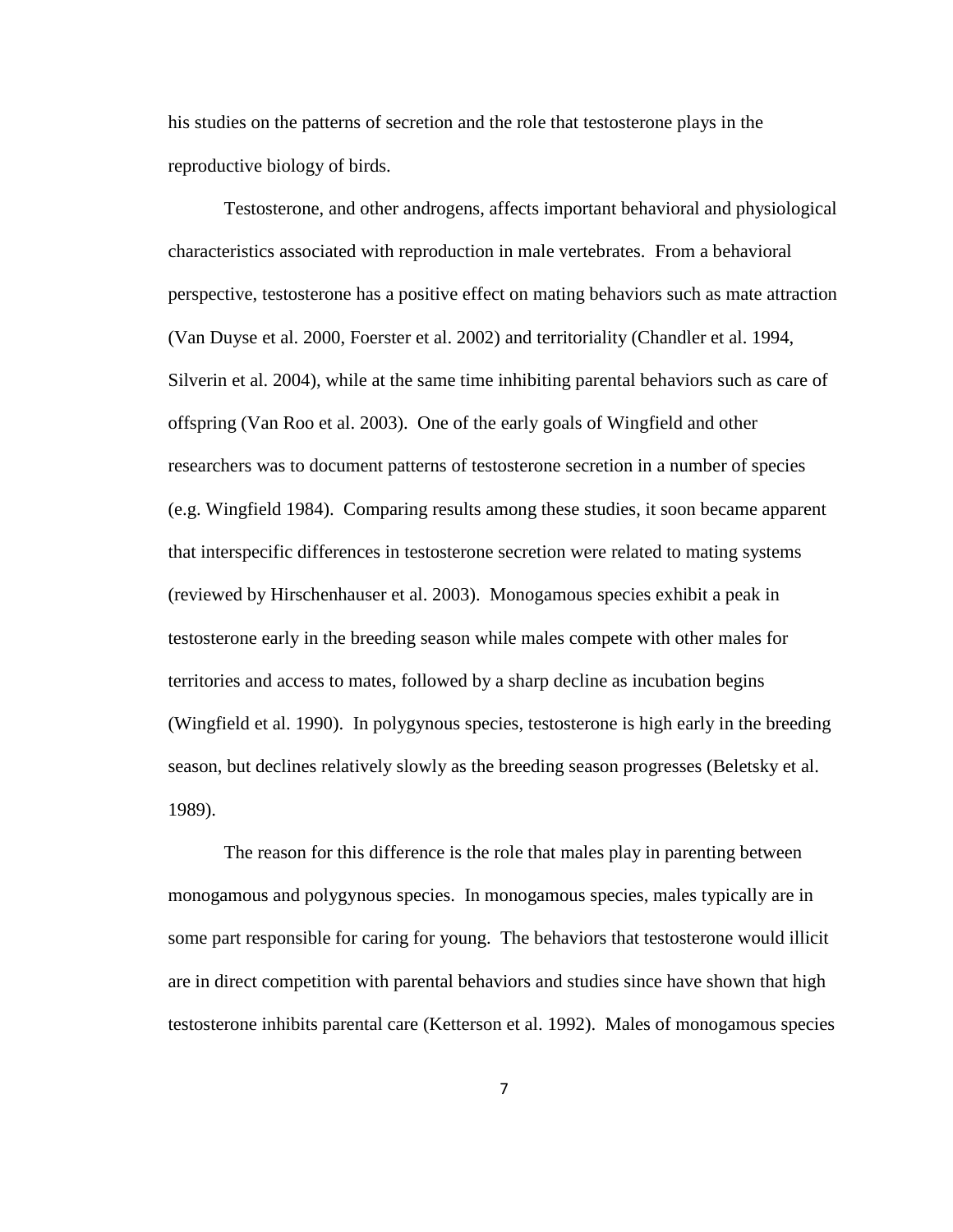are thus faced with a trade-off and appear to have been selected for lower levels of testosterone as the nest cycle progresses to increase reproductive success. Males of polygynous species, on the other hand, are not faced with this trade-off because of their limited role in raising offspring. Instead, selection appears to have favored relatively high levels of testosterone throughout the nest cycle, allowing polygynous males to continuously attract additional females throughout the breeding season.

#### **EASTERN KINGBIRDS AT MALHEUR NATIONAL WILDLIFE REFUGE**

Eastern Kingbirds are members of the family Tyrannidae. Also known as tyrantflycatchers, tyrannids are confined to the Nearctic and Neotropical biogeographic zones. Tyrannidae is the most speciose family of birds, and, not surprisingly, is very diverse in terms of their biology and natural history (Fitzpatrick 1980, 1981, 1985). Eastern Kinbgirds (hereafter, kingbirds) are long-distance migrants that breed across much of North America and overwinter largely in Amazonia. The preferred breeding season habitat is relatively open spaces, such as grasslands, meadows, and marshes that have some larger woody plants in which they construct their nests. Diet during the breeding season consists mostly of insects and other small animals and is supplemented, at times, with fruit. Kingbirds are socially monogamous, and males and females often form pair bonds over multiple years. The latter is a consequence, in all probability, of high site fidelity and relatively high annual survival (Murphy 1996 and see below) of the two sexes. Both sexes contribute to parental care, but there are some sex-specific duties. For example, females are entirely responsible for constructing nests, incubating eggs, and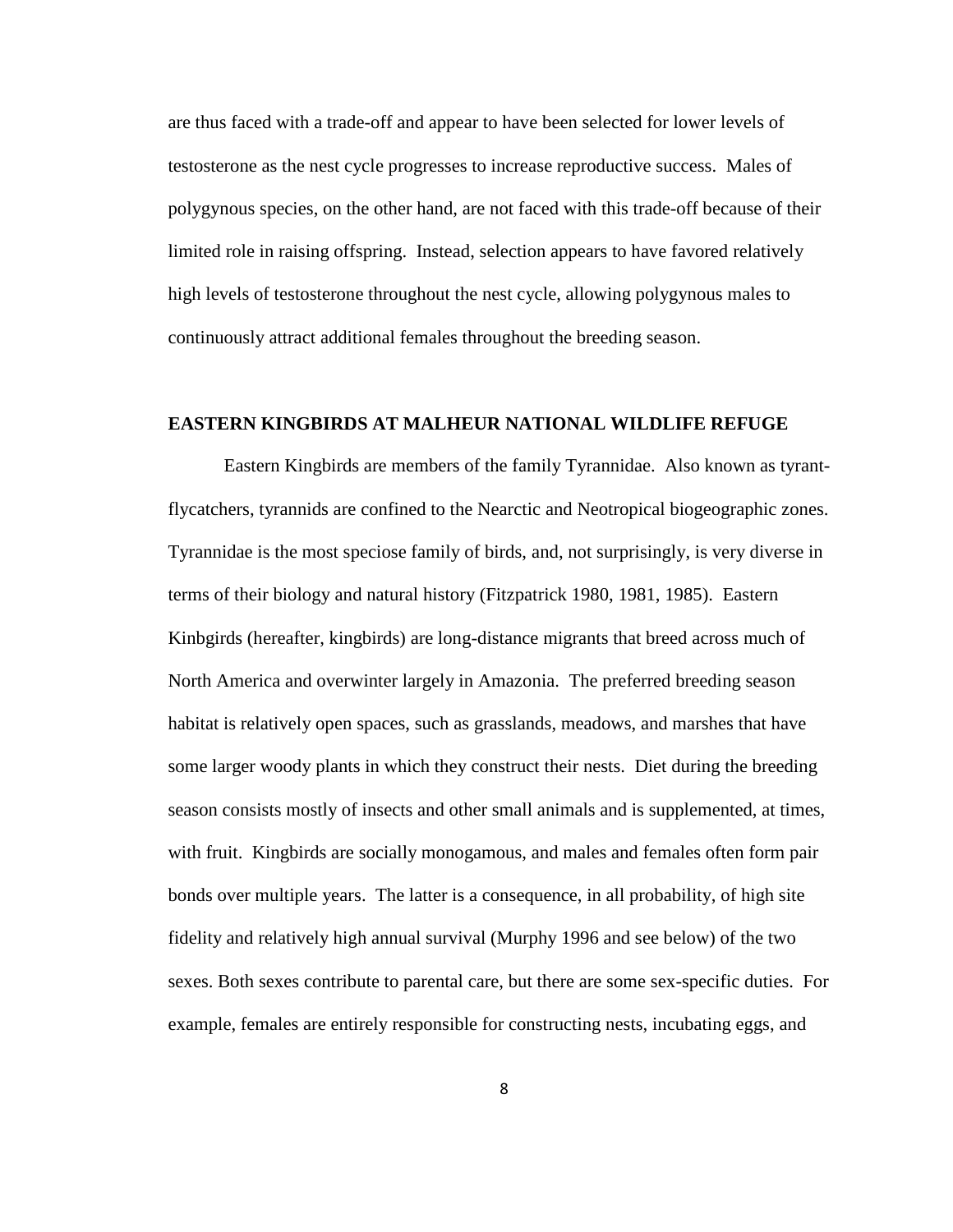brooding nestlings. Both sexes feed nestlings, and in at least some populations, females tend to feed young to a greater extent (Woodard and Murphy 1999). On the other hand, males are more responsible for nest vigilance and defense against potential predators (Redmond et al. 2009). Incubation takes, on average, 15 days and nestlings remain in the nest for 16 to 17 additional days. This is followed by an extended period of post-fledging parental care which can last from 3 to 5 weeks (Morehouse and Brewer 1968). Although single-brooded, kingbirds will attempt replacement nests after nest failure if enough time remains in the breeding season. Breeding site fidelity is quite high in this species, especially for individuals that successfully raised young in the previous year (Murphy 1996).

I conducted this research in southeastern Oregon at Malheur National Wildlife Refuge. At approximately  $750 \text{ km}^2$ , Malheur is one of the largest wetland complexes in North America. The Donner und Blitzen River which flows the entire length of the refuge in a south to north direction supplies most of the water to the refuge. Water levels are heavily manipulated by refuge personnel which creates large areas of seasonally flooded grassland, marshes, and bodies of water that are lined by dense willow thickets. These mesic habitats are preferred by kingbirds that breed on the refuge, and are surrounded by much drier habitat types that are characteristic of Oregon's vast High Desert. Plants found in these habitats include sagebrush (*Artemisia spp.)* rabbitbrush (*Chrysothamnus spp.*), greasewood (*Sarcobatus vermicularis*), and western juniper (*Juniperus occidentalis*). Unless found extremely close to some body of water, these habitats are not utilized by kingbirds breeding on the refuge.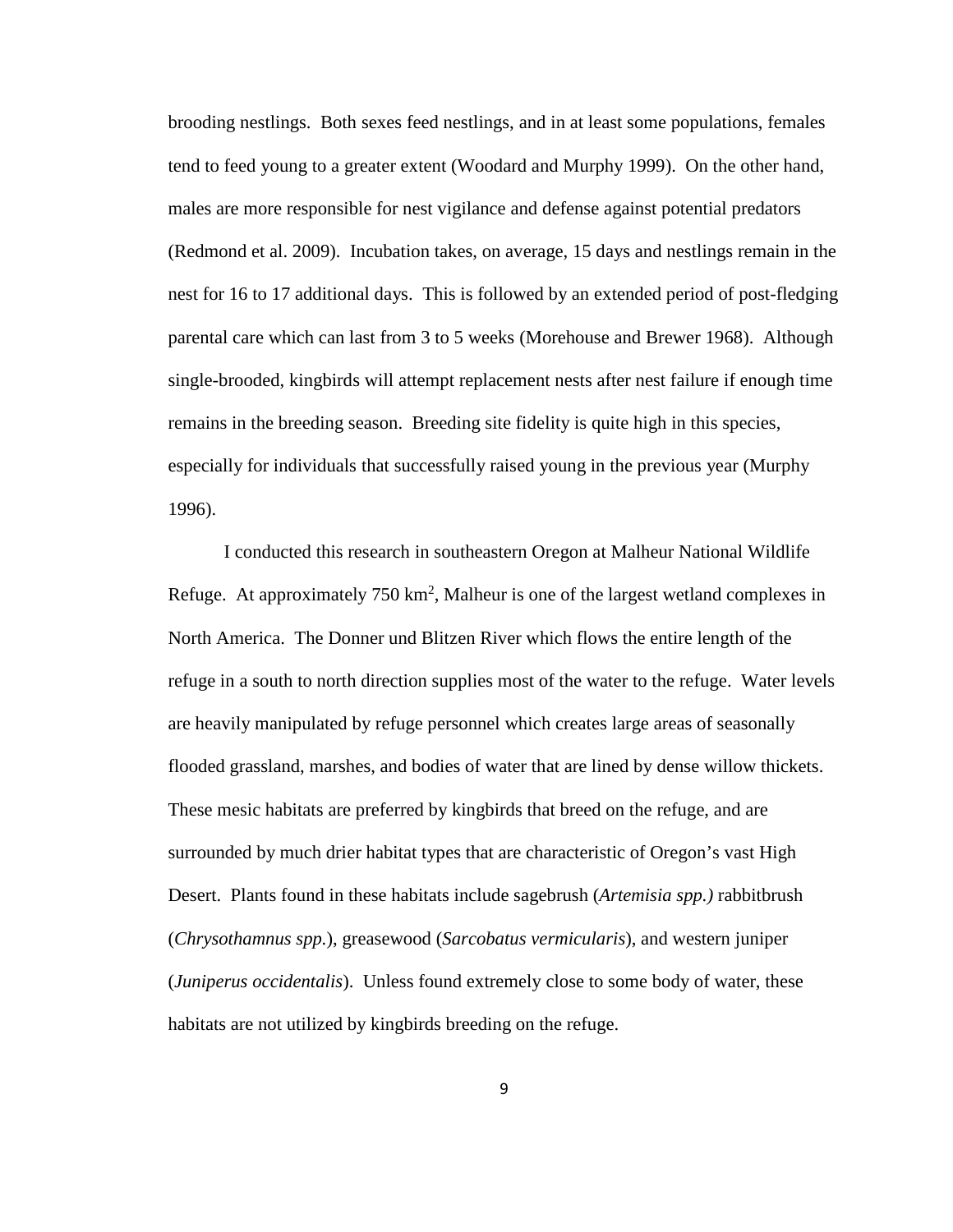#### **ANNUAL SURVIVAL RATES OF KINGBIRDS**

Estimates of annual survival for populations breeding in eastern North America have already been produced (Murphy 1996). However, because of the open populations typical in the eastern portion of this species' range, individuals disperse readily between populations. Because dispersal out of a population is indistinguishable from death, unless that individual moves back into the population that is being monitored, these types of movements result in less accurate estimates of annual survival rates. From a breeding habitat perspective, Malheur presents an ideal setting to study kingbird population dynamics. Because preferred and non-preferred habitats are easily distinguished from one another it was relatively easy to define distinct boundaries to the population of kingbirds at Malheur. The island-like nature of the refuge and the surrounding high desert habitat also results in a relatively closed population. Because the refuge is so isolated from other areas of appropriate kingbird habitat, dispersal into/out of the Malheur population is very limited. Studies conducted in such a sharply defined population with relatively little to no immigration or emigration can result in very accurate estimates of annual survival. In chapter 2, I present the results of a several year study whose goal was to estimate adult and juvenile survival rates of kingbirds breeding at Malheur.

From a biological perspective, knowing annual survivorship (or its inverse, annual mortality) is an important step in understanding the life history of a species. From a conservation perspective, estimating survival rates for different groups within a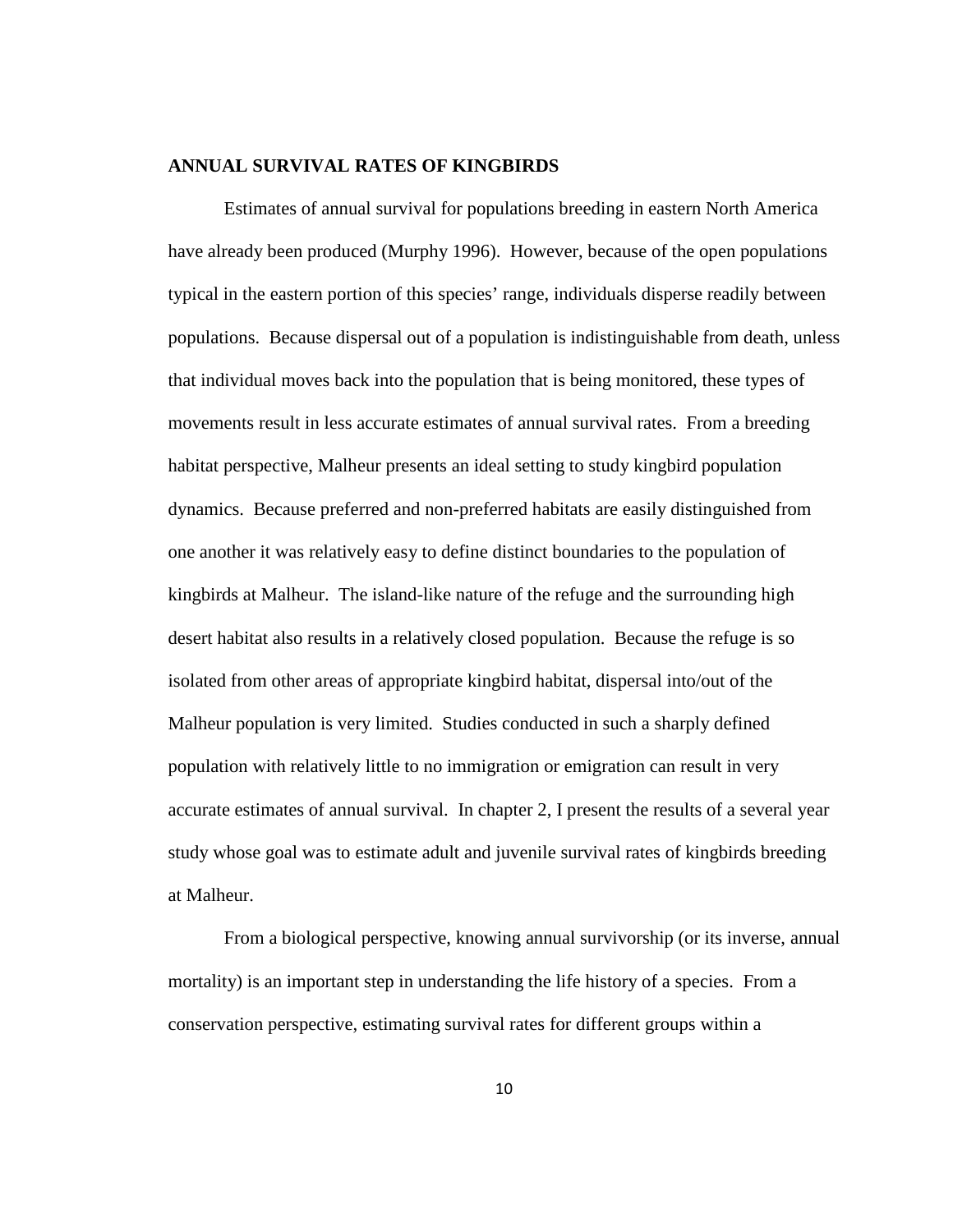population (e.g., adult and juvenile survival) can be used to help guide management decisions for threatened or endangered populations. And from the standpoint of basic biological research, it is essential to know whether the handling and experimental procedures employed compromise a study subject's probability of survival.

My dissertation is part of a larger collaborative effort to understand the genetic mating system of kingbirds. This involved the collection of blood samples from individual kingbirds for genetic analysis and hormone assays. Prior to 2009 the tacit assumption among ornithologists was that the collection of blood samples from birds, when done properly, resulted in few, if any, negative consequences for the individuals sampled. This assumption was based on relatively few studies that attempted to assess the effects of blood sampling on birds (reviewed by Sheldon et al. 2008). Although these studies found very little, if any, short-term effects of blood sampling on survival, it can be argued that they were not appropriately designed to address the possible long-term impacts (e.g. annual survival rates) that blood sampling could have on free-living animals. Indeed, Brown and Brown (2009) in a study that was designed to follow individuals across multiple years found that blood sampling caused a significant decrease in survival rates in Cliff Swallows (*Petrochelidon pyrrhonota*). This finding raised concern that blood sampling, an increasingly frequent practice in ornithological studies, did, indeed, have long-term consequences for birds. Chapter 3 addresses the effect of blood sampling on annual survival in kingbirds.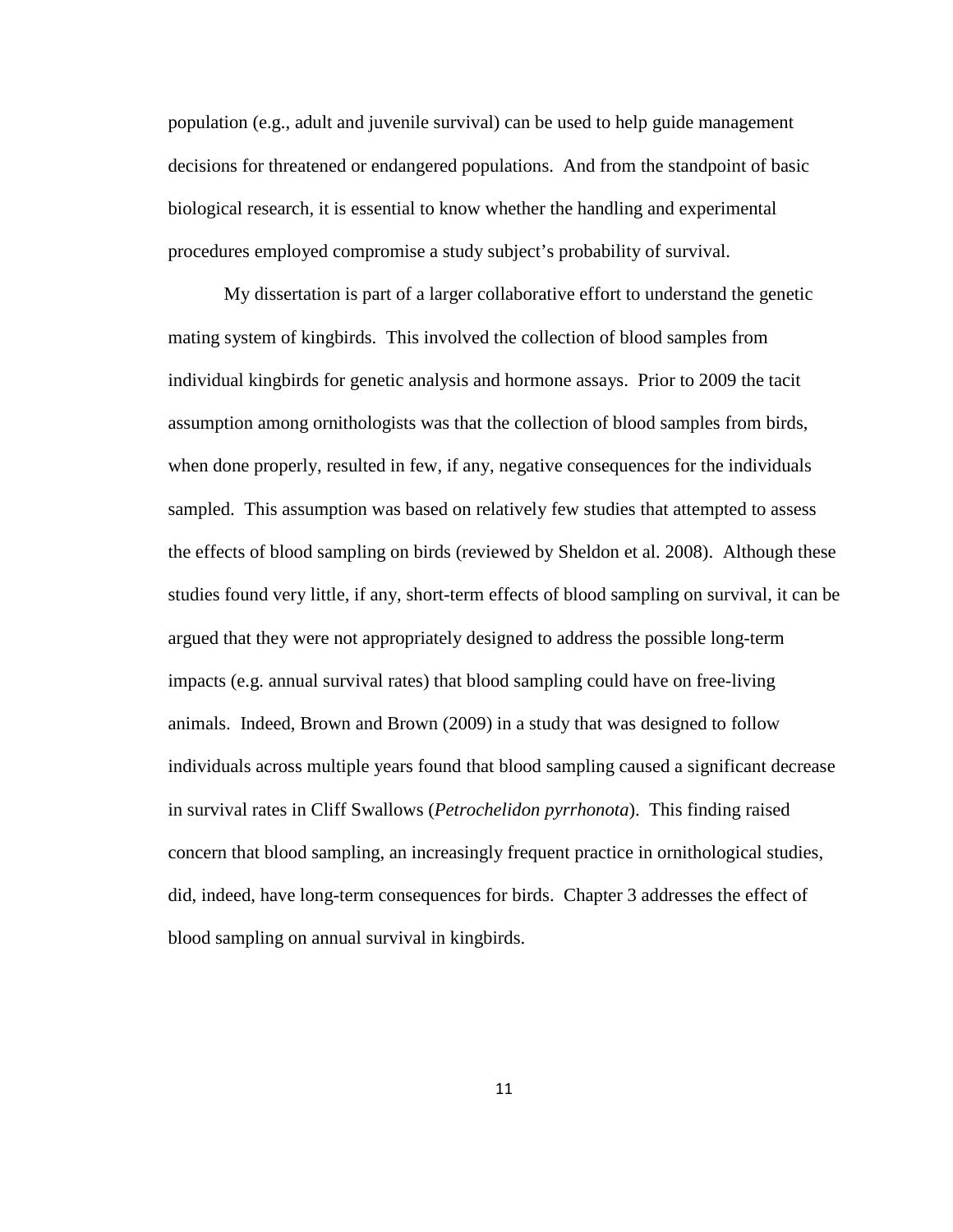#### **TESTOSTERONE SECRETION IN MALE KINGBIRDS**

Not all monogamous species exhibit the expected breeding season testosterone profile expected for their mating system, and, instead, their profiles are more similar to polygynous species (e.g., Peters et al. 2001, Jawor et al. 2006, Eikenaar et al. 2011). A possible explanation for these exceptions would be that males continue to secrete elevated levels of testosterone longer than expected so that they can increase reproductive success via extra-pair fertilizations. Given the role that testosterone plays in mating behaviors, it would be expected for there to be a link between testosterone and extra-pair fertilizations. However, this prediction has received little attention at present (but see Raouf et al. 1997, Garamszegi et al. 2005, Eikenaar et al. 2011) and more data are needed for monogamous species that exhibit high levels extra-pair fertilizations to strengthen generalizations about patterns of testosterone secretion in these species.

Kingbirds are socially monogamous, but extra-pair fertilizations occur frequently and can represent up to half of all the young produced in a given year (Rowe et al. 2001). Extra-pair fertilizations also increase variation in reproductive success among males to a degree in which kingbirds are more like a polygynous species (Dolan et al. 2007). Thus, kingbirds are an ideal species in which to evaluate the importance of social and genetic mating systems in explaining patterns of testosterone secretion. Chapter 4 documents the breeding season testosterone profile in kingbirds. I also evaluated the relative importance of several temporal and social variables in relation to variation in testosterone secretion among males.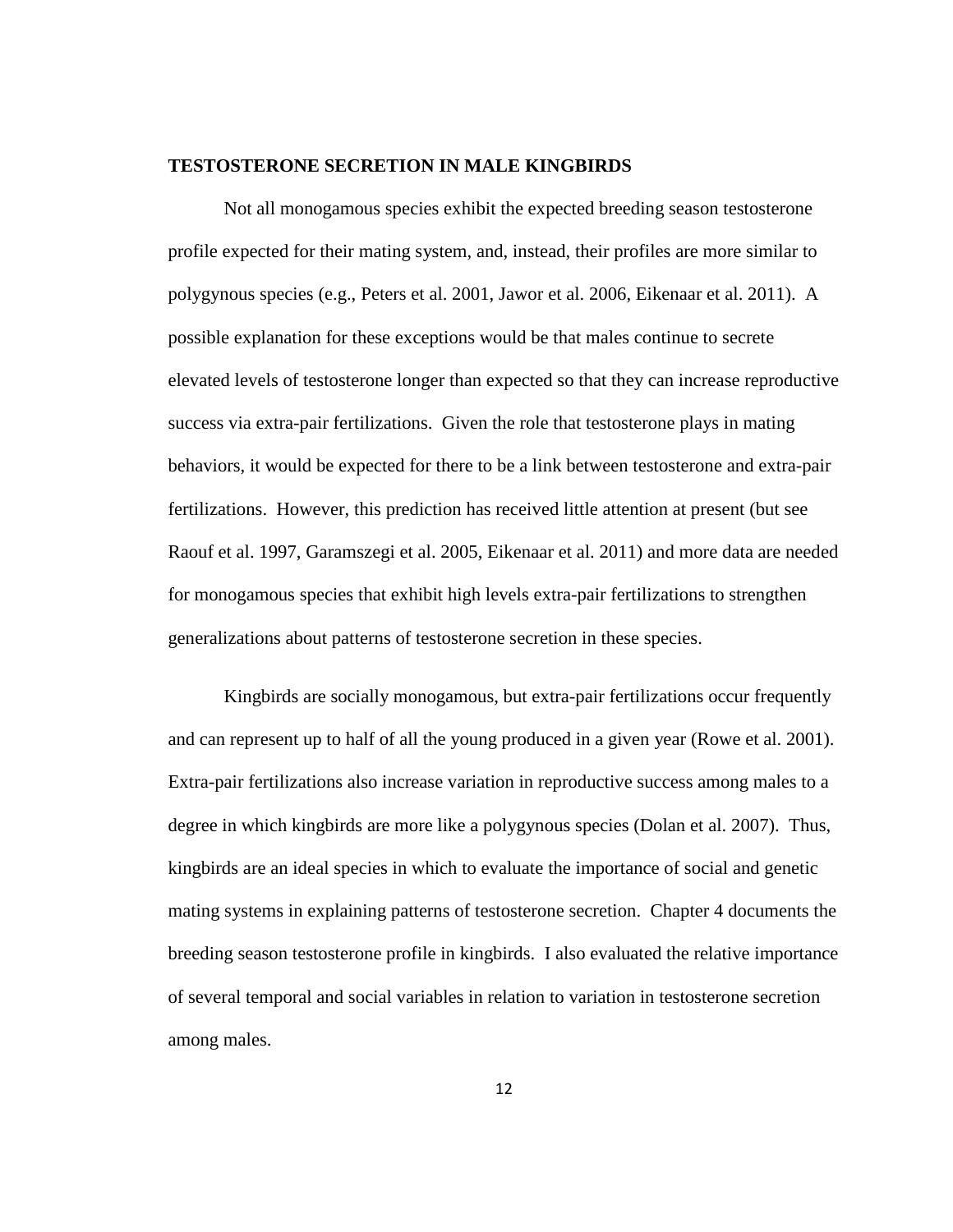#### **CHAPTER 2**

## **Using Complementary Approaches to Estimate Survival of Juvenile and Adult Eastern Kingbirds**

### **ABSTRACT**

Survival rates of young birds during the period between nest departure and their first breeding season is an important but difficult statistic to measure because of low natal site fidelity, especially for long-distance migrants. From 2002 to 2008, we conducted a capture-mark-re-sight study of Eastern Kingbirds (*Tyrannus tyrannus*), a Nearctic-Neotropical migrant, at Malheur National Wildlife Refuge, Oregon, to estimate juvenile  $(S_J)$  and adult  $(S_A)$  survival. The return rate of juvenile kingbirds was high (0.224) and not significantly different from program MARK's estimate of  $S_J$  (0.291). On average, and for both sexes, program MARK's estimate of  $S_A$  for birds banded as nestlings (0.64) was similar to that for birds first banded as adults (0.65). Enumeration methods and MARK yielded similar estimates of  $S_A$ , especially for males banded as adults. We attribute the similarity of re-sighting rate of birds banded as nestlings to  $S_J$ , and the similarity of  $S_A$  estimated using program MARK and by enumeration methods to the high site fidelity of most juvenile and adult kingbirds at our ecologically isolated study site. An independent estimate of S<sub>J</sub> calculated using local estimates of population growth and average annual production of young year<sup>-1</sup> suggested that true  $S_J$  and  $S_A$  were probably slightly higher than program MARK's estimates because of undocumented permanent emigration, especially of birds first banded as adults. Demographic balancing suggests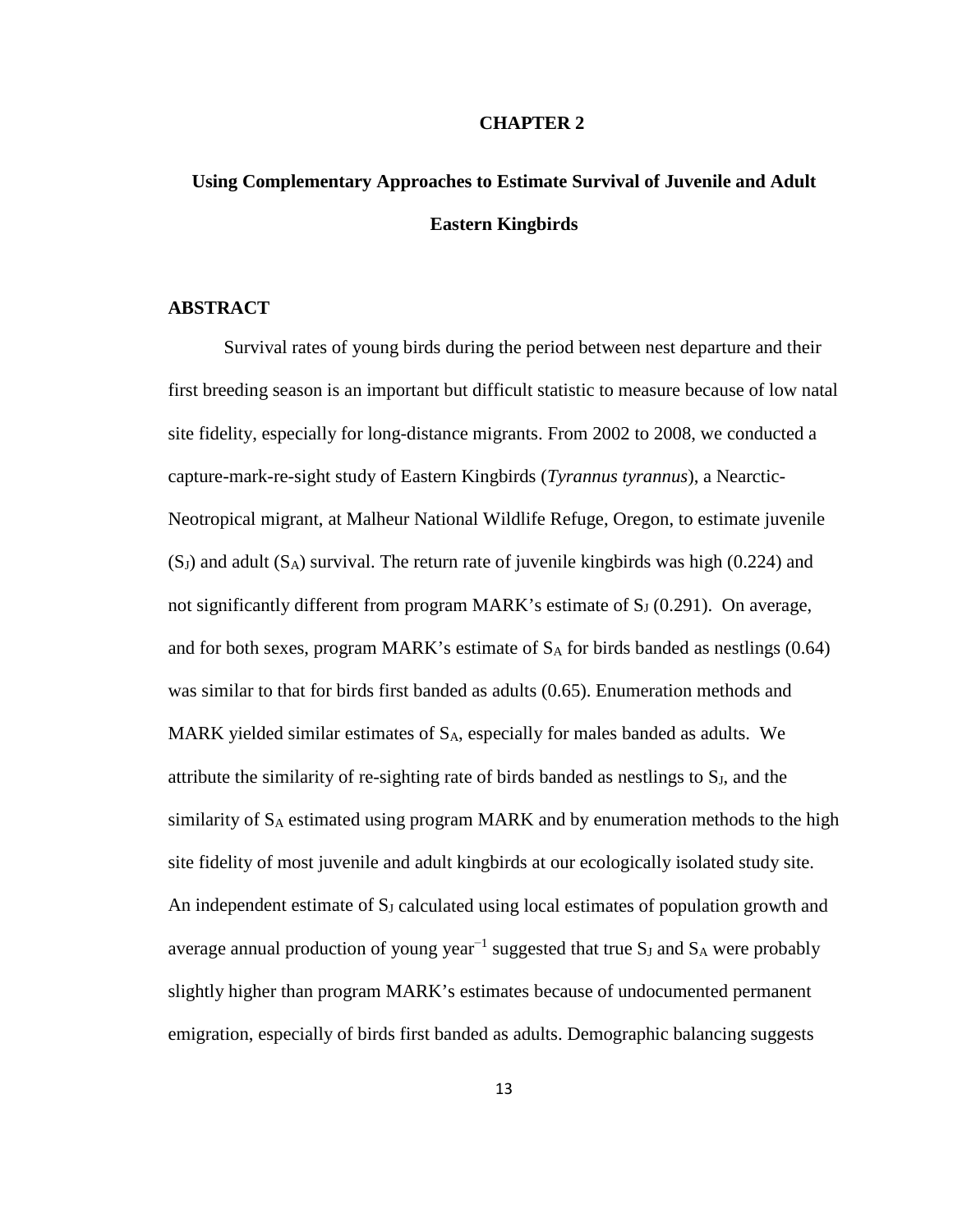that true  $S_A$  and  $S_J$  were roughly 0.70 and 0.30, respectively. In general, our multiple estimates of S<sub>J</sub> were similar. However, MARK estimates of S<sub>J</sub> tended to be lower than those produced by demographic balancing. Because of the difficulty in separating between permanent emigration and mortality and the effect it has on empirical estimates of survival we urge researchers to utilize multiple methods of survival estimation, when possible, to validate the precision of their estimates.

### **INTRODUCTION**

Knowledge of age-specific patterns of survival is important for understanding life history evolution (Stearns 1992), population dynamics (Lande 1988, Ryan et al.1993, Small et al. 2007, Buehler et al. 2008), and for managing exploited or threatened species (Braden et al. 1997, Woodworth 1999). Unfortunately, survival rates are difficult to measure. The validity of using local return/re-sighting rates (i.e., the proportion of a marked portion of a population to return or be re-sighted) to estimate survival depends on the degree of permanent and temporary emigration of individuals from study sites and, if individuals are present, their detection probability. Under ideal conditions (residency, limited dispersal, and high re-sighting probability), local return rate can yield accurate estimates of survival (e.g., Tarwater et al. 2011), but ideal conditions rarely exist. Methods have thus been developed to account for temporary emigration and less than perfect detection probabilities, but current methods still cannot separate mortality from permanent emigration (Anders and Marshall 2005, Cooper et al. 2008).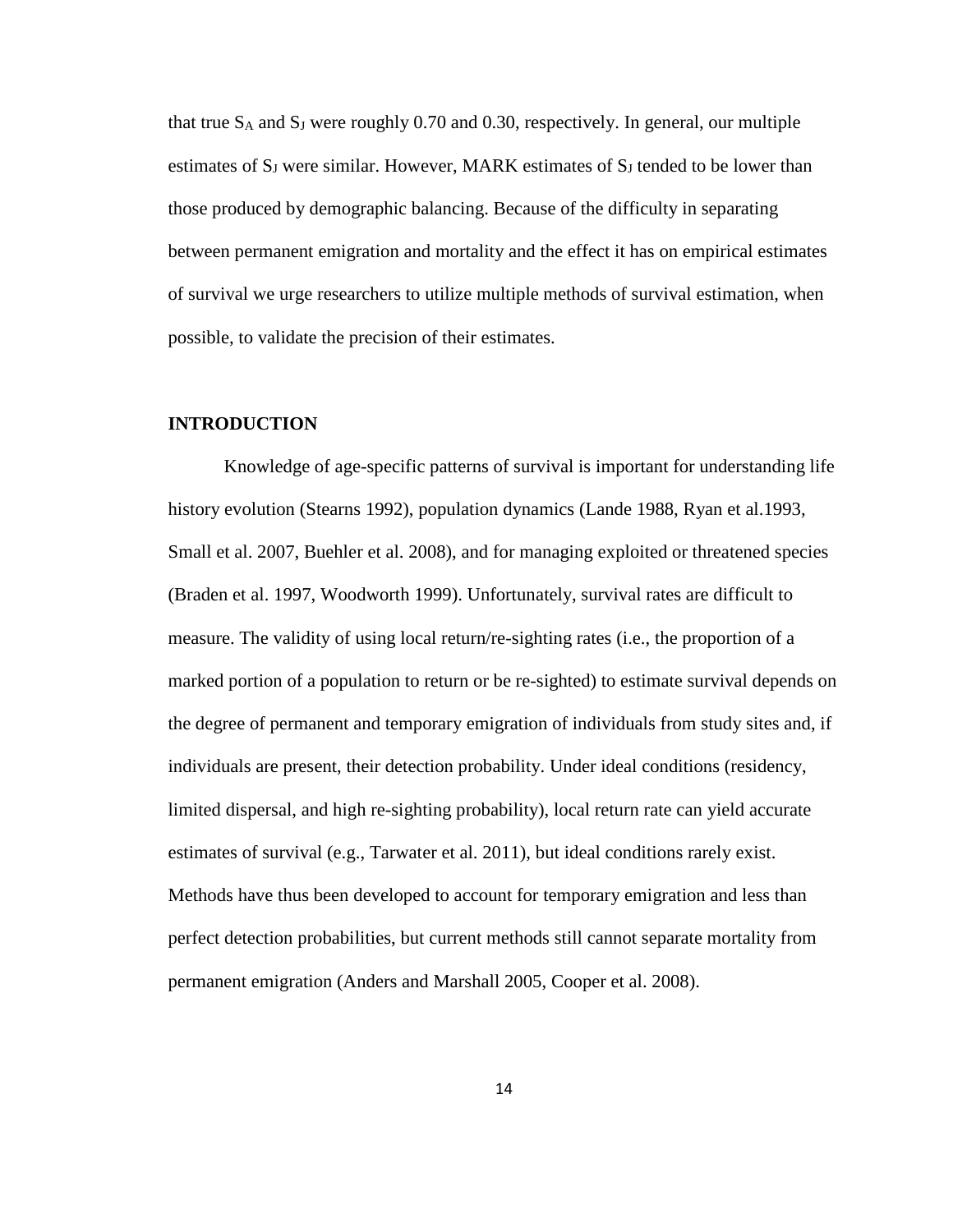Improvements in the statistical treatment of survival data have resulted in publication of a growing number of estimates of "apparent survival" (i.e., survival corrected for temporary emigration and detection probability) of adult birds (hereafter  $S_A$ ; e.g. Cilimburg et al. 2002, Gardali et al. 2003, Dugger et al. 2010). However, our knowledge of survival rates of birds during the period from nest departure until first breeding remains poor. Studies of offspring survival in the weeks just after fledging (Naef-Daenzer et al. 2001, Cohen and Lindell 2004, Yackel Adams et al. 2006, Berkeley et al. 2007) generally show that survival rates during the first 1 to 2 weeks after fledging are low, but then stabilize and attain relatively high levels (e.g., Ausprey and Rodewald 2011). Some attempts have also been made to measure survival of migrants in their wintering areas (Sillett and Holmes 2002), and of independent young during the period between independence and recruitment (Tarwater et al. 2011, Tarof et al. 2011), but, in general, few studies of offspring survival have encompassed the entire period between nest departure and the first breeding season (but see Keyser et al. 2004, Stenzel et al. 2007, Tarof et al. 2011).

Available estimates of local juvenile survival (hereafter  $S<sub>J</sub>$ ) are usually below the values needed to maintain observed population sizes (Arcese 1989, Wheelwright and Mauck 1998, DiQuinzio et al. 2001). Presumably, this is because of the low probability that marked juveniles will be re-sighted (Weatherhead and Forbes 1994), which can probably be attributed to the greater dispersal distances of juveniles compared to adults (Greenwood and Harvey 1982). Intensive, multi-year re-sighting efforts may increase encounters with long-distance dispersers and improve estimates of  $S_J$  (e.g., Baker et al.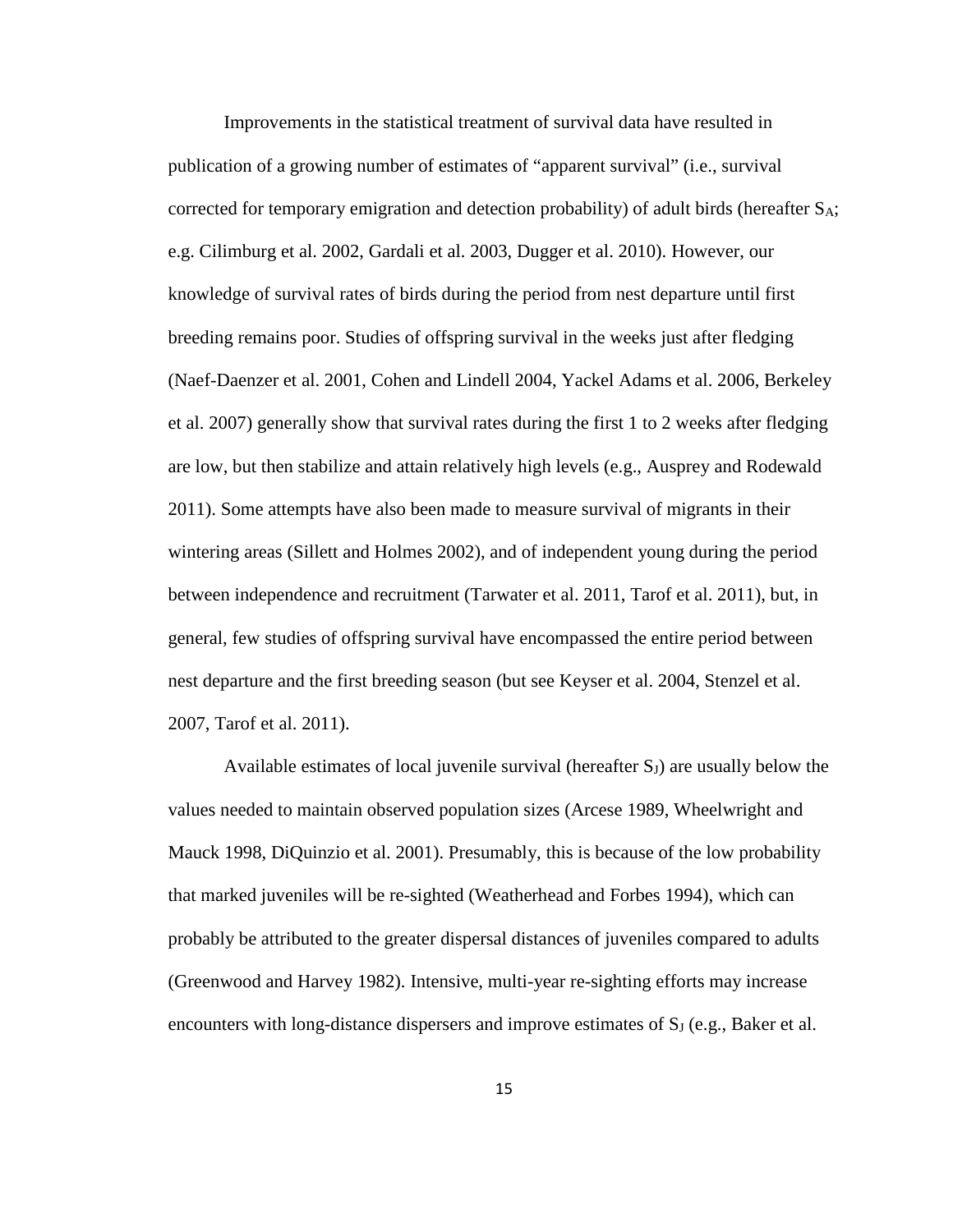1995, Lebreton et al. 2003, Winkler et al. 2005), but limited time and resources usually present insurmountable obstacles (but see Stenzel et al. 2007). This is a particular problem for long-distance migrants where natal philopatry is generally very low (Weatherhead and Forbes 1994). For instance, Shutler et al. (2006) detected <5% of banded nestling Tree Swallows (*Tachycineta bicolor*) as adults despite intensive study of well-established colonies.

Researchers thus often estimate  $S_J$  indirectly. Ricklefs (1973) reasonably argued that recruitment should equal and just balance adult mortality in populations that are stable and, for species where the age at first reproduction is one year,  $S_J$  would thus be equivalent to recruitment. However, this approach requires accurate estimates of adult mortality and per capita annual offspring production. A second, more common indirect approach for estimating  $S_J$  is to assume that  $S_J$  is some proportion of  $S_A$ , typically half (Temple and Cary (1988, Donovan et al. 1995, McCoy et al. 1999). The latter approach suffers from two deficiencies. First, a reliable estimate of  $S_A$  itself may not be available and, second, it is unclear that a general "50% rule" is widely applicable because few studies have good quantitative estimates of both S<sub>A</sub> and S<sub>J</sub>.

We used seven years of mark/re-sight data to estimate annual  $S_A$  and  $S_J$  for a color-banded population of Eastern Kingbirds (*Tyrannus tyrannus*), a long-distance, Nearctic-Neotropical migrant. The relative isolation of our study site in eastern Oregon allowed high re-sighting rates of previously banded adults and young. High re-sighting rates, combined with our application of Cormack-Jolly-Seber (CJS) methods, allowed us to (1) rigorously measure  $S_J$  and  $S_A$  for individuals in the same population, and (2)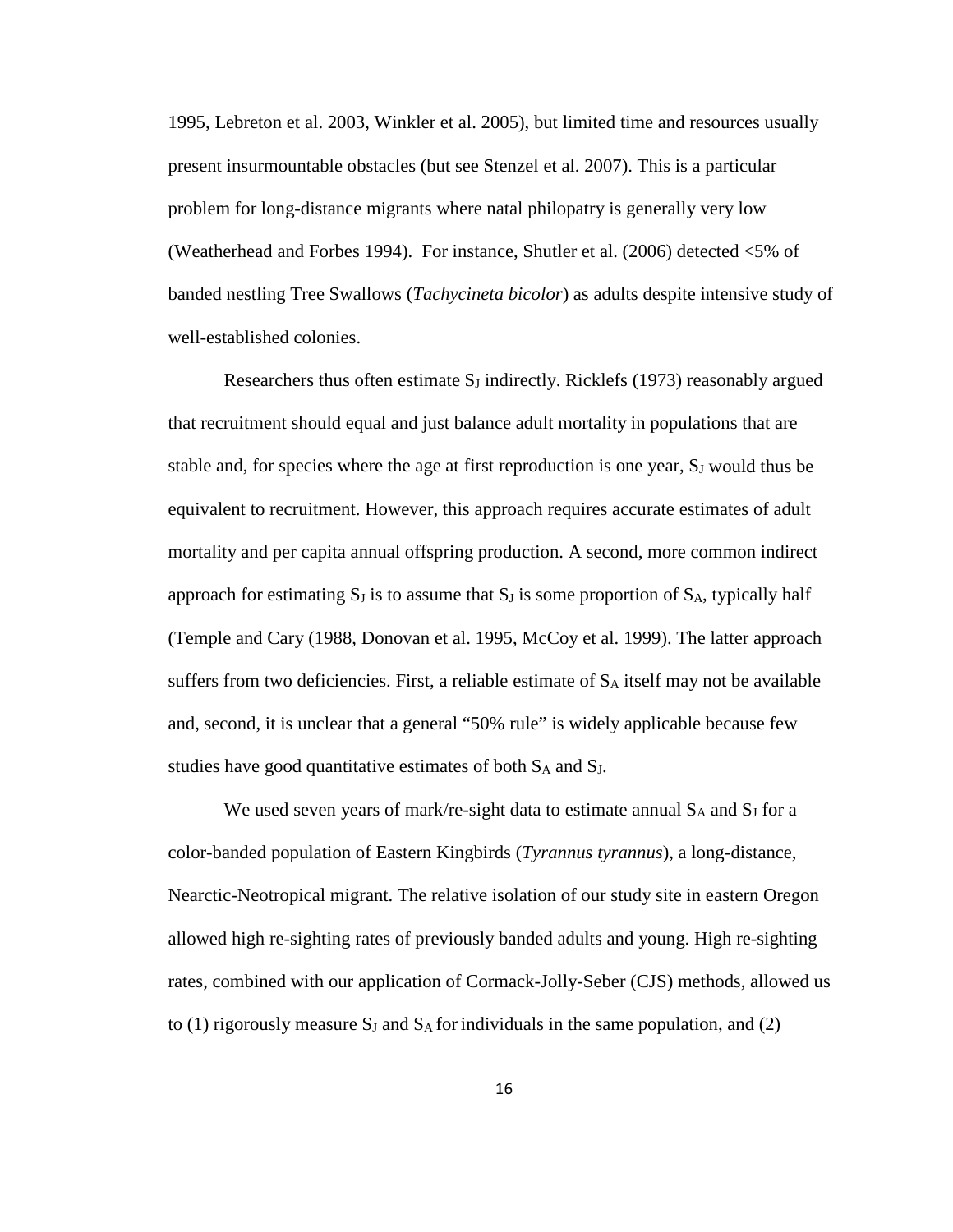compare survival rates of adults obtained using CJS and enumeration methods. In addition, (3) we used estimates of population size over the study period to determine population growth rate, which we then combined with direct estimates of annual offspring production per pair to provide an independent estimate of  $S_J$  by demographic balancing to compare to that obtained using the CJS model. Finally, (4) because estimates of kingbird SA based on CJS methods are available for a population in New York in eastern North America (Murphy 1996), we were able to compare  $S_A$  for core (New York) and peripheral (Oregon) populations breeding under different conditions.

#### **METHODS**

**Study site and field methods.** We studied Eastern Kingbirds (hereafter kingbirds) at Malheur National Wildlife Refuge (MNWR; 42° 49' N, 118° 54' W) from 2002 through 2008. MNWR is located in southeastern Oregon at the northern end of the Great Basin Desert. MNWR is surrounded by high desert, and the kingbird population is restricted to the riparian zone of the Donner und Blitzen River (and tributaries) that runs through the center of the refuge because kingbirds built their open-cup nests almost exclusively in willow (*Salix* spp.) trees on the banks of the river. Rarely, kingbirds nested in the big sagebrush (*Artemisia tridentata*) or rabbitbrush (*Chrysothamnus* spp.) of the high desert, and only if shrubs were within 150 to 200 m of the river (LJR and MTM, unpubl. data).

Our main study area was along a 20-km section of the river located at the south end of MNWR beginning near Paige Springs campground and ending just north of the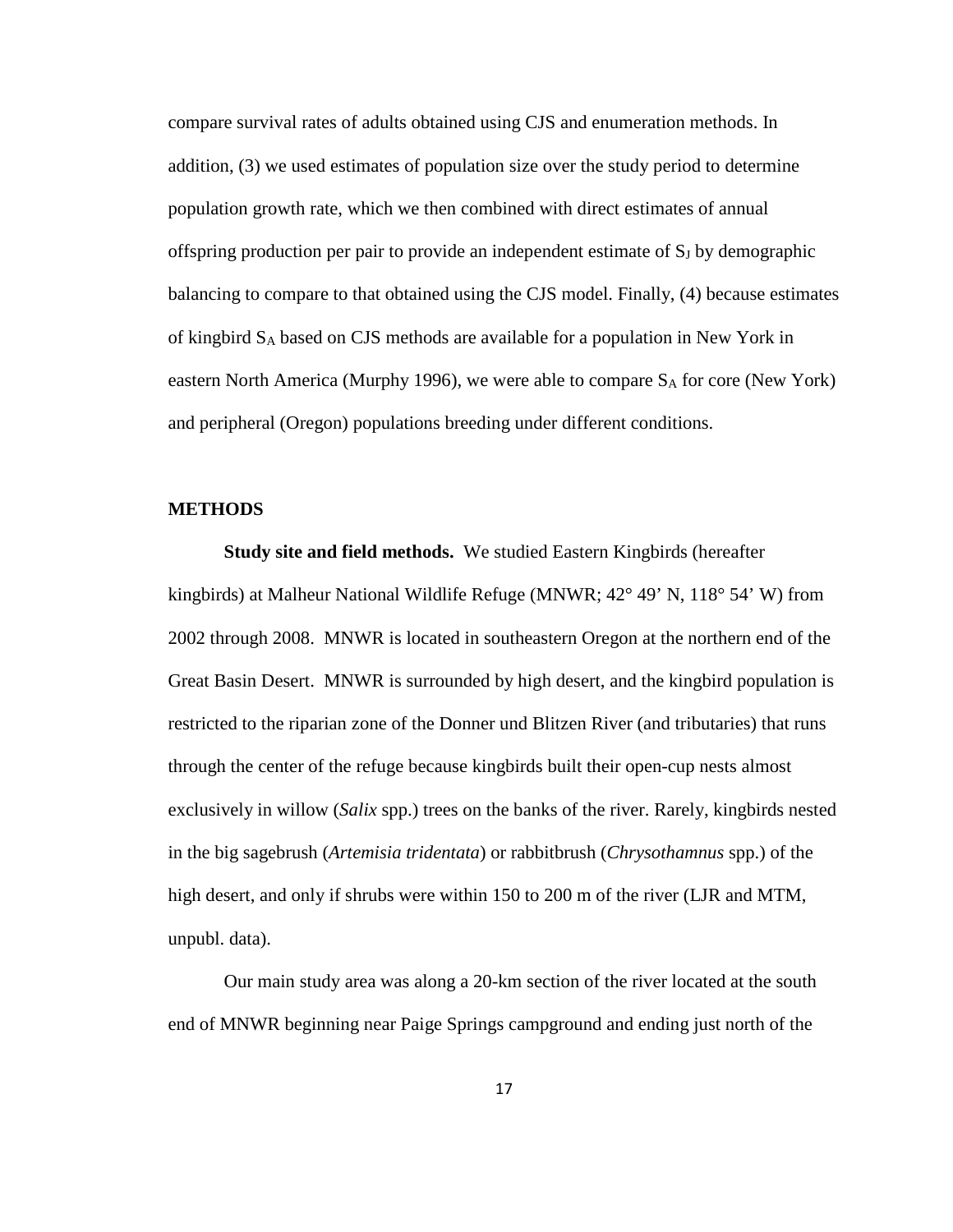bridge to Krumbo Reservoir (Fig. 1). We also included suitable habitat found along a major tributary (East Canal; EC) of the Donner und Blitzen River that runs along the eastern boundary of the refuge. The Center Patrol Road (CPR) paralleled the main channel of the river at a distance of generally  $\leq$ 5 m for most of the river's length. Likewise, a gravel road closely paralleled EC. We thus had immediate access to nesting habitat by both driving the roads and canoeing the length of the main river. Additional areas away from the river with trees were also surveyed on foot. A second site, Buena Vista (BV), which began with a new section of the CPR, was located 6 km north of the northern boundary of the main study site (Fig. 1). The CPR also paralleled the river's course at BV to again provide direct access to nesting habitat. Restrictions prevented us from surveying the area between our two study sites and the  $\sim$ 20 km of riparian habitat north of the BV study site (Fig. 1). Other nesting habitat that we did not survey was available beginning 11 km to the east of BV on private lands near Diamond (Fig. 1). All unsurveyed sections supported fewer trees and appeared to be lower quality habitat for kingbirds, but incidental observations confirmed that kingbirds nonetheless nested in those areas.

Adult kingbirds arrive at MNWR beginning in mid-May and we were confident we detected nearly every pair present each year on our study site because of the conspicuousness of kingbirds, the openness of the habitat, and our daily surveys of the study areas by both vehicle (see below) and canoe. Accurate counts of pairs were also facilitated by the fact that  $\geq 75\%$  of pairs had at least one member banded in every year except the first (65% by the end of that year), and observations showed that pairs rarely if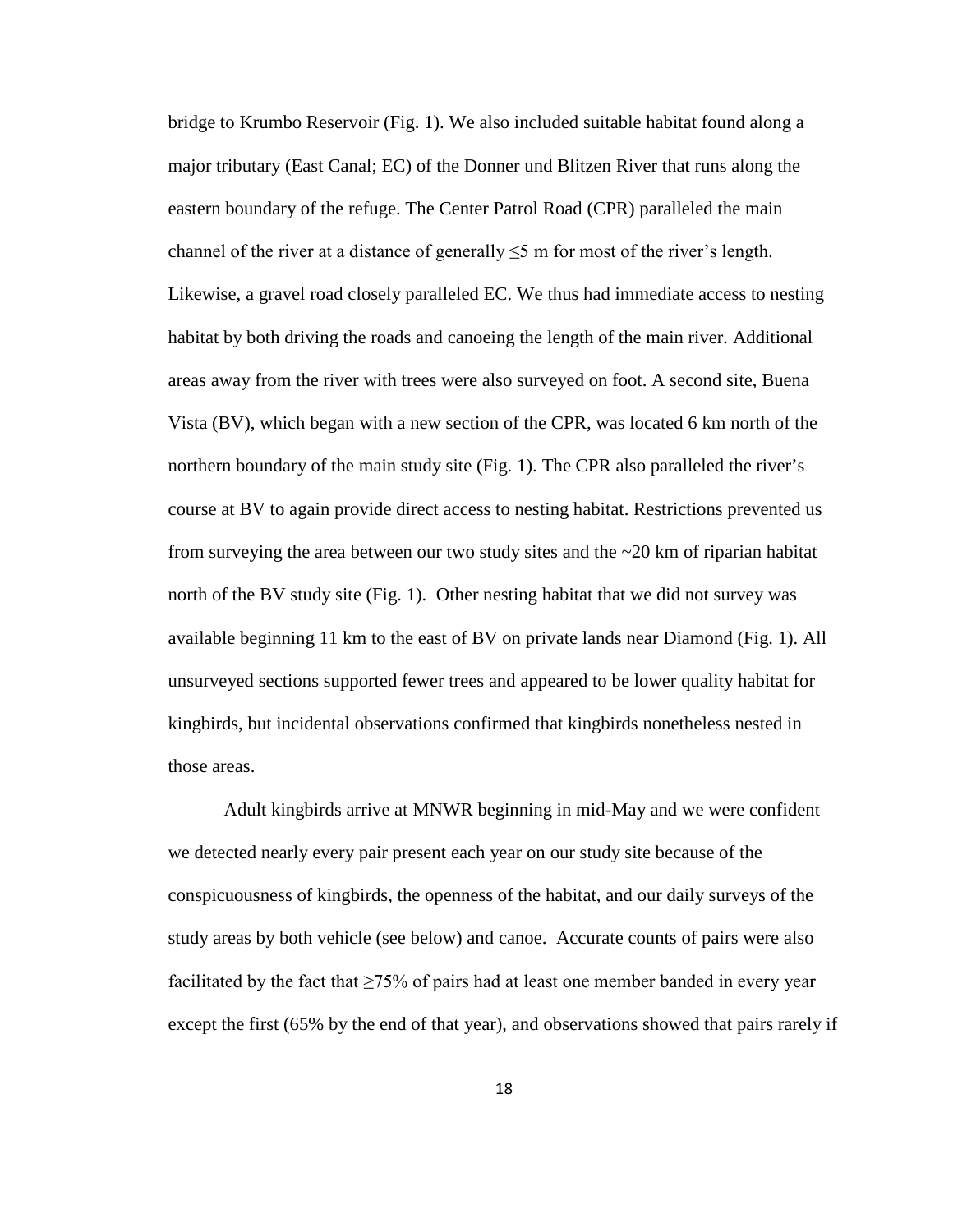ever relocated after a within-season nest failure. To detect returning birds, we conducted daily searches of most of the study area (usually >2 observers per day) from mid-May to mid-June by slowly driving the roads that paralleled the river and its tributaries. Detections of late-arriving kingbirds (that usually did not breed) were made during daily nest checks that continued until early August of each year. We observed banded birds with 10 x 42 binoculars and 20-60X spotting scopes. First-year kingbirds (i.e.,  $\lt 12$ ) months old and in their first potential breeding season) often return later than older birds (Cooper et al. 2009a), and Cooper et al. (2009b) showed that first-year birds of both sexes were less likely to hold a territory and breed when population size was high. Nonetheless, regular censuses of the entire study area throughout the breeding season allowed us to detect many non-territorial first-year birds (Cooper et al. 2009b).

Adult kingbirds were captured with mist nets. Males were captured using either song playback during dawn song periods (Sexton et al. 2007), or at the nest using taxidermic mounts of potential nest predators or when feeding nestlings. Females were only captured when feeding nestlings to minimize the possibility of nest abandonment. All adults were given a unique combination of three colored, plastic leg bands and one aluminum USGS band, and identified as female if they had a brood patch or male if they had a cloacal protuberance. We banded and bled nestlings when 12 to 13 days old to avoid premature fledging (normally between 15 to 17 days of age). Most nests were not checked after day 13 and we assumed, unless a later nest check showed otherwise, that all banded young fledged. Violation of the latter assumption would lead to an underestimate of first year survival. DNA was extracted from blood, and the sex of all young was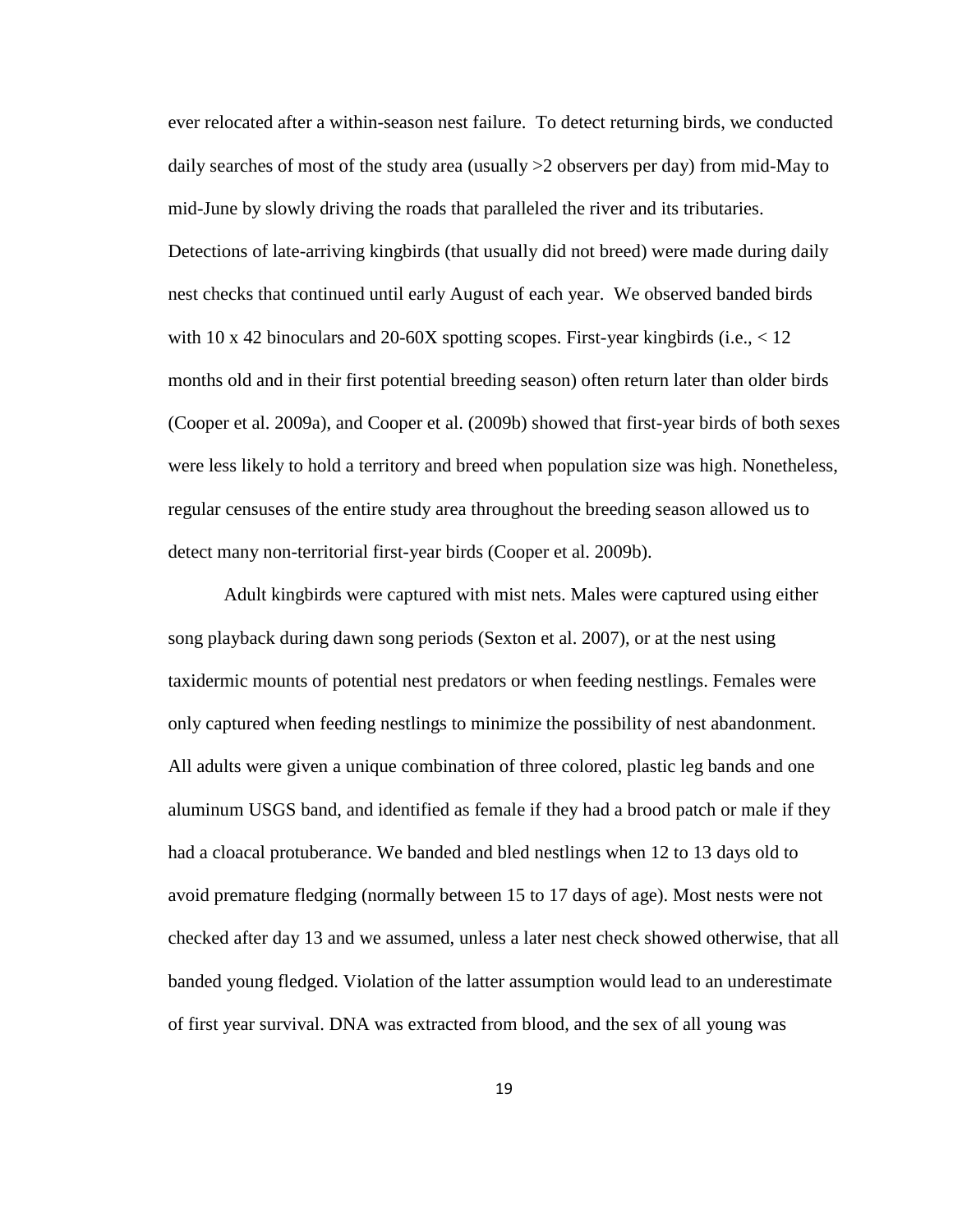determined through amplification of the CHD1W and CHD1Z introns using the 2550F/2718R primers (Fridolfsson and Ellegren 1999; see Dolan et al. 2007 for a complete description of laboratory methods).

Kingbirds raise only one brood per year, but generally renest after failed first attempts, and nearly all replacement nests are  $\leq 100$  m from first nests. We found  $\geq 80\%$ of nests before the start of egg-laying in every year, and checked them every 2 to 3 days to establish breeding dates (first egg of the clutch), clutch sizes, and number of young fledged.

**Statistical analysis.** We used program MARK version 4.3 (White and Burnham 1999) and basic enumeration procedures (Krebs 1999) to estimate juvenile and adult survival. We included censuses conducted through the 2008 breeding season so that detections of birds first banded in 2007 were possible. Model notation in MARK followed the suggestions of Lebreton et al. (1992), and we examined only those candidate models predicted by *a priori* knowledge of the system. No known methods exist to age adult kingbirds, and thus the sample of unbanded adults that we captured included birds in their first potential breeding season and a mixture of older birds of different ages. Banded nestlings that returned were, on the other hand, of known age. Included with the capture history of each individual were a set of dummy variables that placed each bird into one of four groups based on their age and sex when banded (adult male, nestling male, adult female, and nestling female). Throughout the model selection procedure, we assumed that apparent survival and re-sighting probability of juveniles differed from that of adults (e.g., a two age class model, expressed in model notation as: "a2"). We began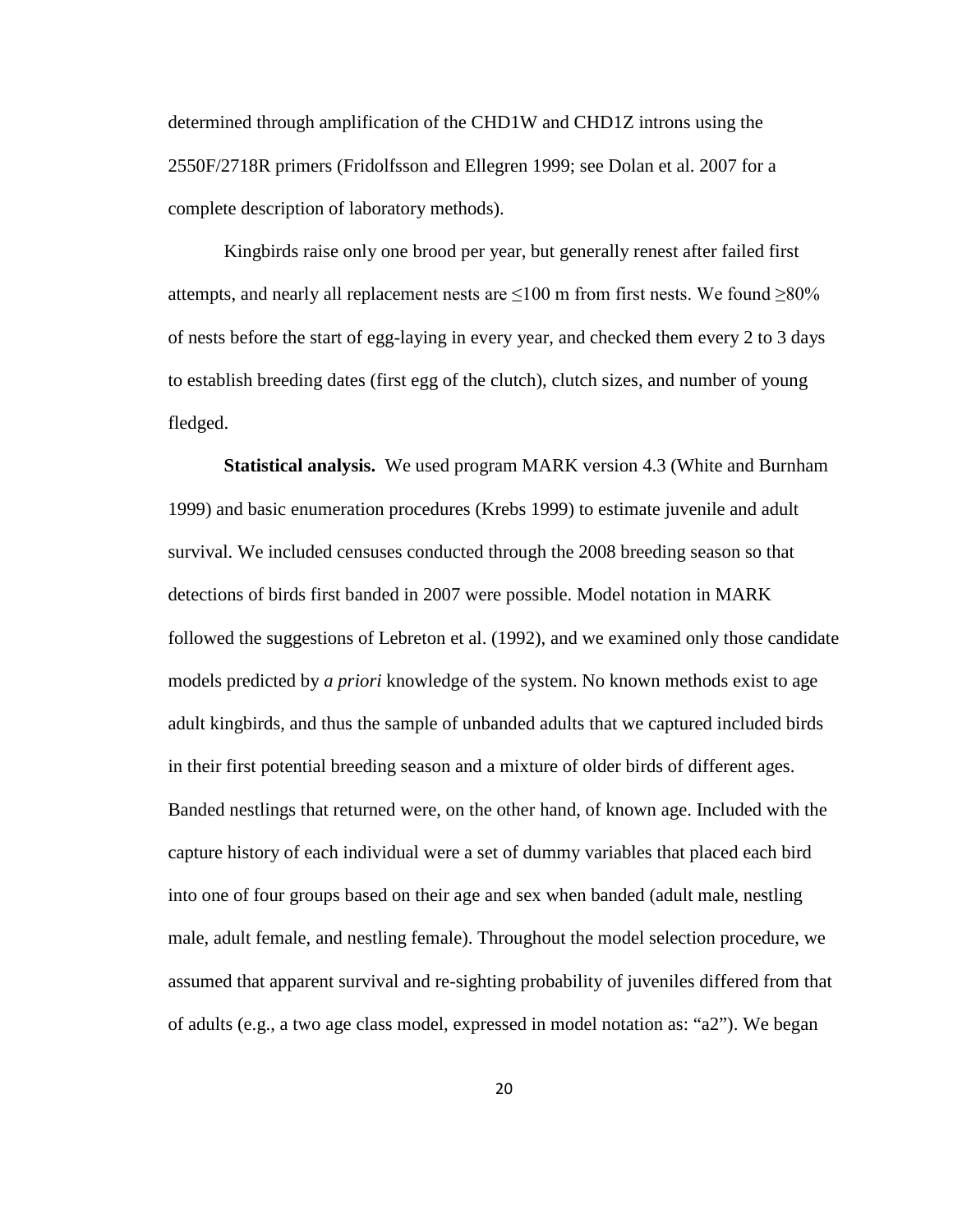with a global model that was parameterized such that survival differed both with sex and age at time of banding (i.e., nestling or adult) and was time dependent. The parameterization of re-sighting probability was similar, except it lacked time dependence because re-sighting effort did not vary among years. We then included several simplified models by removing either one or a combination of the following: (1) age at banding (nestling or adult; models with 'g' in their notation) for  $S_A$  (or resighting probability), (2) sex dependence (models with 's' in their notation), and (3) time dependence (models with 't' in their notation).

We used the bootstrap GOF test within MARK to test goodness of fit for the global model. Results of this test indicated that our global model did not fit the data well (deviance  $= 188.44$ , rank 980 of 1000 simulations) and that the data were slightly overdispersed (ĉ = 1.233; calculated as [global model ĉ/mean ĉ from bootstrap simulations]). We corrected for this by adjusting ĉ within MARK (Adjustments: c-hat) and used quasi-AIC (QAIC) instead of AIC. The ratio of sample size  $(N = 562)$  to number of parameters in the global model  $(K = 40)$  was less than 40, and therefore QAIC corrected for small sample size  $(QAIC<sub>c</sub>)$  was used during model selection (Burnham and Anderson 2002). We used  $\Delta QAICc \leq 2$  as a cutoff for models that were well supported by the data, and QAICc weights, evidence ratios (weight of model a/weight of model b), and model likelihoods as measures of support when making comparisons between two models. To account for model selection uncertainty (i.e., when multiple models were supported by the data), we used parameter estimates from all models with  $\Delta QAICc < 7$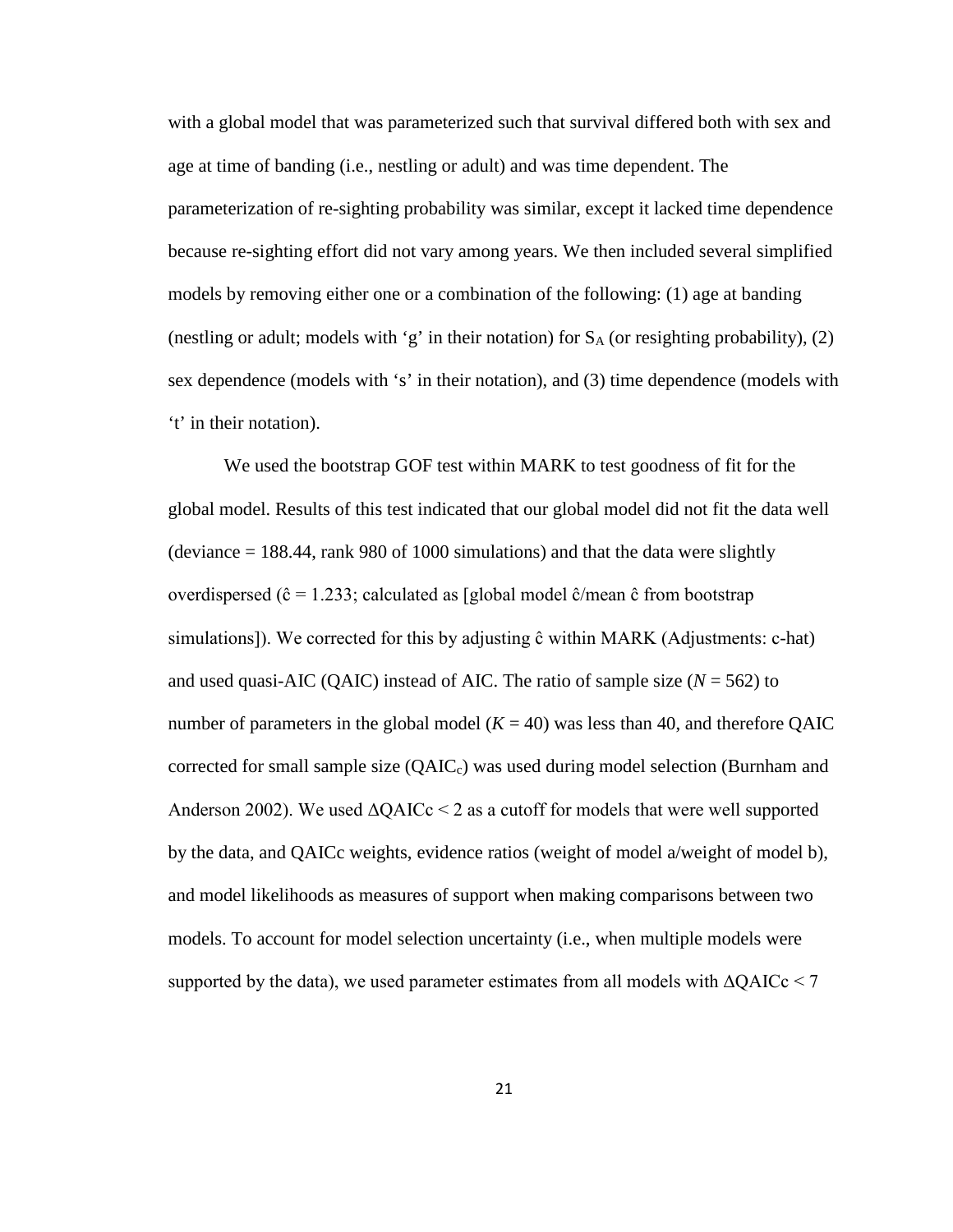and their respective QAICc weights to calculate model averaged estimates of apparent survival and re-sighting probability (Burnham and Anderson 2002).

We used basic enumeration procedures (Krebs 1999) to further explore patterns of temporary emigration and annual transition probabilities (i.e., detected or not and, if the latter, reappearance in a later year) for birds  $\geq 1$  year of age. We distinguished between individuals banded as adults and birds banded as nestlings that survived to their first potential breeding season. To calculate return rates between consecutive age classes, we acknowledged that a bird was alive during years when it was not observed, but later reappeared. For example, using 0 and 1 to represent a bird that was undetected and detected, respectively, a bird banded as a nestling in 2002 and that was first seen in 2004, not seen in 2005, seen in 2006, but never seen again, would be coded as 010100 (2003 [first potential breeding season] through 2008 [end of study], respectively). However, for calculating survival, we coded it as 111100. By this notation, this individual had four opportunities to return as an adult and was thus counted as four "bird-years." Birds banded as nestlings in 2007 were not included in this analysis because their first potential breeding season as an adult was 2008 and thus we had no opportunity to determine if they survived to age 2. Individual histories of all birds were organized by "age" (not year) and sex so survival could be calculated between successive age classes as the quotient obtained by dividing the number of birds returning by the total number of bird-years within each age. Year of banding was considered age 1, which was the true age of only birds banded as nestlings.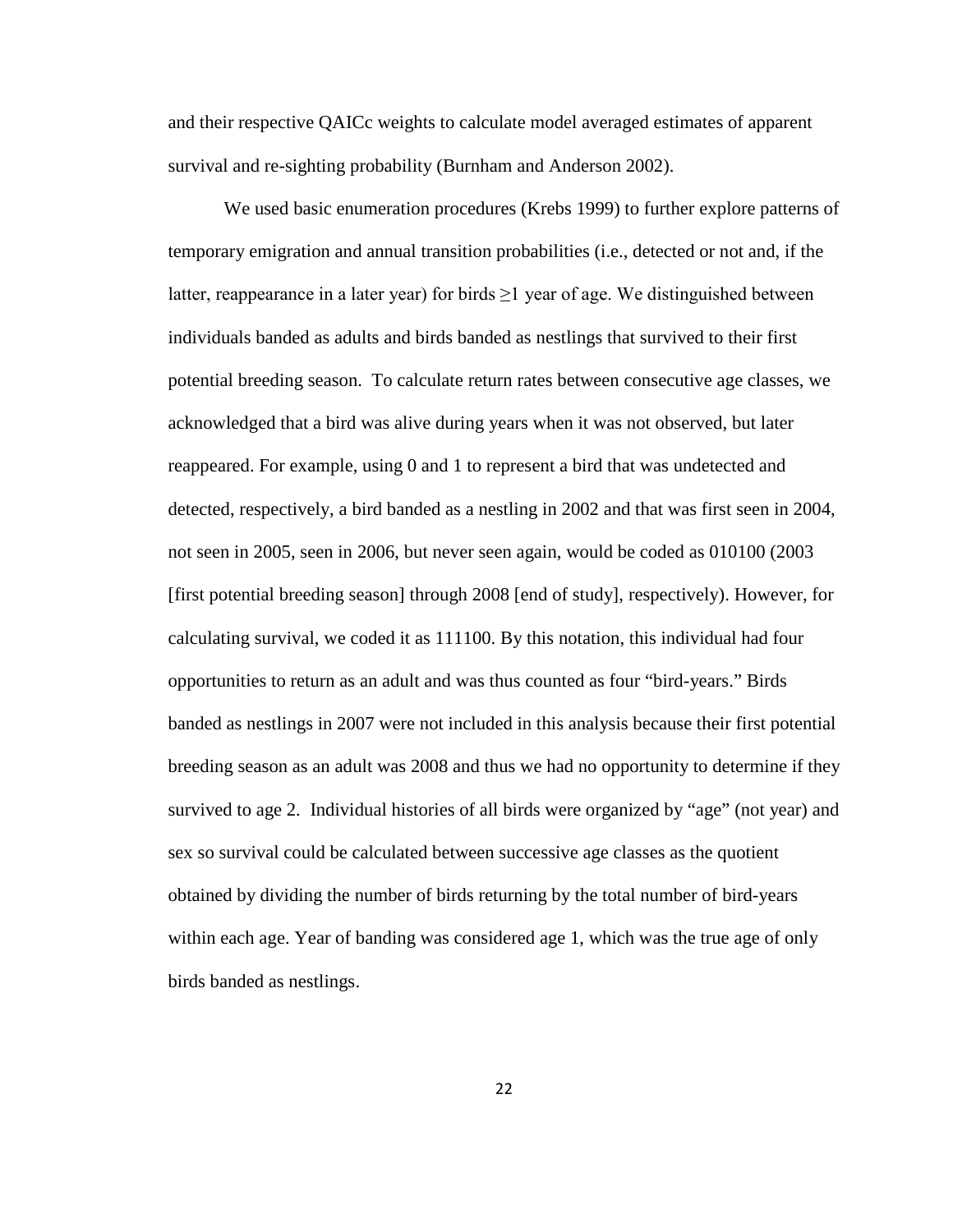**Demographic balancing.** We used total annual counts of pairs (N) between 2002 and 2008 to calculate the finite rate of increase  $(\lambda; i.e.,$  population growth rate) by regressing  $ln(N)$  against year;  $\lambda$  is equal to e raised to the power of the slope of  $ln(N)$ versus year (Akçakaya et al. 1997). We then used our estimates of  $S_A$  and annual production of young per pair to generate an independent estimate of  $S_J$  to compare to the estimates obtained from MARK. Annual production per pair was calculated for each year separately. We assumed an equal sex ratio (Dolan et al. 2009) so that annual female offspring production was half of the average annual production per pair, which we then averaged across years to obtain a grand mean female offspring per pair per year (F) over the study period.  $\lambda$ , S<sub>A</sub>, and F were then substituted into the equation describing population growth

$$
\lambda = S_A + (S_J \times F) \qquad \qquad \text{Equation 1}
$$

which we rearranged to compute the  $S_J$  necessary to balance the equation. We also used equation 1 to evaluate whether estimates of  $S_A$  and  $S_J$  from MARK and the enumeration approach produced estimates compatible with observed F and  $\lambda$ . With the exception of MARK, all statistical analyses were performed using STATISTIX (2008).

#### **RESULTS**

The percentage of banded kingbird nestlings re-sighted did not differ among years (range = 17 - 28%;  $\chi^2$ <sub>5</sub> = 3.9, *P* = 0.57), and we re-sighted 22.4% (82 of 366) of nestlings banded from 2002 through 2007 in a subsequent year. Male nestlings (50 of 195, or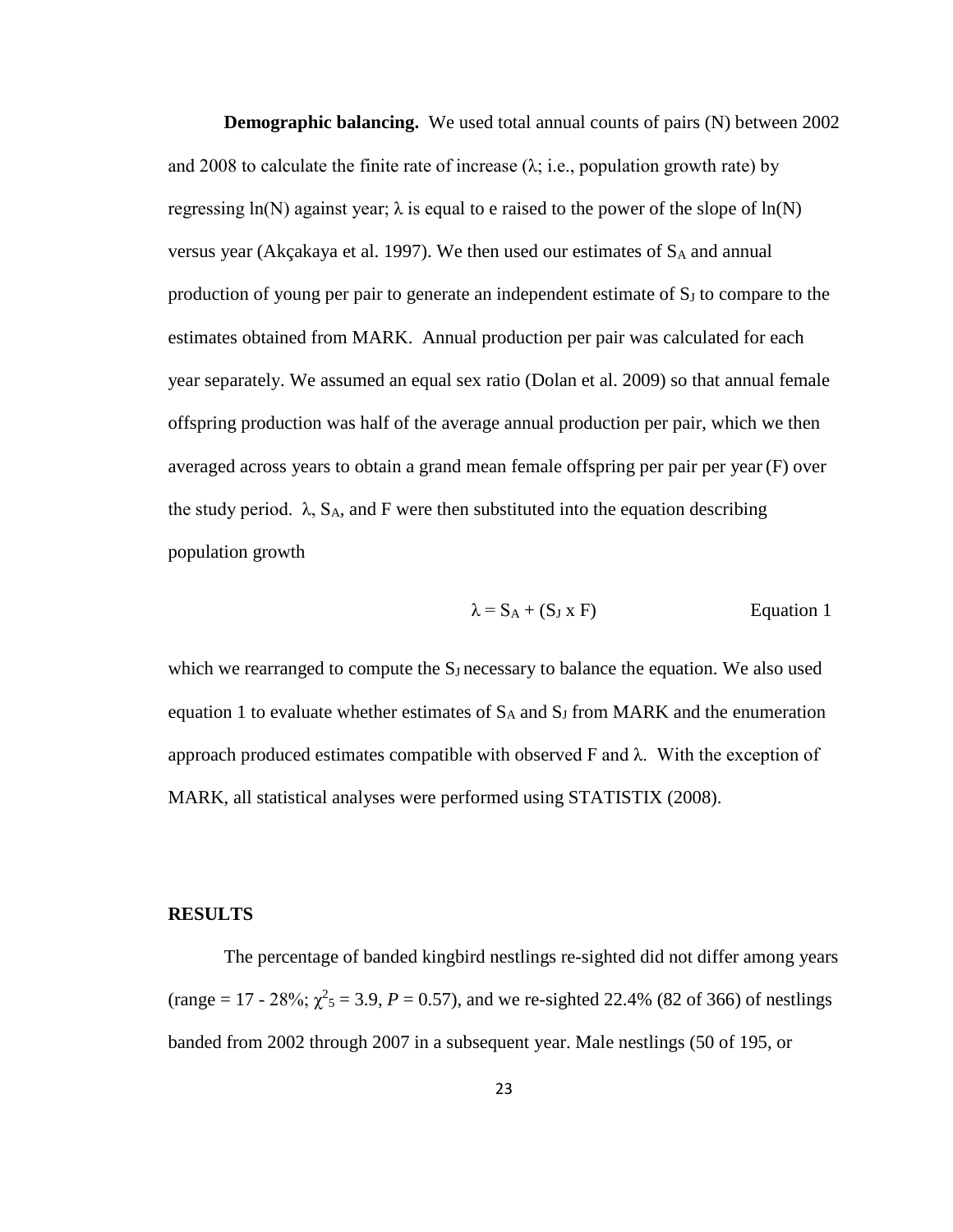25.6%) tended to return at a higher rate than female nestlings (32 of 171, or 18.7%), but the difference was not significant  $(X^2 = 2.5, P = 0.11)$ . Over the same period, we banded 112 adult male and 84 adult female kingbirds, and re-sighted 73 and 55, respectively, in the year after they were banded. Local survival (i.e., re-sighting rate) of adults of both sexes from the year of banding to the next was thus 65%.

Five of the candidate models from MARK received at least some support (ΔQAICc < 2), and the global model (Φ[g, a2\_s\*t/s\*t] *p*[g, a2\_s/s]) performed relatively poorly compared to more simplified models (Table 1). The model with the strongest support was based on two age classes (juvenile and adult) and was group, sex, and timeindependent for apparent survival and group and sex dependent for re-sighting probabilities (Table 1). Parameterization of apparent survival in the four remaining models that were well supported was, overall, similar to that of the top model with two exceptions. First, two models were structured to include differences in apparent  $S_A$ between birds banded as nestlings and birds banded as adults. Apparent  $S_A$  of individuals banded as nestlings (0.675, 95% CI = 0.573 to 0.763; calculated from model ( $\Phi$ [g, a2\_./.] *p*[g, a2\_s/s]) was slightly higher than that for individuals banded as adults (0.628, 95% CI  $= 0.573$  to 0.680). However, confidence intervals for both estimates overlapped. There was also some suggestion that apparent  $S_J$  differed between the sexes (model  $\Phi$ [a2\_s/.]  $p[a2_s/s]$ ) with juvenile males (0.301, 95% CI = 0.224 - 0.392) surviving at slightly higher rates than juvenile females  $(0.271, 95\% \text{ CI} = 0.182 - 0.383)$ . Again, there was considerable overlap in the confidence intervals of the two estimates.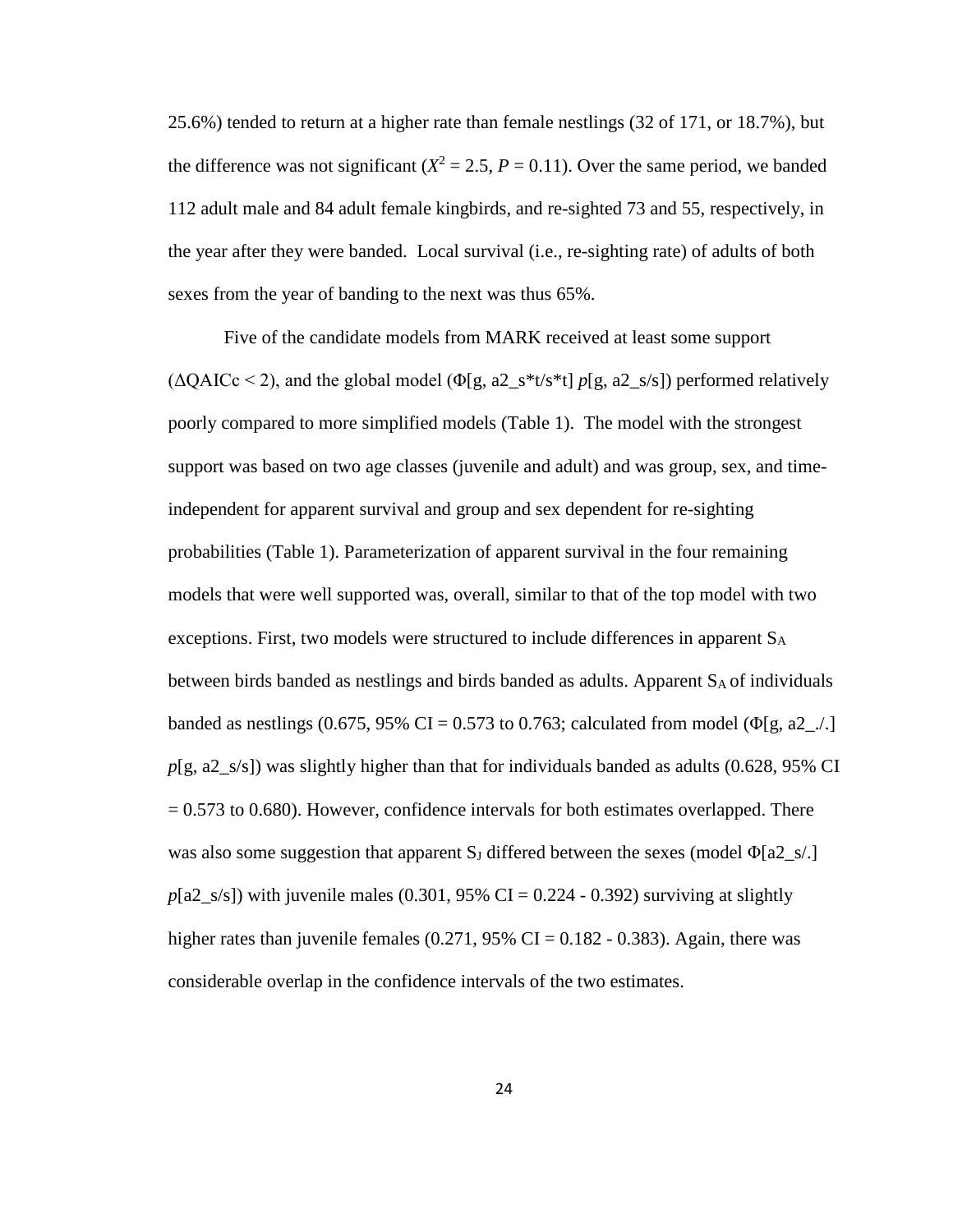Because of the likelihood of model selection uncertainty (5 models with ΔQAICc  $\leq$  2 and 17 models with 2  $\leq$   $\Delta$ QAICc  $\leq$  7), we used model averaging to produce estimates of apparent survival and re-sighting probabilities (Table 2). Re-sighting probability for first-year males was  $71\%$  higher than for first-year females (Table 2), but apparent  $S_J$  was essentially identical  $(-0.29)$ . The pattern was similar for adults. Re-sighting probability was slightly higher for males than females, but apparent SA did not differ between the sexes (range = 0.637 - 0.653; Table 2).

Estimates of survival using enumeration methods were largely consistent with the results of the MARK analyses. Estimated  $S_A$  for males from MARK (Table 2) and by enumeration for birds banded as adults  $(0.636)$  and nestlings  $(0.653)$  were similar. S<sub>A</sub> of females banded as adults using enumeration (0.595) was below the MARK estimate, but still within the MARK estimate's 95% confidence interval (Table 2). On the other hand,  $S_A$  obtained using enumeration (0.753) was significantly above (based on 95% CI) the MARK estimate for females banded as nestlings (Table 2).

Examination of SA derived by enumeration between successive years suggested that SA of both sexes of birds banded as adults declined from the first to the second and third annual transitions (i.e., year 1 to 2 and year 2 to 3), but then rebounded to levels at (females) or above (males)  $S_A$  from the first transition (year 0 to 1; Fig. 2). Because of smaller sample sizes, males and females banded as nestlings were combined to conduct a similar analysis.  $S_A$  of adults banded as nestlings did not show the decline in the years following their entry into the banded adult population that was recorded for birds first banded as adults (Fig. 2). To the contrary,  $S_A$  was relatively constant across age classes,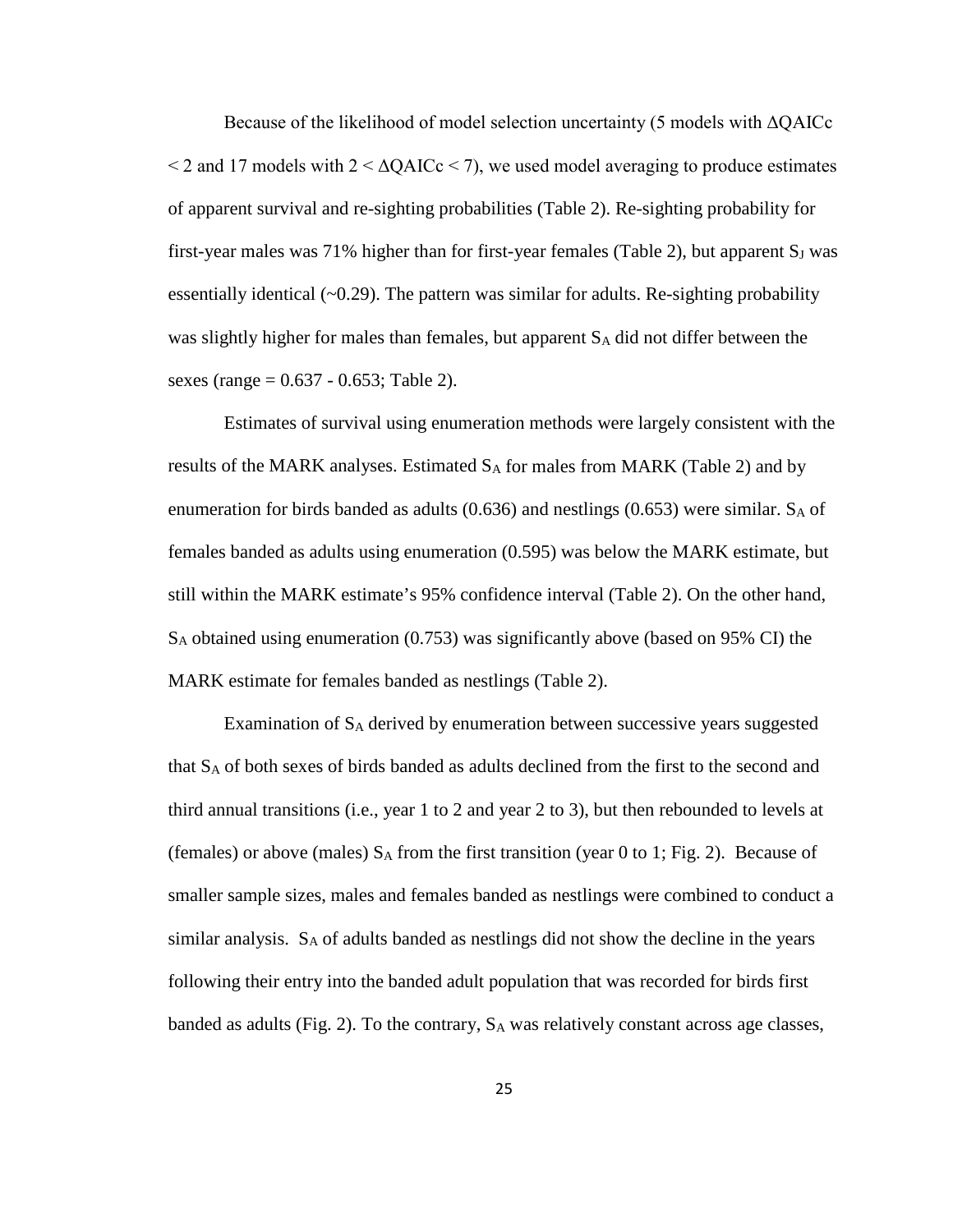and the SA of birds banded as nestlings averaged 0.702 (i.e., survival was the outcome in 107 of 152 possible bird-years), which was only 4% higher and not significantly different from the  $S_A$  of birds banded as nestlings that was estimated by the MARK model that incorporated group membership (0.675).

**Demographic balancing.** The kingbird population at MNWR declined between 2002 and 2008 and the finite rate of increase was  $\lambda = 0.888$  (Fig. 3). Average annual production of young per pair per year was  $1.24$  (SE = 0.15,  $N = 6$  years; range = 0.86 -1.86). Using an  $S_A$  of 0.65 (Table 2),  $\lambda$  of 0.888, and assuming an equal sex ratio such that annual female offspring production (F) was half of the total (1.24/2 = 0.62), the S<sub>J</sub> required to balance equation 1 ( $S_J = 0.384$ ) was 32.3% higher than that predicted by MARK (0.290). If we instead used the estimate of  $S_A$  and  $S_J$  from MARK, and observed F, the resulting  $\lambda$  (0.830) was only 6.6% below that observed. Because relatively high uncertainty also existed over  $S_A$  (Table 2), a third scenario that we explored was to use the observed values for  $\lambda$ , F, and the S<sub>J</sub> predicted by MARK and solve for S<sub>A</sub>. The resulting  $S_A$  (0.708) was nearly identical to the  $S_A$  estimated by enumeration for adults first banded as nestlings  $(0.702;$  Fig. 2), and was not significantly different from the  $S_A$ predicted by MARK for birds banded as nestlings when group membership was included in the model (0.675).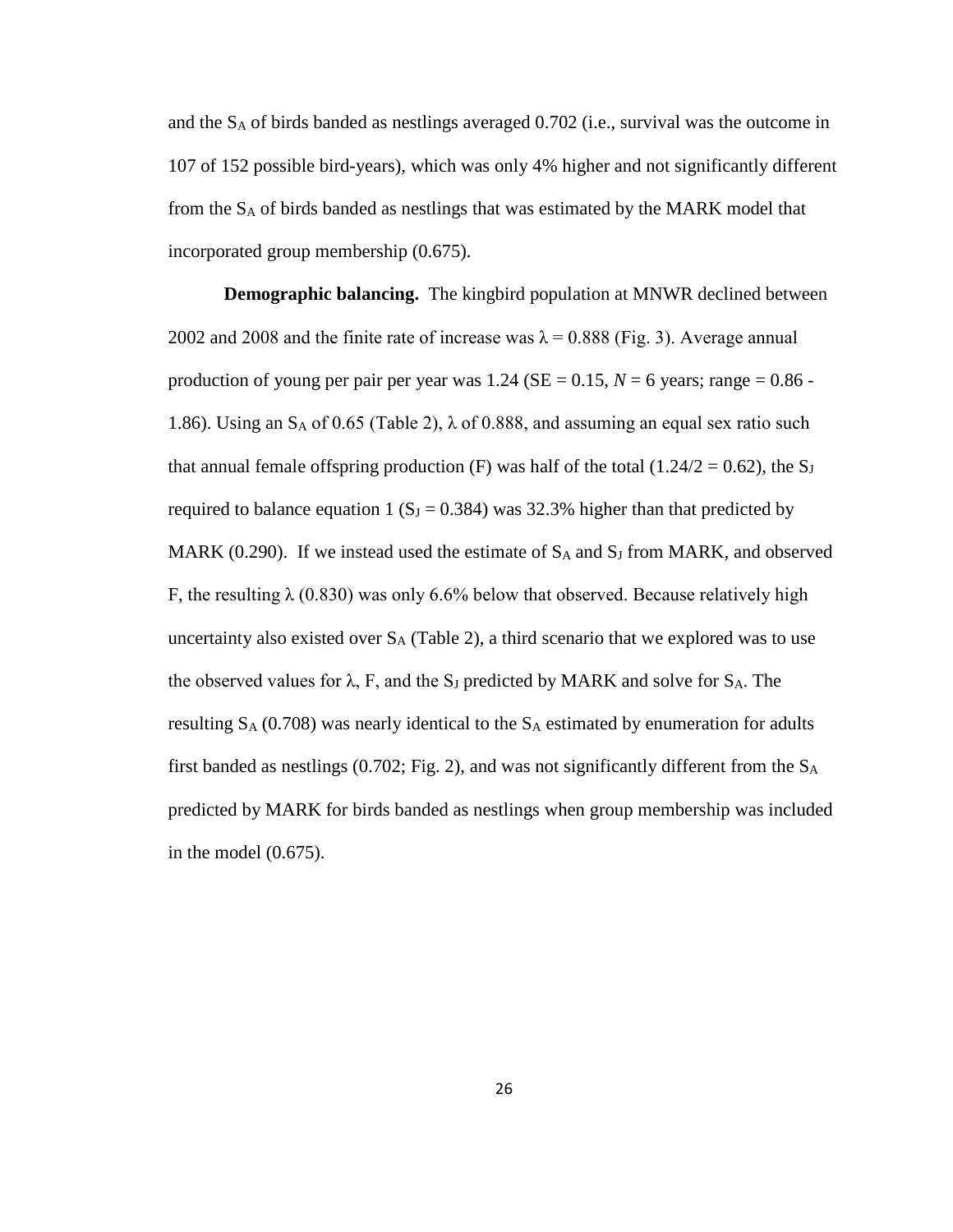## **DISCUSSION**

Studies of Eastern Kingbirds conducted in the core of their geographic range in eastern North America (Oneonta, New York; Murphy 1996, 2000) provide a contrast to our Oregon study. A lower proportion of banded nestlings  $(0.033, N = 667)$  were resighted as adults at Oneonta ( $X^2 = 95.3$ ,  $P < 0.001$ ), and the difference between the Oneonta and MNWR populations likely reflects the difference in the distribution of available habitat and behavior of first-year kingbirds at the two sites. The Oneonta population was embedded in a much larger population distributed continuously in all directions for hundreds of kilometers, and into which surviving young probably dispersed widely. By contrast, usable habitat is limited at MNWR, and we have never found kingbirds nesting more than 200 m away from aquatic habitats. Because of the surrounding high desert habitat, MNWR is in many ways an ecological island for kingbirds. Similarly, Johnson and Geupel (1996) suggested that high juvenile return rates for Swainson's Thrushes (*Catharus ustulatus*) at Palomarin Field Station in California were due to dependence on limited riparian habitat in an area dominated by coastal scrub.

By contrast, survival rates of adult kingbirds at Oneonta and MNWR were similar. Some kingbirds in Oneonta were experimentally forced to raise enlarged broods and this reduced female survival (Murphy 2000). After removing these birds from consideration, survival rates based on enumeration for females (Oneonta: 0.597, *N* = 181; MNWR: 0.644, *N* = 250) and males (Oneonta: 0.662, *N* = 192; MNWR: 0.638, *N* = 301) at the two sites were similar, as were estimates of SA based on CJS methods (Murphy 1996) (females: 0.600 [Oneonta] and 0.645 [MNWR]; males: 0.675 [Oneonta] and 0.644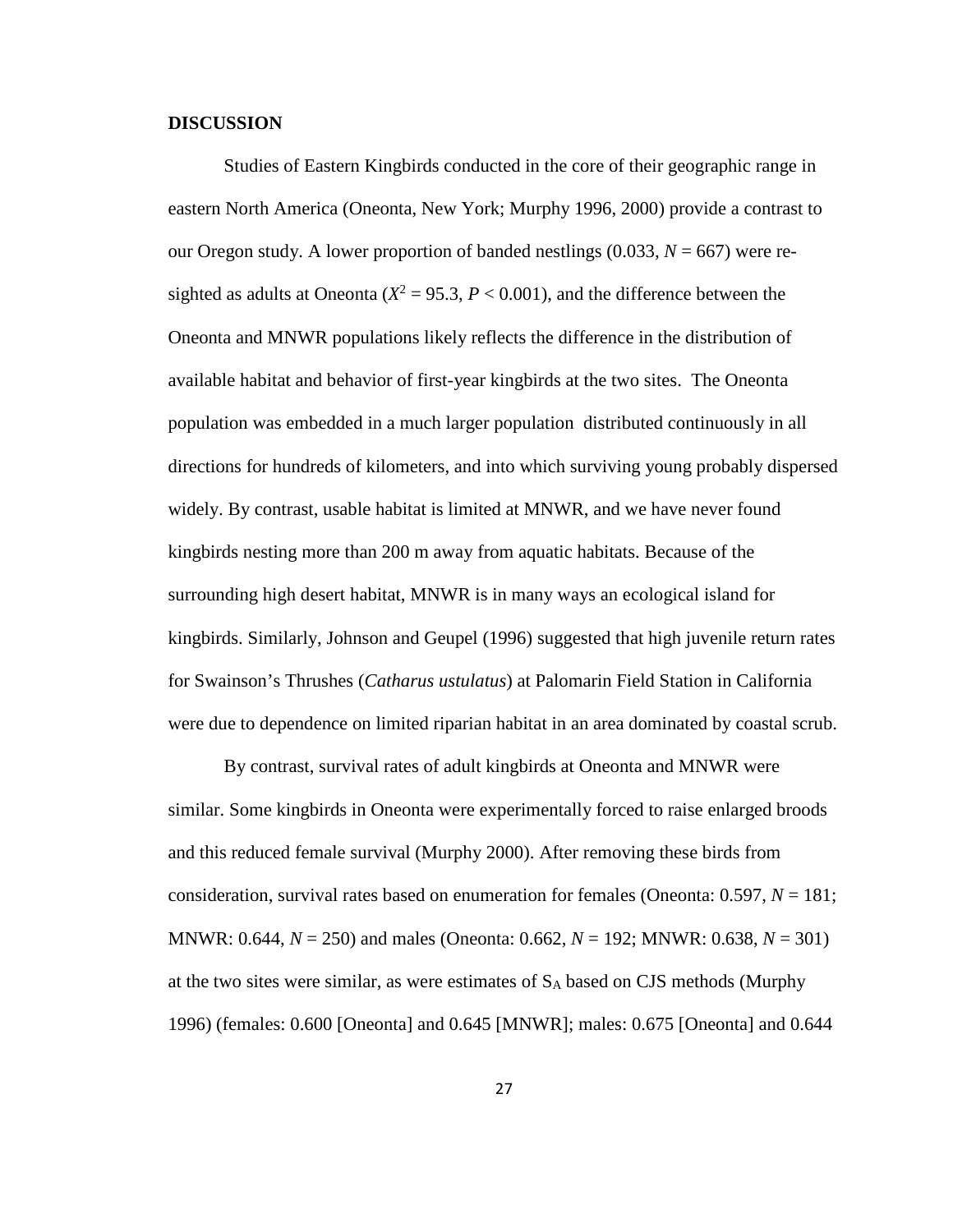[MNWR]). Similarity in estimates of adult survival rates, despite the greater dispersal opportunities at Oneonta, suggest that adult dispersal tendencies probably do not differ among populations and that unbiased comparisons of  $S_A$  are possible.

**MARK, enumeration, and demographic balancing.** S<sub>A</sub> estimated by MARK for adults of both sexes banded as adults and of adult males banded as nestlings (Table 2) were statistically indistinguishable from survival estimates obtained by enumeration (Tables 3). We attribute this to the high site fidelity of breeding adults (especially males; Murphy 1996), and the high re-sighting probability of adults of both sexes and of firstyear males (Table 2). By contrast, re-sighting probability of first-year females was lower than that of first-year males, and this greater uncertainty probably explains why the enumeration-based estimate of survival exceeded the MARK estimate (Tables 2 and 3).

However, SA from MARK was also almost certainly an underestimate of true survival because, despite high breeding site fidelity, (1) adults of both sexes sometimes disperse long distances in consecutive years (i.e., > 20 km between locations at our two MNWR study sites; LJR and MTM, unpubl. data), and (2) we could not survey all available habitat between and adjacent to our two study sites. The conclusion that true  $S_A$ was underestimated is supported by comparisons of annual probability of survival for birds banded as adults to those banded as nestlings. The former group showed a sharp decline in probability of survival in their middle years whereas birds first banded as nestlings exhibited a constant probability of survival throughout their life (Fig. 2). One possible explanation for this difference is that most birds first banded as nestlings were not handled as adults. Except for the later years of our study (2006-2008), we avoided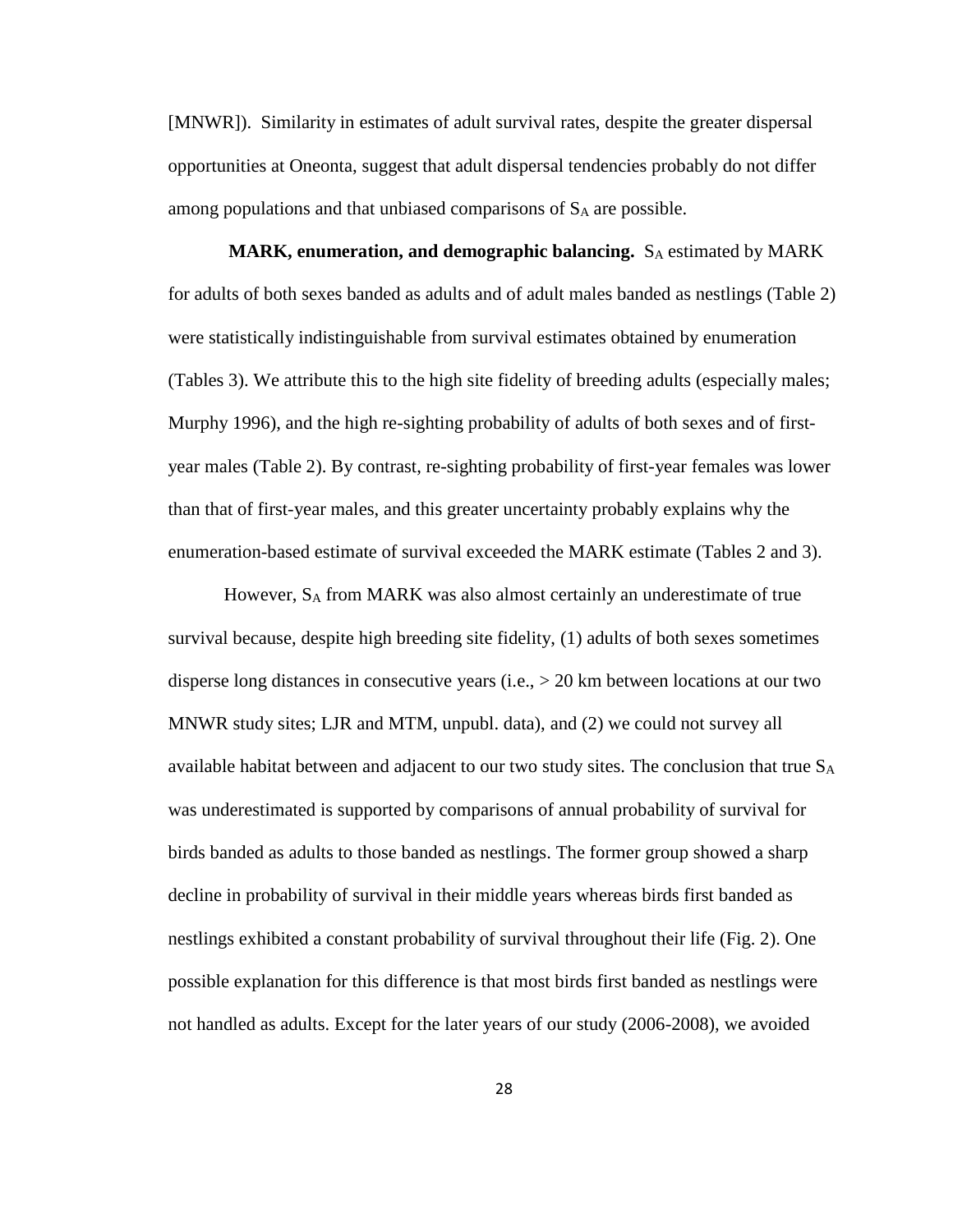capturing previously banded birds and any captures of banded nestlings that returned was only incidental to the capture of unbanded mates. By contrast, every bird captured first as an adult, by definition, had to be captured and subjected to morphological measurements and blood draws (Redmond and Murphy 2011). We suggest that the difference in the probability of survival over the life of these two groups of birds (Fig. 2) is more apparent than real, and that birds captured and handled as adults may have been more likely to permanently emigrate than were birds not handled as adults. If so, then the survival rates of birds banded as nestlings probably better reflects true  $S_A$ . Enumeration methods are subject to negative bias (i.e., underestimation of survival; Krebs 1999) and thus there is no reason to suspect that the latter group yielded inflated survival estimates. Moreover, for adults banded as nestlings, the estimated survival rate obtained by enumeration (0.70) and by MARK when group was included as a parameter in the model (0.675) did not differ statistically.

That  $S_A$  and  $S_J$  were underestimated is also suggested by demographic balancing. We believe that  $F$  and  $\lambda$  were measured accurately because we knew with certainty the number of young produced by virtually every pair in all years, and the conspicuousness of kingbirds makes their presence easy to document. Consequently, initial failure to balance equation 1 was likely because of inaccurate estimates of  $S_A$  or  $S_J$  or both. Rearranging and solving equation 1 with observed values of  $\lambda$ , S<sub>A</sub>, and F to predict S<sub>J</sub> produced a value (0.384) that seemed unlikely because it greatly exceeded the MARK estimate of  $S_J$ . Substitution of the MARK estimated  $S_A$  and  $S_J$  into equation 1 resulted in an  $\sim$ 7% underestimate of  $\lambda$ . If we assume that survival of birds banded as nestlings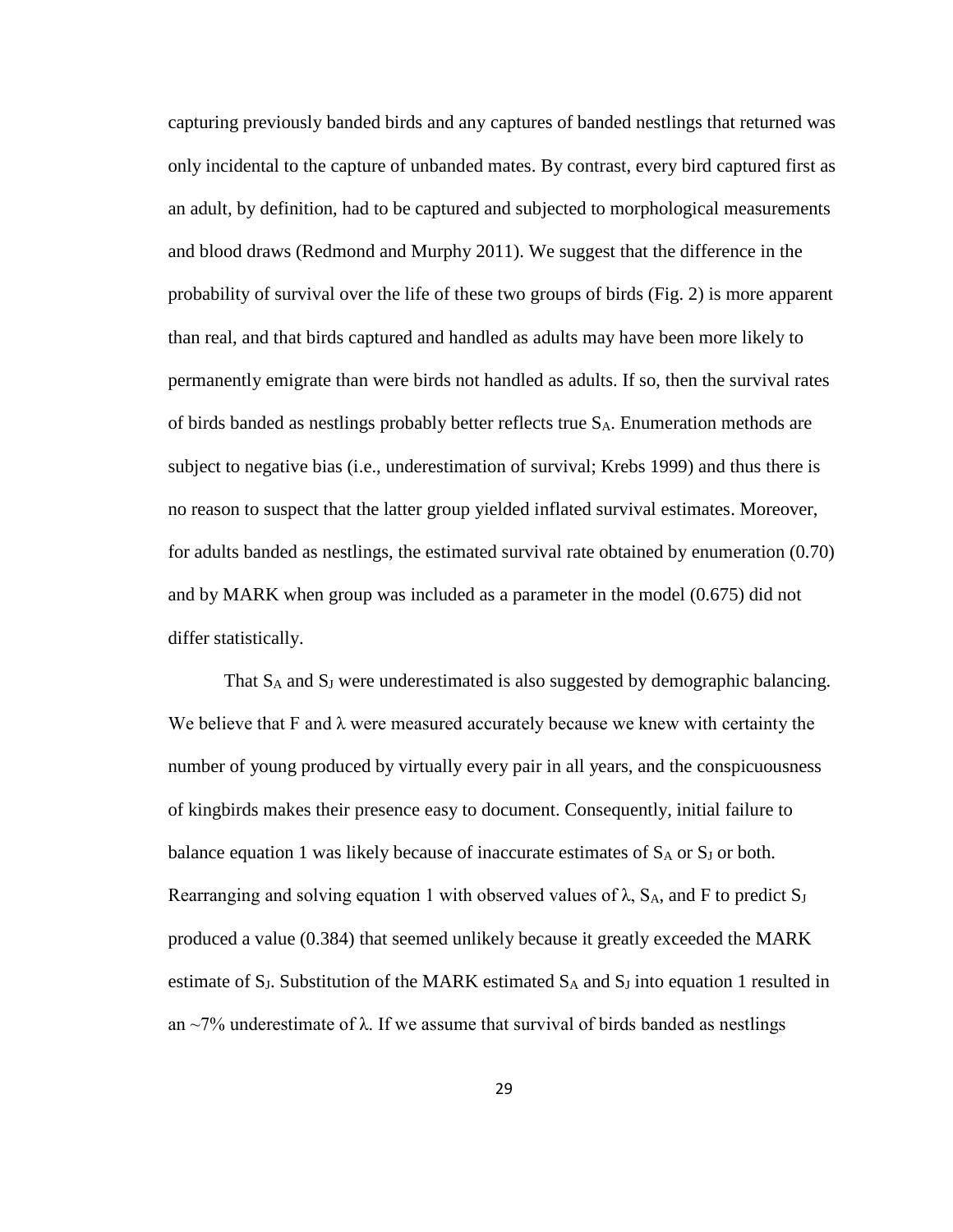provided the best estimate of  $S_A$  (~0.70; Fig. 1), and use an S<sub>J</sub> equal to male S<sub>J</sub> (0.30), the observed and calculated λ are similar  $(0.888 \text{ vs. } 0.886)$ . Based on these calculations, we suggest that true  $S_A$  and  $S_J$  were 0.70 and 0.30, respectively.

**Conclusions** Both the importance and difficulty of measuring S<sub>J</sub> cannot be overstated, especially for species where annual production and survival of young contribute substantially to population dynamics (Johnson and Geupel 1996, Rodenhouse et al. 1997, Murphy 2001, Arlt et al. 2008). For most species, accurate estimates of annual productivity can be obtained with adequate effort on the part of researchers, but regardless of effort, empirical measurement of  $S<sub>J</sub>$  is difficult if a species exhibits extremely low natal site fidelity (e.g., Shutler et al. 2006, Brown and Roth 2009). The geographic and ecological setting of our research site, and the behavioral characteristics of our study species, allowed us to document age-specific survivorship that we were then able to refine with supporting demographic analyses. Use of complementary approaches to estimate SJ that provide internal checks, validation, and refinement can hopefully be replicated for other species in similar situations. Given the similarity of  $S_A$  in Oneonta and MNWR, despite the ecological differences between sites, we believe that the  $S_J$ estimated for MNWR would apply equally well in Oneonta and other sites across the breeding range of Eastern Kingbirds, and would be preferable to application of the untested assumption that  $S_J$  is half of  $S_A$ .

Our study adds to a growing body of rigorously collected and analyzed data sets that will eventually allow comparative analyses of avian life histories based on well documented estimates of age-specific survival. Furthermore, as reliable estimates of  $S_J$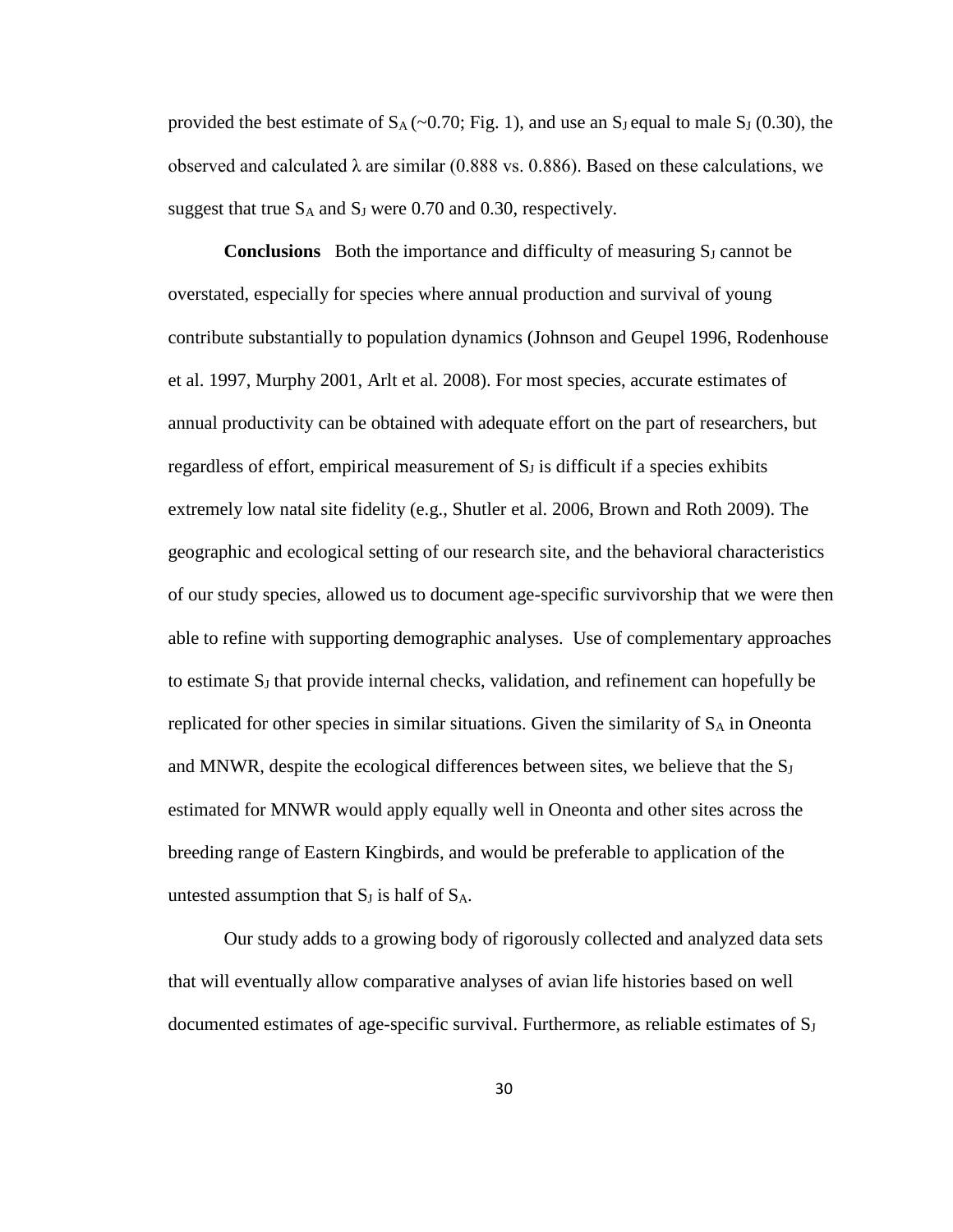accumulate, we will eventually be able to test the validity of the oft repeated assumption that  $S_J$  is a fixed proportion of  $S_A$ , or is otherwise a predictable property of a species.

# **ACKNOWLEDGEMENTS**

We thank N. W. Cooper, A. C. Dolan, C. M. Chutter, and K. Sexton for assistance in the field. This work would not have been possible without the consent of the staff of Malheur National Wildlife Refuge, especially R. Roy. This project was supported, in part, by funds from the National Science Foundation (IOB-0539370) to M. T. Murphy, Portland State University, the American Museum of Natural History's Frank M. Chapman Fund, and the American Ornithologists' Union Research Awards program.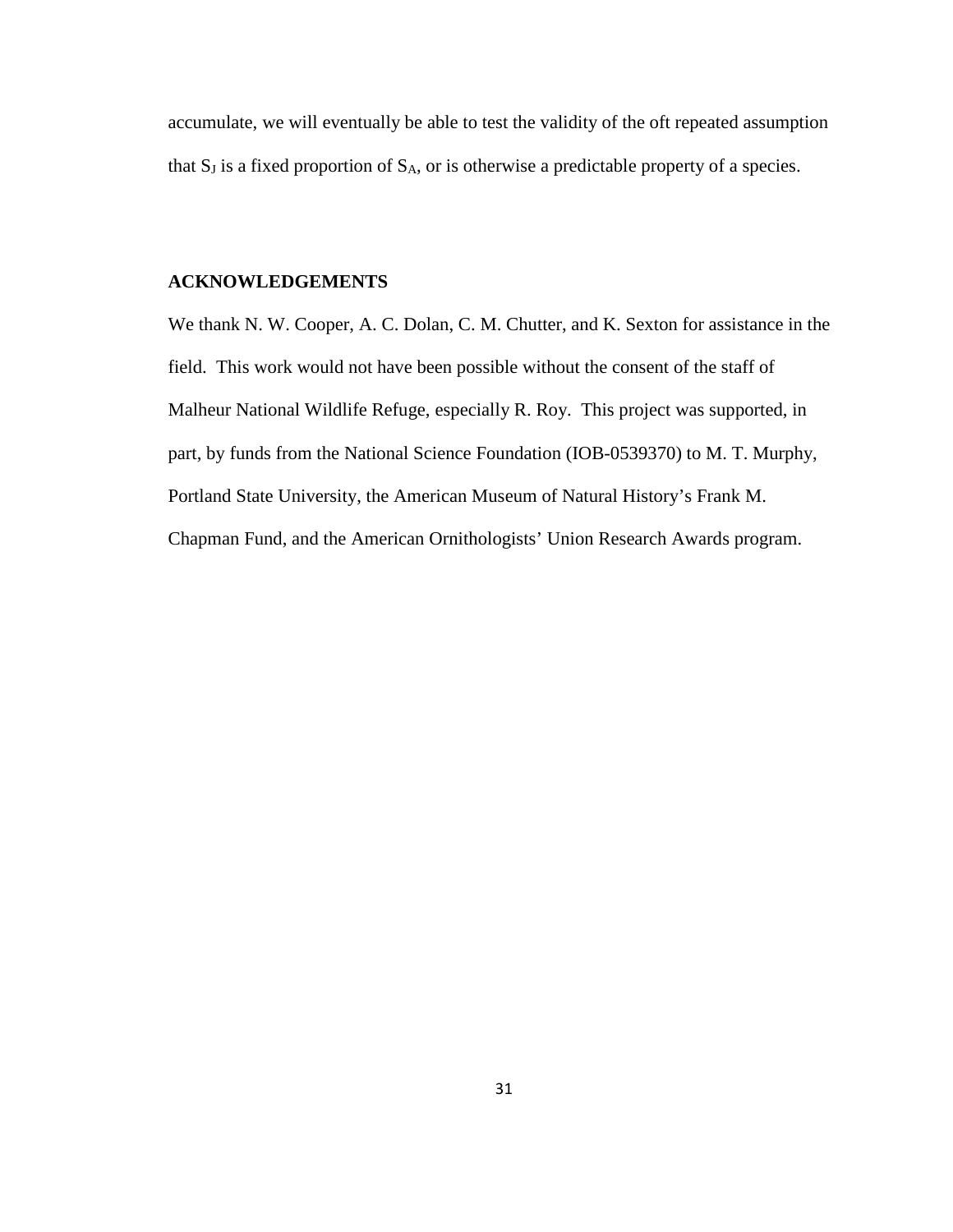#### **CHAPTER 2 TABLES**

Table 2.1. Results of model selection (ranked in order of strongest to least support) for estimates of apparent survival (Φ) and re-sighting probability (*p*) of banded Eastern Kingbirds at Malheur National Wildlife Refuge, Oregon. Models whose QAICc weight (QAICc *w*) which summed to 0.95 are given [with the exception of the global model:  $\Phi(g, a2_s * t/s * t) p(g, a2_s / s)$ ]. We compared models that were (notation includes a2) and were not (notation without a2) structured to include two age classes (juvenile and adult). Variation in model structure, as indicated by the following notation, also included sex dependence (s), time dependence (t), and group dependence (g; groups based on the age when individuals were banded and entered our dataset, nestling or adult) in parameter estimates. For example, the model  $[\Phi(a2_{\_}/t) p(a2_{\_}/s)]$ is sex and time independent for apparent juvenile survival and time dependent for adult survival, and sex dependent for juvenile and adult re-sighting probability. Also given are changes in QAICc score from the top model (ΔQAICc), model likelihood (ML), number of parameters (K), and deviance (DEV) for each model.

| Model                               | QAICc     | $\triangle$ QAICc | QAICc $w$ | ML     | K  | <b>DEV</b> |
|-------------------------------------|-----------|-------------------|-----------|--------|----|------------|
| $\Phi$ (a2_./.) $p(g, a2_s/s)$      | 1061.8594 | 0.000             | 0.1597    | 1.0000 | 8  | 177.3187   |
|                                     | 1061.9420 | 0.0826            | 0.1532    | 0.9596 | 6  | 181.4708   |
|                                     | 1063.2166 | 1.3572            | 0.0810    | 0.5073 | 9  | 176.6340   |
|                                     | 1063.5769 | 1.7175            | 0.0676    | 0.4237 | 7  | 181.0734   |
| $\Phi(a2_s/) p(a2_s/s)$             | 1063.7755 | 1.9161            | 0.0613    | 0.3837 | 7  | 181.2720   |
| $\Phi(a2_{\_\_}/s) p(a2_{\_\_}s/s)$ | 1063.9632 | 2.1038            | 0.0558    | 0.3493 | 7  | 181.4597   |
| $\Phi(a2$ /t) $p(a2$ s/s)           | 1064.0894 | 2.2300            | 0.0524    | 0.3279 | 11 | 173.4089   |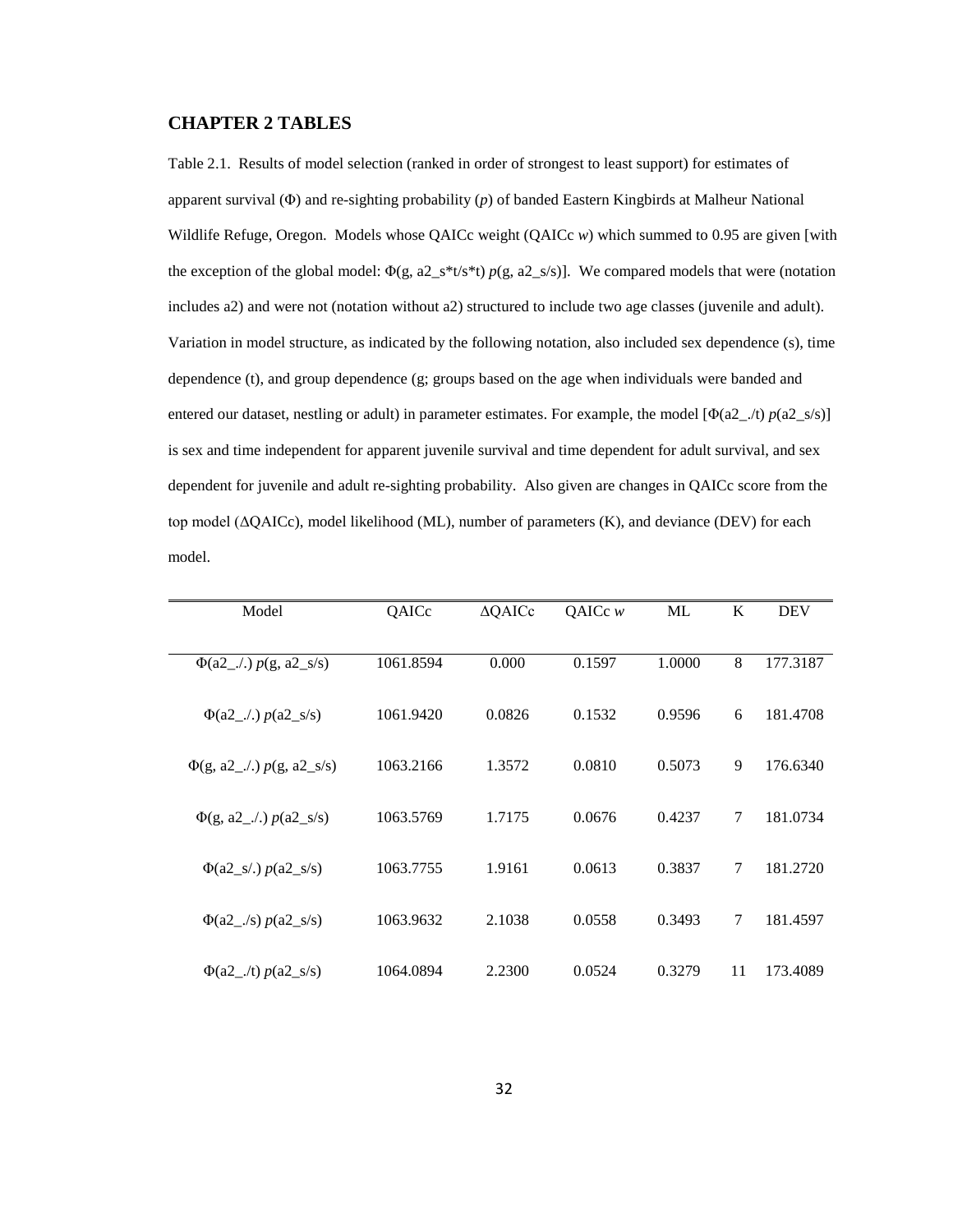| $\Phi$ (a2_./t) $p(g, a2_s/s)$           | 1064.3552 | 2.4958  | 0.0458           | 0.2871           | 13 | 169.5578 |
|------------------------------------------|-----------|---------|------------------|------------------|----|----------|
| $\Phi$ (a2_./.) $p$ (a2_s/.)             | 1064.4527 | 2.5933  | 0.0437           | 0.2734           | 5  | 186.0093 |
| $\Phi(g, a2 \angle s) p(g, a2 \angle s)$ | 1065.0901 | 3.2307  | 0.0317           | 0.1988           | 10 | 176.4609 |
| $\Phi(g, a2 \angle s) p(a2 \angle s/s)$  | 1065.3137 | 3.4543  | 0.0284           | 0.1778           | 8  | 180.7730 |
| $\Phi(g, a2_s/.) p(a2_s/s)$              | 1065.6272 | 3.7678  | 0.0243           | 0.1520           | 9  | 179.0447 |
| $\Phi(a2_s/s) p(a2_s/s)$                 | 1065.7819 | 3.9225  | 0.0225           | 0.1407           | 8  | 181.2411 |
|                                          | 1066.1076 | 4.2482  | 0.0191           | 0.1195           | 6  | 185.6366 |
| $\Phi(a2_s/.) p(a2_s/.)$                 | 1066.1588 | 4.2994  | 0.0187           | 0.1165           | 6  | 185.6877 |
|                                          | 1066.3541 | 4.4947  | 0.0169           | 0.1057           | 5  | 187.9108 |
| $\Phi$ (a2_./s) $p$ (a2_s/.)             | 1066.3905 | 4.5311  | 0.0166           | 0.1038           | 6  | 185.9193 |
| $\Phi$ (a2_./t) $p$ (a2_s/.)             | 1066.4773 | 4.6179  | 0.0159           | 0.0993           | 10 | 177.8480 |
| $\Phi(a2_s/.) p(a2_s/$                   | 1066.6372 | 4.7778  | 0.0146           | 0.0917           | 6  | 186.1661 |
| $\Phi(g, a2_s/s) p(a2_s/s)$              | 1067.3918 | 5.5324  | 0.0100           | 0.0629           | 10 | 178.7627 |
|                                          | 1067.9114 | 6.0520  | 0.0077           | 0.0485           | 6  | 187.4403 |
| $\Phi(a2_s/s) p(a2_s).$                  | 1068.1465 | 6.2871  | 0.0069           | 0.0432           | 7  | 185.6430 |
| $\Phi(g, a2_s * t/s * t) p(g,$           |           |         |                  |                  |    |          |
| $a2_s/s$                                 | 1105.1796 | 43.3202 | $\boldsymbol{0}$ | $\boldsymbol{0}$ | 40 | 152.8678 |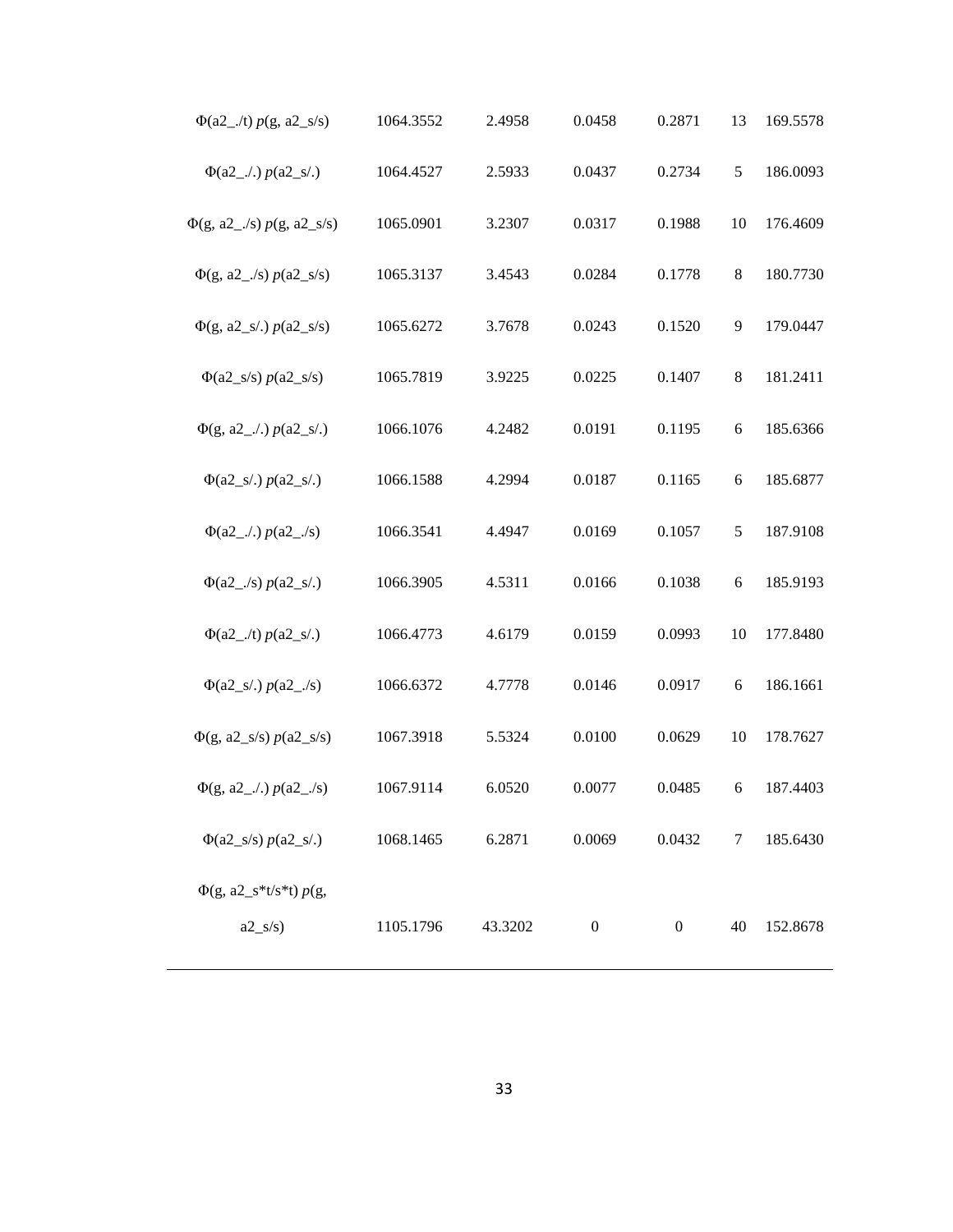Table 2.2. Model averaged estimates of apparent survival (Φ) and re-sighting probabilities (*p*) of juvenile and adult Eastern Kingbirds at Malheur National Wildlife Refuge, Oregon, from 2002 through 2008. Separate estimates of adult survival are given for birds first banded as adults and birds banded as nestlings that survived to enter the breeding population. Data given are the weighted averages (unconditional SE, 95% CI) of parameter estimates from the *a priori* groups of candidate models (Table 1).

|                  |            |                 | Age class        |                  |
|------------------|------------|-----------------|------------------|------------------|
|                  |            |                 | Adults banded as | Adults banded as |
| Parameter        | <b>Sex</b> | Juvenile        | adults           | nestlings        |
| Φ                | Male       | 0.292 (0.0372,  | 0.649(0.0433,    | 0.638(0.0361,    |
|                  |            | $0.225 - 0.370$ | $0.560 - 0.728$  | $0.565 - 0.706$  |
|                  |            |                 |                  |                  |
|                  | Female     | 0.284 (0.0394,  | 0.653(0.0457,    | 0.637(0.0375,    |
|                  |            | $0.213 - 0.367$ | $0.559 - 0.737$  | $0.560 - 0.707$  |
|                  |            |                 |                  |                  |
| $\boldsymbol{p}$ | Male       | 0.676(0.0901,   | 0.901 (0.0660,   | 0.944(0.0353,    |
|                  |            | $0.482 - 0.823$ | $0.681 - 0.975$  | $0.820 - 0.984$  |
|                  |            |                 |                  |                  |
|                  | Female     | 0.396 (0.1009,  | 0.847(0.0530,    | 0.843 (0.0493,   |
|                  |            | $0.223 - 0.600$ | $0.714 - 0.926$  | $0.721 - 0.918$  |
|                  |            |                 |                  |                  |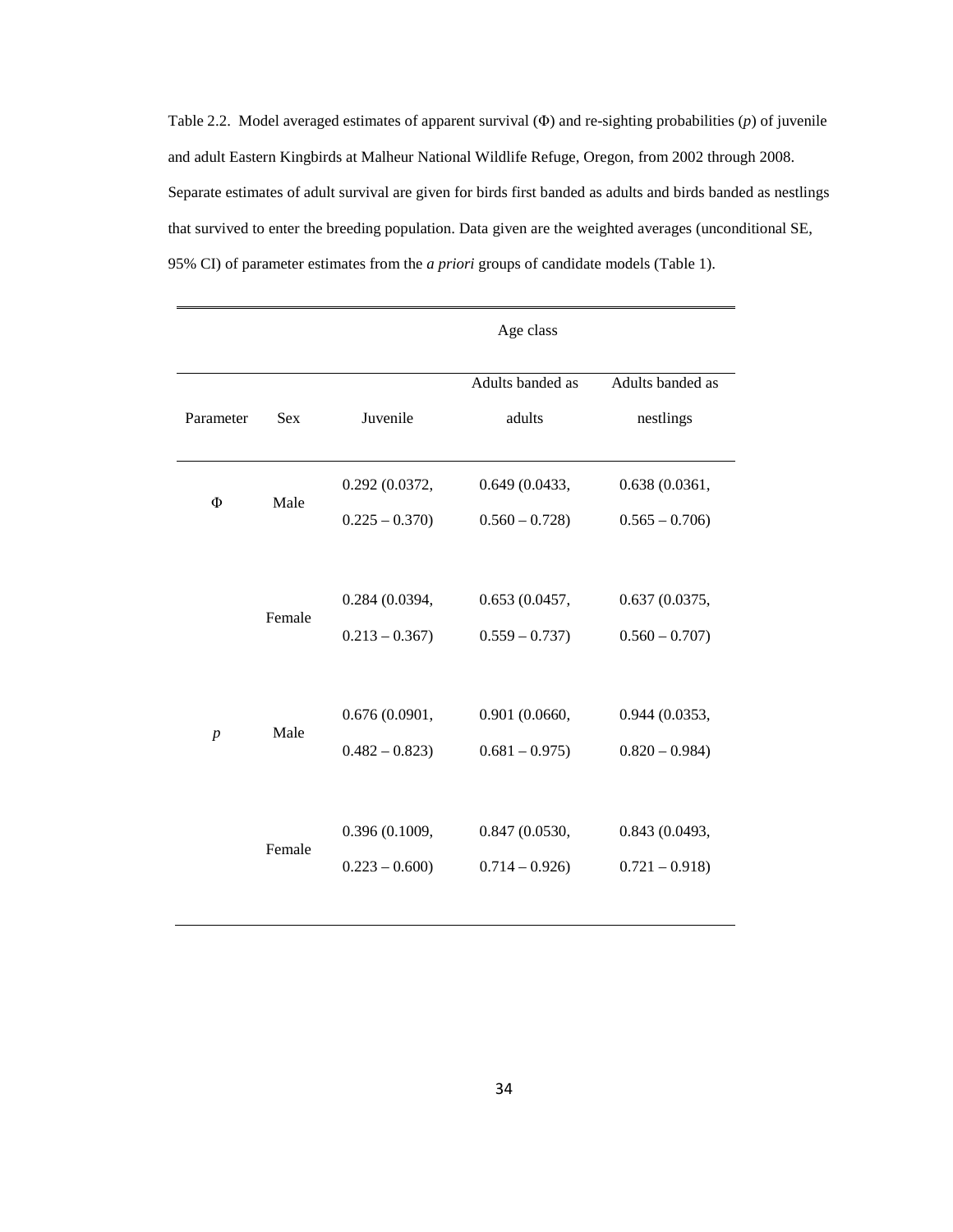# **CHAPTER 2 FIGURES**



Figure 2.1. Map of Malheur National Wildlife Refuge in Harney County, Oregon, south of country highway 405. The areas enclosed by the dotted lines demarcate the main study area near Frenchglen, Oregon, and the secondary study area located near Buena Vista (BV). The Donner und Blitzen River supplies water to the refuge. State highway OR 205 formed the western boundary of the refuge. The Center Patrol Road (CPR) was the primary travel route on the refuge. Additional gravel roads used for travel included East Canal (EC) and Steen's Mountain Road (SMR). The latter provided access to Page Springs campground (PSC). Diamond Camp Grain Road (DCGR) was a paved road that bisected the refuge. KR = Krumbo Reservoir.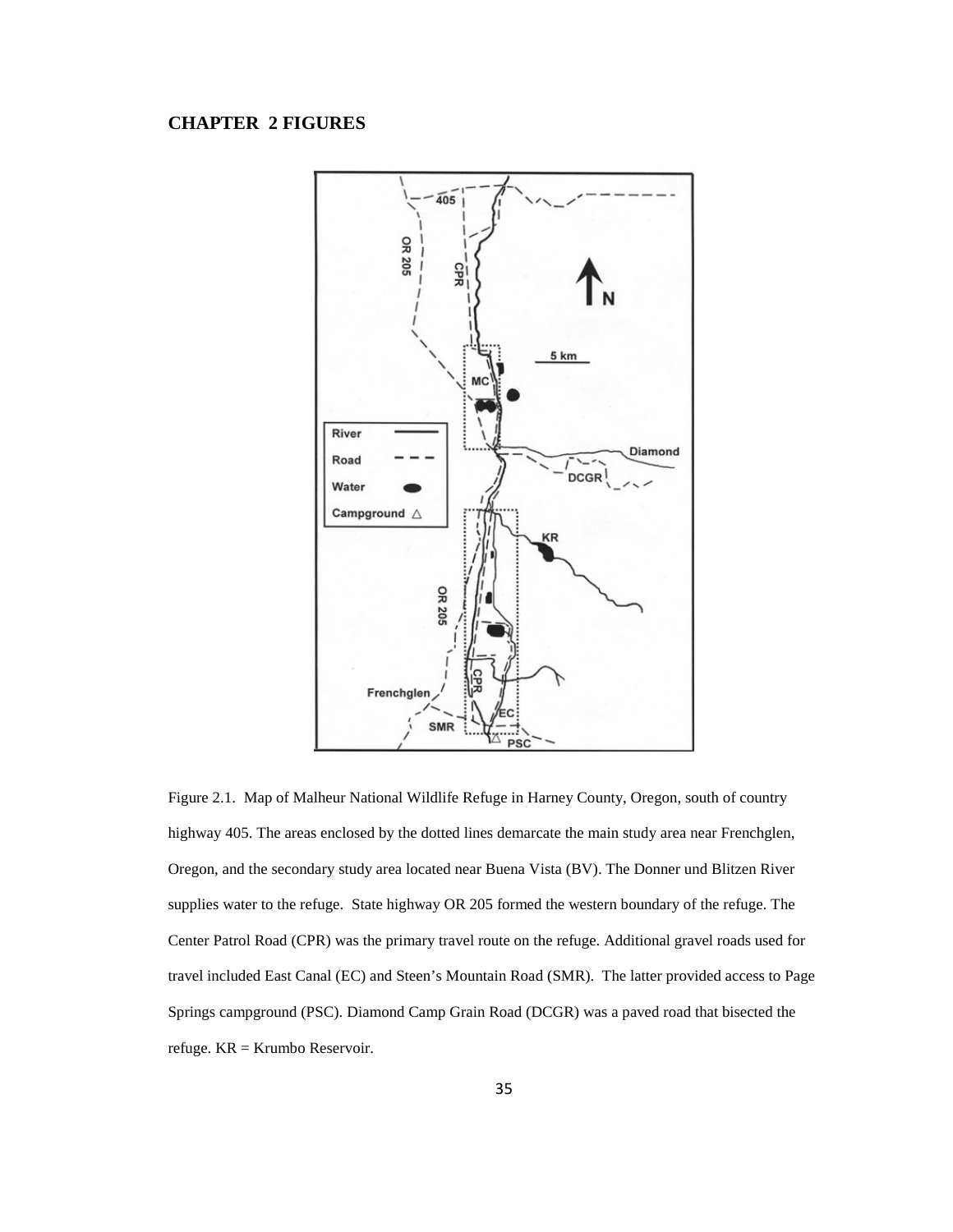

Figure 2.2. Comparison of the probability of annual survival (i.e., return) for Eastern Kingbirds at Malheur National Wildlife Refuge, Oregon, from 2002 to 2008, across the first seven years of life obtained by enumeration methods. Year 0 is the year of banding for birds banded as adults, whereas, for birds banded as nestlings, year 0 is the first possible year that a bird could have bred (i.e., the year that followed its hatching year). For birds banded as adults, the last two categories (4 to 5 and 5 to 6) were combined because of small sample size in the last year transition. Similarly, the sexes were combined because of small sample sizes for birds banded as nestlings.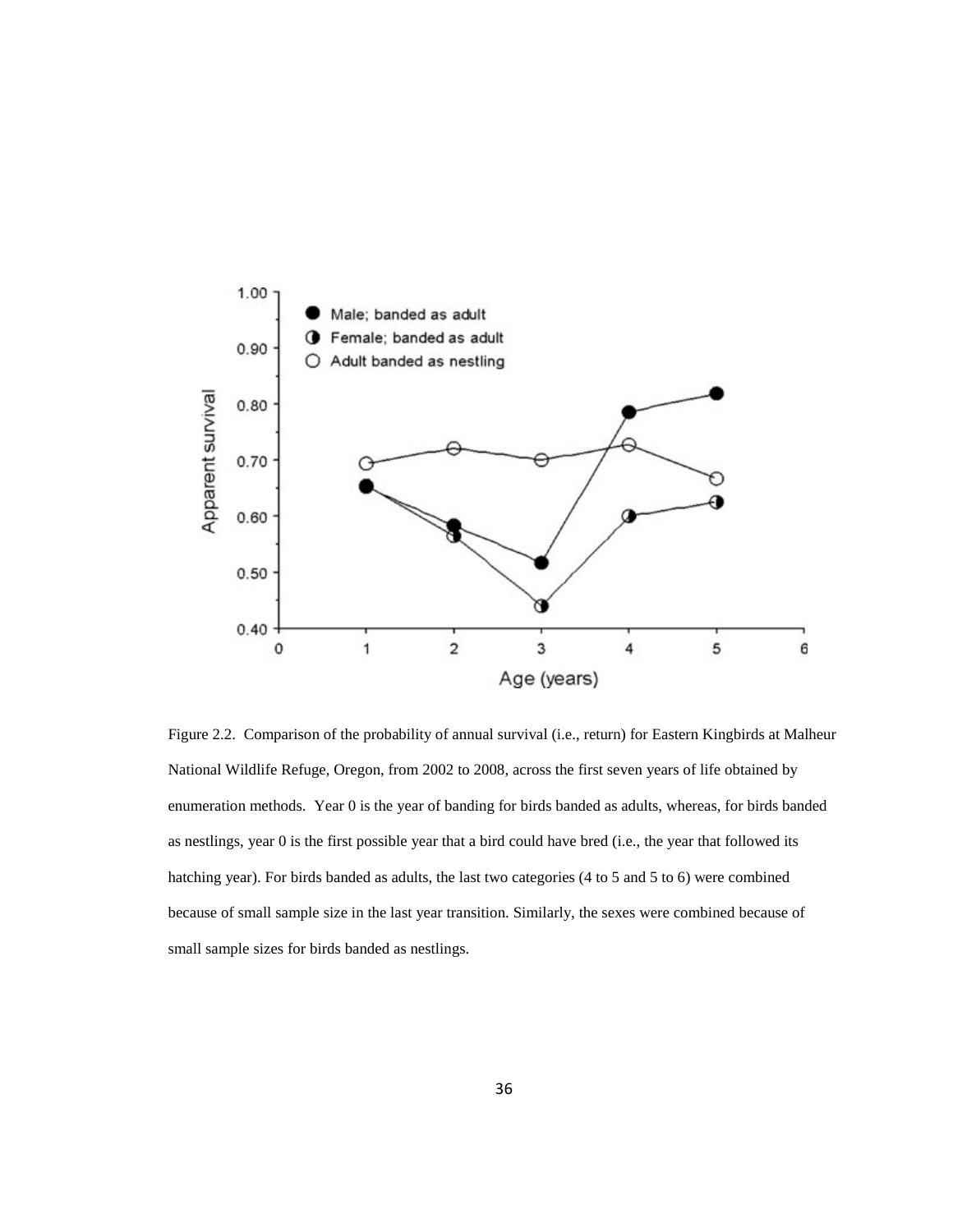

Figure 2.3. Population sizes of Eastern Kingbirds at Malheur National Wildlife Refuge between 2002 and 2008. The significant negative slope (*b*) is reflective of the significant negative finite rate of increase ( $\lambda$ ) and the decline in population over the study period.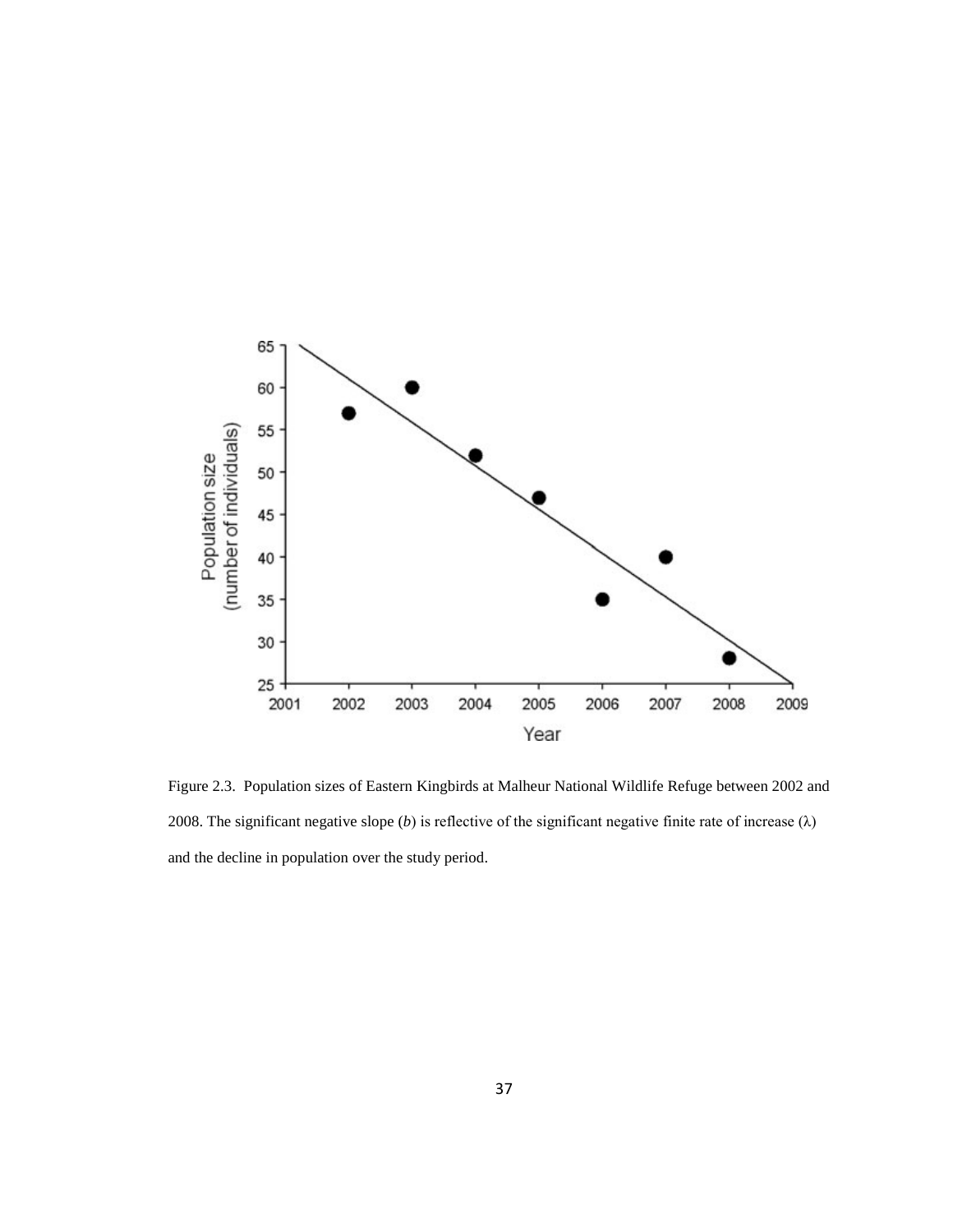#### **CHAPTER 3**

# **Multistate Mark-Recapture Analysis Reveals No Effect of Blood Sampling on Survival and Recapture of Eastern Kingbirds (***Tyrannus tyrannus***)**

### **ABSTRACT**

The experimentally supported and prevailing opinion is that blood sampling has few to no long-term effects on survival of birds when conducted properly, and blood sampling has become a vital addition to the toolbox of many ornithologists. However, many of the studies that concluded that blood sampling had negligible effects on birds used approaches that did not account for temporary emigration and probability of capture. To date, the only study to have done so found that blood sampling had a strong negative effect on survival. We conducted a mark–recapture analysis of 8 years of banding and bleeding data on Eastern Kingbirds (*Tyrannus tyrannus*) to determine whether survival was negatively influenced by blood sampling. Our analyses adjusted for temporary emigration and probability of recapture and accounted for (1) transitions between the bled and the nonbled state and (2) a change in protocol roughly midway through the study that resulted in a change from single to often multiple (and larger) draws of blood per year from single individuals. We found that survival rates of nonbled (0.61) and bled (0.67) males were statistically indistinguishable and that bled females had a higher probability of survival than nonbled females (0.68 and 0.58, respectively). The change to larger and more frequent blood samples was also not associated with a change in survival. Our data show that when accepted protocols were followed, blood sampling had no detectable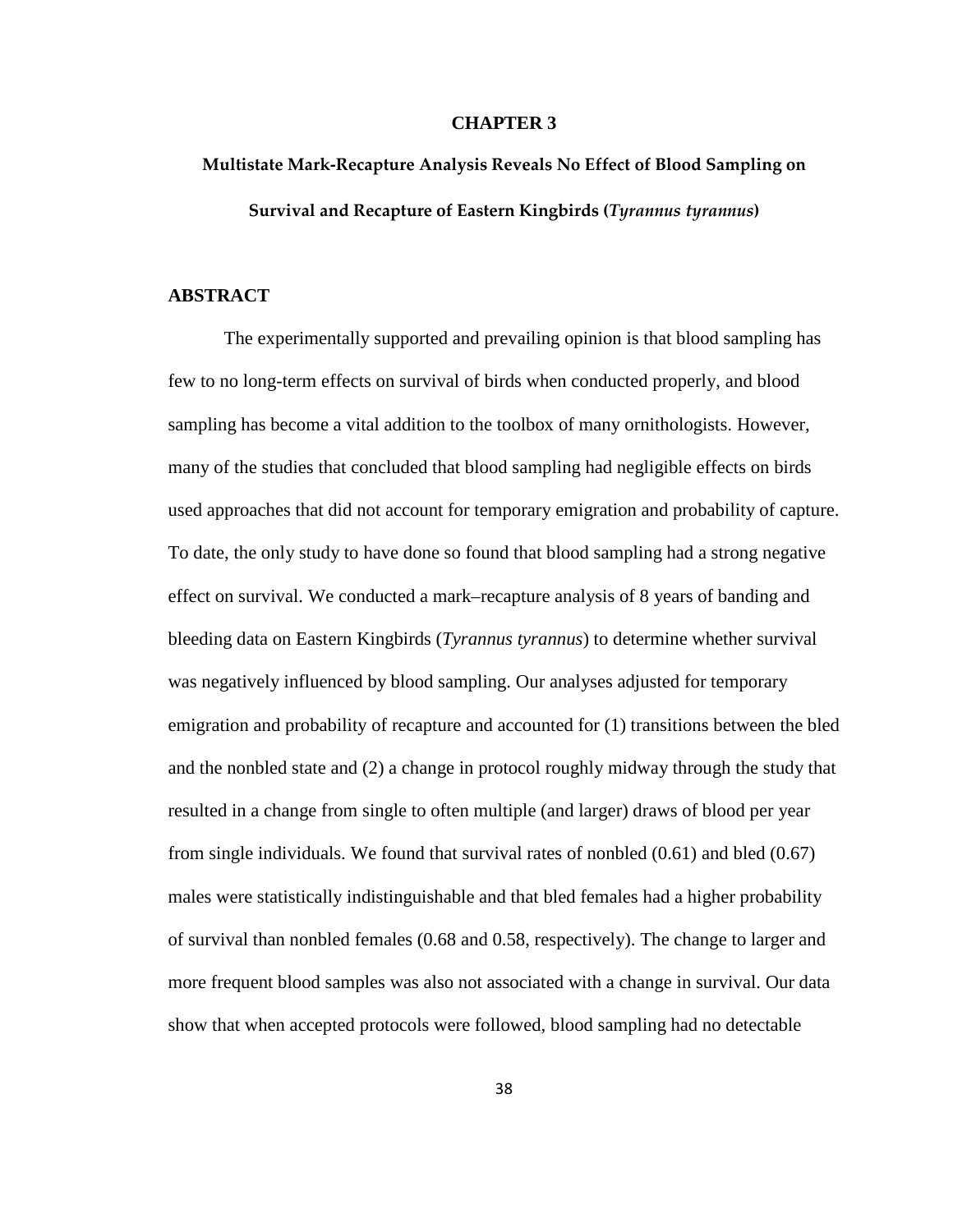influence on the survival of adult Eastern Kingbirds. Whether this applies generally awaits analyses using similarly rigorous methods on other species.

# **INTRODUCTION**

With the relative ease and affordability of modern laboratory techniques, increasing numbers of field biologists regularly collect blood samples from their study organisms to extract DNA for behavioral studies (Dolan et al. 2007, Balenger et al. 2009), to measure metabolites (Lyons et al. 2008, Lobato et al. 2010), hormones (Spinney et al. 2006, Van Hout et al. 2010), or stable isotopes (Studds and Marra 2005, Beaulieu et al. 2010), or to conduct immunological research (Hatch et al. 2010, Knowles et al. 2010). Although the widespread use of these techniques has opened many new and exciting lines of inquiry, with the increased regularity that blood is collected comes an increased need for researchers to ensure that they safely handle birds and minimize threats to survival. Loss of blood resulting from collection of a blood sample can cause an immediate decline in blood volume, which, in turn, can lead to a drop in blood pressure and cardiac output, which results in increased heart rate. Blood volume has the potential to be restored relatively quickly by absorption of extracellular fluids, but hemodilution will occur because lost red blood cells require at least 30 days to be replaced (Rodnan et al. 1957). This may lead to short-term anemia (Ploucha et al. 1981, Fair et al. 2007), which may have longer-term effects on survival because of decreases in hematocrit, hemoglobin, or plasma proteins.

To ameliorate any long-term effects that the loss of blood may have on survival,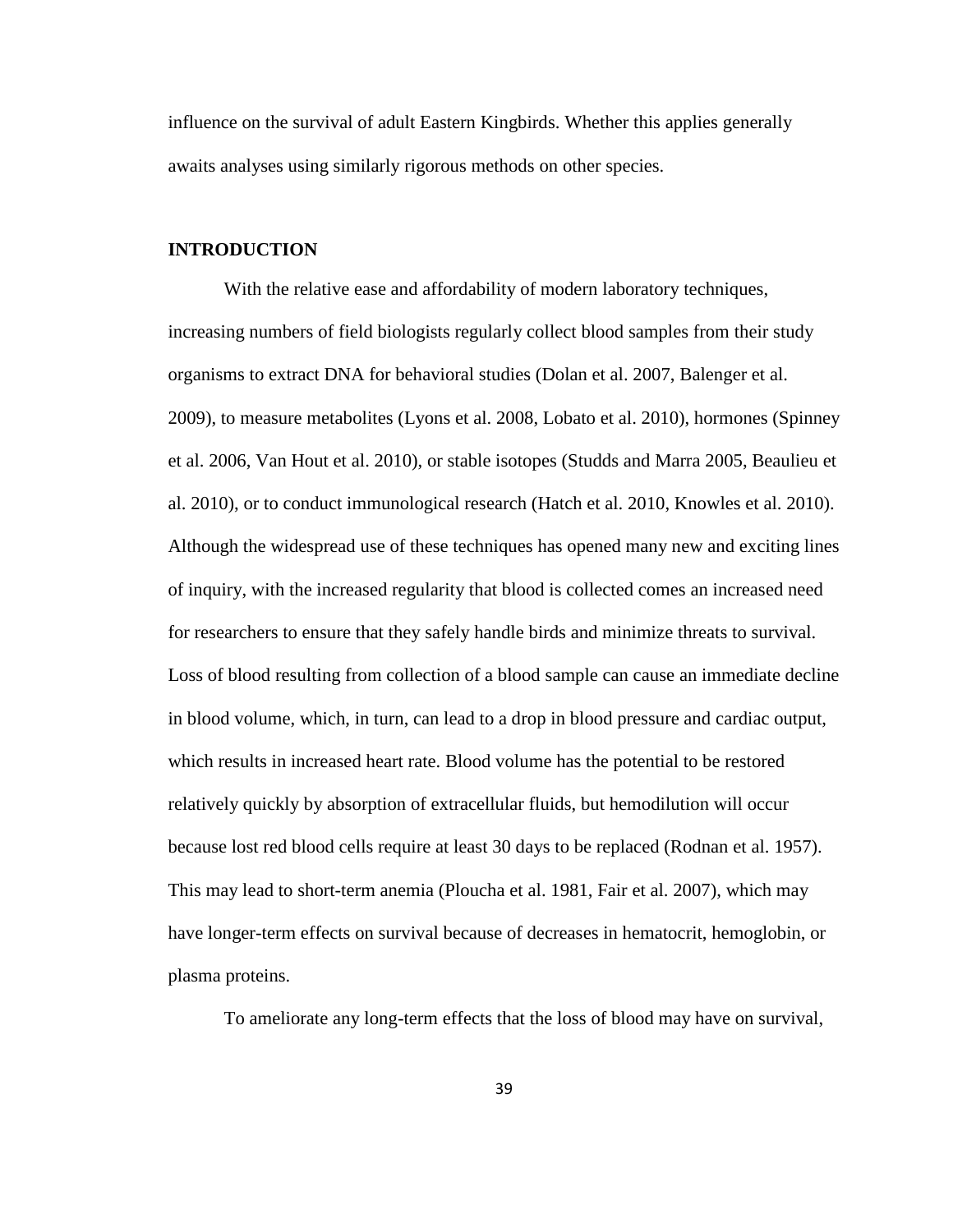researchers are advised to collect a sample smaller than some previously determined maximum volume. For example, the Ornithological Council's *Guidelines to the Use of Wild Birds in Research* (Fair et al. 2010) recommends that ≤2% of the total body mass of an animal be collected as blood over the span of 2 weeks and that  $\leq$ 1% be collected at any one time. The evidence to date (summarized by Sheldon et al. 2008) largely suggests that when these guidelines are followed, the collection of blood has no long-term effect on individual survival.

However, the papers included in Sheldon et al.'s (2008) review are not without their shortcomings that, to some extent, weaken the conclusion that blood sampling has no effect on survival. First, in many of these studies, the intervals over which survival was monitored were relatively short, ranging from a few days to months (Franks 1967, Raveling 1970, Utter et al. 1971, Bigler et al. 1977, Frederick 1986, Stangel 1986, Ardern et al. 1994), which may not have been sufficient to detect a decrease in survivorship of bled individuals. Second, and perhaps more importantly, all the studies that were conducted on free-living individuals, regardless of the length of study, measured and reported recapture rates of bled versus nonbled individuals (previous references, Wingfield and Farner 1976, Colwell et al. 1988, Dufty 1988, Hoysak and Weatherhead 1991, Perkins et al. 2004). Even in a simple survival analysis, failure to take the probability of recapture and of temporary emigration from the study area into account can lead to inaccurate estimates of survival (Martin et al. 1995). A better approach is to utilize methods that account for recapture probabilities and temporary emigration, such as the Cormack-Jolly-Seber (CJS) model (Cormack 1964, Jolly 1965, Seber 1965), and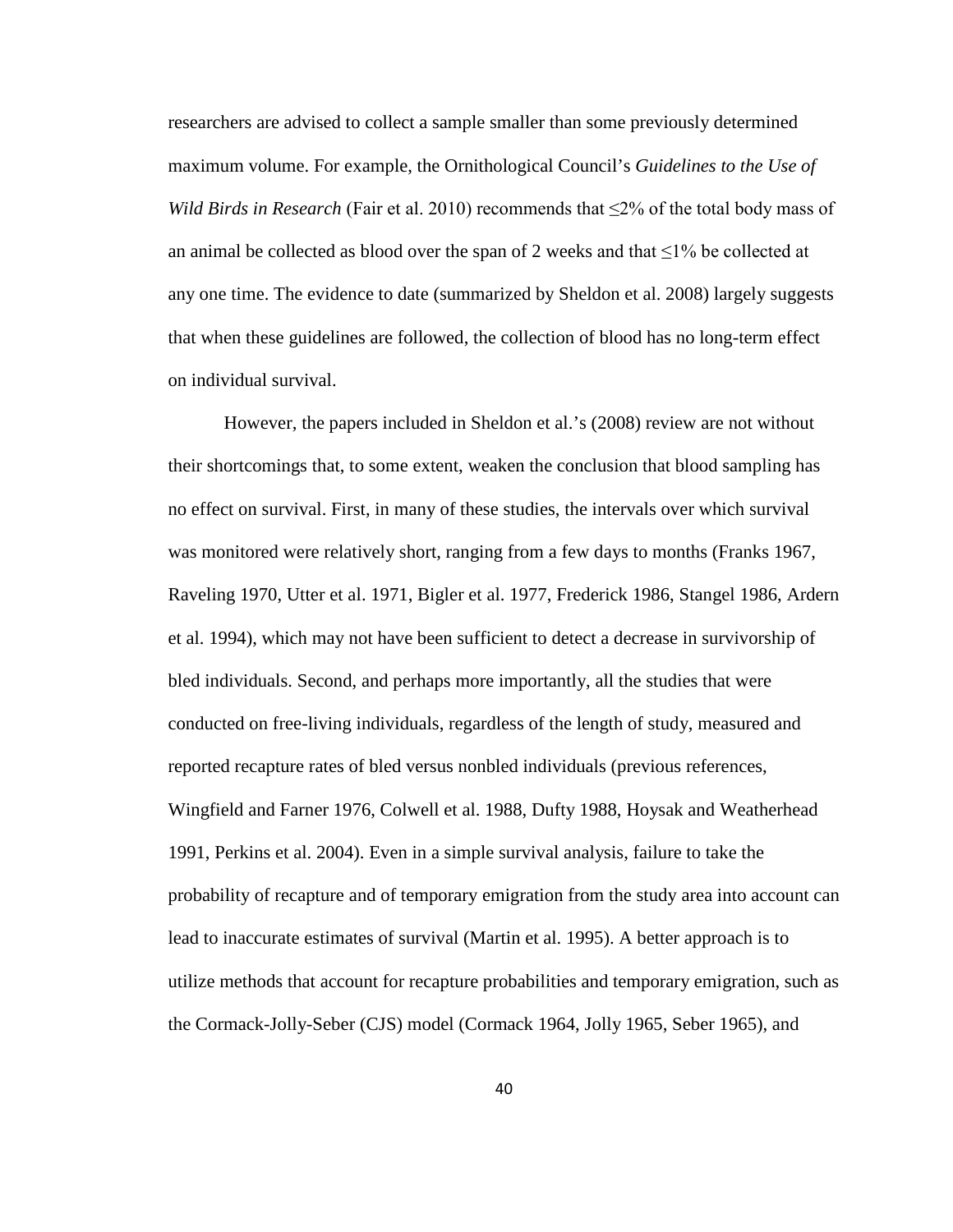generalizations of this model, such as multistate capture–recapture models (Arnason 1972, 1973; Schwarz et al. 1993). The latter would be the more appropriate choice for determining whether drawing blood increases the probability of death, because multistate models, unlike the traditional CJS model, allow for categorical variables that may change over an individual's life (e.g., a state variable such as whether or not a blood sample was drawn).

Recently, Brown and Brown (2009) used multistate mark–recapture models to show that, contrary to the conclusions drawn from previously published works, blood sampling had a dramatic negative effect on the survival of Cliff Swallows (*Petrochelidon pyrrhonota*). These results drew attention to the long-held assumption that blood sampling does not have long-term detrimental effects on survival. However, the peculiarities of each study species and research site deem it essential that more studies be conducted to determine the generality of Brown and Brown's (2009) results in the Cliff Swallow. Here, we use data from a population of color-banded Eastern Kingbirds (*Tyrannus tyrannus*; hereafter "kingbirds") to address the potential effects of blood sampling on survival. We have individually banded and drawn blood from kingbirds over an 8-year period in association with demographic work and studies of extrapair paternity (Dolan et al. 2007, 2009; L. J. Redmond unpubl. data). All birds had a blood sample drawn at their initial encounter, which was followed by recaptures within the same and subsequent years, during which blood may or may not have been drawn. Moreover, for males, the volume of the blood sample and the frequency with which individuals were sampled were increased roughly midway through our study, in conjunction with other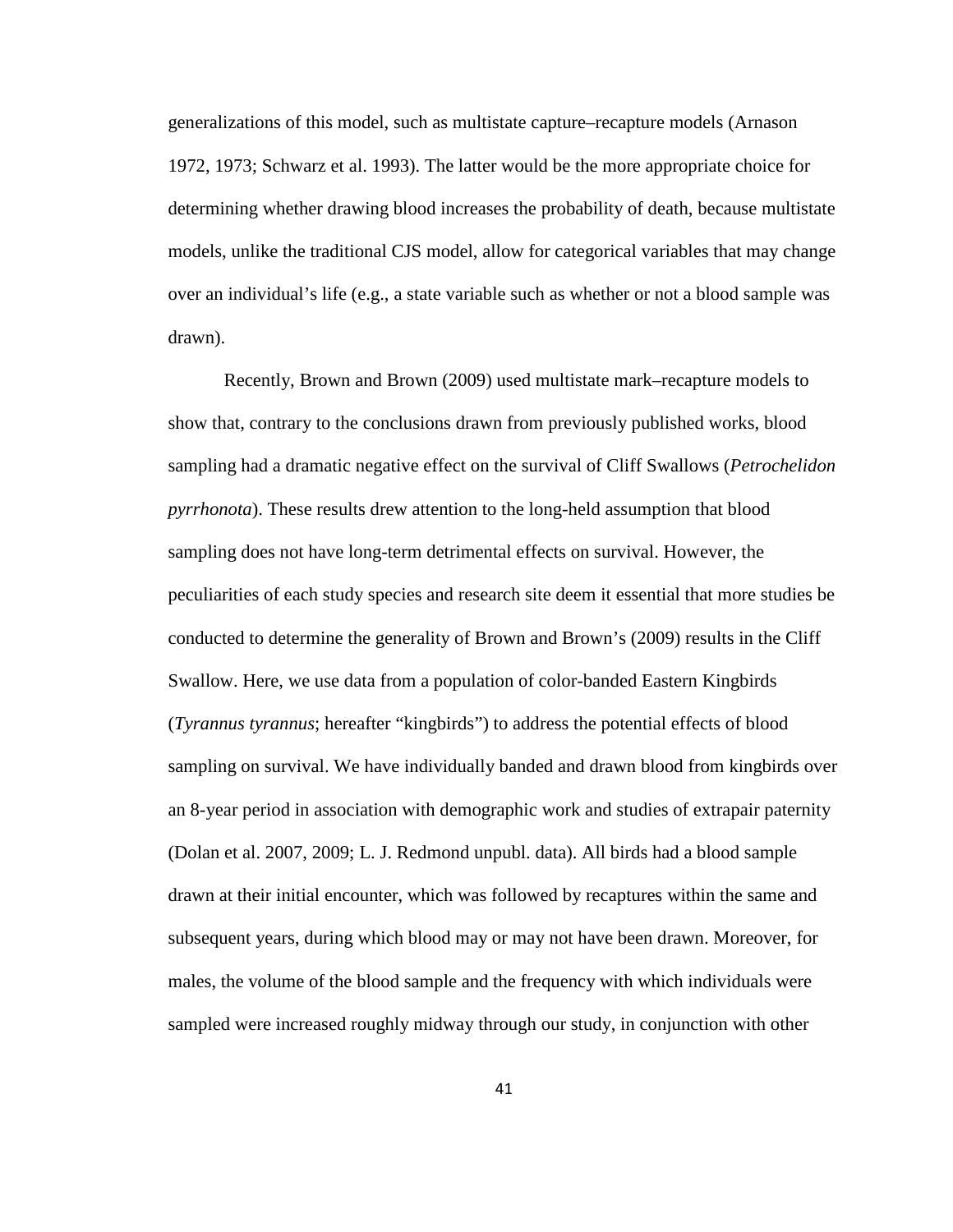studies. We used these data within a multistate mark–recapture framework to determine whether blood sampling negatively affected survival of adult kingbirds.

## **METHODS**

**Study site.** We conducted the study on a color-banded population of kingbirds at Malheur National Wildlife Refuge in southeastern Oregon (42°49′N, 118°54′W) from 2002 to 2009. Kingbirds on the refuge breed primarily in the riparian areas created by the Donner und Blitzen River and its associated secondary watercourses. Beginning in mid-May, we conducted daily surveys by vehicle of the riparian areas of the refuge along a ~45-km stretch of the river beginning at Paige Springs Campground at the southern end of the refuge. The Center Patrol Road closely parallels (3–5 m distance) the river throughout most of the study site, and this provided direct access to foraging and nesting habitats. Any suitable areas away from the river but within our overall study area were also visited to maximize the probability that we encountered previously marked kingbirds. Kingbirds show very high site-fidelity (Murphy 1996b, Redmond et al. 2009). Given that, and our thorough coverage of the portion of the refuge that defined our study site, we are confident that we encountered most marked birds.

Adult males were captured throughout the breeding season using a recording of a kingbird dawn-song that was played back near a mist net during the predawn period, when the male we were trying to capture was singing. Females and, to a lesser extent, males were captured at the nest while feeding young. Once captured, a blood sample was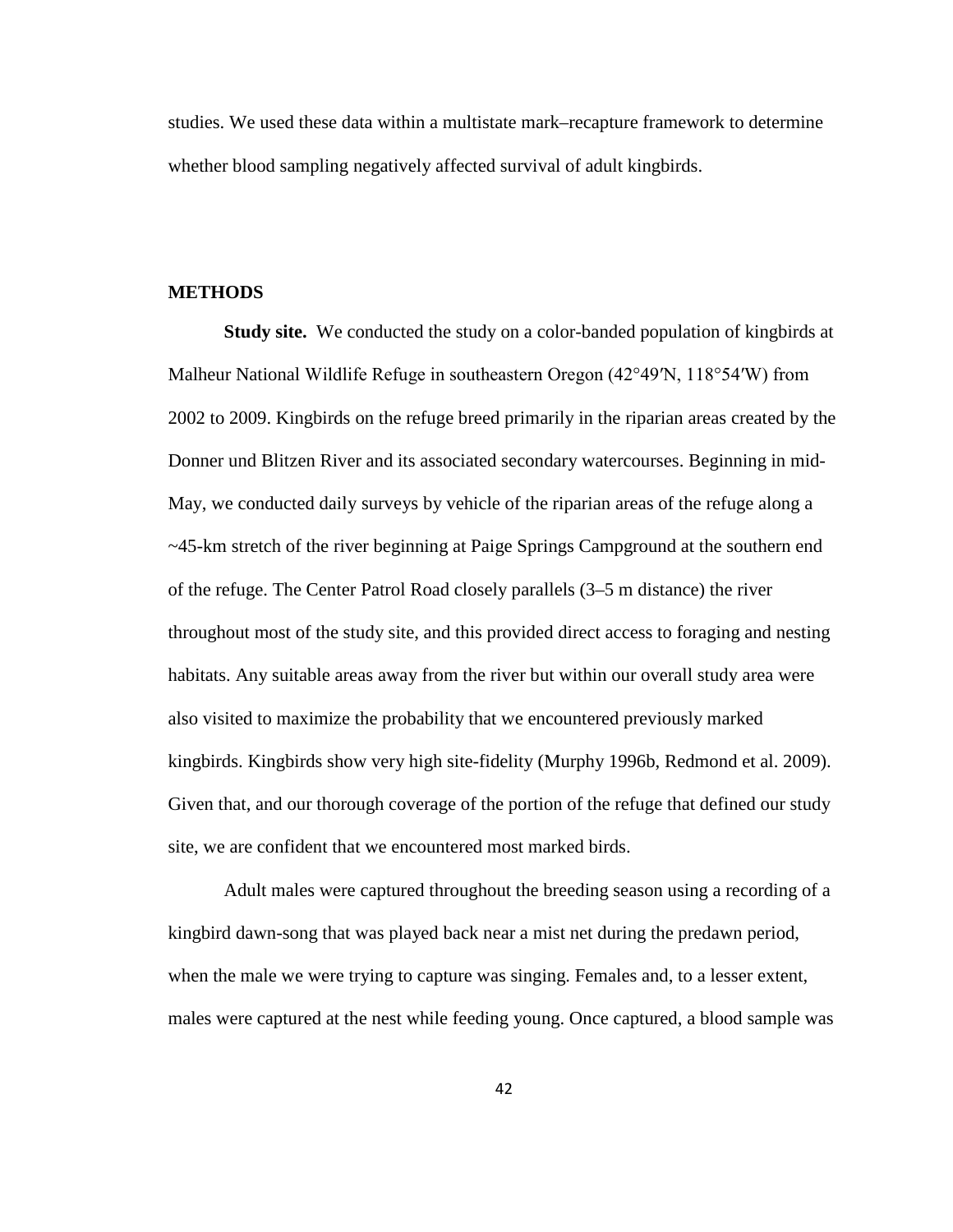taken using a sterile needle via brachial venipuncture, and we then measured body mass, wing chord, and tarsus, bill, and tail lengths. Individuals were also banded with one numbered federal band and a unique combination of three-colored plastic bands. Total handling time was ~20 min for each bird. Blood samples were taken initially to provide DNA for studies of parentage, and, therefore, individuals were recaptured only if they were incidentally caught while we attempted to capture another individual, or if the bird had to be recaptured to replace a lost color band. This was the case for females throughout the study, but beginning in 2005 we also began to recapture males both within and between years to draw multiple blood samples to describe seasonal variation in testosterone and to examine the relationship between individual variation in testosterone and extrapair mating success. Therefore, the frequency of blood sampling increased in the latter half of our study (both within and among years for individuals), and the volume taken (for males) increased from  $~60 \mu L$  to as much as 250  $\mu L$ . Regardless of the volume taken, the mass of the volume of blood sample  $(0.06-0.25 \text{ g})$  was below the suggested 1% maximum of total body mass, given the average body mass of the kingbirds that we sampled  $(= 39 \text{ g}, \text{ and thus}, 0.39 \text{ g}).$ 

**Data preparation.** We constructed multistate capture histories for color-banded kingbirds in the population. Multistate models were originally designed to represent movement and survival among different populations (e.g., Hestbeck et al. 1991, Breininger et al. 2009) but can be adapted for use with other types of categorical variables that could change over time (e.g., reproductive status or effort; Lescroel et al. 2009, Schaub and von Hirschheydt 2009). The state values in our models indicated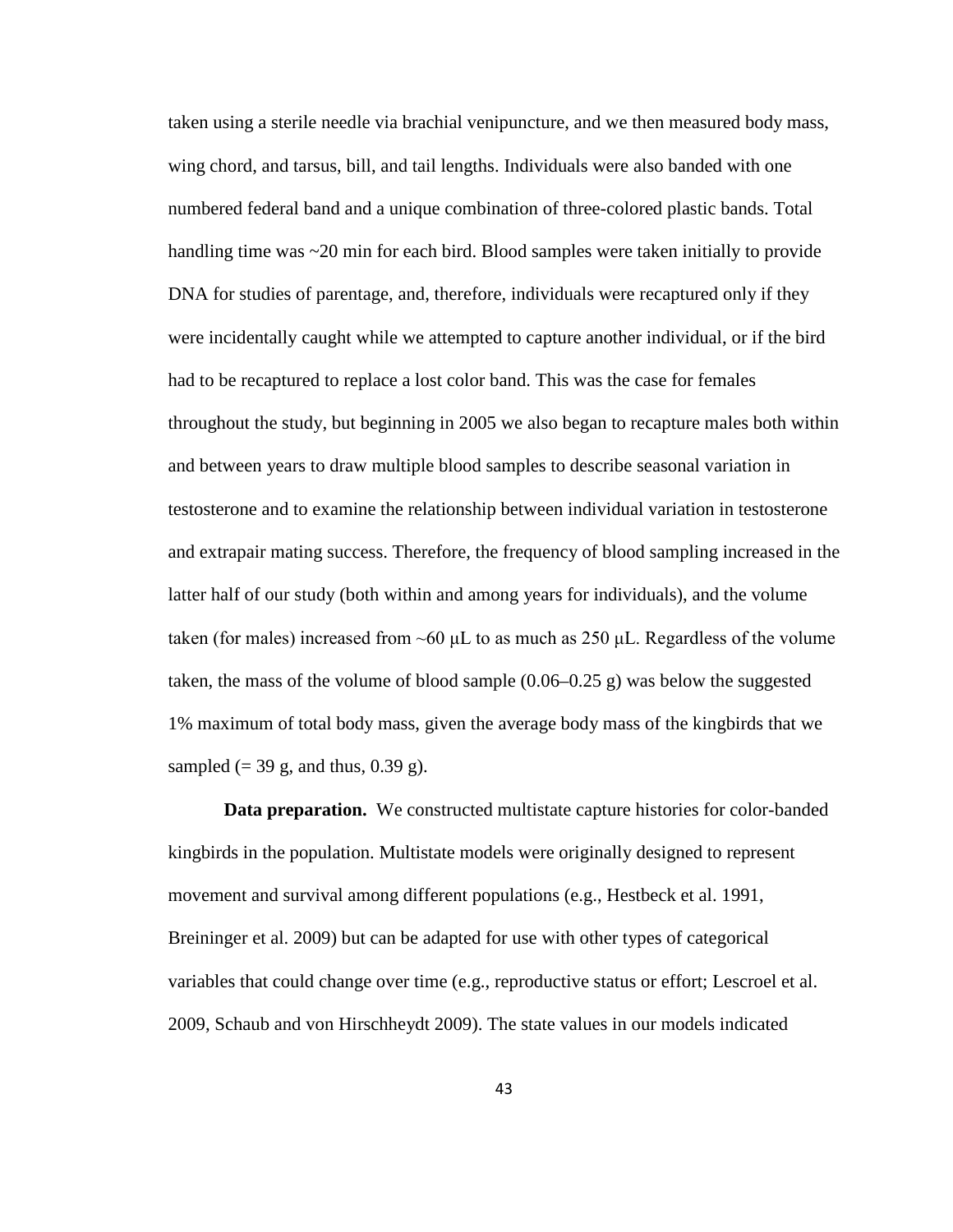whether or not blood was collected from an individual in a year. We also included a group variable in the capture histories to describe an individual's sex. To be included in our data set, blood must have been collected from an individual at least once when it was an adult. Because blood was collected from all individuals that were initially captured as adults, by default they were all included in the data set and we used their entire capture history (modified to match state values) as it was known to us. We also included individuals that were banded as nestlings, but only if the individual was captured and also bled at least once as an adult. For this subset of individuals, we slightly modified the capture histories to eliminate variation in survival following initial capture between individuals banded as nestlings and adults (i.e., juvenile and adult survival). This was done by modifying capture histories such that individuals banded as nestlings were not considered "alive" (a value other than zero in the capture history) until they were captured and bled as adults.

**Model-selection procedure.** We used the "multi-strata recaptures only" option in Program MARK (White and Burnham 1999) and the program M-SURGE, version 1.8.5 (Choquet et al. 2004), to compare models. We performed a goodness-of-fit (GOF) test on a global model that was fully time-, state-, and group-dependent for all parameters using U-CARE, version 2.3.2 (Choquet et al. 2009). All GOF tests were nonsignificant, which indicated that the models that we tested fit the data adequately. Therefore, we used Akaike's information criterion adjusted for small sample size  $(AIC<sub>c</sub>)$  as the criterion for model selection and concluded that models were well supported by the data when  $\Delta AIC_c$ < 7. We used Akaike weights (*wi*) to derive weighted estimates of parameter values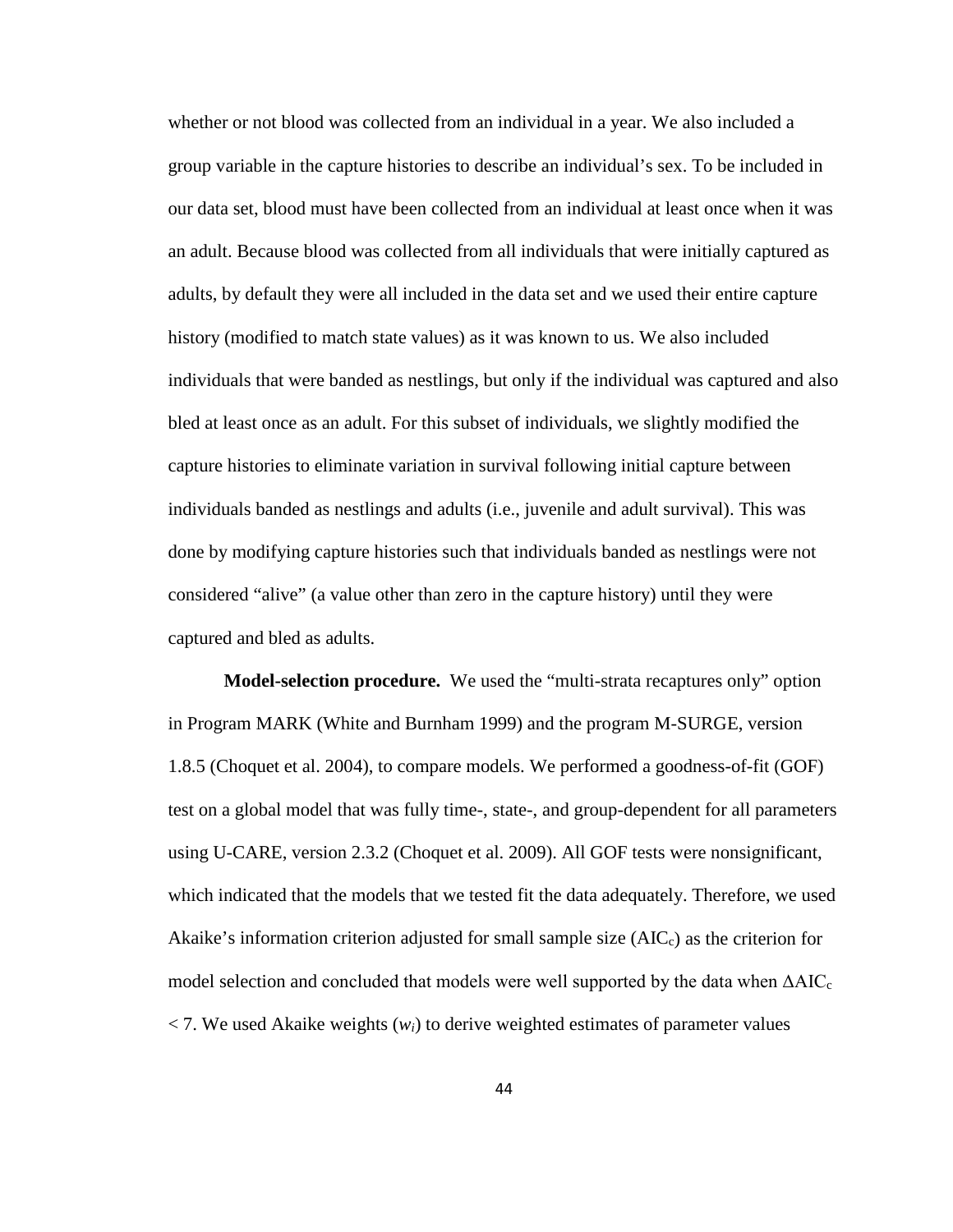(Burnham and Anderson 2002), which are given as the estimate  $\pm$  SE and 95% confidence intervals (CI). We considered overlap in 95% CIs of one parameter with the estimated mean of another parameter as evidence that the two did not differ.

In order to minimize the number of models in the candidate set and avoid model redundancy, model comparison occurred in stages (e.g., Franklin et al. 2004), in which variation of model structure for each parameter (survival, recapture, and transition probabilities) was confined to a single stage. The order in which the stages were conducted was based on both an increase in biological relevance of the parameters, given our data set, and the questions of most importance for our analyses. In our models, transition probability between states (whether or not blood was drawn) was dependent on our ability to capture an individual and had no real biological meaning. Thus, the bestfitting model for transition probability was carried over to the second stage. Recapture probability was dependent on our ability to resight individuals, and we considered the possibility that collecting blood from an individual had an effect on recapture in the following year. The best-fitting model for recapture probability was carried over to the third, and final, stage. The primary purpose of these analyses was to determine whether collecting blood from an individual had an effect on survival; thus, survival probability was the parameter of most interest.

**Model structure and hypotheses.** Transition between states for our models indicated whether or not blood was collected from an individual in a given year. Because this parameter has no real biological relevance, we were less interested in testing specific hypotheses than in finding a model whose structure best explained variation in the data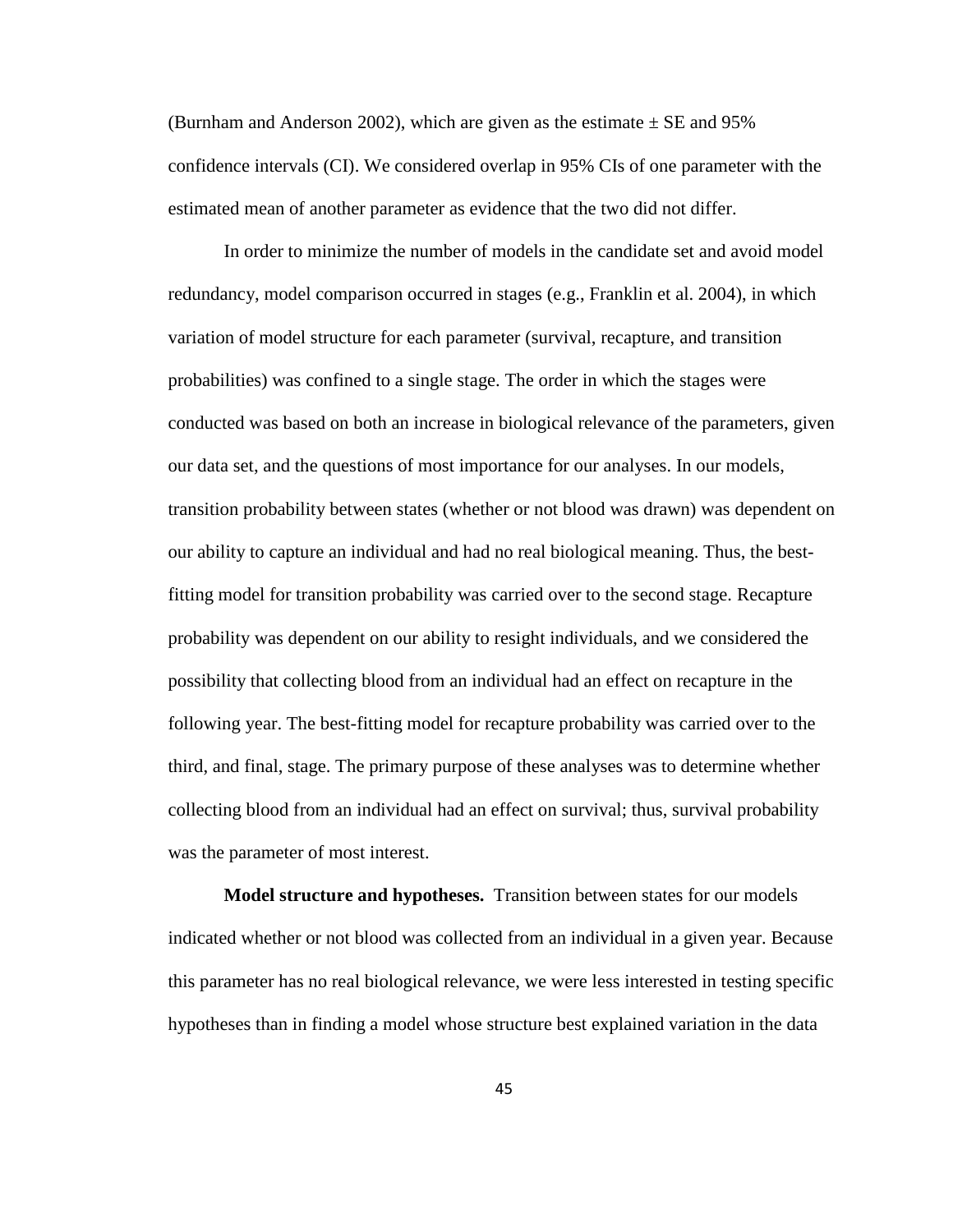and minimized the number of estimable parameters for transition probability. We considered a total of eight models for transition probability, the most general of which (Ψ[sex\*b\_D]) was sex-dependent and structured to account for changes in our bloodsampling protocol. Blood samples were required for DNA analyses only between 2002 and 2004 (Dolan et al. 2007), but from 2005 through 2009 we collected multiple blood samples from males for hormone assays (L. J. Redmond unpubl. data). Thus, we considered a set of models whose structure reflected the difference in frequency with which males and females were sampled. Several simplified models of varying structure were also compared, the simplest being  $\Psi(.)$ , in which transition probability was constant between states and the sexes.

We compared six models for recapture probability (Table 1). To test for an effect of blood sampling on recapture probability in the following year, we used Jolly-Move models (JMV; Brownie et al. 1993). Because MARK does not include JMV models, we used M-SURGE to complete this step of the analyses. Unlike the conditional Arnason-Schwarz model (CAS; Arnason 1972, Schwarz et al. 1993) in which recapture probabilities are dependent only on the current state, JMV models also consider the previous state. Thus, a JMV model was the most appropriate type of multistate model to test the hypothesis that blood sampling affected recapture probability of kingbirds. The most general model that we considered was a sex-dependent JMV model (*p*[sex\*b]- JMV). We also considered a second JMV model that was sex-independent but also statedependent (*p*[b]-JMV). These two models tested the hypothesis that blood sampling had an effect on future recapture probability, which, if supported, would suggest that birds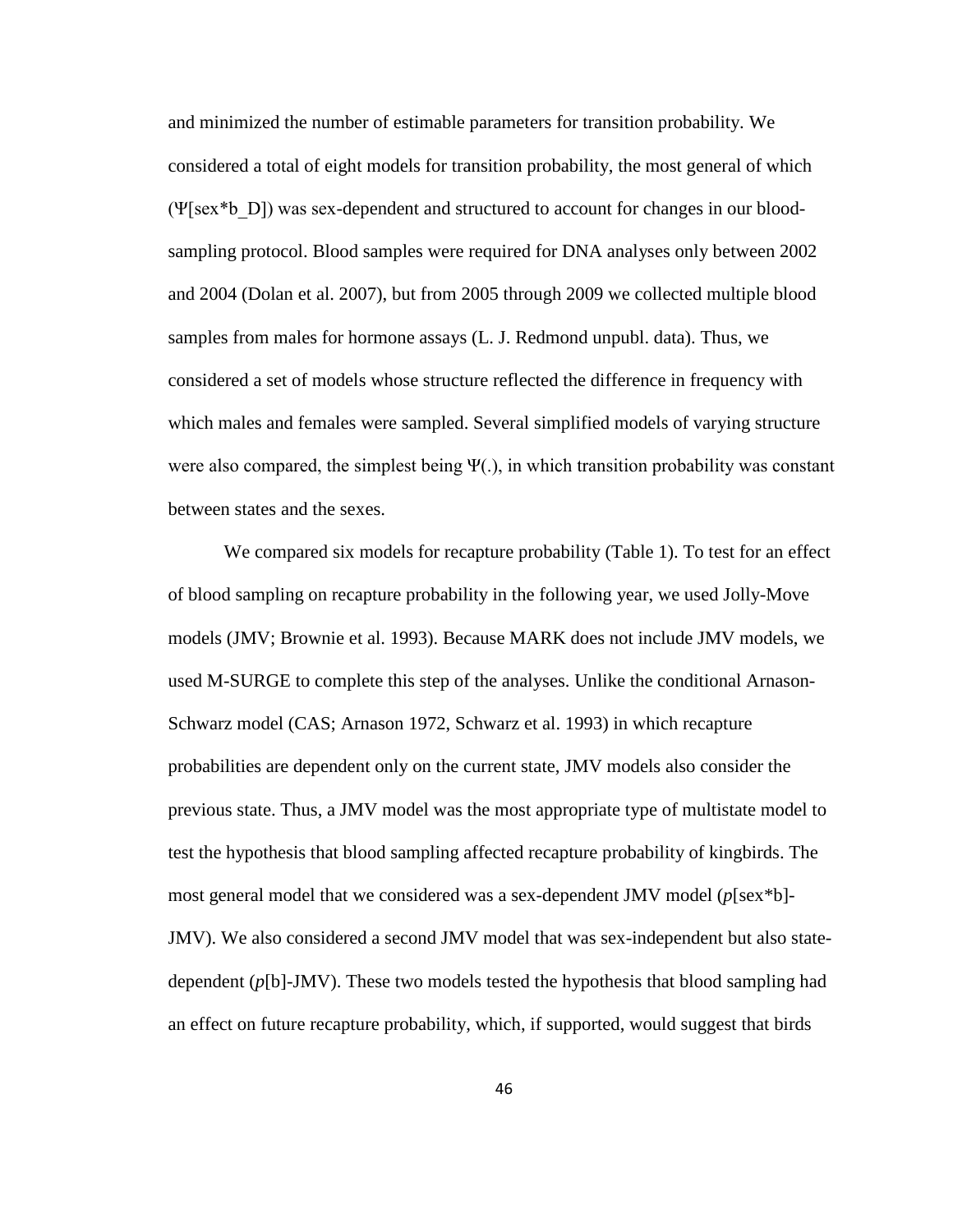dispersed beyond the limits of our study site in the year after they were bled. We compared the JMV models with four others that did not account for variation in recapture probability due to the previous blood-sampling state. Two of these were the CAS versions of the JMV models (*p*[s\*b]-CAS, *p*[b]-CAS), and the other two were stateindependent but sex-dependent  $(p \leq x)$  and an intercept-only model  $(p \leq 1)$ .

The most general model for survival probability (*S*[sex\*b\_D]) that we considered was sex- and state-dependent, the latter being structured to account for the change in blood-sampling protocol in the same way that we adjusted for transition probability. This structure was important because it accounted for the potential increase in the frequency of blood collection from an individual and the increase in the volume of the sample taken. Because the change in protocol was largely restricted to males, we included a male-only model, as for transition probability. We also included a subset of models that were statedependent but that did not account for changes in blood-sampling protocol. Finally, two models were constructed (one sex-dependent, the other not) that tested for an initial effect of blood sampling on survival, but assumed that subsequent sampling events had no effect. All these models assumed differences in survival between bled and nonbled states and could be compared with models that were state-independent. In the set of models that we tested, we included a sex-dependent model and a null model that was sex- and stateindependent. In all, 11 models of survival probability were fit to the data. Results are presented as means  $\pm$  SE.

### **RESULTS**

47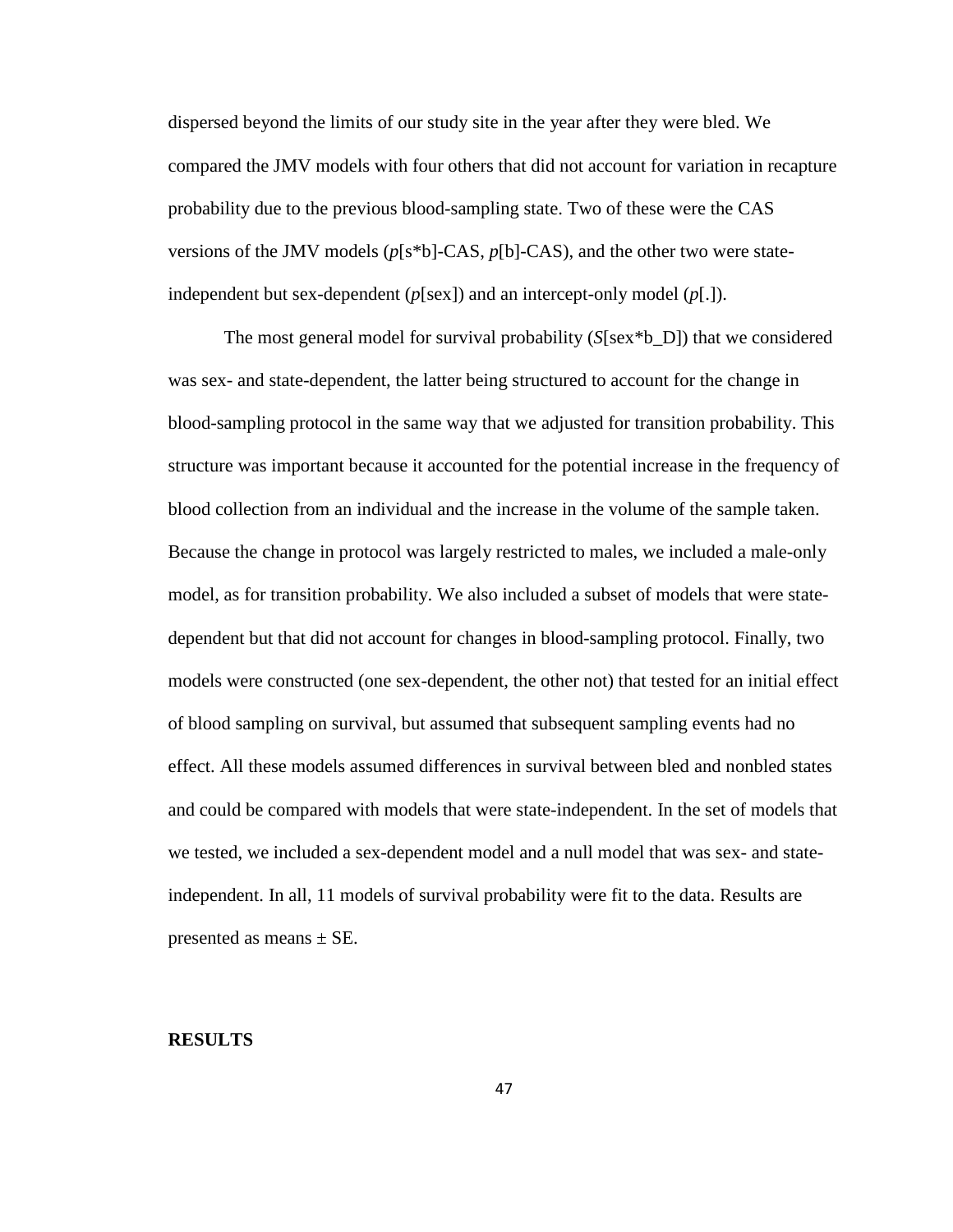From 2002 to 2009, 247 adult kingbirds (152 males and 95 females) fit the criteria that we deemed necessary for inclusion in the analyses of the relationship between blood sampling and survival. Of these, 214 were initially captured and bled as adults, and the remaining 33 were banded as nestlings but later captured and bled as adults. Within years, the number of individuals captured and bled ranged from 21 to 62, with a maximum for individuals of 3 and 1 blood draws for males and females, respectively. Across all years, blood was collected from individual males (maximum = 8 times, mean  $= 1.50 \pm 0.07$ ) more frequently than from females (maximum = 4 times, mean = 1.30  $\pm$ 0.06;  $t = 2.23$ , df = 245,  $P = 0.026$ ).

**Transition probability.** Transition probabilities between blood-sampling states were best explained by a model that accounted for differences in sampling protocol for males only (Table 2). This model was retained for the following stage, in which recapture probabilities were modeled.

**Recapture probability.** The JMV models (*p*[sex\*b]-JMV, *p*[b]-JMV) that tested for an effect of blood sampling on recapture probability received very little support from the data ( $\triangle AIC_c \ge 11.98$ ; Table 2). The best-fitting models ( $\triangle AIC_c < 7$ ), instead, were a model that was structured to account for differences between the sexes ( $p$ [sex];  $\Delta AIC_c$  = 0.0) and a CAS-type model ( $p$ [sex\*b]-CAS;  $\triangle AIC_c = 0.55$ ) that included a sex\*state interaction. The former was retained for the stage in which survival probability was modeled. Model-averaged estimates of recapture probability also indicated that there was no statistical difference between recapture rates of bled and nonbled individuals of either sex (Table 3).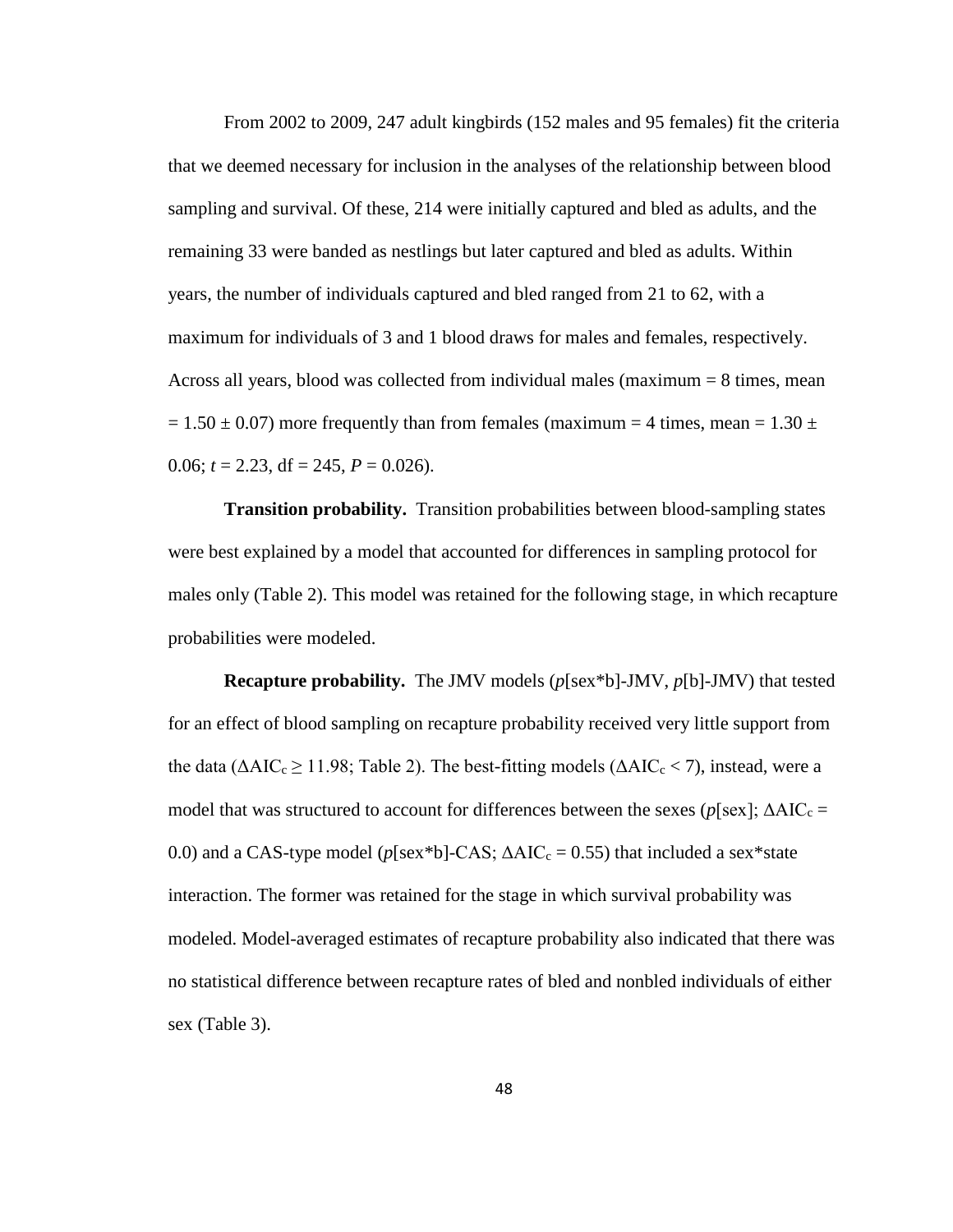**Survival probability.** According to the  $\Delta AIC_c$  values, all models of survival probability were relatively well supported by the data, which indicates a substantial amount of model-selection uncertainty (Table 2). The best-fitting model (*S*[b] *p*[sex] Ψ[b\_D-m]) predicted a difference in survival probability between bled and nonbled states. The other competing model (*S*[sex\*b\_I] *p*[sex] Ψ[b\_D-m]) also predicted a difference between states, but only for the interval immediately following the individual's first blood sample, with estimates of survival during subsequent intervals being the same as for nonbled individuals. However, the state-specific estimates of survival probability for both of these models were not consistent with the hypothesis that blood sampling had a negative effect on survival. For model *(S*[b] *p*[sex] Ψ[b\_D-m]), annual survival probability of bled individuals was  $0.689 \pm 0.029$  (95% CI: 0.630–0.742), compared with  $0.575 \pm 0.034$  (95% CI: 0.506–0.641) for nonbled individuals. Single-model estimates from *(S*[sex\*b\_I]  $p$ [sex] Ψ([b\_D-m]) indicated no differences between bled (0.646  $\pm$ 0.040; 95% CI: 0.564–0.720) and nonbled males  $(0.659 \pm 0.038; 95\% \text{ CI: } 0.581 - 0.728)$ . Female estimates from this model were different: bled females survived at higher rates  $(0.732 \pm 0.057; 95\% \text{ CI}: 0.610 - 0.829)$  than nonbled individuals  $(0.546 \pm 0.047; 95\% \text{ CI}:$  $0.453 - 0.635$ ).

The model that tested the hypothesis that changes in blood-sampling protocol (i.e., larger and more frequent draws of blood from males from 2005 onward) had negative consequences for survival (*S*[b\_D] *p*[sex] Ψ[b\_D-m]) was also supported  $(\Delta AIC_c = 2.03)$ . Parameter estimates from this model were again inconsistent with the hypothesis that drawing blood negatively influenced survival. Individuals from which a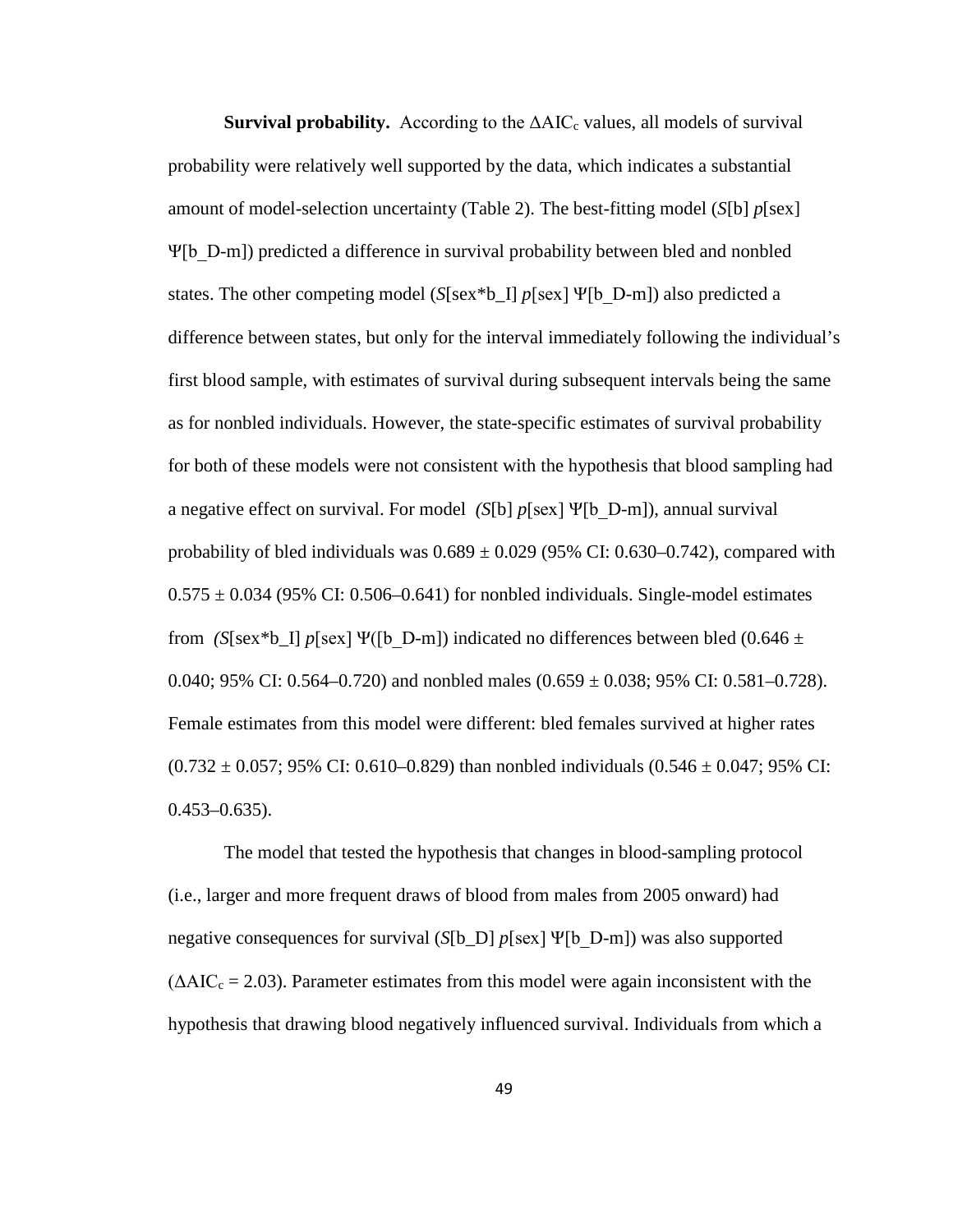large sample (2005 and on) was collected had survival probabilities (0.694  $\pm$  0.038; 95% CI: 0.616–0.763) virtually identical to those of individuals from which a small sample  $(2002-2004)$  was collected  $(0.681 \pm 0.043; 95\% \text{ CI}$ : 0.592-0.759). Although models that were variations of this hypothesis did not perform as well, their model-specific estimates all suggested the same general pattern: an increase in sampling frequency and in the volume of blood per sample had no effect on survival probability. Of the models that did not test for a difference between blood-sampling states, the model *(S*[.] *p*[sex] Ψ[b\_Dm]) received the most support ( $\triangle AIC_c = 2.04$ ) and produced an estimate of survival probability of  $0.639 \pm 0.210$  (95% CI: 0.596–0.680). Given the likelihood of modelselection uncertainty, we used all the models in the data set to generate weighted estimates of survival probability (Table 3). Overall, model-averaged estimates exhibited a similar pattern as previously shown: state-specific survival estimates for males did not differ, and although survival estimates for bled females were higher, they were likely not different from those for nonbled females.

#### **DISCUSSION**

Every individual included in our study was bled when first captured. Therefore, the transition that we modeled, which was the basis for our comparisons of bled and nonbled birds, was a bird's treatment in subsequent captures. This design standardized individuals to the same initial state and helped control for unknown past histories for each individual. With this design, we found little to no evidence that blood sampling adversely affected kingbirds.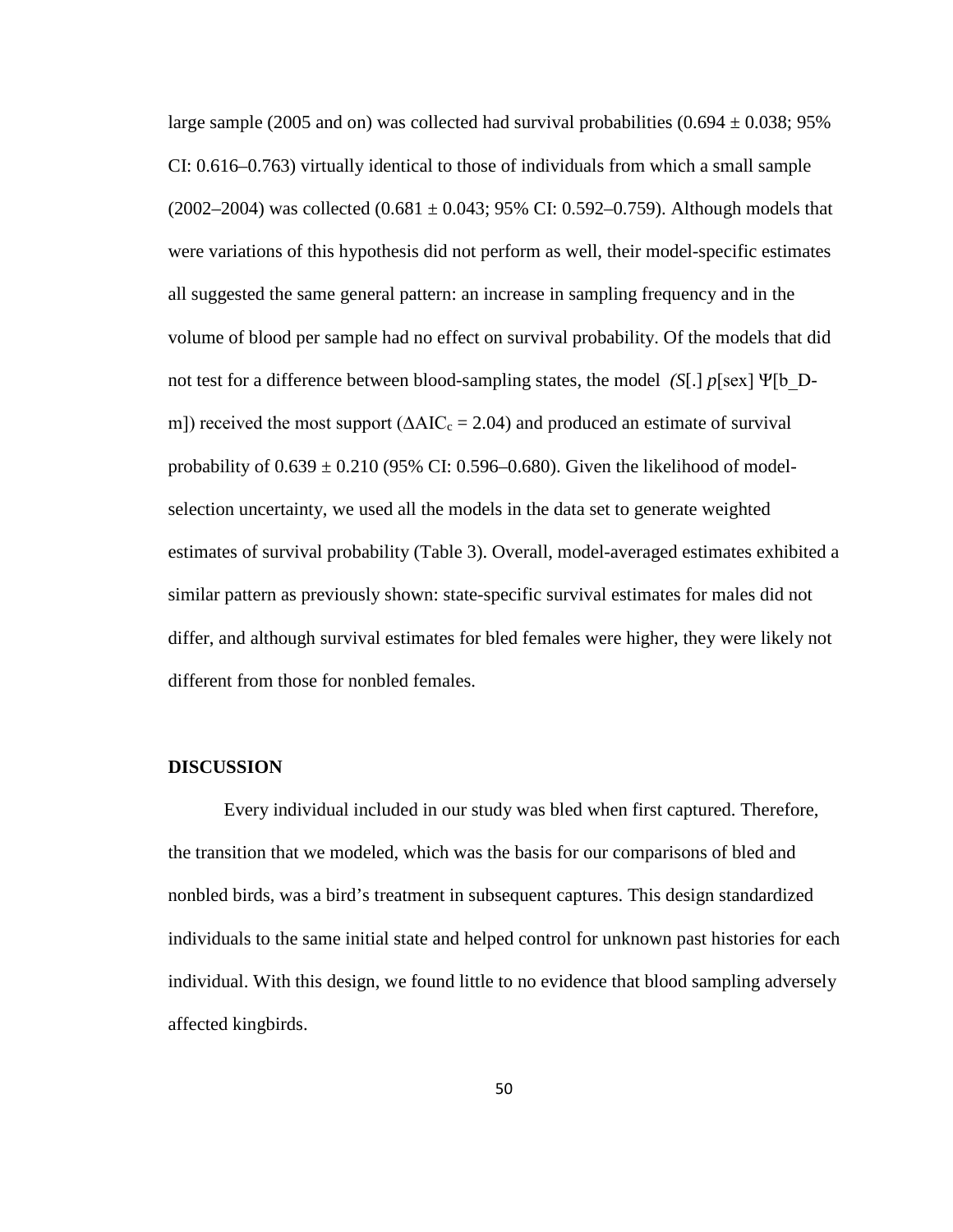Aside from direct effects on survival, some have proposed that blood sampling could potentially lead to an increase in dispersal behavior (Voss et al. 2010), which would manifest itself as a lower probability of recapture of sampled than of nonsampled individuals. Our study and that of Brown and Brown (2009) are the only ones that have calculated recapture probabilities of nonbled and bled birds, and neither study found a difference. Recapture–resighting probability of male kingbirds was uniformly high ( $p \geq$ 0.96) regardless of blood-sampling state, which is consistent with previous studies that have shown that male kingbirds are extremely site-faithful (Murphy 1996b, Redmond et al. 2009). Females disperse more than males (Murphy 1996b), which is the most likely explanation for why the overall recapture probability (independent of state) was lower in females. Although the 95% CI of the recapture probability of bled females did not overlap the male estimates, the recapture probability of nonbled females did. Among females, the model-averaged estimate of recapture rate for bled and nonbled individuals fell within each other's 95% CI and, thus, they did not differ. Finally, the JMV models provided no support for the hypothesis that resighting probability differed between bled and nonbled birds.

Collecting blood also had no negative effect on the survival of kingbirds. The nearly identical survival rates (based on overlap of estimates and 95% CIs) of bled (0.67) and nonbled males (0.61) generally place them toward the upper end of survival rates for Nearctic–Neotropical migrants (Brown and Brown 1996, Gardali et al. 2003), which is consistent with the conclusion that there is little reason to suspect that our handling of these birds negatively affected survival. We do not deny that blood sampling has an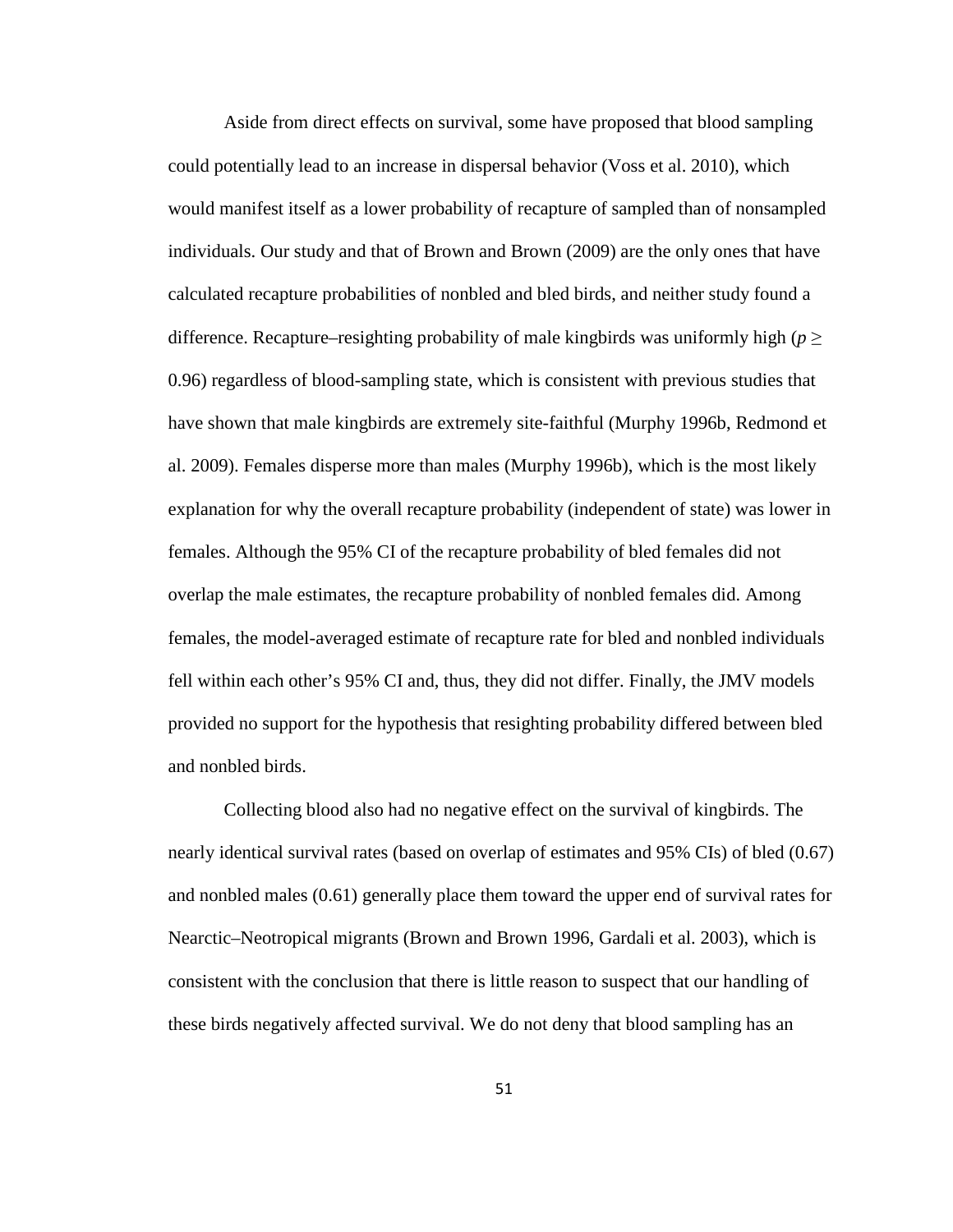immediate effect on the physiology of the individual sampled (reviewed by Sheldon et al. 2008, Voss et al. 2010) and that, when sampling is done improperly, these effects may manifest themselves as long-term negative consequences for survival. However, when the recommended protocols are followed, as suggested by Fair et al. (2010), our results suggest any negative effects of blood sampling can be avoided.

Brown and Brown (2009) proposed several explanations for the negative effect of blood sampling on Cliff Swallows. First, hemodilution may induce a number of changes in physiology, which may ultimately affect an individual's capacity for work. This may be especially important for aerial foragers, such as Cliff Swallows, because of their very high daily energy expenditure (Bryant 1997). Second, the trauma associated with the act of collecting blood can cause hematomas in the wing (when blood is collected via brachial venipuncture) or, potentially, muscle strain that may physically limit flight ability. Again, this may be of special concern for aerially foraging species. Blood lost to the formation of hematomas also represents an additional, but unknown, volume that may add to the volume of blood lost to sample collection, which, in some instances, may push the total blood loss beyond acceptable limits. Similarly, simultaneous blood loss through sample collection and by some other route (e.g., ectoparasites) could have a synergistic effect and tip the scales, so to speak, so that an individual incurs a negative effect. Many of the Cliff Swallow colonies in the Browns' study were heavily parasitized. The Browns applied an insecticide to reduce the load of hematophagous ectoparasites, and nonfumigated colonies were often those in which the effect of blood sampling was largest. Moreover, Voss et al. (2010) proposed that limited water availability at the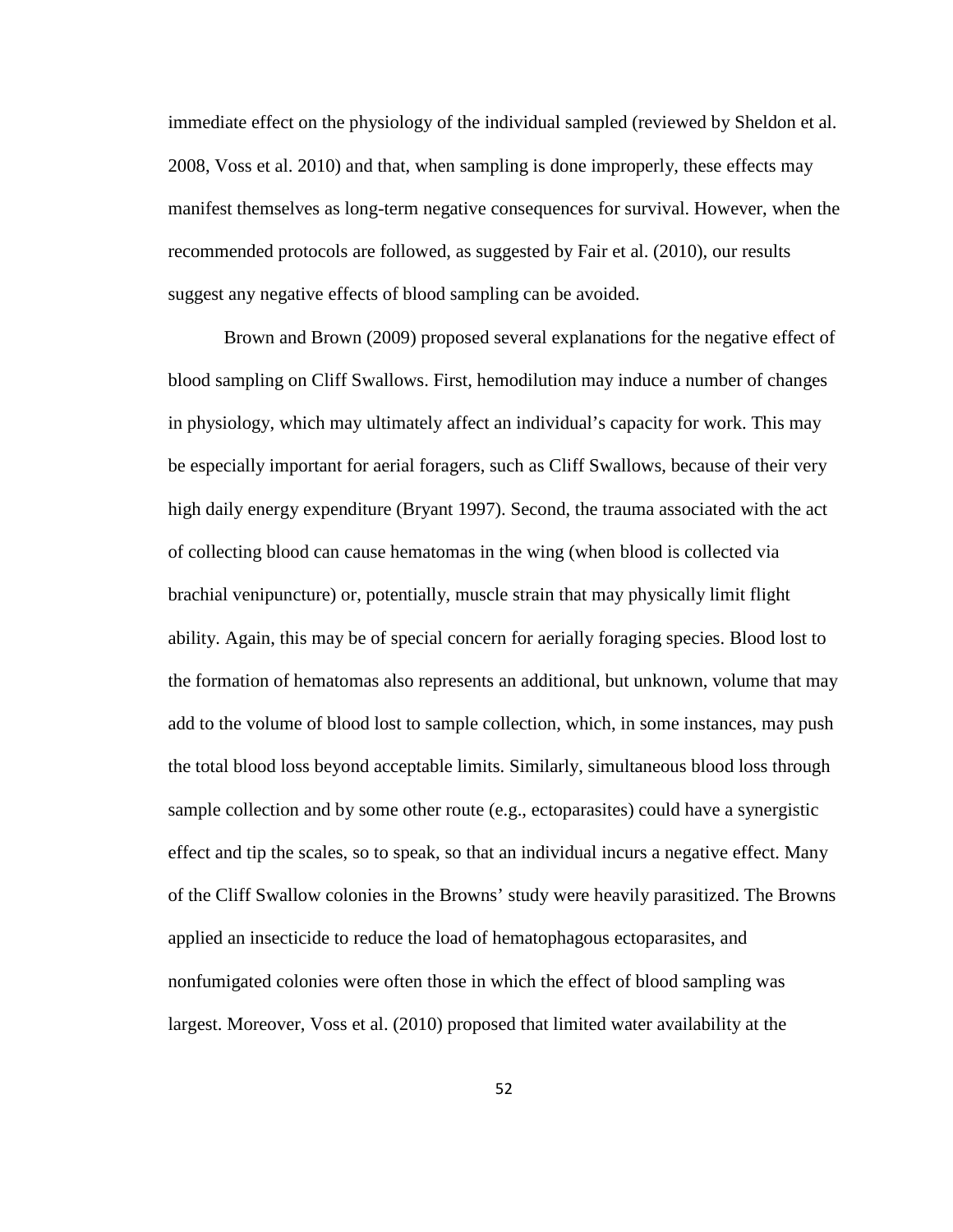Browns' arid Nebraska study site may have exacerbated the effects of fluid loss associated with collection of blood samples.

Kingbirds and Cliff Swallows are both long-distance migrants that overwinter south of the equator, in South America (Brown and Brown 1995a, Murphy 1996a). Aerial foraging, albeit of different styles, also characterizes both species. Comparisons of the two might therefore help evaluate the merits of the hypotheses that have been offered as potential explanations for why blood sampling seemingly negatively affected Cliff Swallow survival. Kingbirds are aerial hawking specialists (Fitzpatrick 1980) that capture single prey by a direct flight that is initiated from a perch. Cliff Swallows are aerial "filterers" that capture numerous small prey during a protracted flight. Kingbirds almost certainly spend less time in flight than Cliff Swallows, but nearly all of a kingbird's diet is obtained on the wing as they capture prey in high-speed flights (Murphy 1987). Thus, if short-term effects of blood sampling as a result of hemodilution or a hindrance to flight performance due to the formation of hematomas or muscle strain caused the poor survival of bled Cliff Swallows, it seems that bled kingbirds should have experienced the same and exhibited lower survival. That we did not find this casts doubt on the possibility that aerial foragers are of special concern and, in general, does not support the idea that shortterm declines in physiological performance drove the survival difference between bled and nonbled Cliff Swallows. We also believe that we can eliminate Voss et al.'s (2010) proposal that the arid Nebraska study site may have contributed to the reduced survival of bled birds because our study site, located in the Great Basin Desert, is considerably drier than the Browns' Nebraska site.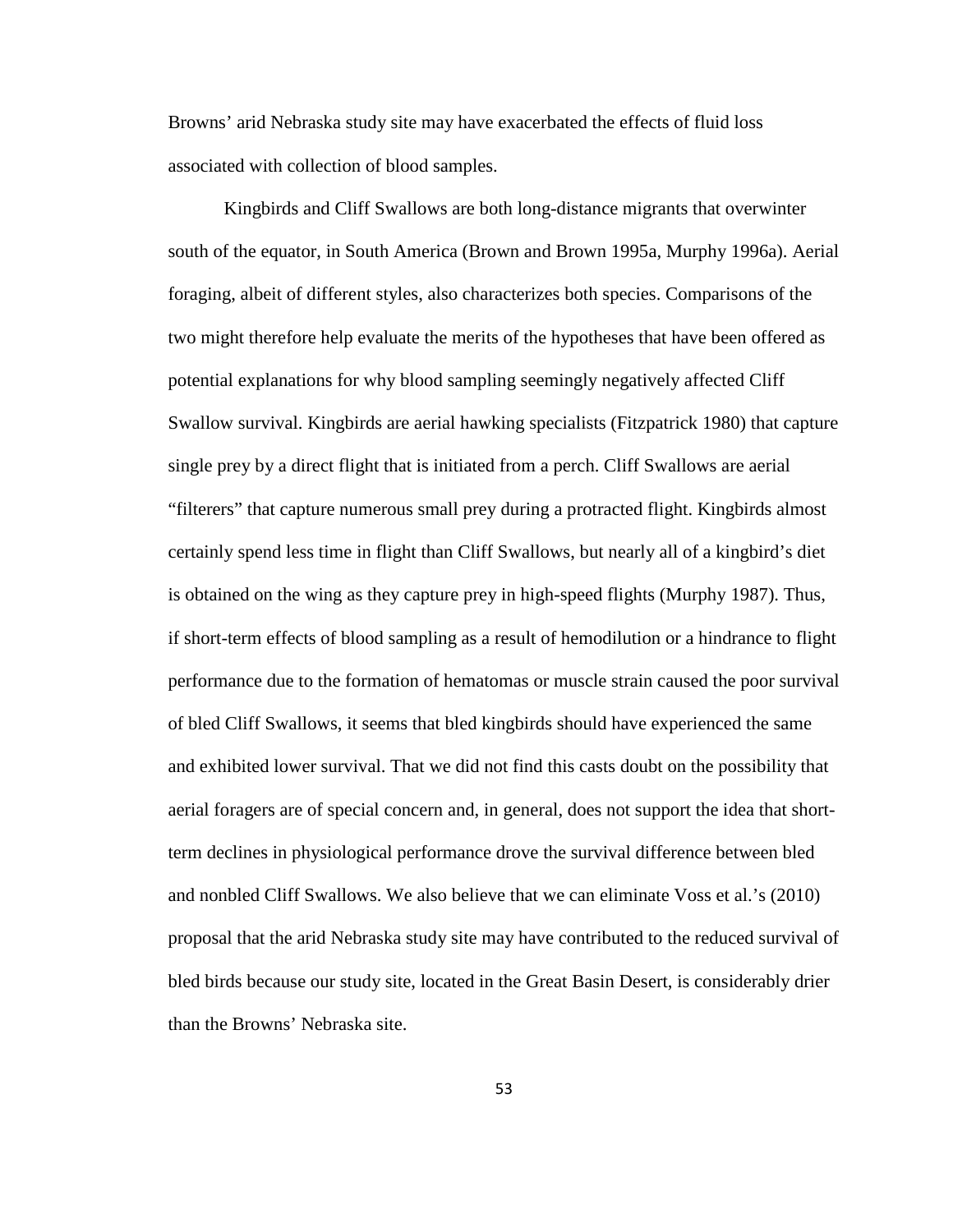Two very noteworthy differences between Cliff Swallows and kingbirds is body size and the level of ectoparasitism that they experience. Kingbirds are ~75% heavier than Cliff Swallows. Conceivably, larger birds are better able to tolerate the loss of blood and stress of being handled. However, the absence of any body-size effect in data summarized by Sheldon et al. (2008) makes this seem unlikely. On the other hand, an influence of ectoparasites seems plausible. The heavy parasite loads that Cliff Swallows experience (Brown et al. 1995b) are a far cry from the low-level infestations of hematophagous ectoparasites that adult kingbirds occasionally exhibit. Broods of kingbird young have only rarely been lost to severe infestations of ectoparasites, and on the whole, ectoparasitism does not appear to be a severe or common problem for kingbirds (Murphy 1996a). The consequences of ectoparasitism for Cliff Swallow biology are very high, as evidenced by the Browns' long-term studies of the species and its parasites (Brown et al. 1995, Brown and Brown 1996. Thus, we suggest this as the most likely explanation for the different responses of the two species to the drawing of blood. Regardless, the discrepancy in results and the importance of this issue further highlight the need for a more focused examination of the effect of blood sampling on survival across a broad range of species, and we encourage the use of multistate mark– recapture analyses to address this important question.

#### **ACKNOWLEDGEMENTS**

We thank the Malheur National Wildlife Refuge staff, but especially Refuge Biologist R. Roy, for supporting our work at the refuge. C. and A. Elshoff provided living space,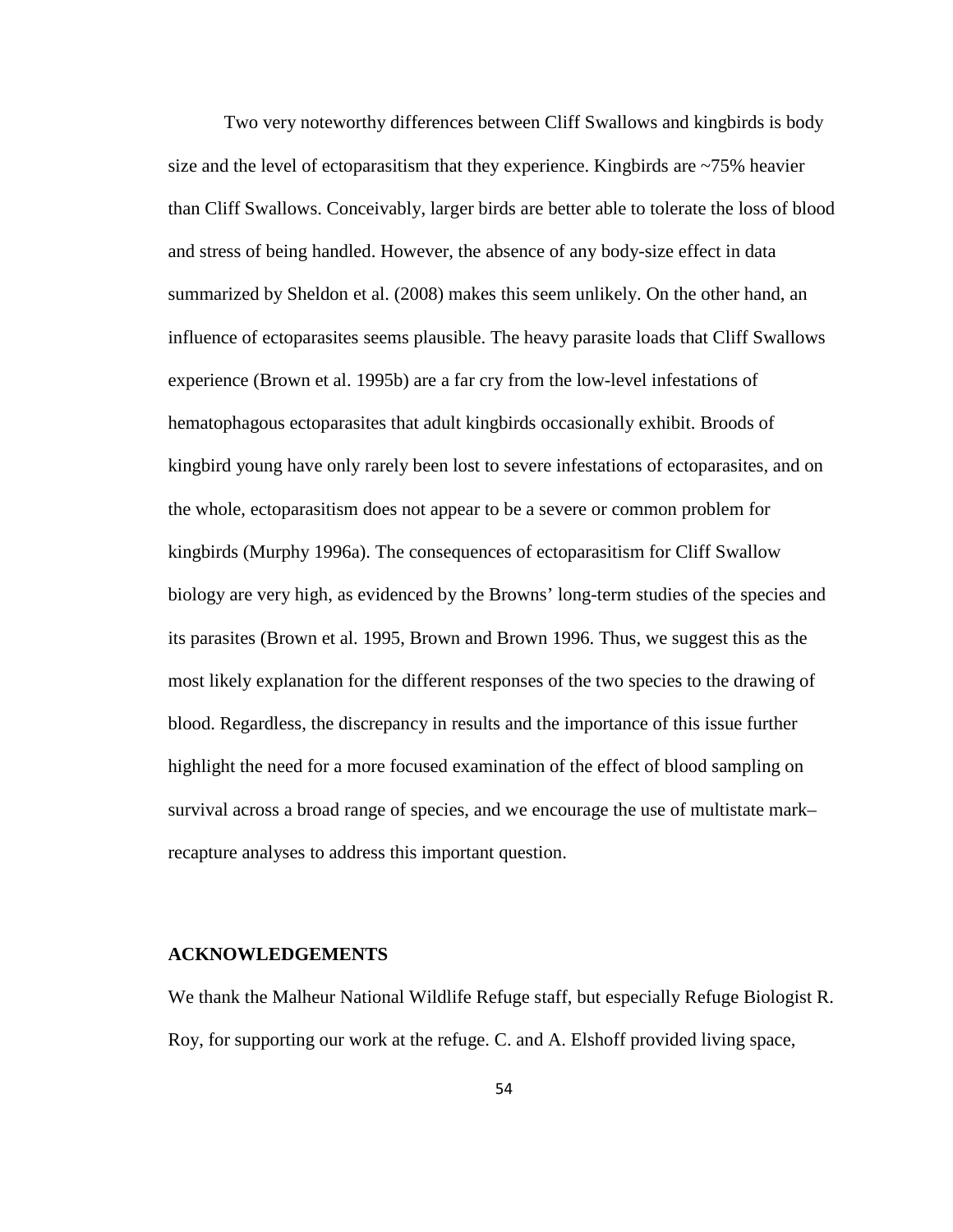advice, and friendship during our time at Malheur. Financial support for the work was provided by Portland State University, the American Museum of Natural History's Frank M. Chapman Fund, the American Ornithologists' Union Research Awards program, and a National Science Foundation grant (IOB-0539370) to M.T.M.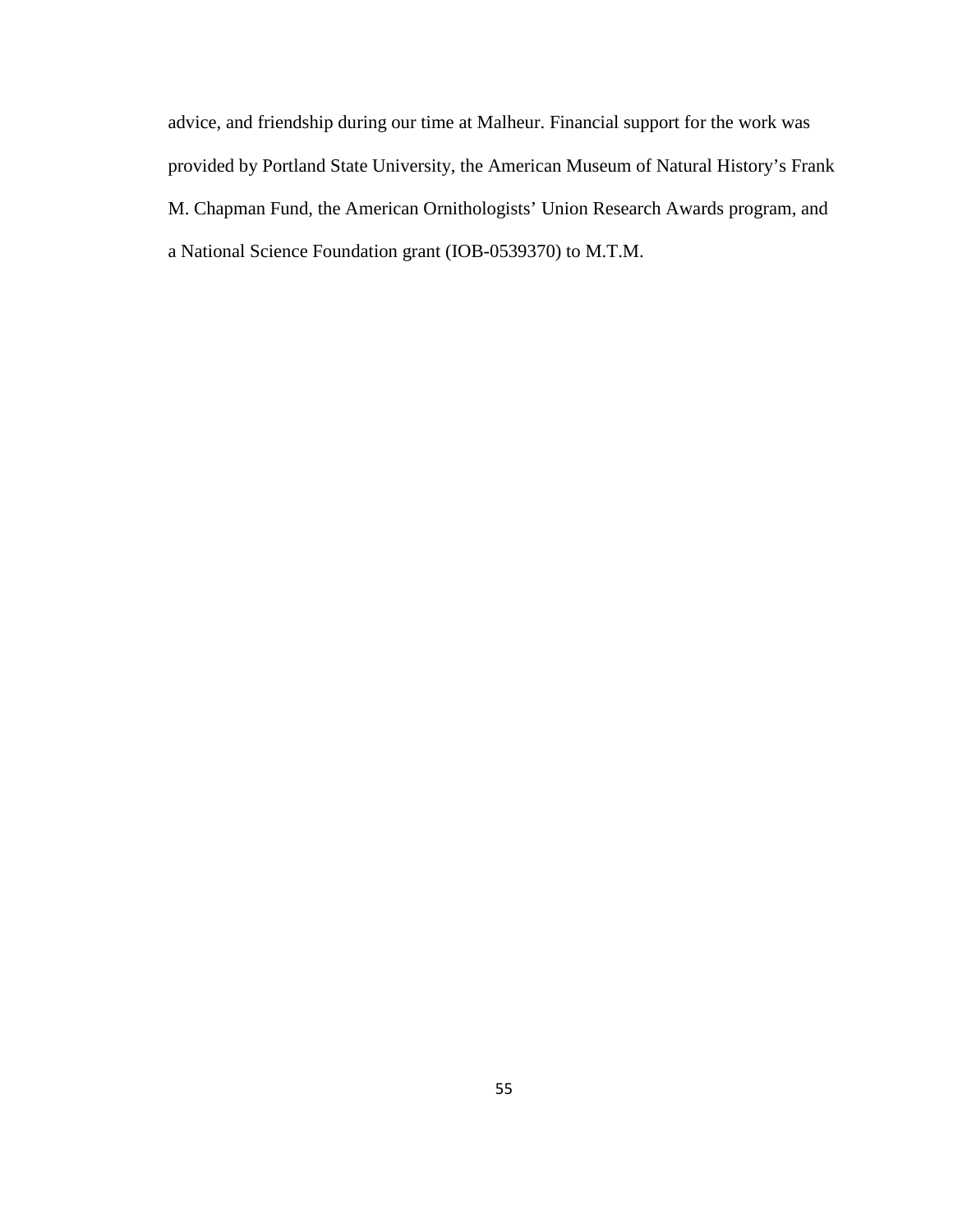## **CHAPTER 3 TABLES**

Table 3.1. Notation and description of models tested for recapture (*p*), and survival probabilities (*S*) of Eastern Kingbirds at Malheur National Wildlife Refuge, Oregon, 2002–2009.

| Parameter        | Model     | Description                                                             |
|------------------|-----------|-------------------------------------------------------------------------|
|                  |           |                                                                         |
| $\boldsymbol{P}$ | sex*b-JMV | Tests for differences in $p$ between sexes and blood-sampling states    |
|                  |           | (b). Both previous and current states were considered.                  |
|                  | sex*b-CAS | Tests for differences in $p$ between sexes and blood-sampling states.   |
|                  |           | Unlike in the previous model, only the current state was considered.    |
|                  | b-JMV     | Tests for differences in $p$ between states. Both previous and current  |
|                  |           | states were considered.                                                 |
|                  | b-CAS     | Tests for differences in $p$ between states. Unlike in the previous     |
|                  |           | model, only the current state was considered.                           |
|                  | sex       | Tests for differences in $p$ between sexes.                             |
|                  |           | Null model. No difference in $p$ between sexes or states.               |
| S                | sex*b_D   | Tests for difference in S between sexes and states. Further tests for a |
|                  |           | difference in S between sampling protocols used.                        |
|                  | sex*b_D-m | As above, but difference in sampling protocol is only tested among      |
|                  |           | males, not females.                                                     |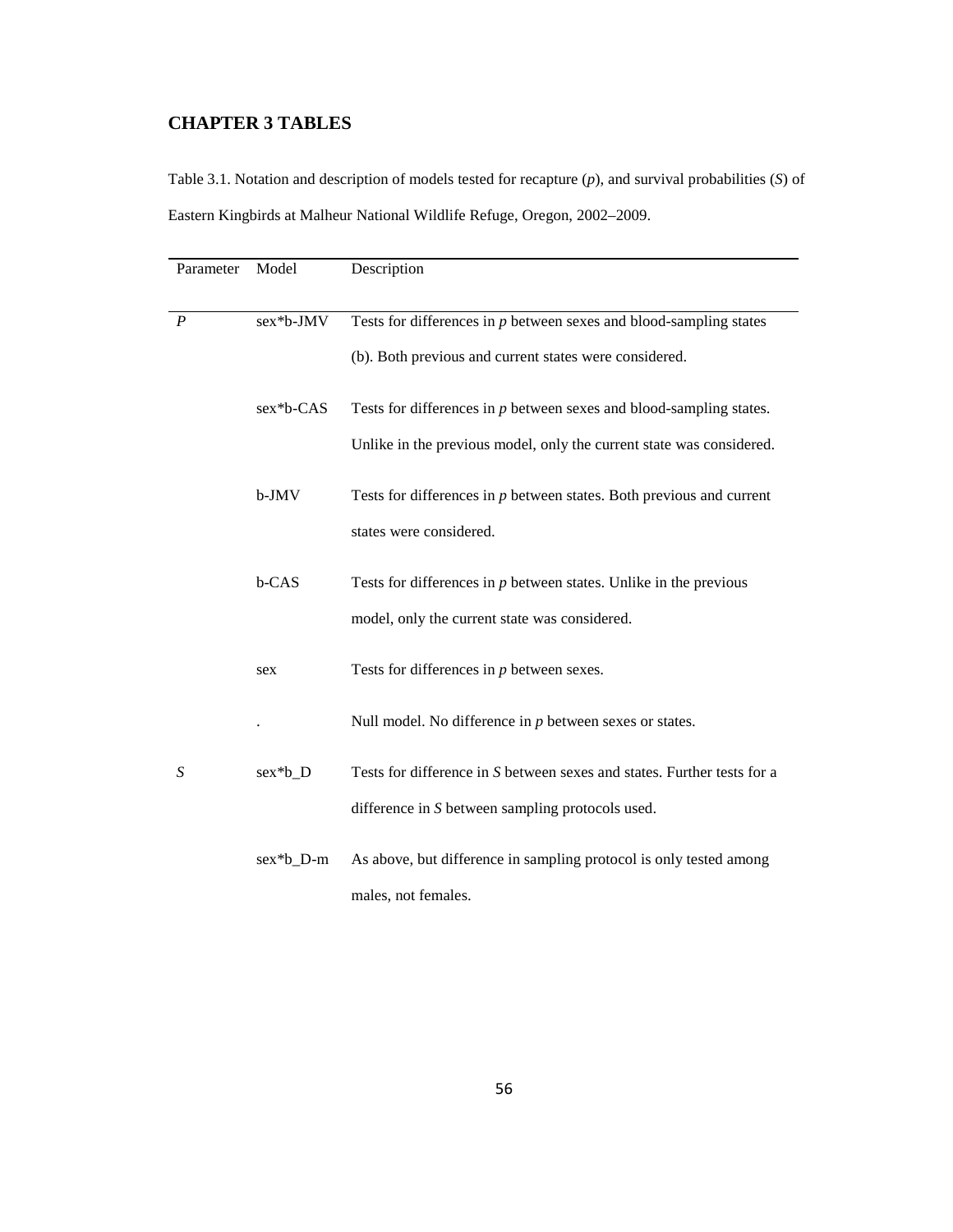| sex*b I | Tests for a difference between sexes and an initial decrease in           |  |  |  |
|---------|---------------------------------------------------------------------------|--|--|--|
|         | survival in interval following sampling, but intervals thereafter are the |  |  |  |
|         | same as for nonbled state.                                                |  |  |  |

- sex\*b Tests for differences in *S* between sexes and states.
- b\_D Tests for difference between states and the sample protocol used.
- b\_D-m As above, but protocol difference for sampled males only.
- b\_I Tests for an initial decrease in survival in interval following sampling, but intervals thereafter are the same as for nonbled state.
- b\_m Tests for difference between states, but for males only.
- b Tests for differences in *S* between states.
- sex Tests for differences in *S* between sexes.
	- . Null model. No difference in *S* between sex or state.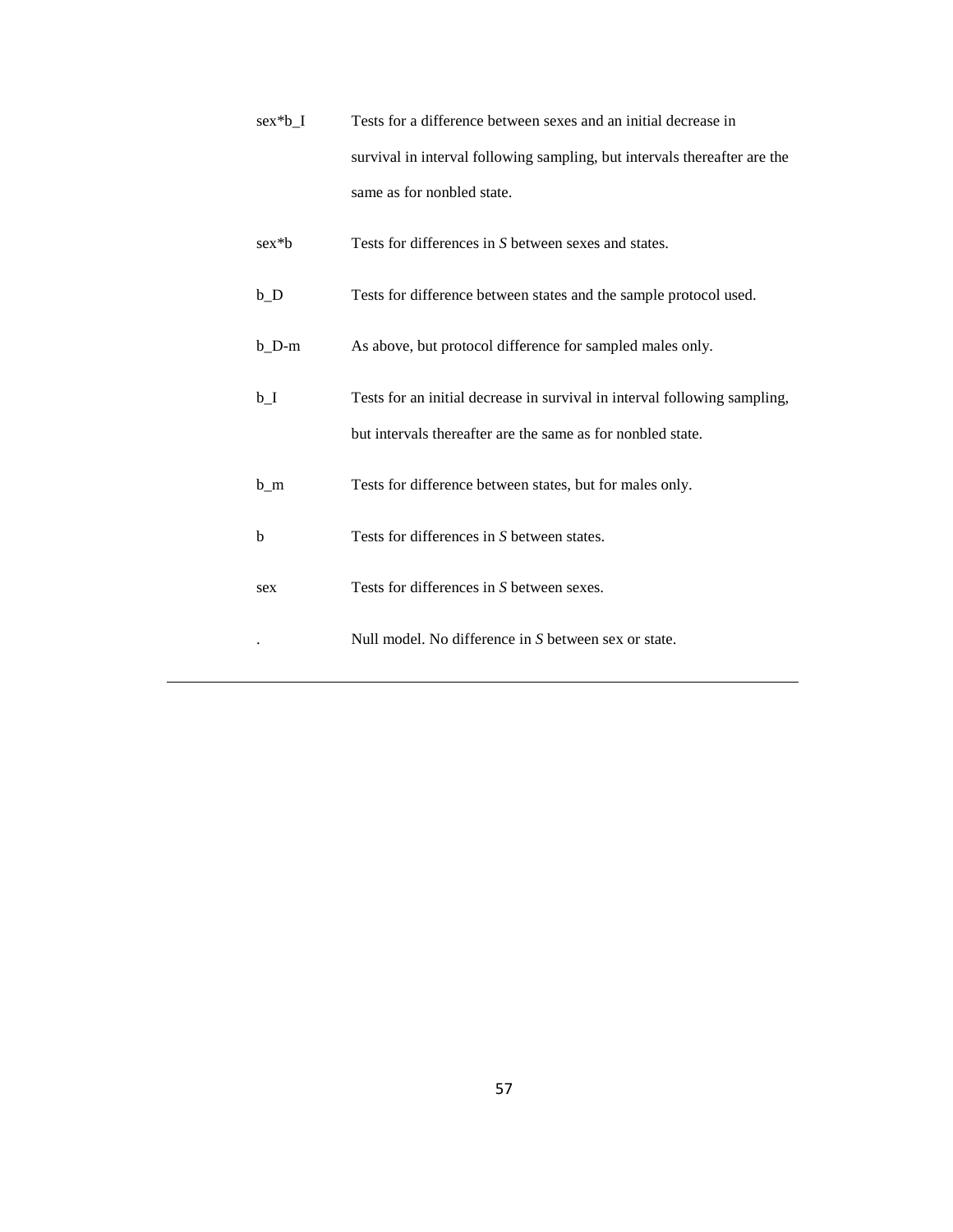TABLE 3.2. Results of model selection for transition (Ψ), recapture (*p*), and survival probabilities (*S*) with respect to sex and blood-sampling state (b) for Eastern Kingbirds breeding at Malheur National Wildlife Refuge, Oregon, 2002–2009. For *p*, "CAS" in model notation indicates that this parameter was modeled using the conditional Arnason-Schwarz method and "JMV" denotes the Jolly-Move model. Bloodsampling state was structured further to account for differences in sampling protocol for both sexes (b\_D) and for males only (b\_D-m; see text for description) and to reflect a one-time effect of blood sampling on survival (b\_I).

|              |                                        | $AIC_c$  |                |               | Number of  |              |  |
|--------------|----------------------------------------|----------|----------------|---------------|------------|--------------|--|
| <b>Stage</b> | Model                                  |          | $\Delta AIC_c$ | $AICc$ weight | parameters | $-2 \log(L)$ |  |
|              |                                        |          |                |               |            |              |  |
| $\Psi$       | $S(\text{sex*b\_D-m}) p(\text{sex*b})$ | 1,134.58 | $0.00\,$       | 0.33          | 14         | 1,104.77     |  |
|              | $\Psi(b)$ D-m)                         |          |                |               |            |              |  |
|              | $S(\text{sex*b\_D-m}) p(\text{sex*b})$ | 1,134.76 | $0.18\,$       | 0.30          | 16         | 1,100.39     |  |
|              | $\Psi$ (sex*b D-m)                     |          |                |               |            |              |  |
|              | $S$ (sex*b_D-m) $p$ (sex*b) $\Psi$ (b) | 1,134.41 | 0.83           | 0.22          | 12         | 1,109.08     |  |
|              | $S(\text{sex*b\_D-m}) p(\text{sex*b})$ | 1,137.10 | 2.51           | 0.09          | 15         | 1,105.02     |  |
|              | $\Psi(b_$ D)                           |          |                |               |            |              |  |
|              | $S$ (sex*b_D-m) $p$ (sex*b)            | 1,138.14 | 3.55           | $0.06\,$      | 14         | 1,108.33     |  |
|              | $\Psi(\text{sex*}b)$                   |          |                |               |            |              |  |
|              | $S(\text{sex*b\_D-m}) p(\text{sex*b})$ | 1,142.64 | 8.05           | $0.01\,$      | $20\,$     | 1,098.92     |  |
|              | $\Psi$ (sex*b D)                       |          |                |               |            |              |  |
|              | $S$ (sex*b_D-m) $p$ (sex*b) $\Psi(.)$  | 1,178.03 | 43.44          | 0.00          | 11         | 1,154.91     |  |
|              | $S(\text{sex*b\_D-m}) p(\text{sex*b})$ | 1,180.12 | 45.53          | 0.00          | 12         | 1,154.79     |  |
|              | $\Psi$ (sex)                           |          |                |               |            |              |  |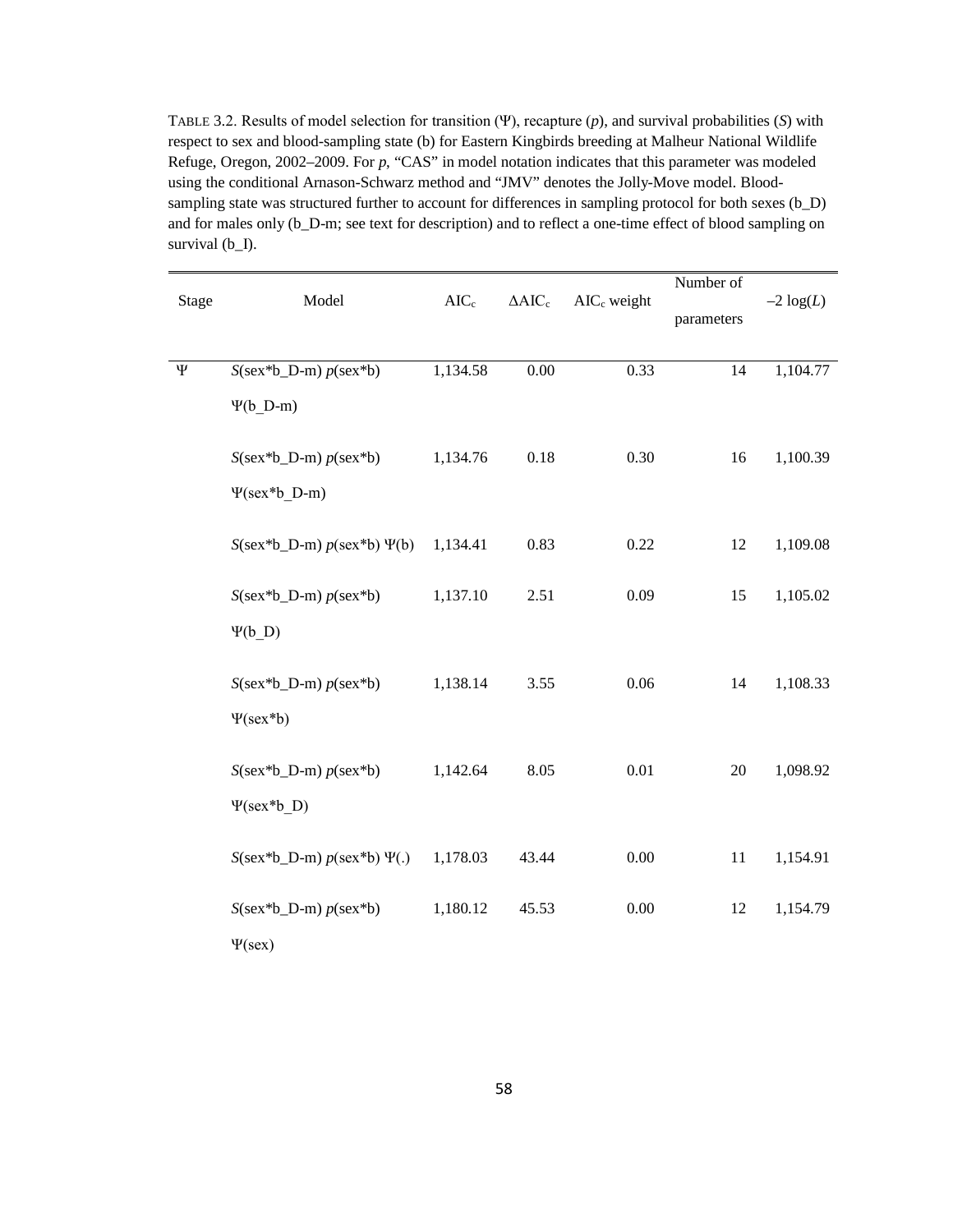| p              | $S(\text{sex*b\_D-m}) p(\text{sex})$<br>$\Psi(b)$ D-m) | 1,134.03 | 0.00     | 0.52     | 13      | 1,106.47 |
|----------------|--------------------------------------------------------|----------|----------|----------|---------|----------|
|                | $S$ (sex*b_D-m) $p$ (sex*b)-CAS<br>$\Psi(b)$ D-m)      | 1,134.58 | 0.55     | 0.46     | 14      | 1,104.77 |
|                | $S$ (sex*b_D-m) $p(b)$ -CAS<br>$\Psi(b_D-m)$           | 1,141.65 | 7.62     | $0.01\,$ | 12      | 1,116.32 |
|                | $S$ (sex*b_D-m) $p(.) \Psi$ (b_D-<br>m)                | 1,142.23 | 8.20     | $0.01\,$ | 12      | 1,116.90 |
|                | $S$ (sex*b_D-m) $p$ (sex*b)-<br>JMV $\Psi(b_D-m)$      | 1,146.01 | 11.98    | 0.00     | 20      | 1,102.29 |
|                | $S$ (sex*b_D-m) $p(b)$ -JMV<br>$\Psi(b_D-m)$           | 1,146.82 | 12.79    | $0.00\,$ | 16      | 1,112.45 |
| $\overline{S}$ | $S(b) p$ (sex) $\Psi(b_D-m)$                           | 1,128.03 | $0.00\,$ | 0.30     | 9       | 1,109.27 |
|                | $S$ (sex*b_I) $p$ (sex) $\Psi$ (b_D-m)                 | 1,129.62 | 1.59     | 0.14     | 10      | 1,108.69 |
|                | $S(b_D) p(sex) \Psi(b_D-m)$                            | 1,130.08 | 2.03     | 0.11     | 10      | 1,109.15 |
|                | $S(.) p$ (sex) $\Psi(b_D-m)$                           | 1,130.07 | 2.04     | 0.11     | 7       | 1,115.60 |
|                | $S(b_1) p(sex) \Psi(b_1-b_1)$                          | 1,130.31 | 2.28     | 0.10     | $\,8\,$ | 1,113.70 |
|                | $S(\text{sex}^*b) p(\text{sex}) \Psi(b_D-m)$           | 1,130.38 | 2.35     | 0.09     | 11      | 1,107.26 |
|                | $S$ (sex) $p$ (sex) $\Psi$ (b_D-m)                     | 1,131.56 | 3.54     | 0.05     | $\,8\,$ | 1,114.95 |
|                | $S(b_m) p(sex) \Psi(b_D-m)$                            | 1,132.32 | 4.30     | 0.04     | 9       | 1,113.56 |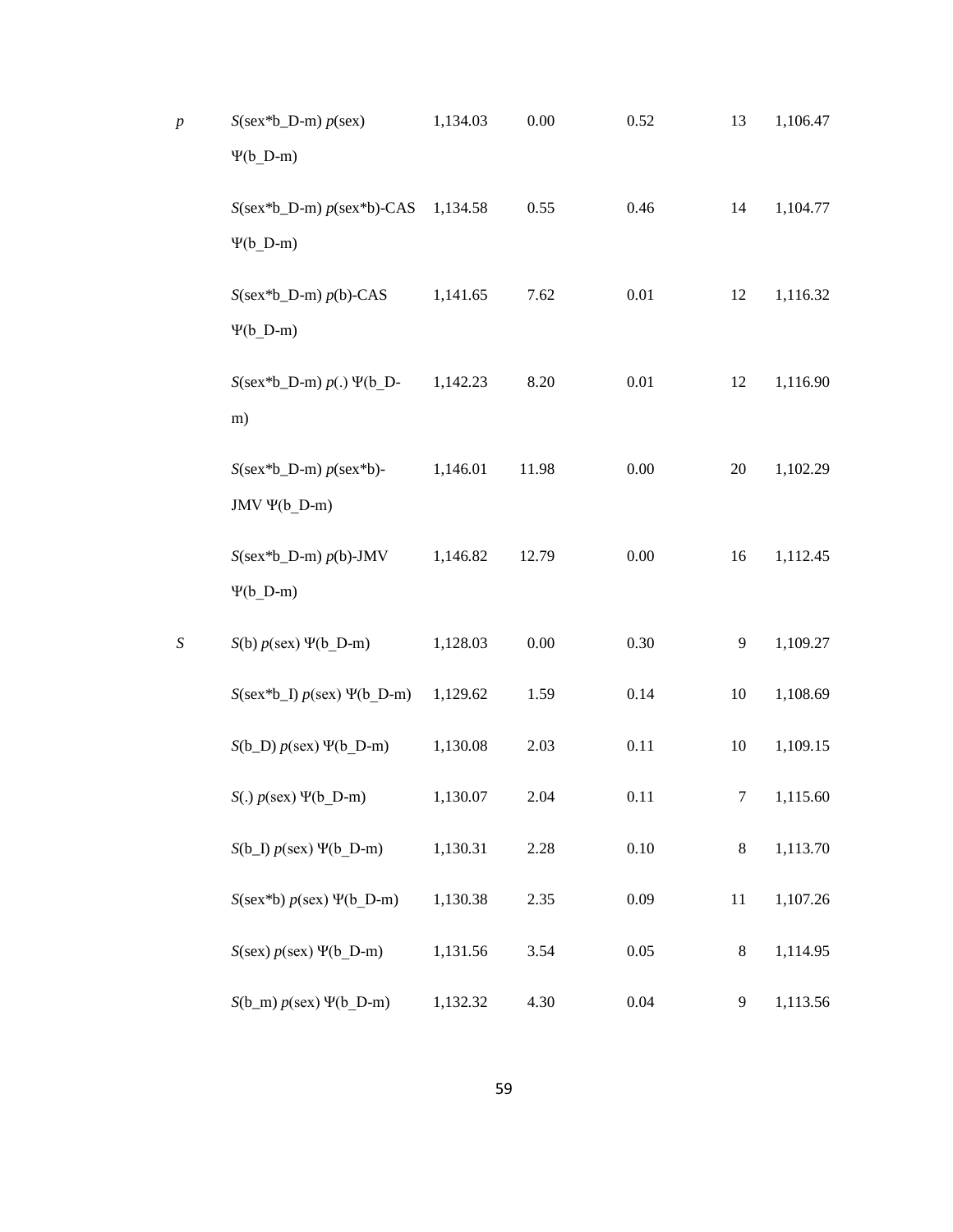| $S(\text{sex*b\_D-m}) p(\text{sex})$               | 1,132.46 | 4.44 | 0.03 | 12 | 1,107.13 |
|----------------------------------------------------|----------|------|------|----|----------|
| $\Psi(b)$ D-m)                                     |          |      |      |    |          |
| $S(\text{sex*b}_D) p(\text{sex}) \Psi(b)$ D-<br>m) | 1,134.03 | 6.00 | 0.02 | 13 | 1,106.47 |
| $S(b_D-m) p(sex) \Psi(b_D-m)$                      | 1,134.39 | 6.37 | 0.01 | 10 | 1,113.46 |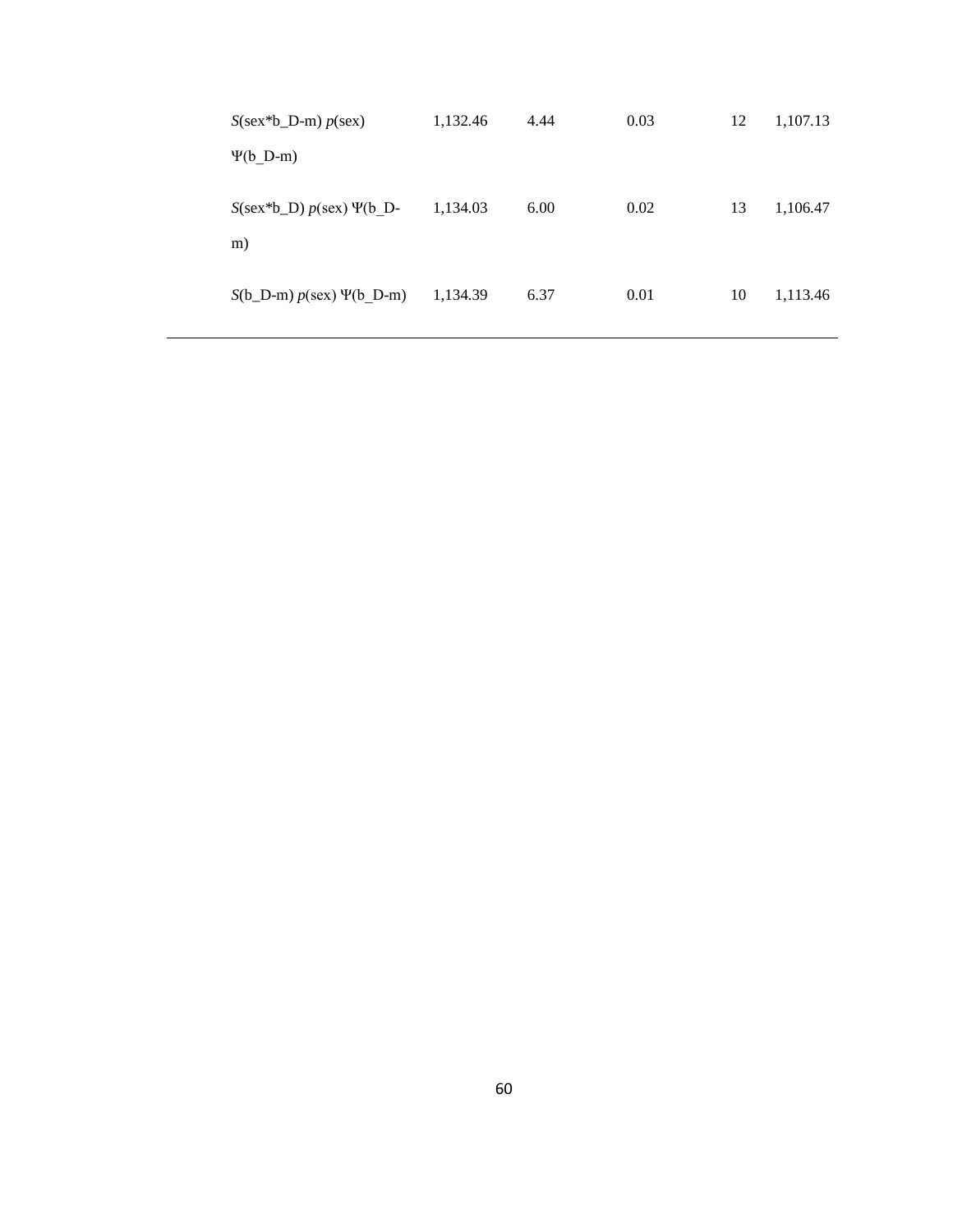Table 3.3. Model-averaged parameter estimates (± SE) for recapture (*p*) and survival (*S*) probabilities of Eastern Kingbirds at Malheur National Wildlife Refuge, Oregon, 2002–2009. Parameter estimates were calculated using all models in the candidate set from their respective stages in the model-selection process. The volume of blood sample that was collected changed between 2004 and 2005, which is reflected under males (the amount collected for females was inconsistent, but mostly remained small).

| Parameter        | <b>Sex</b> | <b>State</b>                | Estimate          | 95% CI          |
|------------------|------------|-----------------------------|-------------------|-----------------|
| $\overline{P}$   | Male       | Bled                        | $0.981\pm0.009$   | 0.814-0.999     |
|                  |            | Nonbled                     | $0.956 \pm 0.022$ | 0.843-0.989     |
|                  | Female     | Bled                        | $0.743 \pm 0.061$ | $0.312 - 0.946$ |
|                  |            | Nonbled                     | $0.916 \pm 0.025$ | 0.598-0.988     |
| $\boldsymbol{S}$ | Male       | $Bled - all$<br>individuals | $0.669 \pm 0.034$ | $0.584 - 0.744$ |
|                  |            | Small volume                | $0.669 \pm 0.035$ | 0.584-0.744     |
|                  |            | Large volume                | $0.669 \pm 0.033$ | $0.584 - 0.746$ |
|                  |            | Nonbled                     | $0.608\pm0.034$   | $0.513 - 0.695$ |
|                  | Female     | <b>Bled</b>                 | $0.685 \pm 0.037$ | $0.571 - 0.781$ |
|                  |            |                             |                   |                 |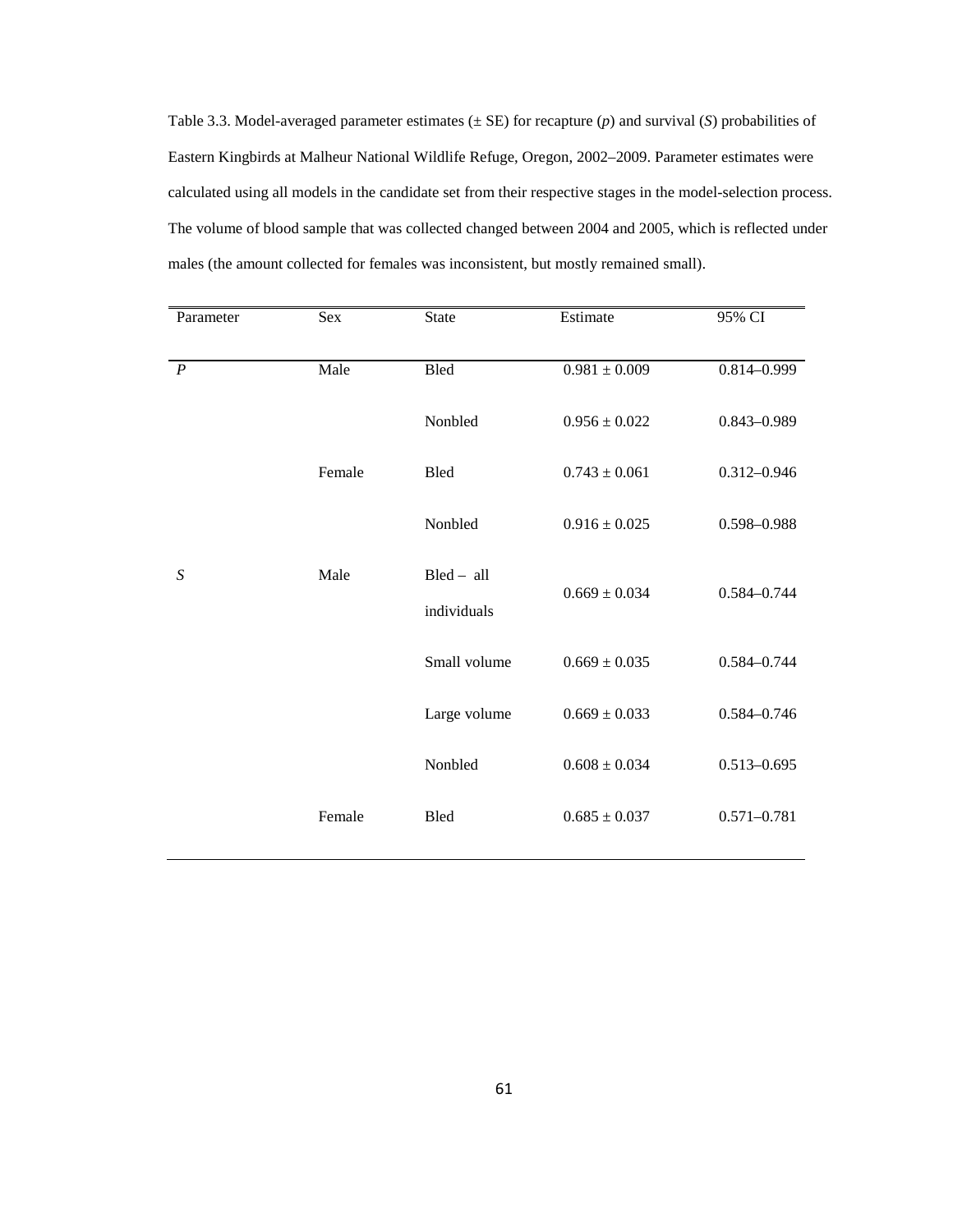#### **CHAPTER 4**

# **Testosterone secretion in a socially monogamous but sexually promiscuous migratory passerine**

#### **ABSTRACT**

The steroid hormone testosterone (T) influences a multitude of traits critical to reproduction in vertebrates. In birds, high male T supports territory establishment and mate attraction, but is thought to interfere with parental care. Interspecific comparisons indicate that migratory species with short, synchronous breeding seasons have the highest peak T, and that the seasonal profile of T exhibits a rapid decline with the onset of incubation by females. We describe the T profile of the migratory, socially monogamous, and biparental Eastern Kingbird (*Tyrannus tyrannus*) from the high desert of eastern Oregon, USA, where breeding occurs within a short 2-3 month period. Eastern Kingbirds are socially monogamous but exhibit high rates of extra-pair paternity as ~60% of broods contain extra-pair young. We therefore evaluate whether Eastern Kingbirds exhibit the "typical" T profile expected for a synchronously breeding migratory species, or whether T is maintained at a more constant level as would be predicted for a species with opportunities for mating that extend over a majority of the breeding season. Our samples were divided into six periods of the reproductive cycle from territory establishment to the feeding of fledglings. T did not change across stages of the nest cycle. Instead, T declined with sampling date and nest density, and increased with the number of fertile females in the population. Male kingbirds advertise their presence through song for most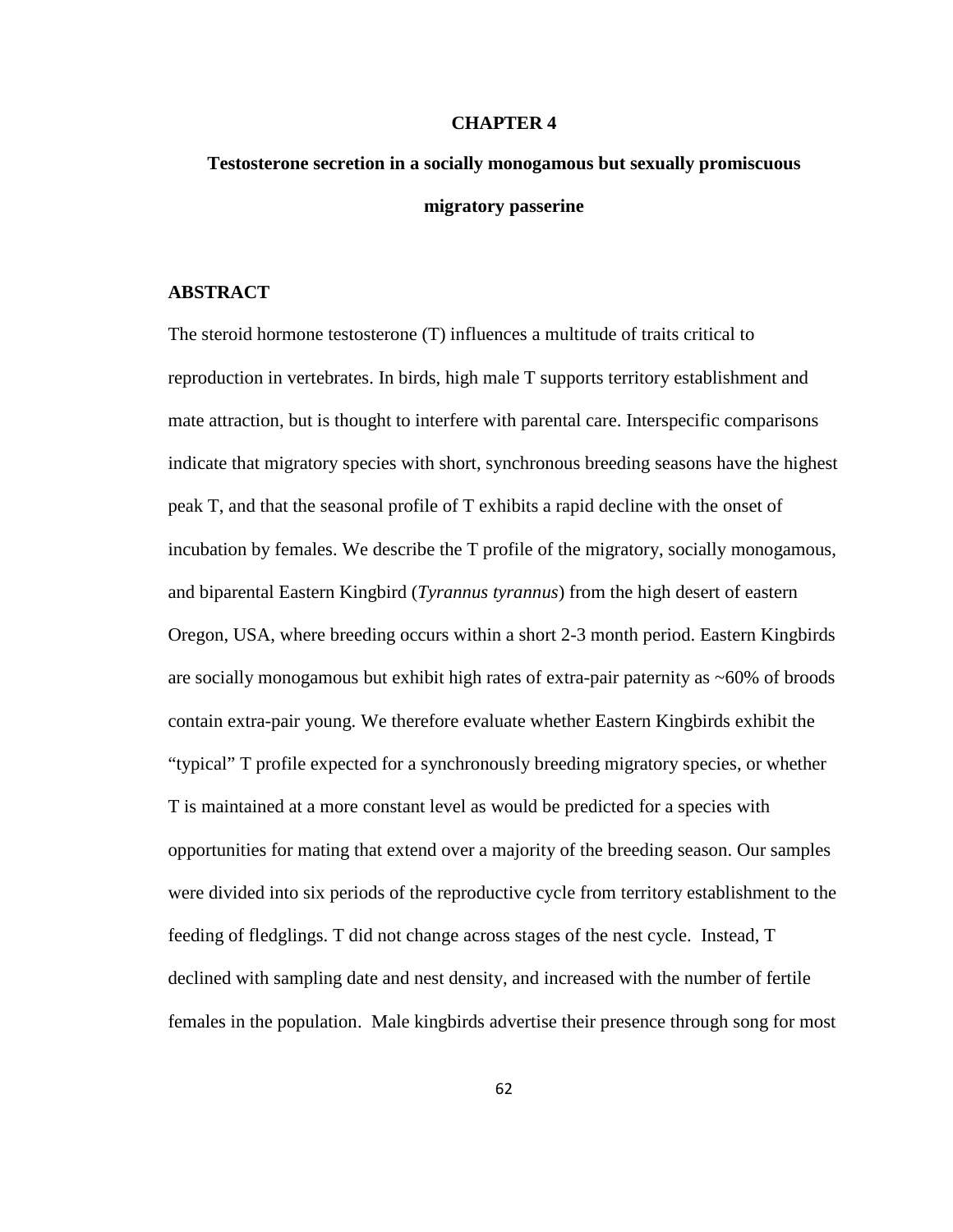of the breeding season, and we suggest that T is maintained throughout most of the breeding season because male fitness is equally dependent on within- and extra-pair reproductive success.

### **INTRODUCTION**

The secretion of steroid hormones is an important proximate physiological mechanism governing the expression of many vertebrate reproductive characteristics (Adkins-Regan, 2007; Hau, 2007). In male birds, testosterone (T) is an especially important hormone because of its influence on male-male aggression and territoriality (Chandler et al., 1994; Canoine and Gwinner, 2002; Silverin et al., 2004), dominance status within groups (Peters et al., 2001), mate attraction displays such as song (Van Duyse et al., 2000; Foerster et al., 2002), mate guarding (Moore, 1984; Saino and Møller, 1995a), and possibly extra-pair mating behavior (Raouf et al., 1997; Garamszegi et al., 2005; Eikenaar et al. 2011a). T has also been shown to affect the development of sexual ornaments (Peters et al. 2006; Redpath et al., 2006; but see Owens and Short, 1995; Schlinger et al., 2008).

The stimulatory effect of T on mating behaviors can also result in the inhibition of parental behaviors (e.g., Raouf et al., 1997; Schoech et al., 1998; Peters et al., 2002) because high T males direct their activity to obtaining extra copulations, leaving less time for parental care (Oring et al., 1989; Cawthorn et al., 1998; De Ridder et al., 2000; Van Roo, 2004). Therefore, in species with male parental care, including most monogamous species, T is expected to decline rapidly prior to the commencement of paternal care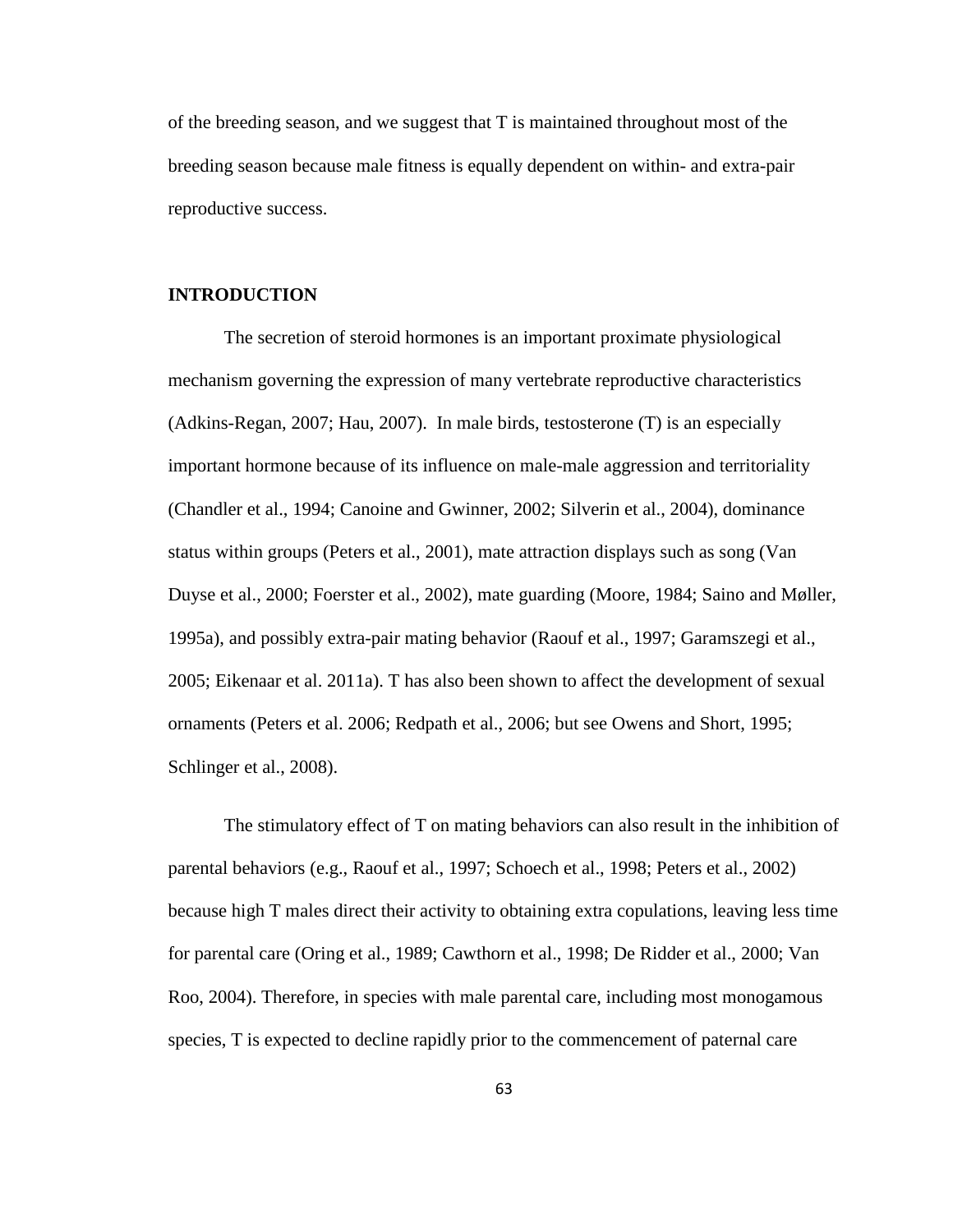(Hunt et al., 1995; Logan and Wingfield, 1995; Van Roo et al., 2003; Pinxten et al., 2007). Overall, a species' mating system is an important predictor of its seasonal T profile (reviewed by Hirschenhauser et al., 2003). For example, in polygynous species, T secretion exhibits a much slower decline throughout the nest cycle because males participate little in parental care and, instead seek additional mating opportunities (Beletsky et al., 1989). The opportunity to obtain extra-pair copulations in monogamous species (Griffith et al., 2002) should also be considered as an important source of reproductive success and as a possible contributor to variation in testosterone among males. However, very little is known about how T secretion is modulated to balance extra-pair mating activity with parental behavior (but see Peters et al., 2001; Horton et al., 2010; Eikenaar et al., 2011b), and more attention needs to be given to monogamous species in which extra-pair fertilizations are important contributors to male reproductive success.

Peak T and T profiles (i.e., change with the reproductive cycle) also appear to vary with geographic distribution and migratory behavior. For instance, the breeding biology of many tropical birds is characterized by relatively long breeding seasons, yearround territoriality, and low breeding synchrony (Hau et al., 2008; Robinson et al., 2010; Stouffer et al., 2013). By contrast, temperate species are faced with relatively short breeding seasons, an intense period of territory establishment, and high breeding synchrony. These differences have been offered as an explanation for the generally lower peak T of tropical species compared to temperate species (Goymann et al., 2004).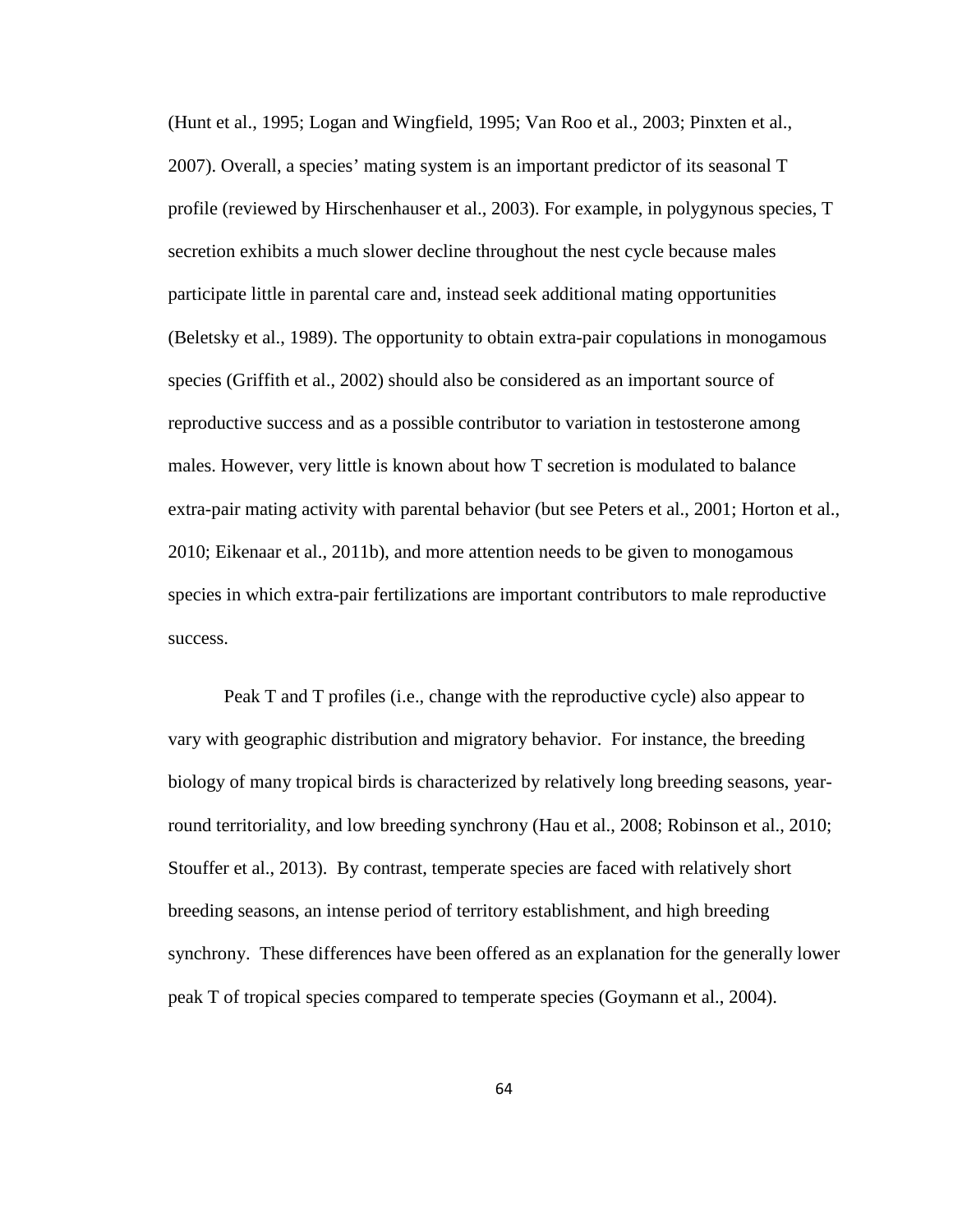Similar reasoning presumably explains why migratory birds typically have higher peak T than resident species (Garamszegi et al., 2008).

A number of sources of intra-population variation in T secretion have been identified (reviewed by Kempenaers et al., 2008). Testosterone declines with time of day in many diurnal species (Bachman et al., 1987; Foerster et al., 2002; Hau et al., 2002) and with date in the breeding season, irrespective of day in the nest cycle (Hunt et al., 1995; Johnsen, 1998; Kempenaers et al., 2008). Male-male or male-female interactions can also influence the amount of T secreted by a male. As predicted by the 'challenge hypothesis' (Wingfield et al., 1990), aggressive interactions between males should result in an increase in circulating T. This prediction has been confirmed in some species (Moore, 1984; Wingfield, 1984; Wikelski et al., 1999; McGlothlin et al., 2007), but not in others (Van Duyse et al., 2004; Landys et al., 2007; Landys et al., 2010). Aggressive male-male interactions are expected to increase as conspecific density increases, contributing to the positive association between T and conspecific density in some species (Wingfield and Hahn, 1994; Sasvári et al., 2009; Horton et al., 2010). Because of its role in mate attraction, T secretion also increases as a male's partner becomes fertile (Johnsen, 1998; Schwabl et al., 2005) and as the pool of fertile females within a population grows (Peters et al., 2001).

We studied individual and seasonal variation in T in Eastern Kingbirds (*Tyrannus tyrannus*) breeding in eastern Oregon, USA. Eastern Kingbirds (hereafter kingbirds) are territorial, Nearctic-Neotropical migratory passerines that breed over much of North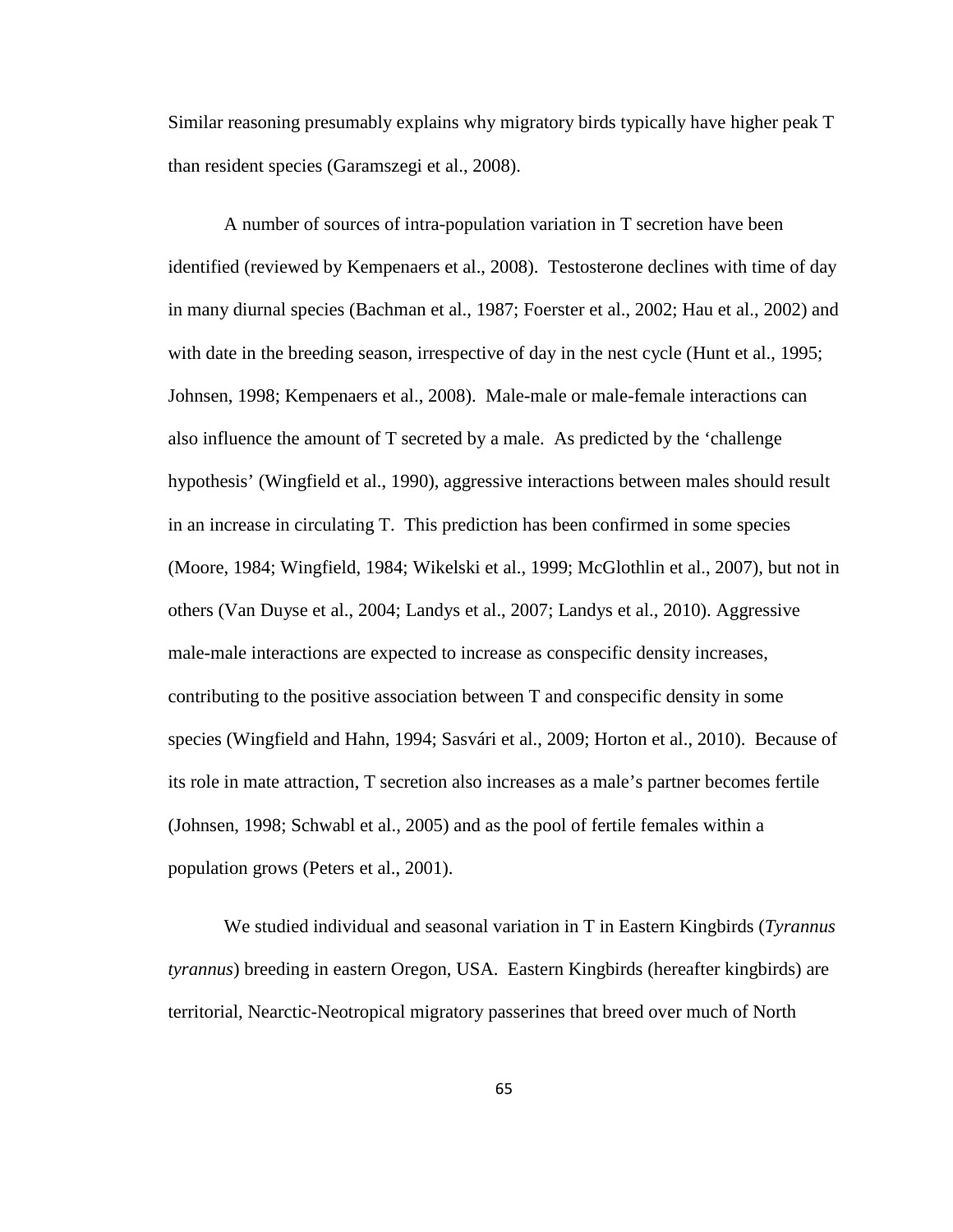America as socially monogamous pairs. Although biparental, females build nests and incubate eggs without male assistance. However, males do feed nestlings, though in at least some populations, females contribute more to nestling provisioning than males (Woodard and Murphy, 1999). While males do not feed the female during incubation, they take the lead in nest defense (Woodard and Murphy, 1999; Redmond et al., 2009a) and are therefore a critical component of nest success (e.g., Hayes and Robertson 1989).

Extra-pair copulations are common in kingbirds (Rowe et al., 2001) and withinand extra-pair mating success contribute equally to male reproductive success (Dolan et al., 2007). Variation in extra-pair mating success is sufficiently strong to create a significant opportunity for sexual selection (Dolan et al., 2007). Thus, this population of kingbirds provides an opportunity to examine variation in T in a migratory, socially monogamous species breeding in a highly seasonal environment where paternal care and extra-pair mating activity are likely to create conflicts between mating and paternal effort. Given the combination of migratory behavior, short breeding season, and the important role that males play in successfully raising offspring, we might predict a high peak T early in the season followed by rapid decline during incubation (Wingfield et al., 1990). However, because extra-pair fertilizations are an important component of male kingbird reproductive success (Dolan et al., 2007), we predicted that (1) T would not exhibit a sharp drop during incubation as seen in most monogamous species and would instead change little across stages of the nest cycle. Assuming males are sensitive to their individual social environments, we anticipated that (2) males would respond to their competitive environment and opportunities for additional fertilizations through extra-pair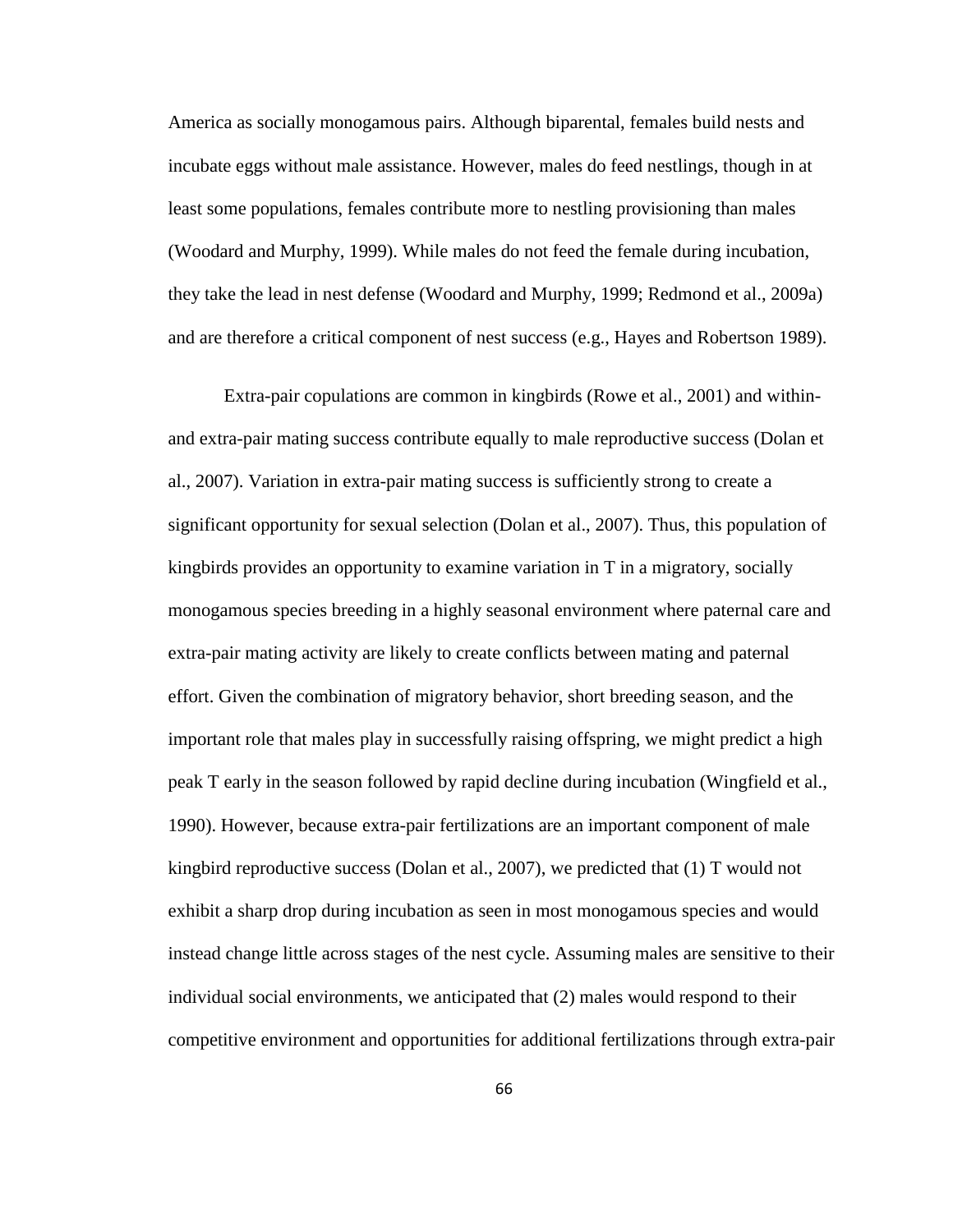relations. Consequently, we predicted that (3) T would vary positively with nesting density and with the availability of fertile females at both local and population level scales.

#### **METHODS**

**Study area.** We conducted this study from 2005 to 2009 at Malheur National Wildlife Refuge (MNWR), located near Frenchglen, Harney County, Oregon (42.817° N, 118.900° W). The study site has been described in detail elsewhere (Redmond et al., 2009b; Redmond and Murphy, 2012). Briefly, the refuge consists of a large wetland complex surrounded by dry shrub-steppe habitat. Kingbirds nest almost exclusively in willows along the watercourses that run through the refuge (Redmond et al., 2009b). Between 35 and 50 pairs of kingbirds nested within the study site each year and birds of both sexes have been color-banded at Malheur since 2002 as part of demographic and parentage studies of this population.

Kingbirds arrive at Malheur over a six-week period beginning in mid-May, but the majority arrive between the last week of May and mid-June (Cooper et al., 2009a). Nesting typically begins by mid-June and nearly all reproductive activity is finished by early to mid-August. Beginning in mid-May, we exhaustively surveyed the study site daily to determine the identity of kingbird pairs by resighting color-banded birds. Once located, nests were checked every two to three days to track the progress of females through the laying cycle so that we could determine when they were fertile. Similar to previous work on other species, we assumed that females were fertile from five days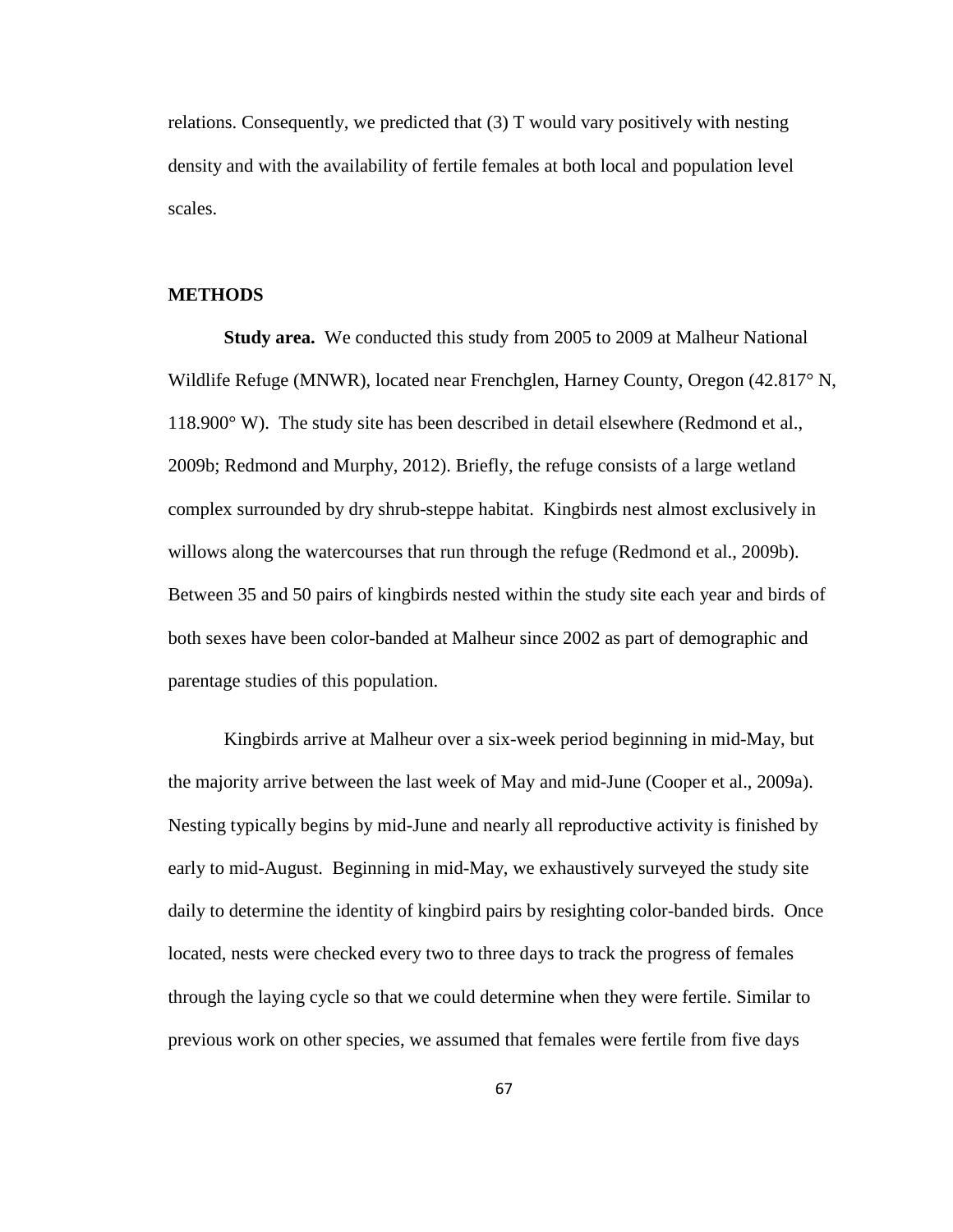before the first egg was laid to the day the penultimate egg was laid (Birkhead et al. 1989; Birkhead and Moller 1992; Gil et al. 1999). In addition to documenting date of clutch initiation, we determined clutch size, hatching success (number of eggs to hatch), and nest success (number of young to fledge). Kingbirds raise only a single brood per year, but failed nests (a range of 55–80% fail annually) are usually replaced up through the first to second week of July, and therefore we located all replacement nests for pairs that failed. Nest locations were recorded using a Garmin GPS 72  $(\pm 3.4 \text{ m})$  and nest distances were measured with ArcMap v. 9 (ESRI, Redlands, CA, USA).

**Capture and blood sampling.** Kingbirds were captured using mist nets in one of two ways. First, mist nets were positioned to surround nests to capture both parents as they returned to feed nestlings during daylight hours, a passive capture technique. Second, we used mist nets in conjunction with a playback recording of the ritualized dawn song male kingbirds sing prior to sunrise (0230 to 0600 PST, Sexton et al., 2007) to capture males by simulating a conspecific territorial intrusion. Time to capture was recorded as the length of time between the start of the playback and the male's capture. Once captured, kingbirds were removed immediately from the net and a blood sample  $\sim 250$  uL) obtained by brachial venipuncture (usually  $\lt 5$  minutes after capture). Time to capture was unknown for passive-capture adults because we had to remove ourselves from the vicinity of the nest so that parents would continue to feed young. Individuals were then banded with a unique combination of one USGS aluminum band and three colored plastic leg bands if not already banded. We measured body mass to the nearest 0.25 g with a spring scale (Pesola), tarsus and bill length to the nearest 0.05 mm (dial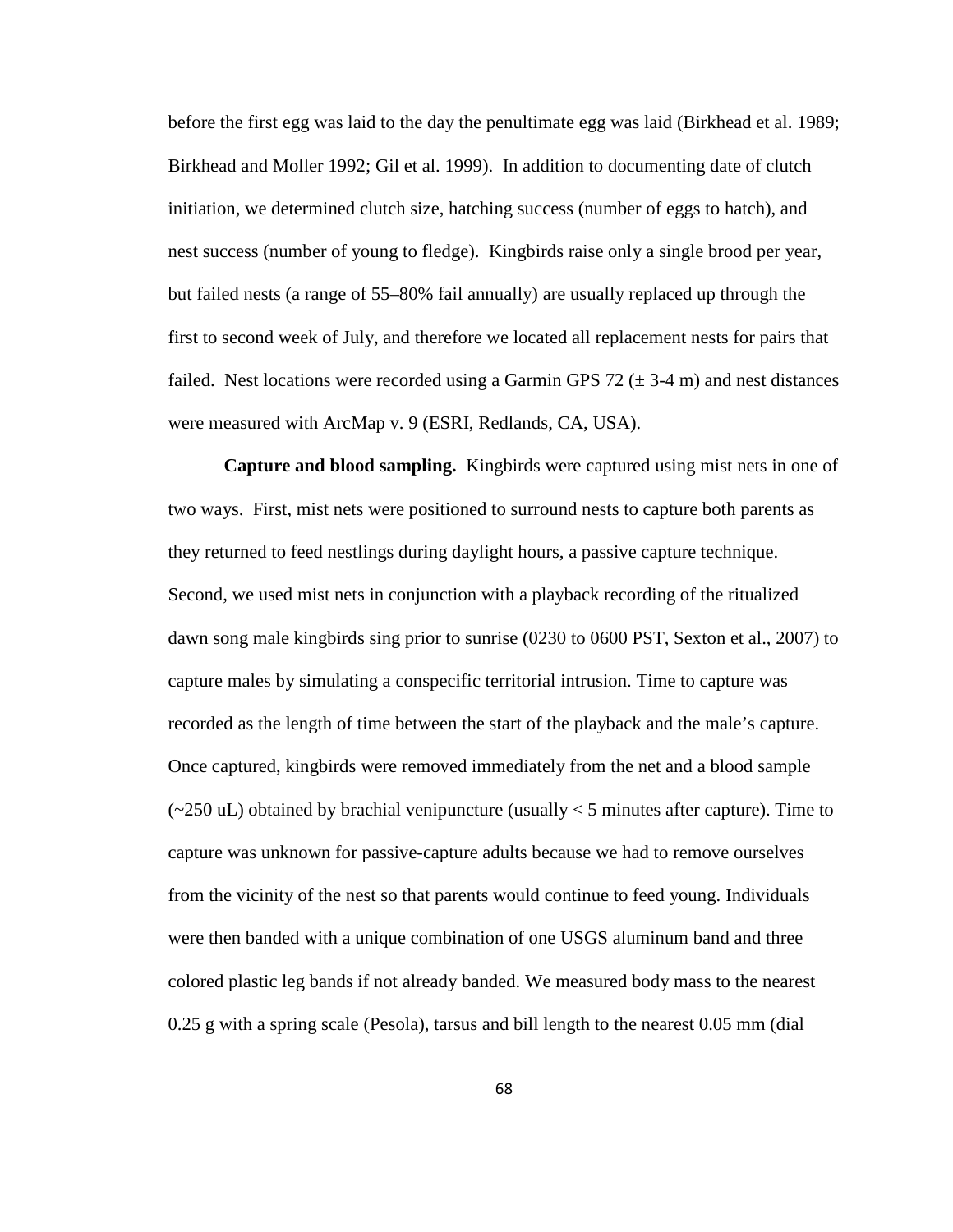calipers), and wing chord and tail length to the nearest 0.5 mm (stopped wing ruler). We also measured the height and width of the cloacal protuberance with dial calipers and used these values to calculate cloacal protuberance volume ([0.5  $*$  width]  $* \pi *$  height; Sax and Hoi, 1998).

**Assays.** Blood samples were kept on ice for up to 5 hours before they were centrifuged for 10 minutes. After centrifugation, we measured hematocrit (packed cell height divided by total height of cells and plasma) and then removed the plasma from the tube using a Hamilton syringe. Plasma samples were placed in microcentrifuge tubes and frozen at -20°C until assays were performed. We used a commercially available raioimmunoassay kit (ImmuChem<sup>TM</sup> Double Antibody  $I^{125}$  RIA kit [MP Biomedicals #07-189102]) to quantify testosterone concentrations (T) in the plasma samples collected from male kingbirds. Assays were conducted following the directions supplied by the manufacturer and counts per minute (CPM) of  $^{125}$ I labeled testosterone of each sample were determined using a Wizard 1470 gamma counter (PerkinElmer, Massachusetts, USA). Plasma testosterone concentrations (T) were calculated from the standard curve generated by standards provided in the kit using nonlinear regression and the 'log(inhibitor) vs. response' option of GraphPad Prism 5.00 for Windows (GraphPad Software, San Diego, CA, USA). We conducted three groups of assays: One for samples collected between 2005 and 2007 ( $n = 73$ ), another for samples collected during 2008 (n  $=$  53), and a final group of assays for samples collected in 2009 (n = 33). Intra-assay and inter-assay variation were 12.8% and 7.9%, respectively. Mean T from the assays conducted on samples collected between 2005 and 2007 (mean =  $0.18 \pm 0.051$  ng/mL)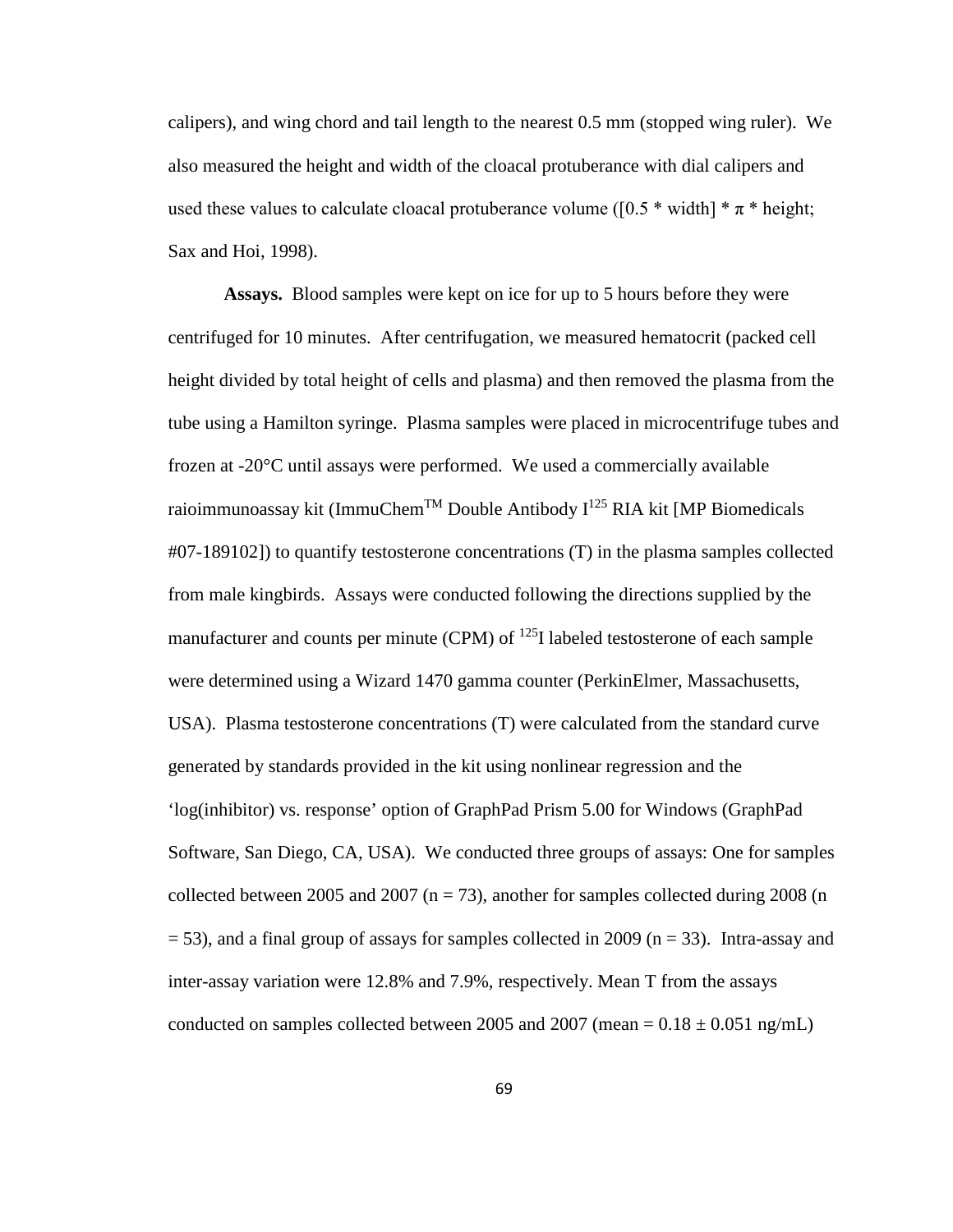were significantly lower than samples assays from both 2008 and  $2009 (0.37 \pm 0.080$  and  $0.35 \pm 0.104$ , respectively). We found no evidence that this difference was created by any factor (date of collection, day in nest cycle, or time of day) other than a quantitative difference among the three assays that would potentially bias the results. One option to resolve this issue was to always include a variable in analyses that distinguished among cases of the assay groups. However, after preliminary analyses, we felt that this complicated results because of the addition of an extra variable for which there was no biological basis. A second option was to increase T in every sample from 2005-07 in a date-specific manner to incorporate the seasonal decline in T that was apparent in every year (see below). We attempted this but it amplified the seasonal effect beyond reasonable levels. We therefore opted for a third solution, which was to use the mean differences (0.18) between samples from 2005-07 and 2008 and 2009 as a correction factor that was added to every sample collected prior to 9 July in the 2005-2007 data set. We chose that cutoff because only two samples from the 2005-2007 assays had measureable levels of T beyond 9 July ( $\geq$  day 70 in Fig. 1A).

**Statistical analyses.** To assess the efficacy of our measures of T, we regressed  $log_{10}$  transformed cloacal protuberance volume against T to test the prediction that physiologically meaningful values of T should be apparent as a positive relationship between the two variables. To test for an effect of playback on T we first compared T between males captured passively and those captured using playback with an analysis of variance (ANOVA), and analysis of covariance (ANCOVA) with date included as a covariate. Because variable amounts of time were required to capture males using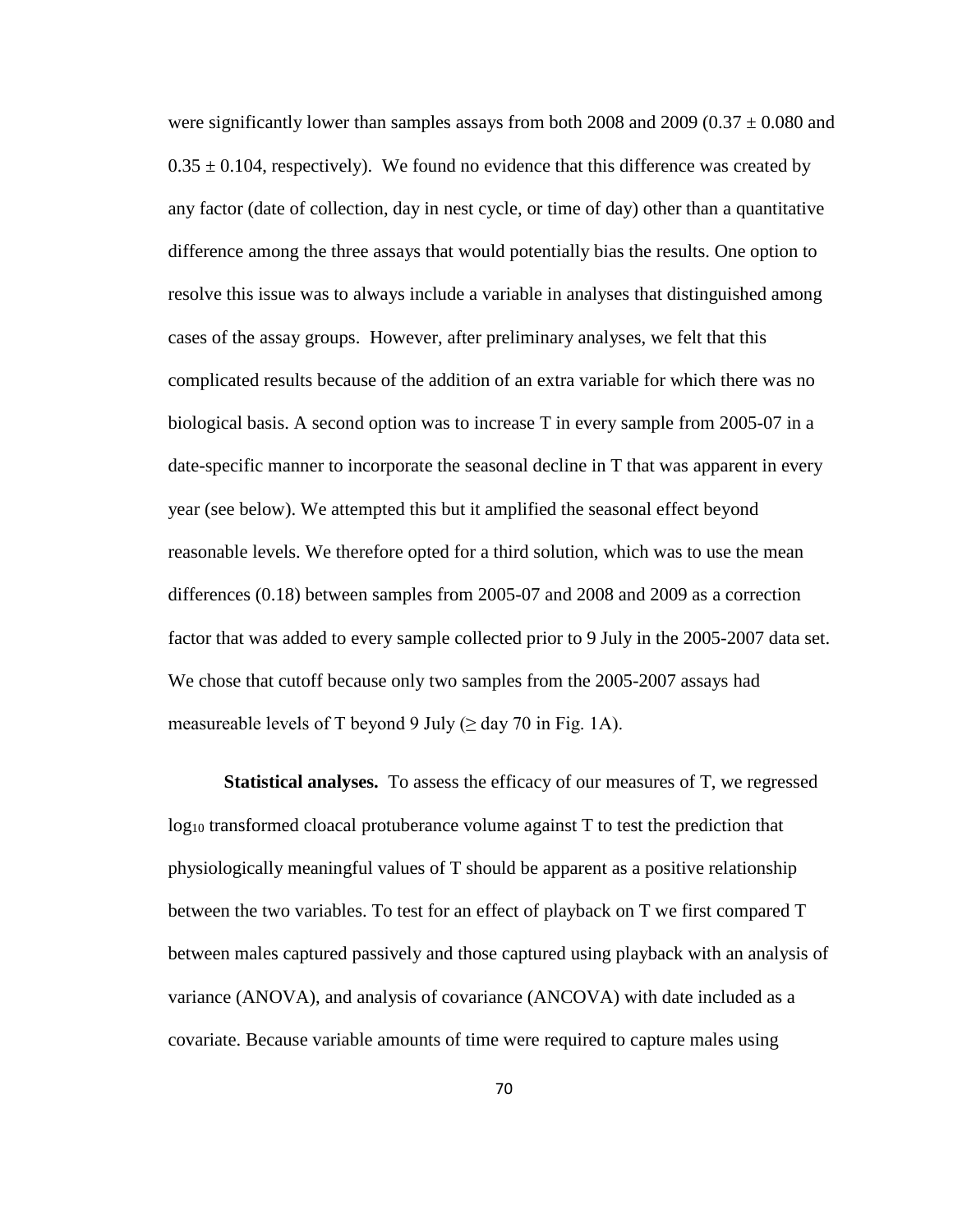playback (range  $= 20$  sec to 159 min) we also tested for an effect of length of playback on T by regressing T against log-transformed values of time to capture with the expectation that a positive relationship would emerge if playback influenced T secretion.

We described the breeding season profile of T by comparing T among six stages of the reproductive cycle using ANOVA. The six stages were: (1) territory establishment (males on a territory but without a mate, or males caught on the territory of another male), (2) pre-laying (male was paired, a nest had been started, but female had not yet begun to lay), (3) egg laying (clutch begun but not yet completed), (4) incubation (female incubating eggs), (5) nestling care (parents feeding dependent young in nest), and (6) post-fledging care (young out of nest and still under parental care). Some individuals of both sexes never establish territories or pairbonds and appear to remain in a "floater" population (Cooper et al. , 2009b). We assumed males caught on the territory of another male during a dawn song period were unpaired "floaters" (Cooper et al., 2009b) because prior experience had shown that territory holding males are virtually always on their territory during the dawn song period (Sexton et al., 2007).

We used multiple regression analysis to test simultaneously for the contribution of different predictor variables to variation in T in kingbirds. Our expectation was that T would vary temporally, declining over the course of the morning and as the breeding season progressed. Time of day was measured as minutes from 0000 hr PST, while date of capture was measured continuously from May 1  $(= day 1)$ . We also anticipated that T would vary with each male's social environment, and predicted an increase in T with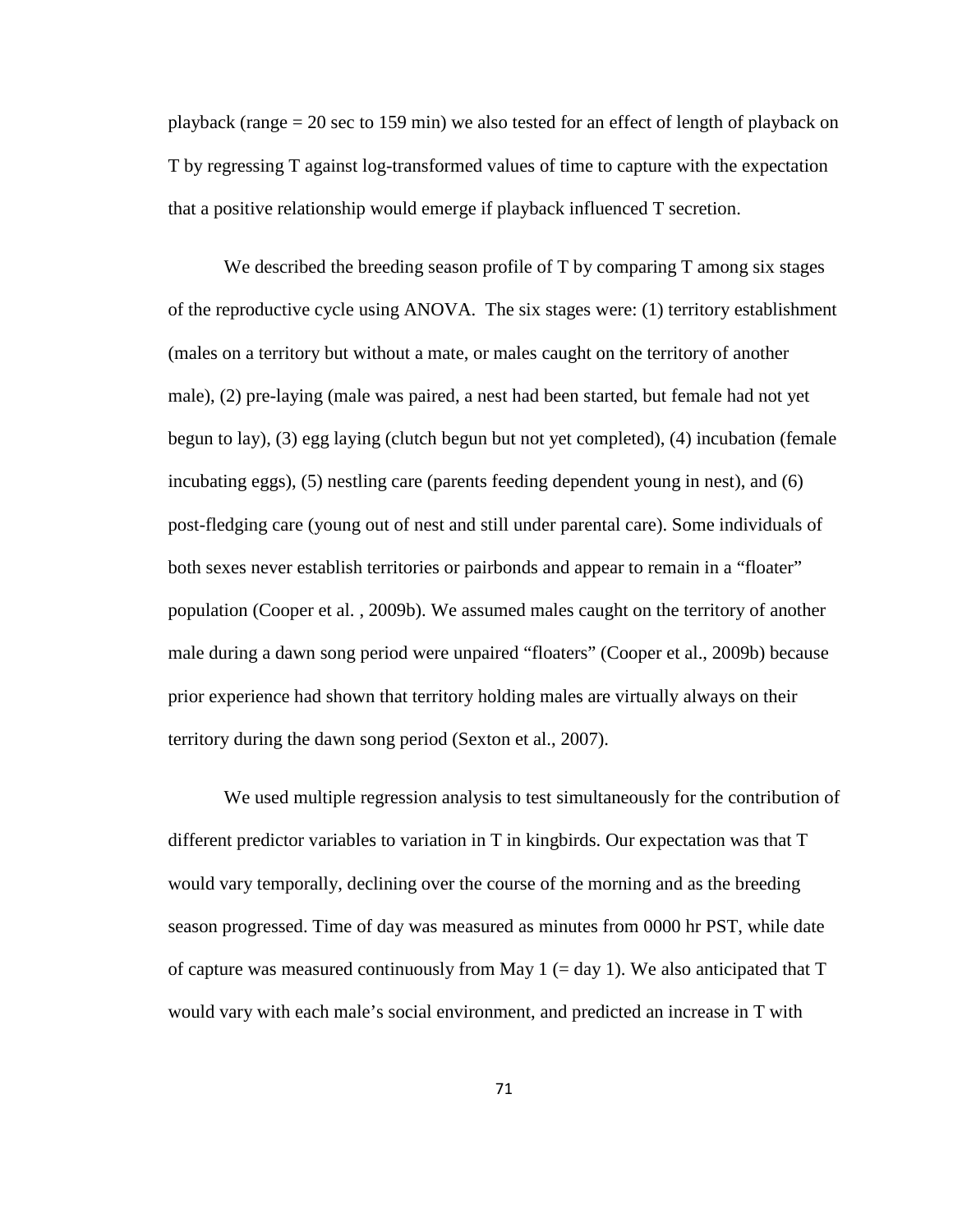increasing nesting density and availability of fertile females. Conspecific nesting density was measured as the inverse of the distance from a captured male's nest to the nearest kingbird neighbor's nest (nearest neighbor distance) and mean of the three nearest kingbird nests (neighbor density). The rationale for our use of the three nearest neighbors was partly to be consistent with our previous work (Sexton et al. 2007), and partly a consequence of the geometry of our study site. Nearly all pairs were arrayed linearly along the river running through MNWR, and the use of the three nearest neighbors would likely include the neighbors up- and downstream from the focal bird, plus one other. Given the linear arrangement of pairs, it seemed to us that including more than these three males would expand the zone of regular interactions of males to an unrealistic level because with three the mean distance of them to the focal bird was already 1 km (see below). We used two measures of fertility to determine if T was influenced by females outside of the pair bond. Local fertility was defined as the number of females from the three nearest neighbors that were fertile on the day of the male's capture. However, because distance to a female kingbird's extra-pair mate averaged 1.8 km and was as great as 15 km (Dolan et al., 2007), we included the total number of fertile females available in the study population as population fertility.

We used an information theoretic approach to calculate AIC values corrected for small sample size  $(AIC_c)$  to evaluate model fit. All models within 4  $AIC_c$  units of the top model were considered competitive unless they contained uninformative variables (Arnold, 2010). We then calculated ∆AICc, model probabilities, and model weights. Model-averaged parameter estimates of regression coefficients and standard errors were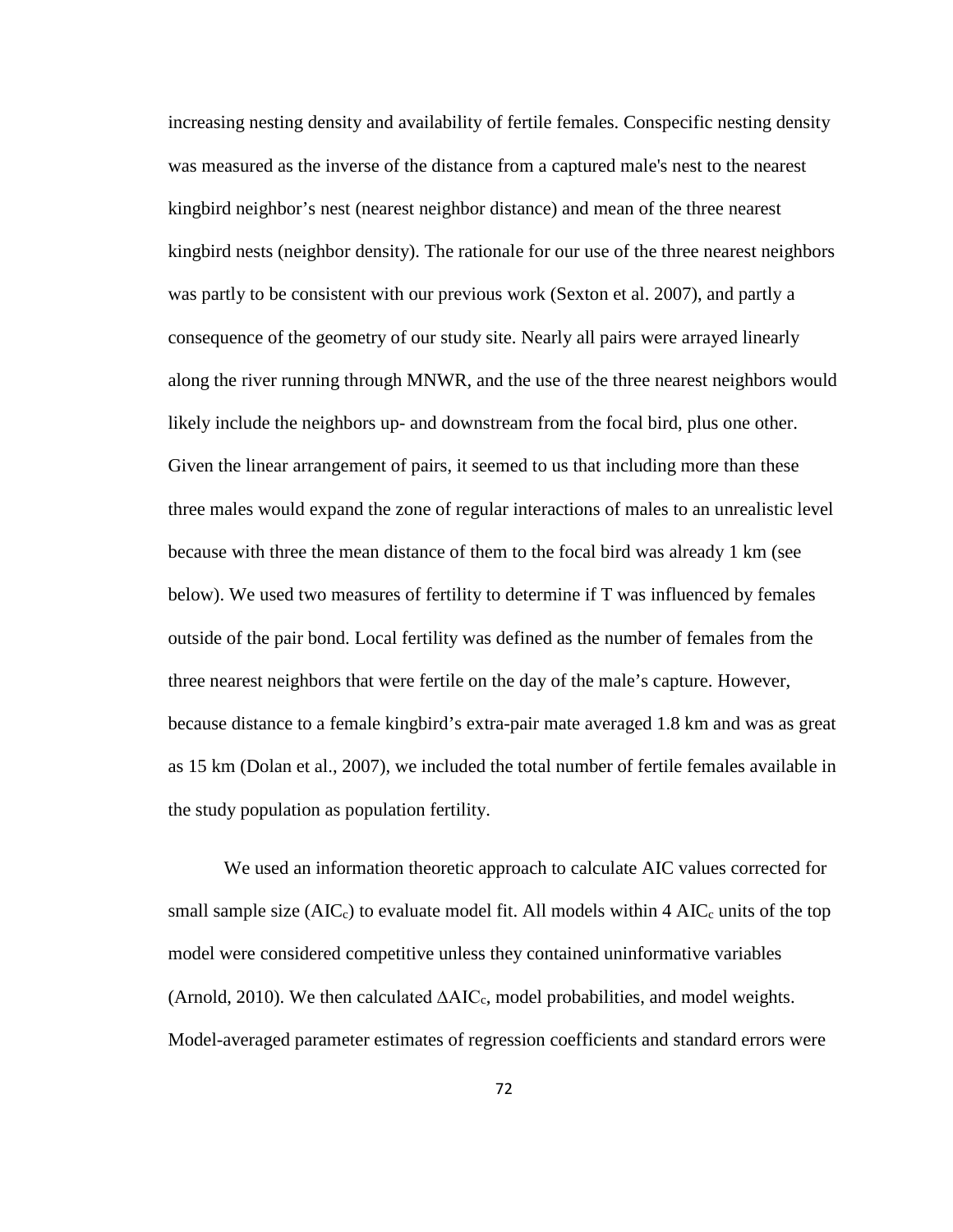calculated (Burnham and Anderson, 2002) to determine if variables were important predictors of T. Variables whose parameter estimate's 85% confidence interval (Arnold, 2010) did not include zero were deemed to have contributed to variation in T.

Date and time of sample collection, and population level fertility were known for all captured individuals ( $n = 101$ ) and we used this sample to describe variation in T across stages of the nesting cycle. However, we had 17 samples from non-paired males, which, by definition, did not have a nest. Therefore, to comply with requirements of a standard information theoretic approach, we only used samples from paired individuals with complete information on nest density and female fertility in the analysis  $(n = 81)$ . A subset of males were caught more than once, thus we randomly chose one sample per male so each individual was represented by a single sample in the analysis. T in the subset of males that were captured two or more times in one year were compared using paired t-tests to evaluate whether an individual male's T changed between sampling dates. Values for T, population fertility, and local fertility did not conform to a normal distribution and were  $log_{10}$  transformed. Statistical significance was set at  $P = 0.05$  and statistics are presented as means  $\pm$  SE or regression coefficients  $\pm$  SE, and sample size (n). Analyses were conducted in Statistix 9.0 (Analytical Software, 2008) and SPSS 11.5 (SPSS Inc., 2002).

#### **RESULTS**

**Testosterone concentrations in kingbirds.** Plasma T levels ranged from undetectable to a maximum of 2.89 ng/mL (mean =  $0.28 \pm 0.043$  ng/mL, n = 101).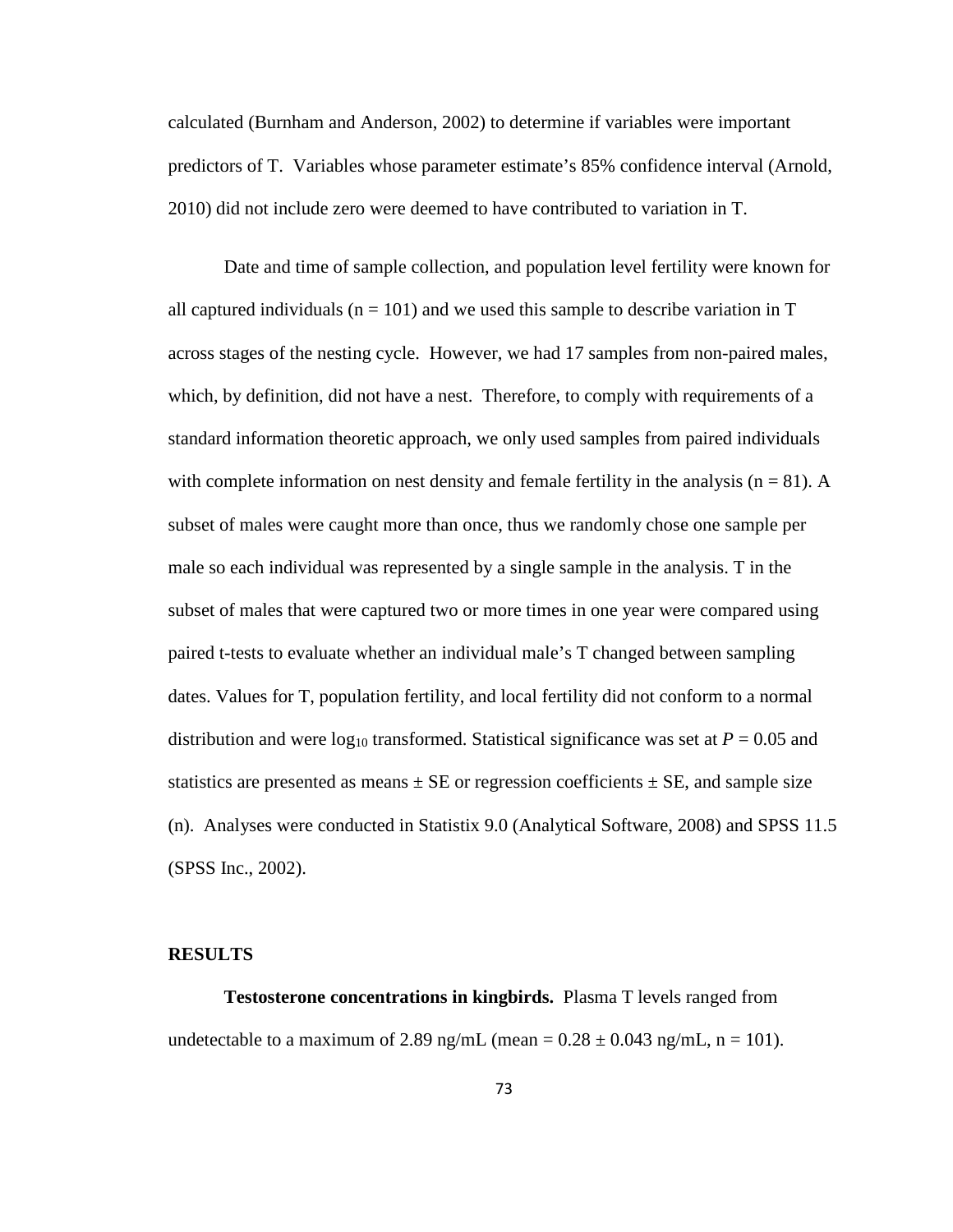Levels of T in the group of assays that were done for samples collected between 2005 and 2007 (mean =  $0.20 \pm 0.047$  ng/mL, n = 38) were lower ( $F = 11.97$ ,  $P < 0.001$ ) than the assays for the samples collected in 2008 (mean =  $0.31 \pm 0.064$  ng/mL, n = 40) and 2009 (mean =  $0.39 \pm 0.138$  ng/mL, n = 23). As confirmation that variation in T among males represented physiologically relevant differences, cloacal protuberance volume and T were positively and significantly related ( $\beta = 0.094 \pm 0.0317$ ,  $R^2 = 0.105$ ,  $n = 57$ ,  $P = 0.004$ ).

To test for a possible effect of the capture methods we used, we compared T between passively captured individuals and those captured using playback. Mean T of kingbirds captured using playback  $(0.30 \pm 0.049, n = 86)$  was higher than that of those captured passively  $(0.13 \pm 0.069, n = 15; F = 29.47, P < 0.001)$ . However, capture date (playback: 25 June  $\pm$  1.89 days; passive: 15 July $\pm$  3.33 days;  $t = 4.31, P < 0.001$ ) and time of day at capture (playback:  $0457 \pm 0038$  hr PST; passive:  $0844 \pm 0203$  hr PST;  $t =$ 14.23, *P* < 0.001) differed between playback and passively captured males, and T varied with both date and time of capture (see below). Inclusion of date and time of capture as covariates in the comparison of T between playback and passive capture males eliminated the effect of capture method (date:  $F = 34.85$ ,  $P < 0.001$ ; time:  $F = 1.17$ ,  $P = 0.282$ ; capture method:  $F = 1.29$ ,  $P = 0.259$ ). T was also not influenced by the length of time required to capture the bird as there was no relationship between T and time elapsed between the start of playback and capture  $(\beta = -0.002 \pm 0.00047, F = 0.18, P = 0.672,$ Fig. 2).

**Testosterone profile of kingbirds.** Plasma testosterone levels differed among reproductive stages (ANOVA:  $F = 11.24$ ,  $P < 0.001$ , Fig. 3). T was highest during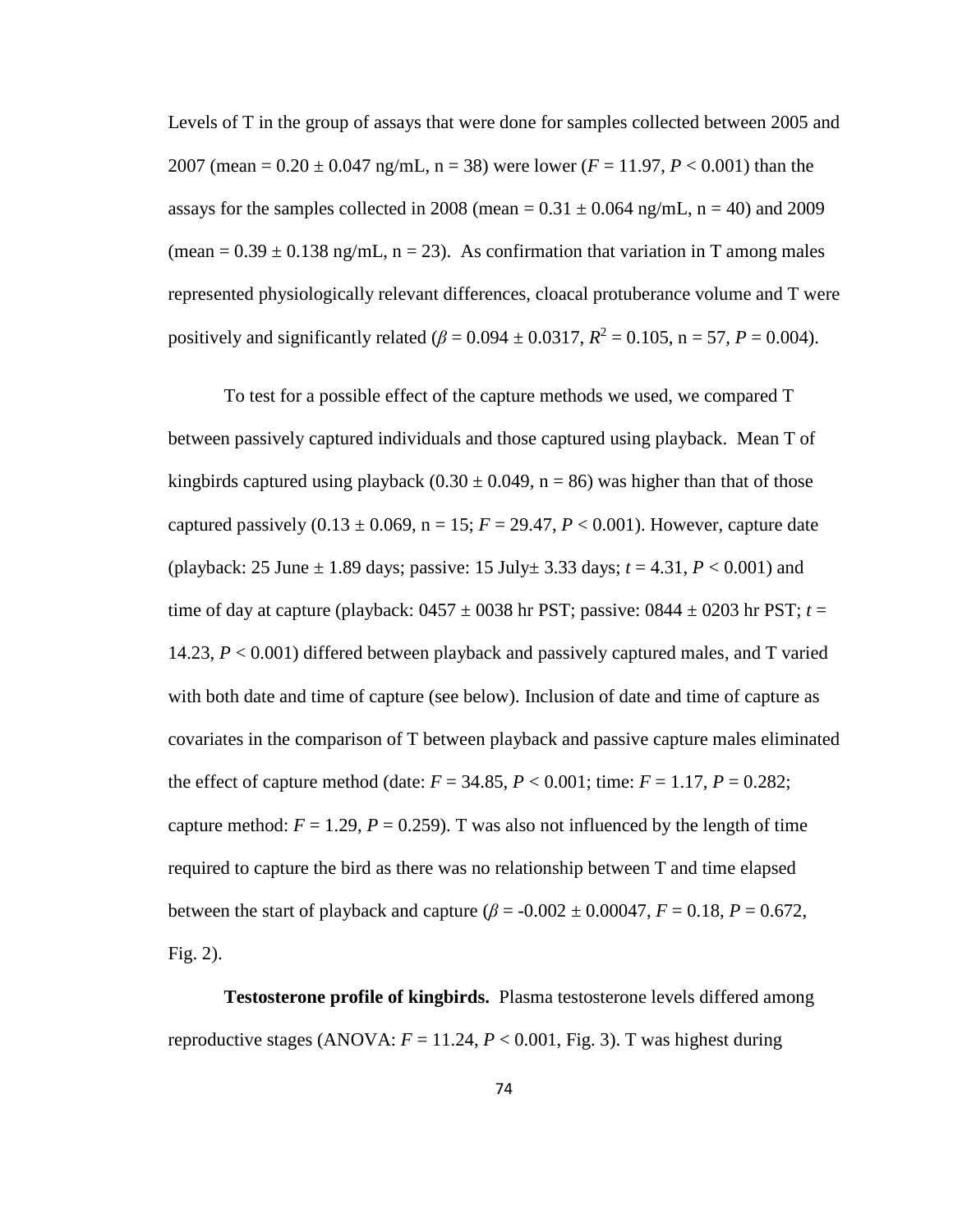territory formation and did not decline until dependent young were in the nest. T did not differ between the nestling and fledging stage, and T from samples collected during the fledging stage did not differ from the laying and incubation stages, probably because of high variability in T among males during the laying and fledgling stages. We obtained two or more blood samples within a year for 16 males (Fig. 4). Time elapsed between samples for these individuals ranged from 10 to 51 days (mean =  $22.0 \pm 3.04$  days). T declined between the first and second samples for 11 males (mean difference  $=$  -0.48  $\pm$ 0.221), increased in four (mean difference =  $0.39 \pm 0.397$ ), and was unchanged for one. Counting the male whose T was unchanged as a decline, a Fisher's Exact Test indicated that the pattern of change (12 decline and 4 increase) did not differ from that expected by chance ( $P = 0.140$  for a one-tailed test based on an expected decline). Two males were sampled three times within a year and for both of these individuals T increased between the first and second sample, and for one of the males the third sample had a higher T than the first blood sample. A paired *t*-test confirmed that T did not differ between the first and second samples of the 16 males (mean  $= 0.23 \pm 0.184$  ng/uL,  $t = 1.25$ ,  $P = 0.231$ ).

**Variation in T: temporal influences and social environment.** Sampling dates encompassed essentially the entire kingbird breeding season at MNWR (28 May to 8 August). T was highest from the early to middle breeding season, and from roughly the end of the first week of July onward T dropped to very low levels ( $\beta$  = -0.048  $\pm$  0.0060,  $R^2 = 0.451$ ,  $F = 64.83$ ,  $P < 0.001$ , Fig. 1A). Nearly all capture attempts were in the morning (0358 to 0900 hrs PST), and T declined with capture time ( $\beta$  = -0.006  $\pm$  0.0011,  $R^2 = 0.258$ ,  $F = 27.50$ ,  $P < 0.001$ , Fig. 1B). Distance to the nearest neighbor (673  $\pm$  179.1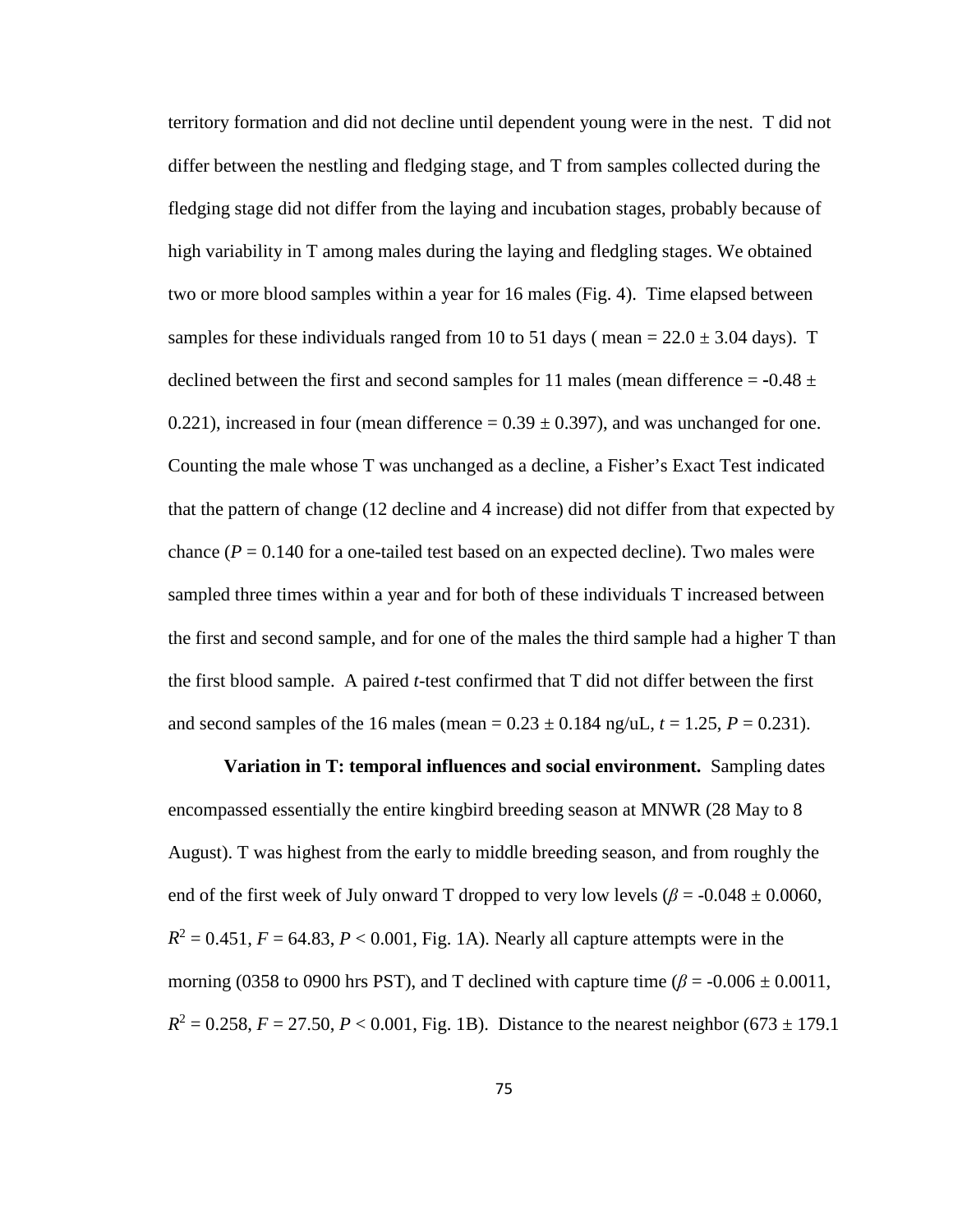m, median  $= 289$ , range  $= 45$  to 12,163 m, n  $= 81$ ) and mean distance to the three nearest neighbors varied widely  $(1,005 \pm 191.4 \text{ m}, \text{median} = 543, \text{range} = 141 \text{ to } 12,718 \text{ m}, \text{n} =$ 81). In a univariate regression, T was unrelated to both nearest neighbor distance  $(\beta =$  $0.032 \pm 0.3229$ ,  $F = 0.10$ ,  $P = 0.922$ ) and neighbor density ( $\beta = -0.254 \pm 0.3891$ ,  $F =$ 0.43,  $P = 0.516$ ; Fig. 5A). Local fertility on the day of sample collection ranged from 0 to 3 (mean =  $0.5 \pm 0.09$ , n = 81) while population fertility ranged from 0 to 16 (mean = 4.1)  $\pm$  0.49, n = 81). T exhibited positive associations with both local fertility and population fertility in separate univariate analyses (local:  $\beta = 0.427 \pm 0.1641$ ,  $R^2 = 0.079$ ,  $F = 6.76$ , *P*  $= 0.011$ ; population:  $\beta = 0.126 \pm 0.0291$ ,  $R^2 = 0.193$ ,  $F = 18.85$ ,  $P < 0.001$ , Fig. 5B).

We used an information theoretic approach to determine how temporal and social variables affected T in multivariate relationships. The top model from the regression analyses included date and capture time, along with population fertility and neighbor density (Table 1). However, because of considerable model uncertainty we used model averaging to determine which variables best explained variation in T among males. Confidence intervals of model-averaged parameter estimates for date, population fertility, and neighbor density did not include zero, and indicated that T declined over the course of the breeding season and as neighbor density increased, and increased as population fertility increased. The parameter estimate for time of capture suggested a probable decline in T over the course of day, but T was independent of local fertility and nearest neighbor distance (Table 2). Together, capture date, population fertility, and neighbor density accounted for nearly 60% of the variation in T ( $R^2 = 0.584$ ,  $F = 35.97$ , df = 3, 77,  $P < 0.001$ ).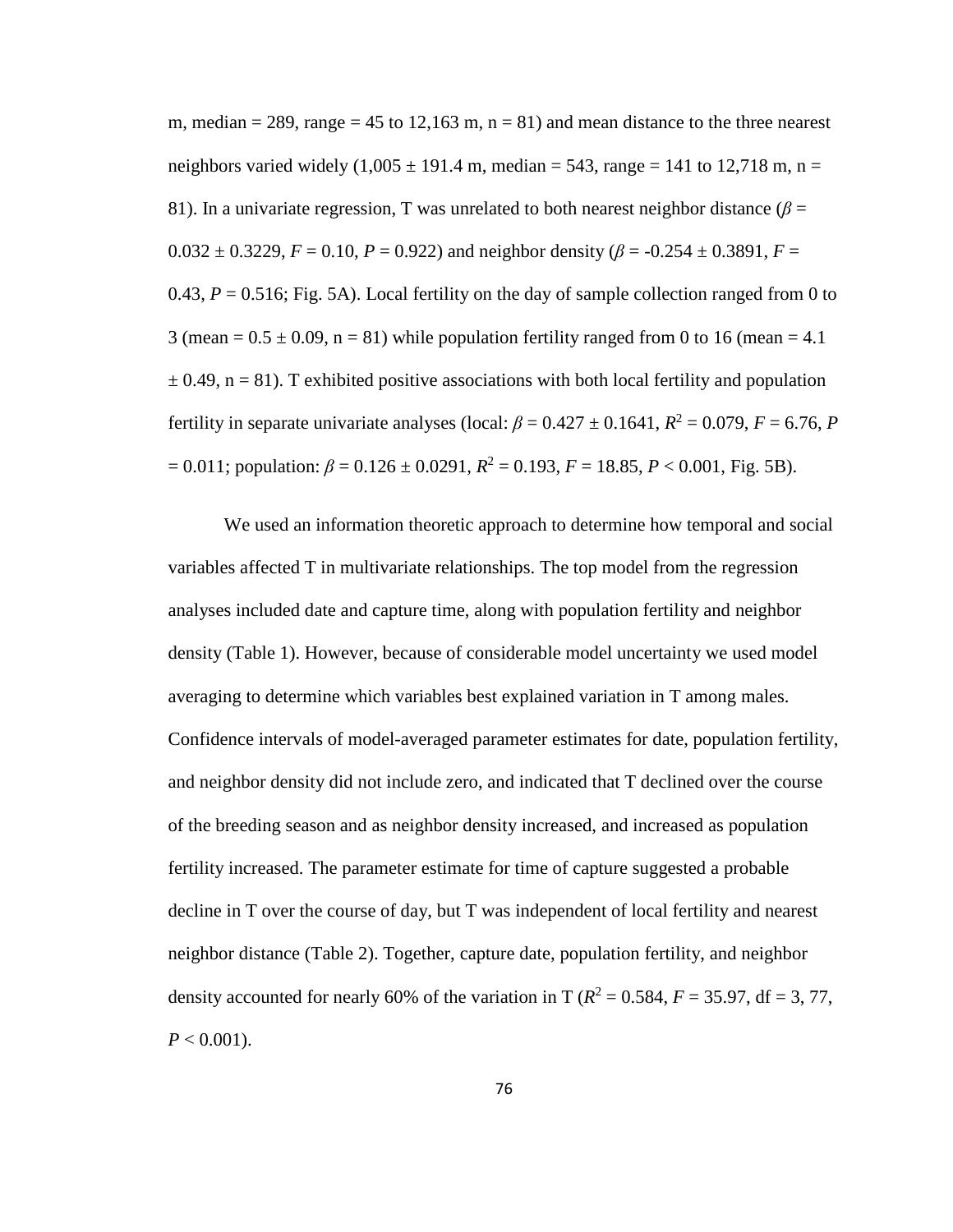Date and nest stage were strongly correlated (Spearman rank correlation  $= 0.814$ ,  $n = 81, P < 0.001$ , and the decline of T with date in the multiple regression was conceivably driven by progressive transitions through nest cycle stages. We therefore simultaneously tested for associations between T and both date and nest stage by entering date, population fertility, and neighbor density in a general linear model as covariates with nest stage as a categorical variable. All variables contributed significantly to differences in T (Table 3). T declined with date ( $\beta$  = -0.058  $\pm$  0.0095, *F* = 6.17, *P* < 0.001), neighbor density ( $\beta$  = -0.759  $\pm$  0.2631,  $F = 2.89$ ,  $P = 0.005$ ), and increased with population level fertility  $(\beta = 1.017 \pm 0.2379, F = 4.28, P < 0.001)$ . T did not differ among males at any stage between pre-laying and the nestling period when we accounted for the three other variables (Fig. 3). The significance associated with nest stage was a consequence of unexpectedly high T among males caring for fledglings (Tukey's test). Reanalysis after restricting the sample to males from the pre-laying through nestling stages indicated T was unrelated to nest stage  $(F = 1.20, df = 3, 69, P = 0.317)$ , but that date, population fertility, and neighbor density were all associated significantly with T (all  $P$ 's < 0.011).

#### **DISCUSSION**

Eastern Kingbirds are socially monogamous, long distance migratory passerines that have a relatively short breeding season at MNWR (Cancellieri and Murphy, 2013). Among many passerines, these properties are associated with a peak in T early in the breeding season, followed by sharp declines as a male's mate initiates incubation (Hunt et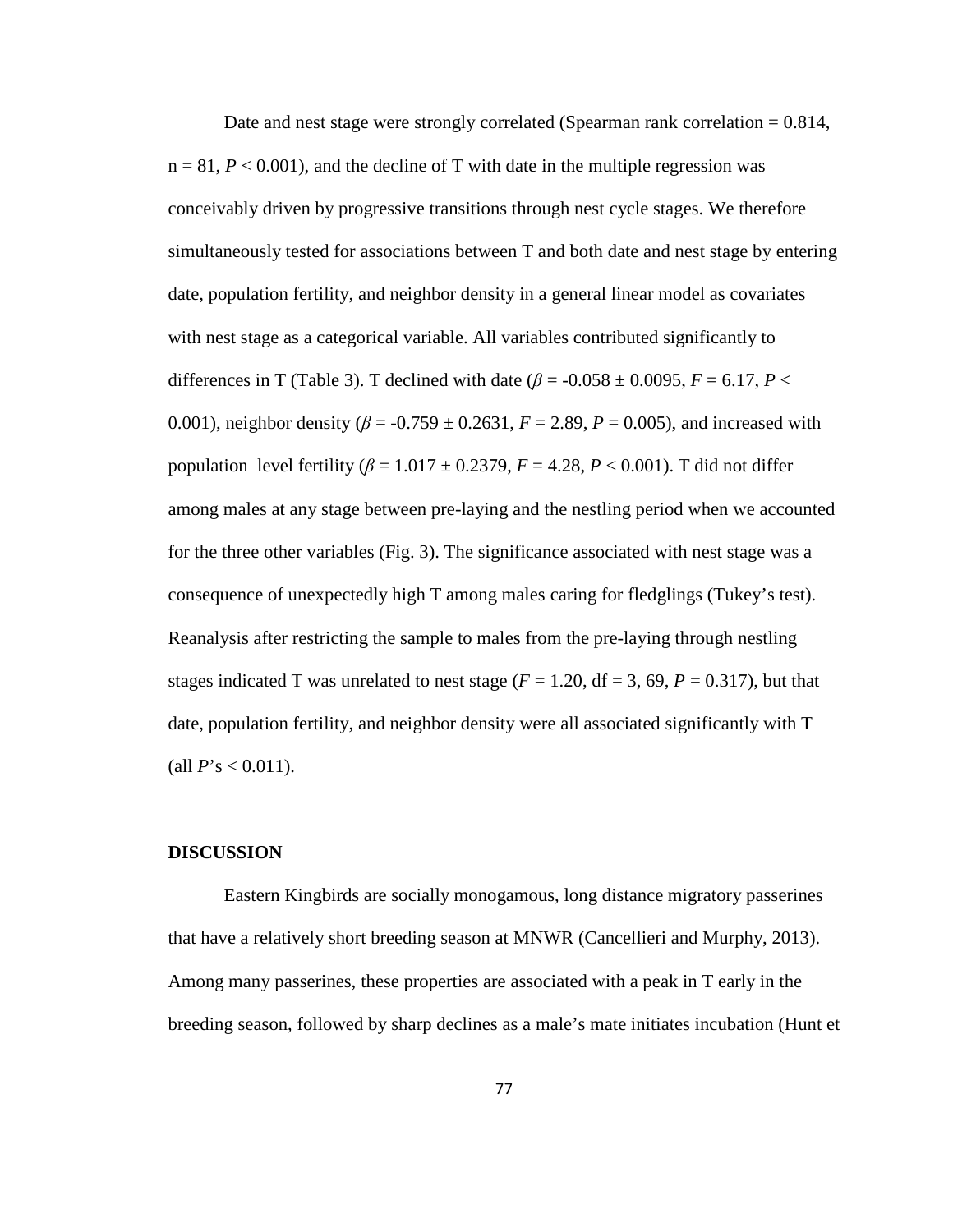al., 1995; Van Roo et al., 2003; Pinxten et al., 2007; Stanley et al., 2011). Contrary to expectations, T remained relatively constant across stages of the nest cycle. Intraindividual comparisons also suggested that T showed no consistent pattern of decline between first and later samples for males captured  $\geq 2$  times per season. However, independent of stage of the nest cycle, T declined with date and over the course of the day. Finally, social factors were important contributors of T variation as the secretion of testosterone increased as the number of fertile females increased in the population but, contrary to our predictions, was lower in areas of high nest density.

**Testosterone profile of Eastern Kingbirds.** Conventional wisdom (Wingfield et al., 1990) is that T of monogamous species is high early in the breeding season to support territory establishment and mate attraction, but that T then declines rapidly during incubation to facilitate the transition of males to parental care (e.g., Hunt et al., 1995; Van Roo et al., 2003; Pinxten et al., 2007; Stanley et al., 2011). However, recent studies suggest that high T and paternal care are not necessarily incompatible (Townsend et al., 1991; Wynne-Edwards and Timonin, 2007; Neff and Knapp, 2009). In the doublebrooded North American breeding Barn Swallow (*Hirundo rustica*), for instance, Eikenaar et al. (2011a) showed that male T did not decline between the female fertile period and incubation, and that male feeding effort was independent of T. T-implanted Great Tits (*Parus major*) also maintained nestling feeding rates as high as controls (Van Duyse et al., 2000). Our results are similar to the temporal patterns exhibited by Barn Swallows as T was equally high from the pre-breeding phase through the end of nestling feeding (Fig. 3), and when extrinsic factors were accounted for, T did not decline across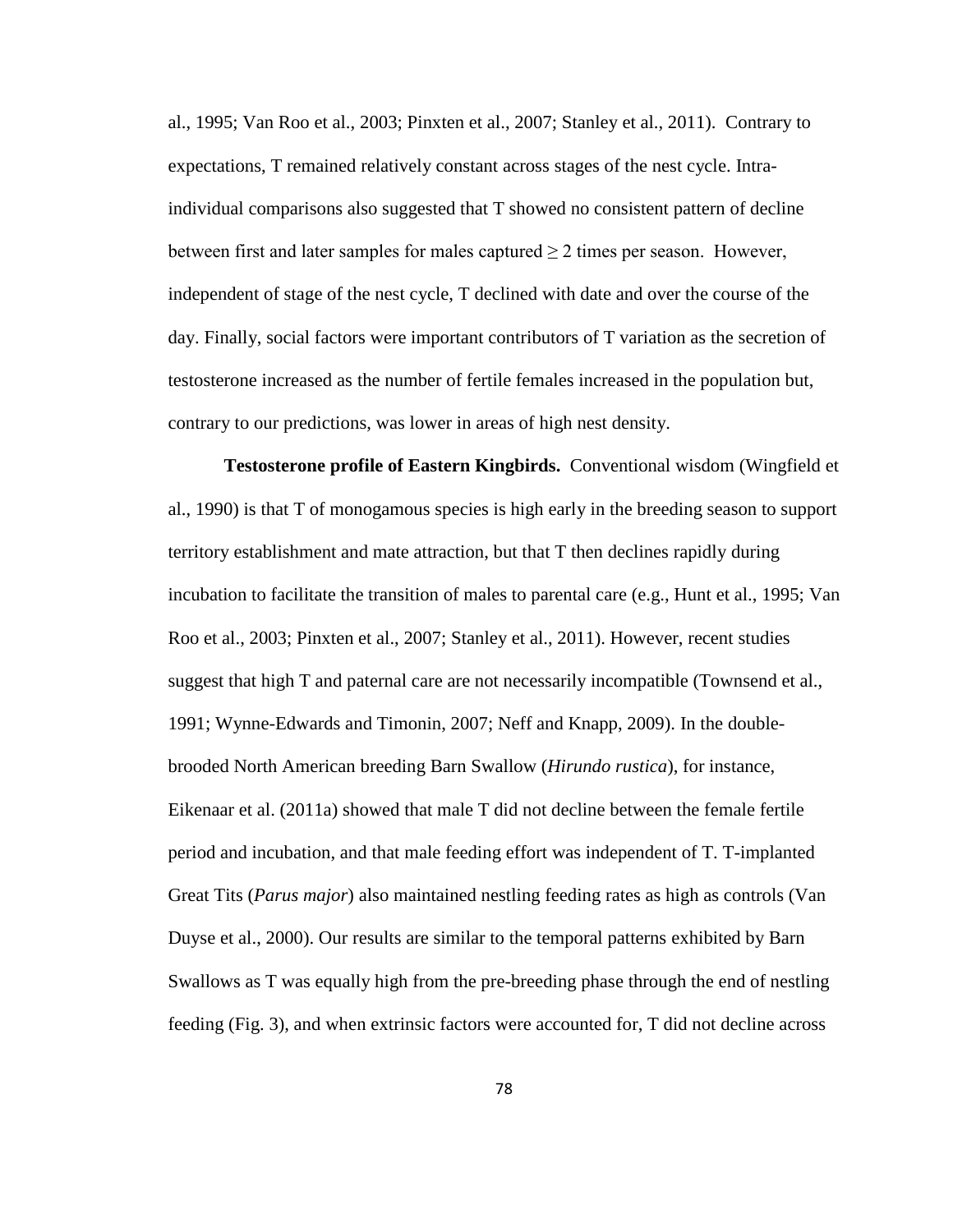phases of the nesting cycle. The absence of a decline in T at incubation is found in polygynous species (e.g., Beletsky et al., 1989), and an increasing number of socially monogamous species such as Superb Fairy-wrens (*Malurus cyaneus;* Peters et al., 2001), European Stonechats (*Saxicola torquata*; Schwabl et al., 2005), Dark-eyed Juncos (*Junco hyemalis*; Jawor et al., 2006), Orange-crowned Warblers (*Oreothlypis celata*; Horton et al., 2010) and Barn Swallows (Eikenaar et al., 2011a). Experimentally elevated T inhibits paternal behavior (Saino and Møller, 1995b; Schoech et al., 1998; De Ridder et al., 2000; de la Cruz et al., 2003), but individually maintained endogenous male T does not appear to inevitably inhibit full expression of parental care in males of many species (see above). Maintenance of T levels could possibly be related to an increased chance that males sire more young, which, for socially monogamous species, would be via attracting females outside of the pair bond thus gaining extra-pair fertilizations (see "Social factors" below).

Courtship display (Wiley and Goldizen, 2003) and song production (Ketterson and Nolan, 1992; de Ridder et al., 2000; Van Duyse et al., 2000) are testosteronedependent in birds. Male kingbirds with dependent young still participate daily in dawn songs well into July (Sexton et al., 2007). We suggest this is a result of the prolonged secretion of T that we observed. Song appears to be a cue used by female kingbirds to assess male quality (Murphy et al., 2008) as the earliest and most vigorously singing males have the greatest extra-pair success in kingbirds (Dolan et al., 2007). Prolonged secretion of T by male kingbirds should thus increase reproductive success.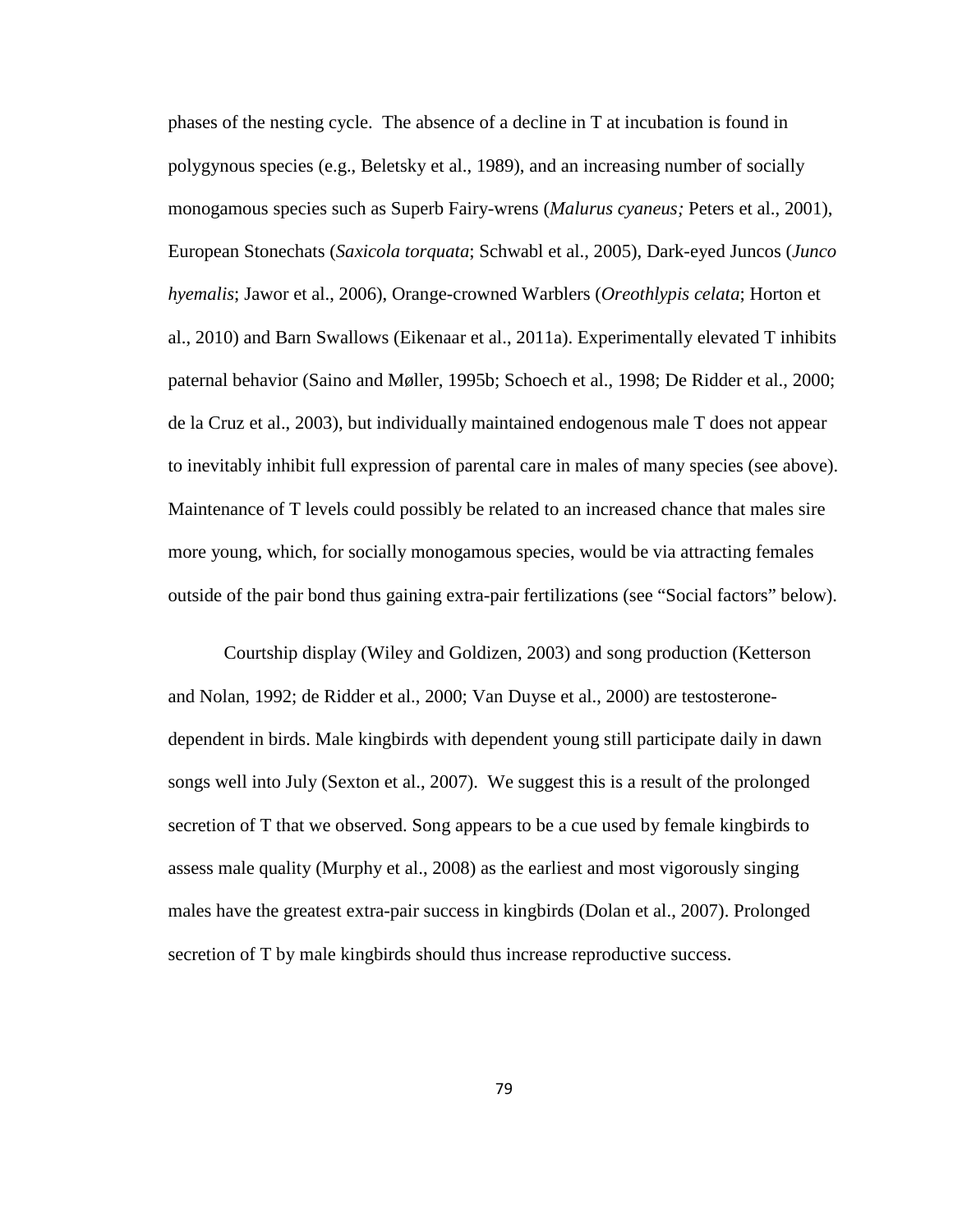Relatively little is known about diel variation in T in birds, but our results agree with the few other published studies in suggesting that it declines over the course of the day (Bachman et al., 1987; Foerster et al., 2002; Hau et al., 2002; but see Schwabl et al., 2005; Peters et al, 2006). Why this is so is not fully understood (Kempenaers et al., 2008), but high T early in the day is possibly favored by anticipation of or actual participation in male-male aggression and mate attraction early in the day when the female's "fertilization window" occurs (Williams, 2012). Kingbird copulations appear to be limited almost entirely to the pre-dawn darkness as over 40+ combined years of extensive field experience with kingbirds by Murphy and collaborators has yielded only three observed copulations. If T acts to inhibit paternal care (which it may not), a circadian pattern of testosterone secretion may be the mechanism that allows males to avoid conflicts between mating and paternal behavior. Higher T in the predawn darkness may stimulate dawn song as a means of pursuing extra-pair copulations. The decline following this time may then ensure that parental behaviors are expressed to promote within-pair nest success.

**Social aspects of testosterone variation.** Our detection of an inverse relationship between T and conspecific density is, to our knowledge, unique in that other studies have either reported no relationship (Eikenaar et al., 2011b) or an increase in T under conditions of high density (Wingfield and Hahn, 1994; Sasvári et al., 2009). The latter is the expectation under the assumption that T mediates aggression and that malemale conflict increases when nesting density is high (Wingfield et al., 1990). The relationship between T and aggression as mediated through male-male interaction is often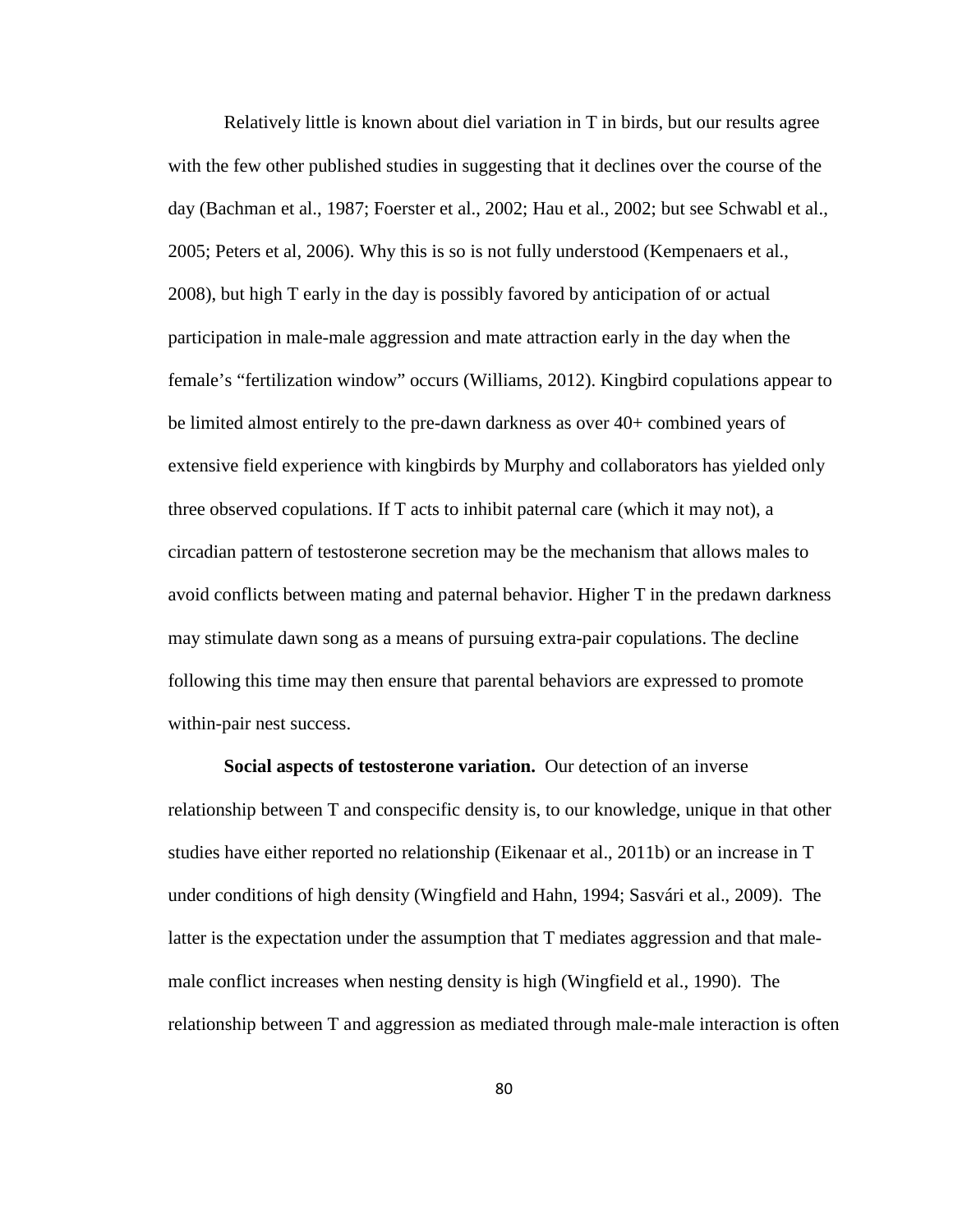studied by using simulated territorial intrusions (STI) that mimic aggressive interactions between males. STI typically succeed in generating aggressive behavioral responses from focal males (e.g., Schwabl et al., 2005; McGlothlin et al., 2007; Gill et al., 2008), but the expected rise in T following STI does not always materialize (Wingfield and Hahn, 1994; Silverin et al., 2004; Busch et al., 2008; Gill et al., 2008; this study) and has even been found to lead to a decrease in T (Van Duyse et al., 2004; Peters et al., 2006; Landys et al., 2007).

On the other hand, almost all studies in which testosterone was artificially elevated by T-implants showed that territory size of implanted males increased, which led to decreases in density (e.g., Wingfield, 1984; Chandler et al., 1994; Moss and Lambin, 1994; Alonso-Alvarez and Velando, 2001; but see Chandler et al., 1997). This same mechanism may have generated the inverse relationship we detected between T and nesting density in kingbirds; males with naturally high T held larger territories. However, given that ours was a non-experimental study, it is equally likely that males with naturally high T selected territories with few neighbors, whereas low T males with, presumably greater tolerance, settled in high density areas. The failure of STI to elicit an increase of T in kingbirds is consistent with the detection of low T among males nesting at higher density. Short-term aggressive interactions among kingbird males nesting in close proximity to one another probably do not elevate T.

The importance of T in regulating reproductive behavior of vertebrates is unquestioned (Adkins-Regan, 2007; Hau, 2007). Male T is generally at or near its annual peak when the mates of males of monogamous species are fertile (e.g., Schwabl et al.,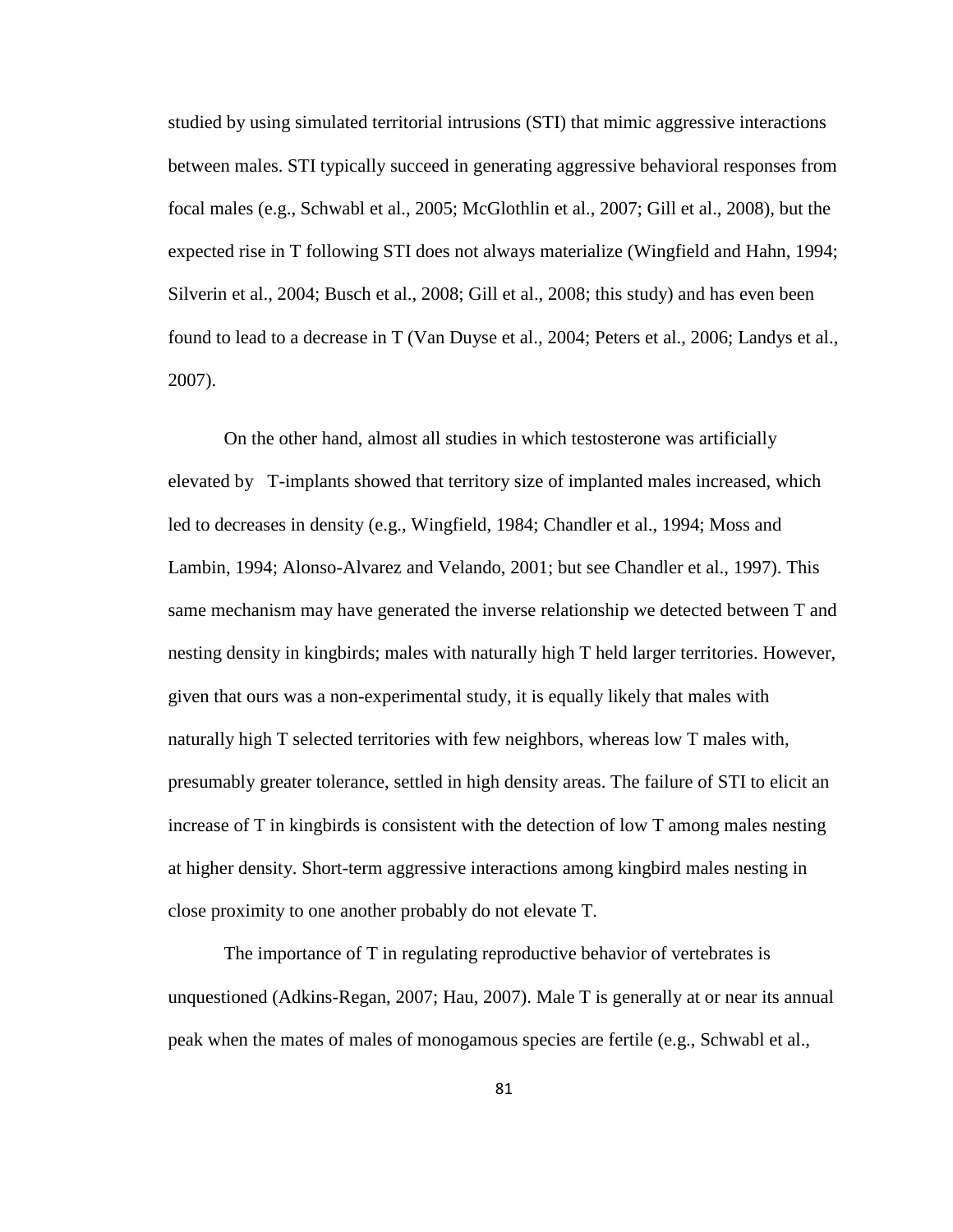2005; Pinxten et al., 2007). Males of some monogamous (Peters et al., 2001) and polygynous species (Johnsen, 1998) have also been shown to track female fertility at larger spatial scales. Maintenance of relatively constant T by kingbirds throughout much of the nest cycle and a strong positive association between T and population level fertility indicates that male kingbirds are responsive to the availability of fertile females at large temporal and spatial scales.

Among socially monogamous species, the potential for multiple broods and/or opportunities for extra-pair fertilizations (Griffith et al., 2002) are likely to favor maintenance of physiologically relevant levels of T. For instance, males of the socially monogamous Superb Fairy-wren maintain T through the nestling period (Peters et al., 2001), pairs raise multiple broods (Cockburn et al., 2003) and exhibit possibly the highest rates of extra-pair paternity known at 76% (Mulder et al., 1994). Similarly, Barn Swallows regularly raise two broods per year, male T varies little between the incubation and nestling periods, and nearly a third of Barn Swallow young are of extra-pair origin (Eikenaar et al., 2011a). In both species, fitness payoffs exist for males that maintain sexual activity throughout the nest cycle. Eastern Kingbirds are single brooded, but in virtually all years > 50% of nests fail, and most females replace failed first nesting attempts if failure occurs before mid-July (Murphy, 1996; Cooper et al., 2011). As a consequence, fertile females are available throughout most of the kingbird breeding season, males advertise their availability through dawn song well into July (Sexton et al., 2007), and every year 60%  $(\pm 5\% \text{ SE})$  of kingbird nests contain extra-pair young (Rowe et al., 2001; Dolan et al., 2007). Tree Swallows (*Tachycineta bicolor*) also exhibit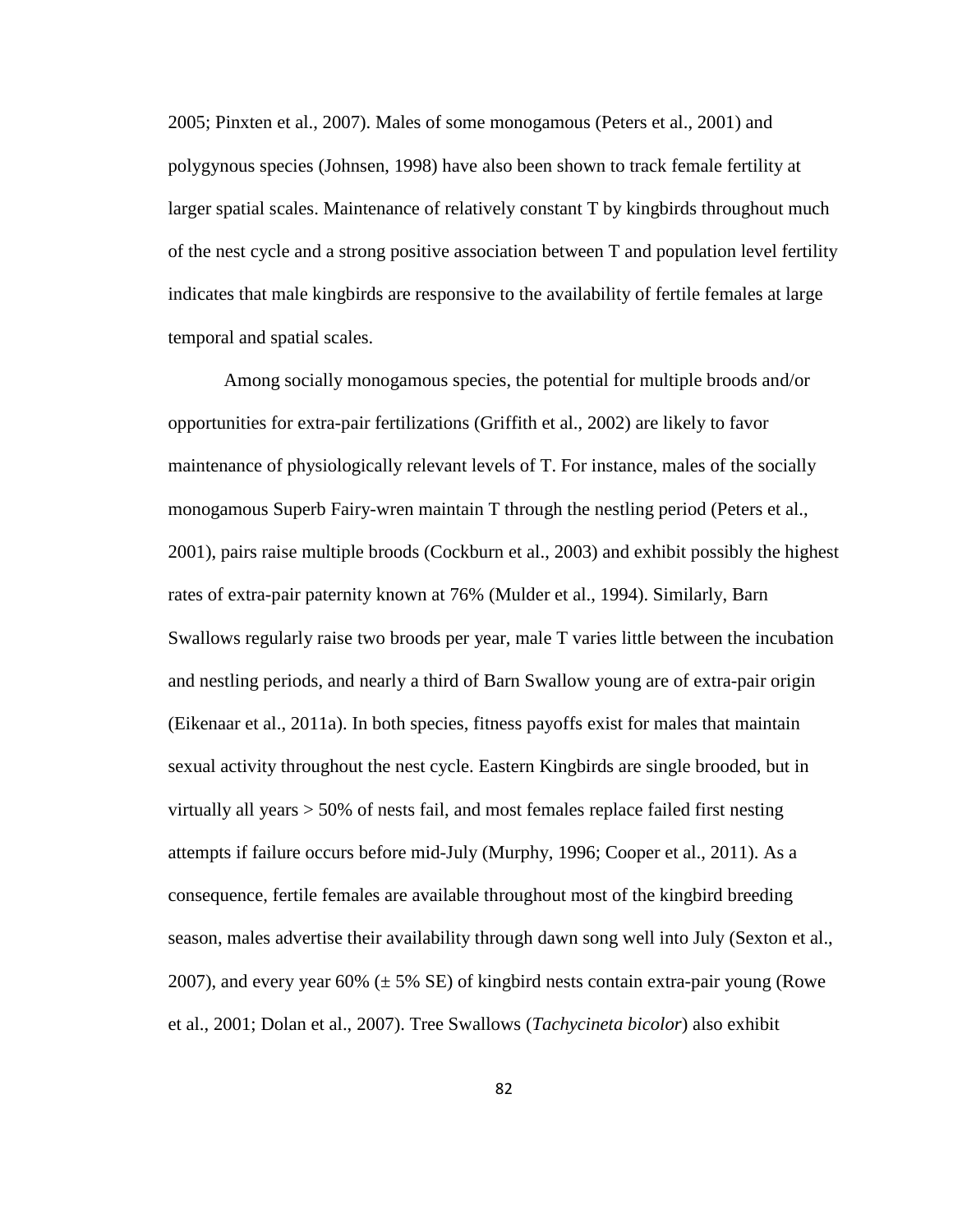extremely high rates of extra-pair paternity (Whittingham and Dunn, 2014), but unlike the aforementioned species, exhibit a distinct drop in T between the early nest cycle and incubation (Stanley et al., 2011). Tree Swallows are single brooded, but unlike kingbirds, experience far less nest failure and therefore the decline in T may reflect a greatly reduced opportunity for males to encounter fertile females after the initial phase of egglaying. The responsiveness of male kingbirds to fertile females on the population but not local level also follows from the spatial scale over which extra-pair fertilizations occur. Dolan et al. (2007) showed that nearly 50% of extra-pair sires in this population were not nearest neighbors. Instead, extra-pair partners were separated by an average distance of 1.8 km, nearly twice the average distance to the three nearest neighbors upon which local fertility was calculated (1,005 m). Circumstantial evidence suggests that female kingbirds travel to extra-pair male locations, and male kingbirds may respond to population-wide changes in female fertility by maintaining T to be prepared to enhance reproductive success via extra-pair fertilizations. Much of the interspecific variation in male T among species (see Garamszegi et al., 2008) may thus relate as much to the availability of fertile females over extended periods of the breeding season as to the potential for aggressive interactions among territory holding males.

#### **CONCLUSION**

Our analysis of breeding season variation in T of Eastern Kingbirds causes us to question the advisability of viewing patterns of T in socially monogamous male birds solely from the confines of the need to establish a territory to support reproduction by a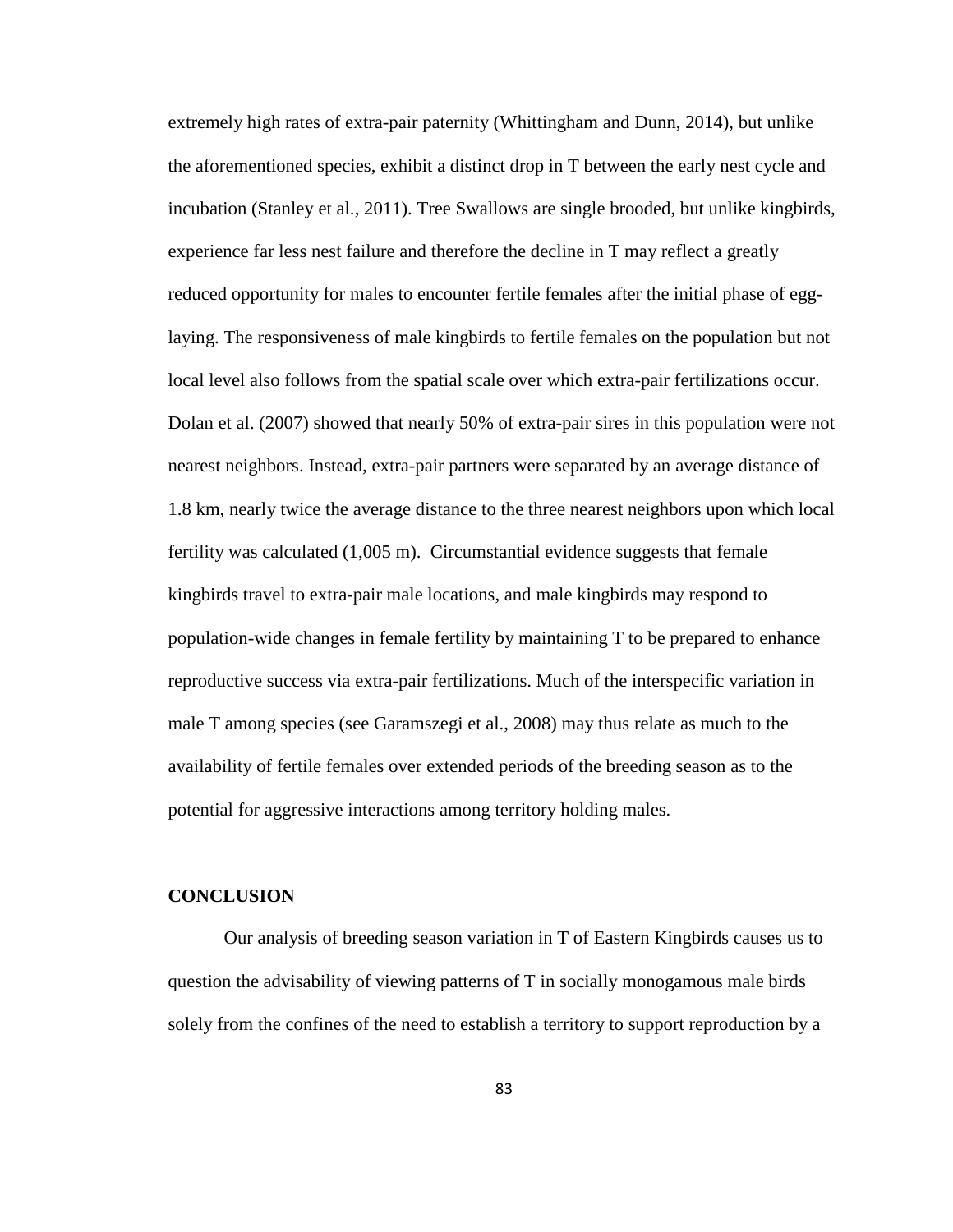future mate. The view that testosterone is incompatible with full expression of paternal care is eroding, and given the widespread occurrence of extra-pair mating opportunities in many species (Griffith et al., 2002), selection for maintenance of male reproductive capacity beyond his mate's fertile period seems as likely to influence patterns of testosterone production as male-male aggression or selection for parental behavior. Timplant studies demonstrate that increased T typically elevates aggression and interferes with parental behaviors (see above), but testosterone's role in modulating aggression is increasingly viewed as "permissive"; a little goes a long way and other mechanisms may fine-tune male aggression (Schwabl et al., 2005; Wingfield 2012). Although more manipulative studies on species that have not been previously studied would be useful, we suggest that more studies that evaluate and control for the potential sources of natural variation in T would be equally useful in furthering our understanding of the role that T plays in eliciting mating and parental behavior. Given the very high rate of extra-pair paternity of kingbirds (Rowe et al., 2001; Dolan et al., 2007), we suggest that the seasonal T profile of kingbirds has been mainly influenced by the extra-pair mating system, and we expect this to be true of other species in which mating opportunities exist outside of the pair bond for an extended portion of the breeding season.

#### **ACKNOWLEDGEMENTS**

We would like to thank C. M. Chutter, D. Youngblood and M. Paris for assistance in the field. Richard Roy and all other personnel at Malheur National Wildlife refuge were instrumental in granting access to the refuge's kingbird population so that we could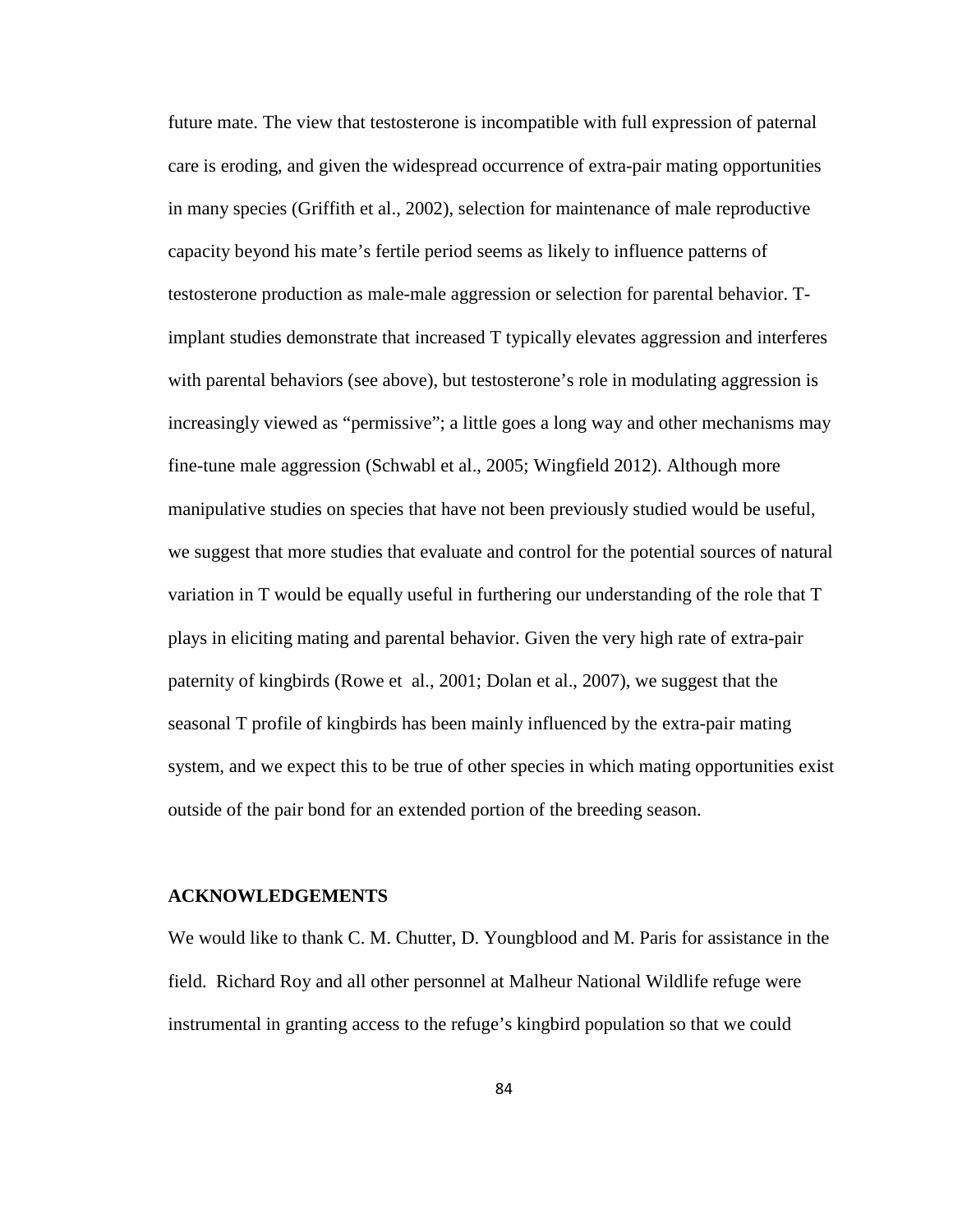conduct our work. This research was supported by a National Science Foundation grant (IOB-0539370) awarded to M. T. M. and K. M. O., a research grant from the Association for the Study of Animal Behaviour to N. W. C., and Forbes-Lea Grants from Portland State University to both L. J. R. and N. W. C.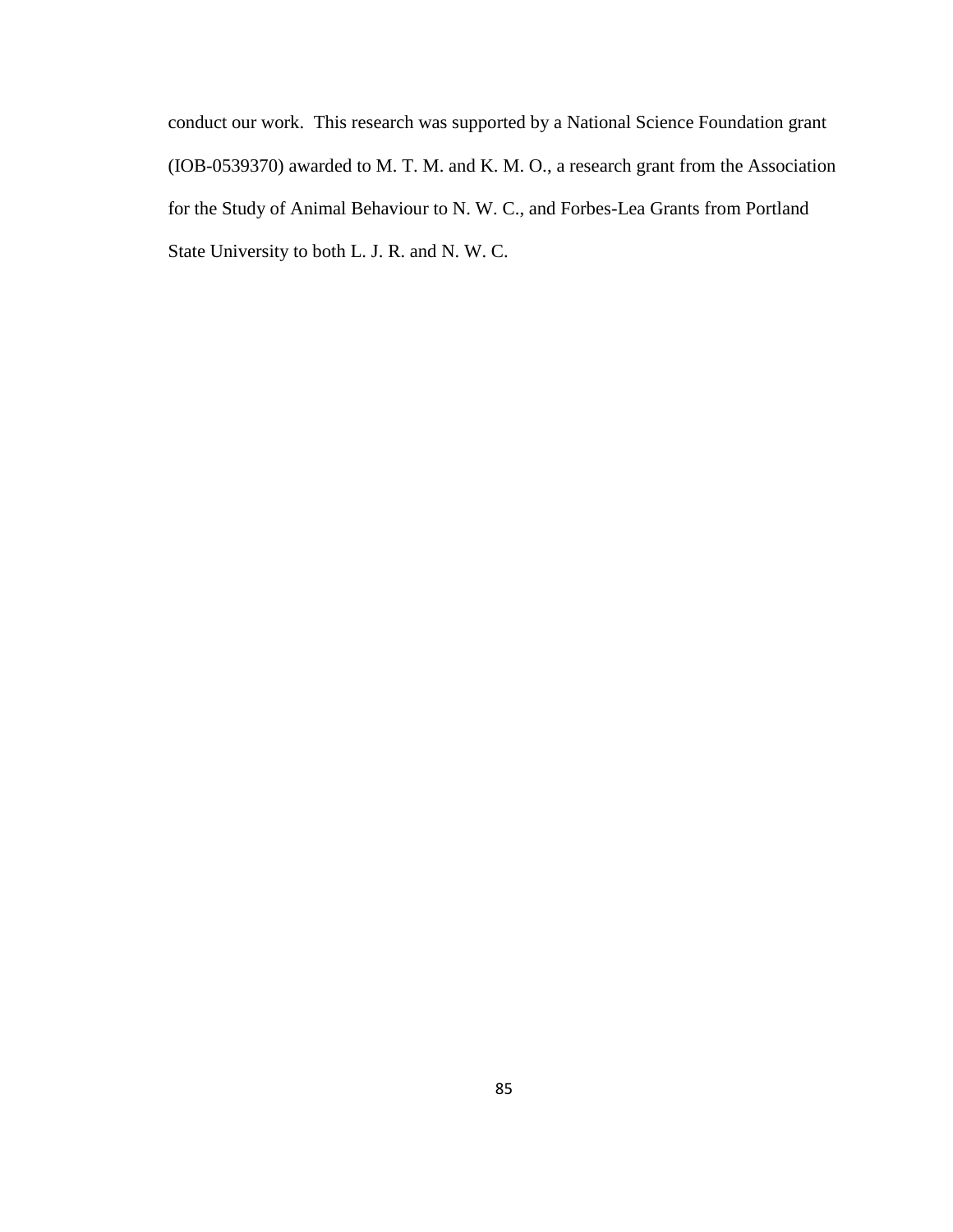#### **CHAPTER 4 TABLES**

Table 4.1. Results of model selection from the regression analysis of variation in testosterone concentration [T] of Eastern Kingbirds breeding at Malheur National Wildlife Refuge, Oregon, in relation to date (Date) and time (Time) of sample collection, availability of fertile females on a local (LocFert) and population level (PopFert), nearest neighbor distance (NND1), and neighbor density (NND3). Statistics include Akaike Information Criterion (corrected for small sample size; AIC<sub>c</sub>), difference in AIC<sub>c</sub> from the top model (ΔAIC<sub>c</sub>), the likelihood and weight of each model, and number of parameters (K).

| Model                                             | $AIC_c$   | $\Delta AIC_c$ | Likelihood   | Weight | K              |
|---------------------------------------------------|-----------|----------------|--------------|--------|----------------|
| Date, Time, PopFert, NND3                         | $-22.176$ | $\overline{0}$ | $\mathbf{1}$ | 0.2014 | 6              |
| Date, PopFert, NND3                               | $-22.061$ | 0.115          | 0.9441       | 0.1902 | 5              |
| Date, Time, PopFert, NND3, LocFert                | $-20.752$ | 1.424          | 0.4907       | 0.0988 | 7              |
| Date, PopFert, NND3, LocFert                      | $-20.372$ | 1.804          | 0.4058       | 0.0817 | 6              |
| Date, Time, PopFert, NND1                         | $-20.195$ | 1.981          | 0.3714       | 0.0748 | 6              |
| Date, PopFert, NND3, NND1                         | $-19.93$  | 2.246          | 0.3253       | 0.0655 | 6              |
| Date, Time, PopFert, NND3, NND1                   | $-19.895$ | 2.281          | 0.3197       | 0.0644 | 7              |
| Date, PopFert, NND1                               | $-19.338$ | 2.838          | 0.242        | 0.0487 | 5              |
| Date, Time, PopFert                               | $-19.01$  | 3.166          | 0.2054       | 0.0414 | 5              |
| Date, Time, PopFert, NND1, LocFert                | $-18.901$ | 3.275          | 0.1945       | 0.0392 | 7              |
| Date, Time, PopFert, LocFert                      | $-18.638$ | 3.538          | 0.1705       | 0.0343 | 6              |
| Date, Time, PopFert, DenNeigh, DenLoc,<br>LocFert | $-18.464$ | 3.712          | 0.1563       | 0.0315 | 8              |
| Date, PopFert, NND3, NND1,                        | $-18.244$ | 3.932          | 0.14         | 0.0282 | 7              |
| Intercept only                                    | 42.259    | 64.435         |              |        | $\overline{2}$ |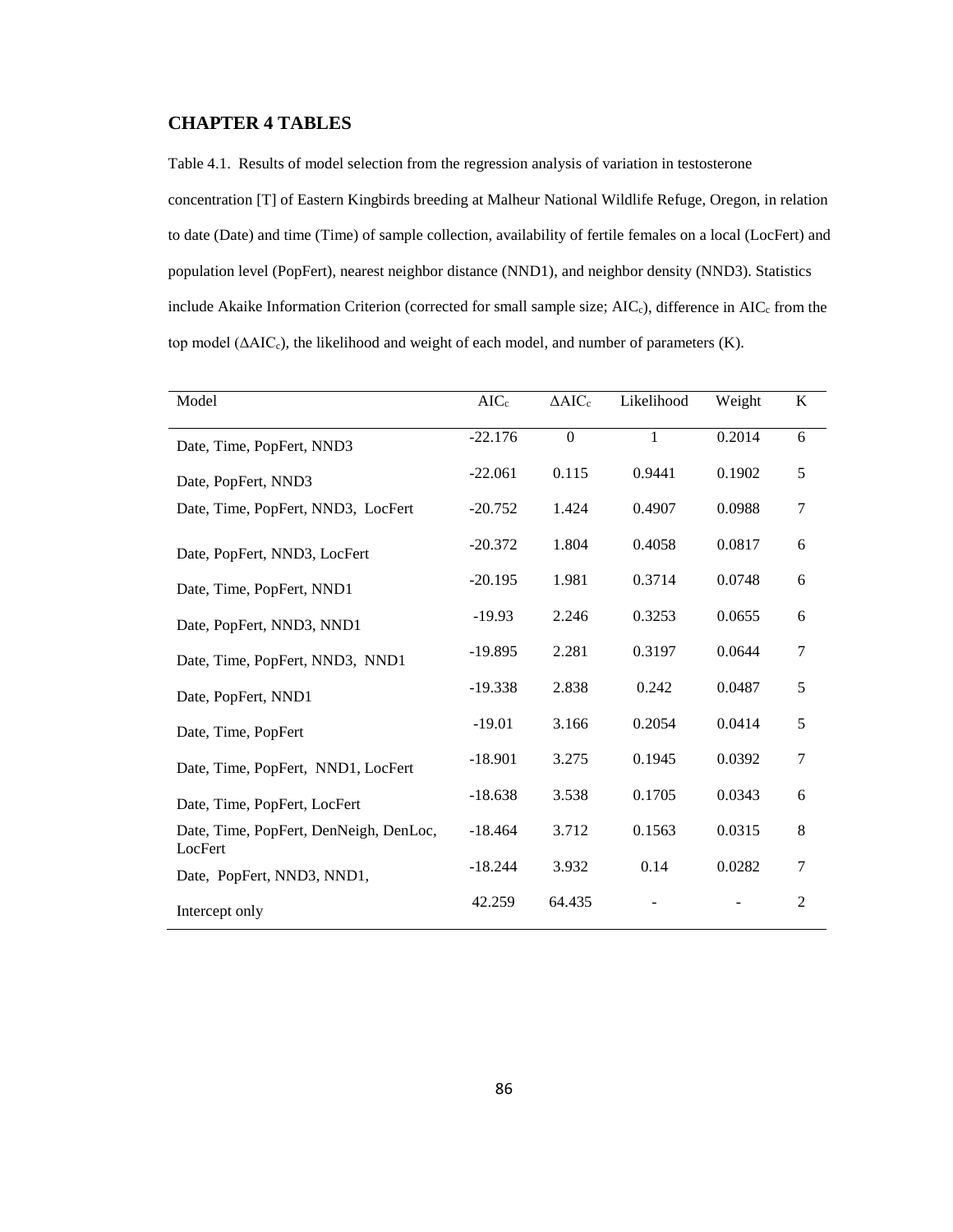Table 4.2. Model averaged parameter estimates of variation in testosterone concentration of Eastern Kingbirds in relation to date (Date) and time (Time) of capture, availability of fertile females on a population and local level, and nearest neighbor distance (NND1) and neighbor density (NND3). Data  $(n = 81)$  are for birds breeding at Malheur National Wildlife Refuge, Oregon, between 2005 and 2009. Model averaged estimates include the coefficient  $\pm$  SE, along with 85% confidence interval surrounding the regression coefficients.

|                      |                        | 85% Confidence Interval |           |
|----------------------|------------------------|-------------------------|-----------|
| Variable             | Regression coefficient | Lower                   | Upper     |
| Date                 | $-0.042 \pm 0.0063$    | $-0.0510$               | $-0.0330$ |
| Time                 | $-0.001 \pm 0.0008$    | $-0.0022$               | 0.0001    |
| Population fertility | $0.936 \pm 0.2580$     | 0.5649                  | 1.3078    |
| NND <sub>3</sub>     | $-0.533 \pm 0.3159$    | $-0.9881$               | $-0.0783$ |
| NND1                 | $-0.033 \pm 0.2203$    | $-0.3500$               | 0.2844    |
| Local fertility      | $-0.188 \pm 0.3541$    | $-0.6985$               | 0.3215    |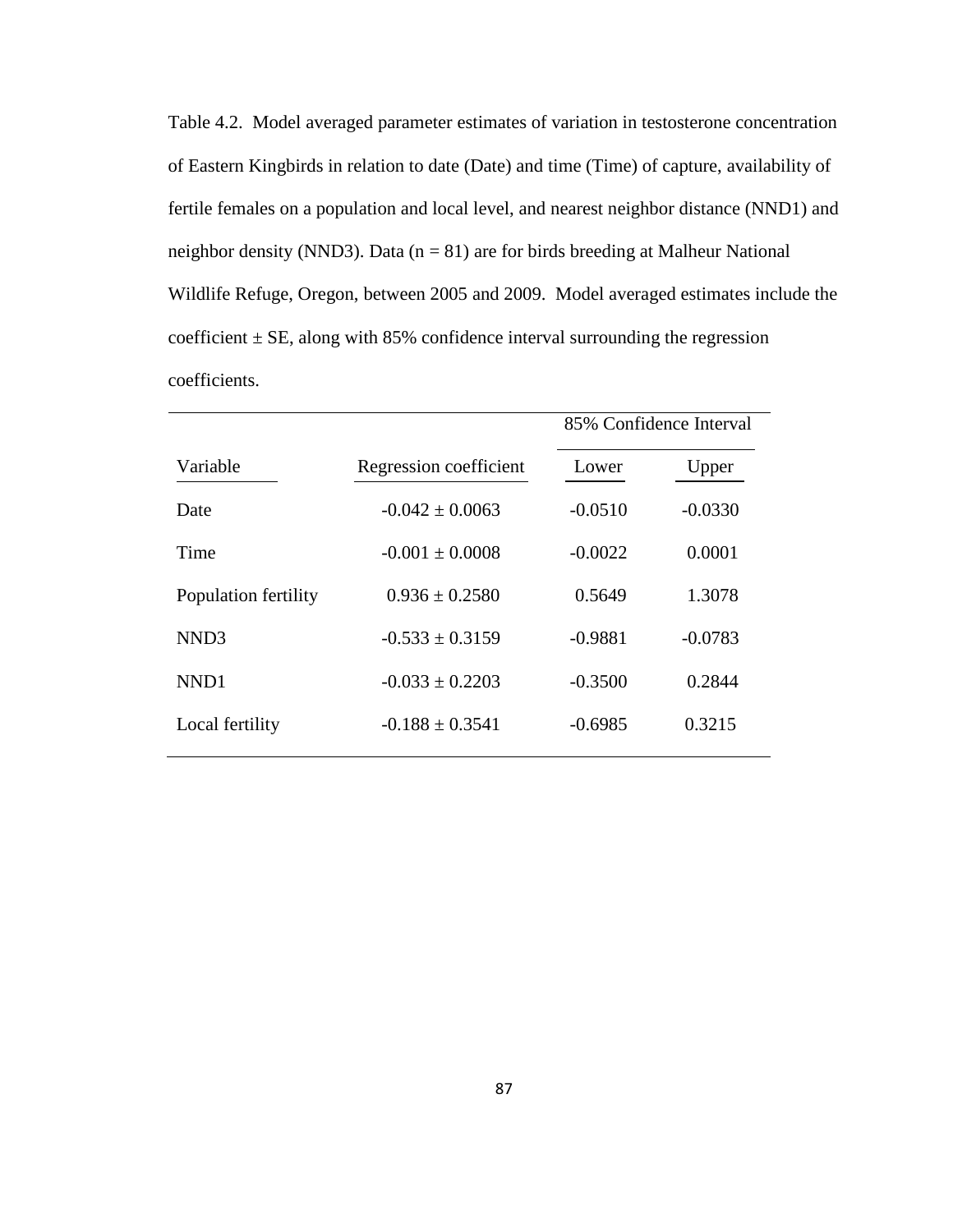Table 4.3. Analysis of variation in testosterone concentration  $(n = 81)$  from Eastern Kingbirds breeding at Malheur National Wildlife Refuge, Oregon, between 2005 and 2009 using general linear models with sample date, population level fertility, and neighbor density included as covariates and nest stage as a categorical variable.

| Source               | df | <b>SS</b> | F(P)              |
|----------------------|----|-----------|-------------------|
| Nest stage           | 4  | 8.903     | 3.60(0.001)       |
| Date                 | 1  | 23.544    | $38.12 \le 0.001$ |
| Population fertility | 1  | 11.288    | $18.28 \le 0.001$ |
| Neighbor density     | 1  | 5.140     | 8.32(0.005)       |
| Error                | 73 | 45.084    |                   |
|                      |    |           |                   |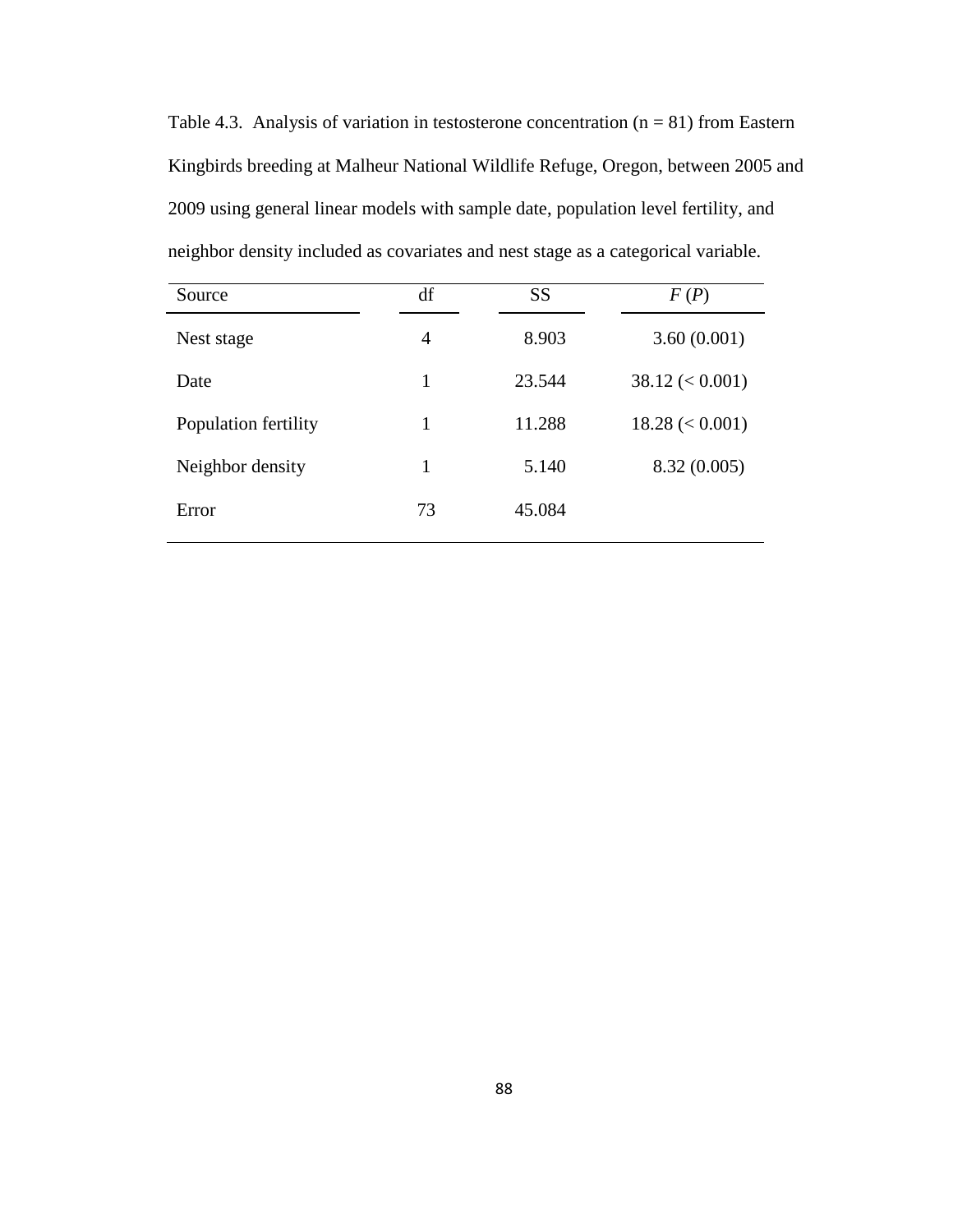#### **CHAPTER 4 FIGURES**

Figure legends

Fig. 4.1. Testosterone concentration  $(T; ng/ml, n = 81)$  in Eastern Kingbirds sampled at Malheur National Wildlife Refuge, Oregon, between 2005 and 2009 in relation to (A) date of sample collection where 1 May = 1 ( $log_{10}[T]$  vs. date,  $P < 0.001$ ), and (B) time of day when samples were taken, where time is measured in minutes from midnight  $(log_{10}[T]$  vs. time,  $P < 0.001$ ).

Fig. 4.2. Testosterone concentration (T; ng/ml,  $n = 81$ ) in Eastern Kingbirds captured by simulated territorial intrusion at Malheur National Wildlife Refuge, Oregon, between 2005 and 2009 in relation to time taken to capture the individual  $(\log_{10}[T] \text{ vs. time to})$ capture,  $P = 0.672$ ).

Fig. 4.3. Mean testosterone concentration across stages of the reproductive cycle of Eastern Kingbirds breeding at Malheur National Wildlife Refuge, Oregon, between 2005 and 2009. Error bars represent one SE, while actual mean, SE (in parentheses), and sample sizes at each stage are given above the bars.

Fig. 4.4. Change in testosterone concentration between first and second sample periods for male Eastern Kingbirds captured twice in a year  $(n = 16)$  at Malheur National Wildlife Refuge, Oregon, between 2005 and 2009. Lines connect first and second sample periods for each male.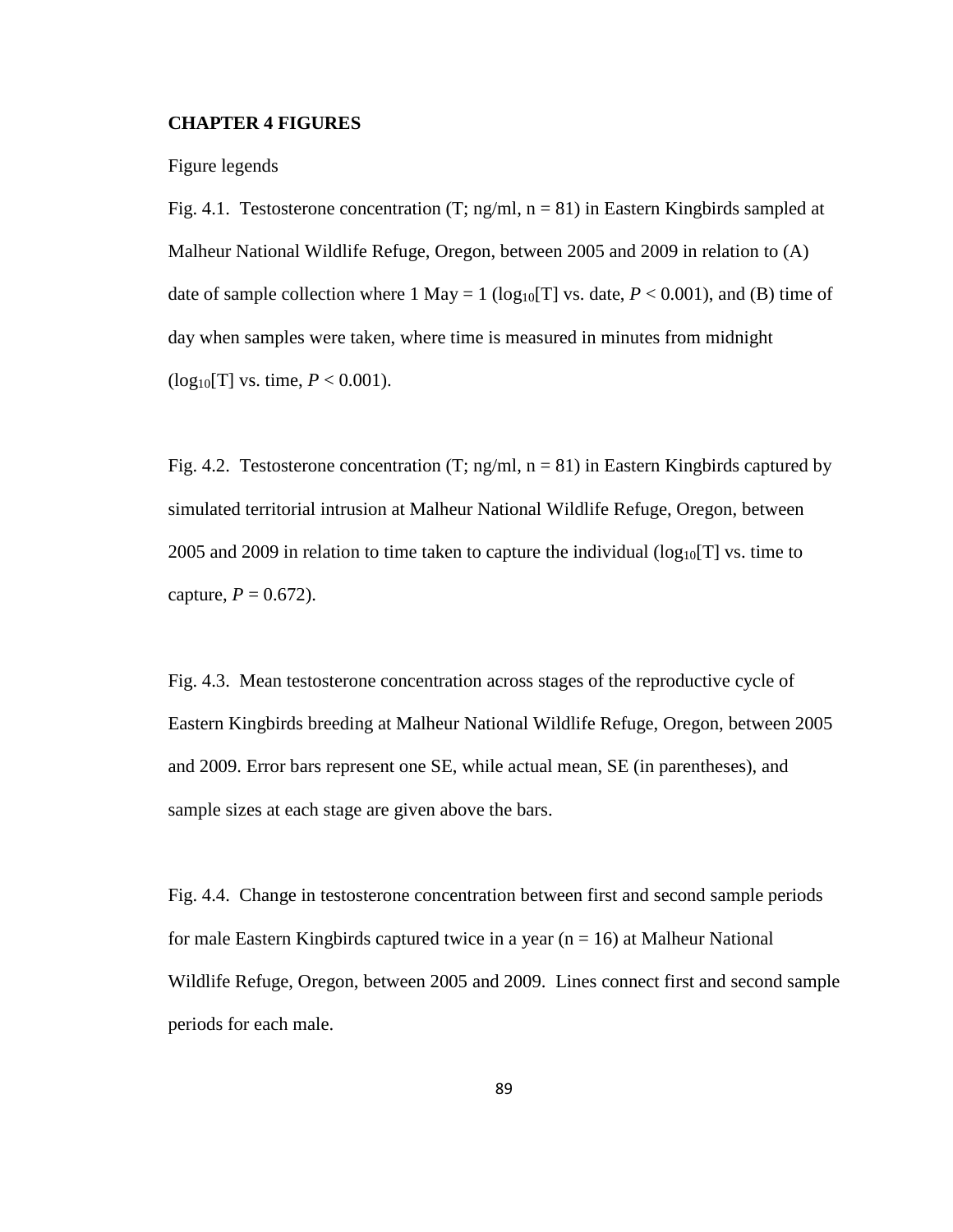Fig. 4.5. Testosterone concentration of male Eastern Kingbirds ( $n = 81$ ) breeding at Malheur National Wildlife Refuge, Oregon, between 2005 and 2009 in relation to (A) and number of fertile females available in the population  $(log_{10}[T]$  vs. number of fertile females,  $P < 0.001$ ) and (A) nesting density ( $log_{10}[T]$  vs. nesting density,  $P = 0.516$ ). Nesting density was measured as log<sub>10</sub> of the inverse of the mean distance to the three nearest kingbird nests.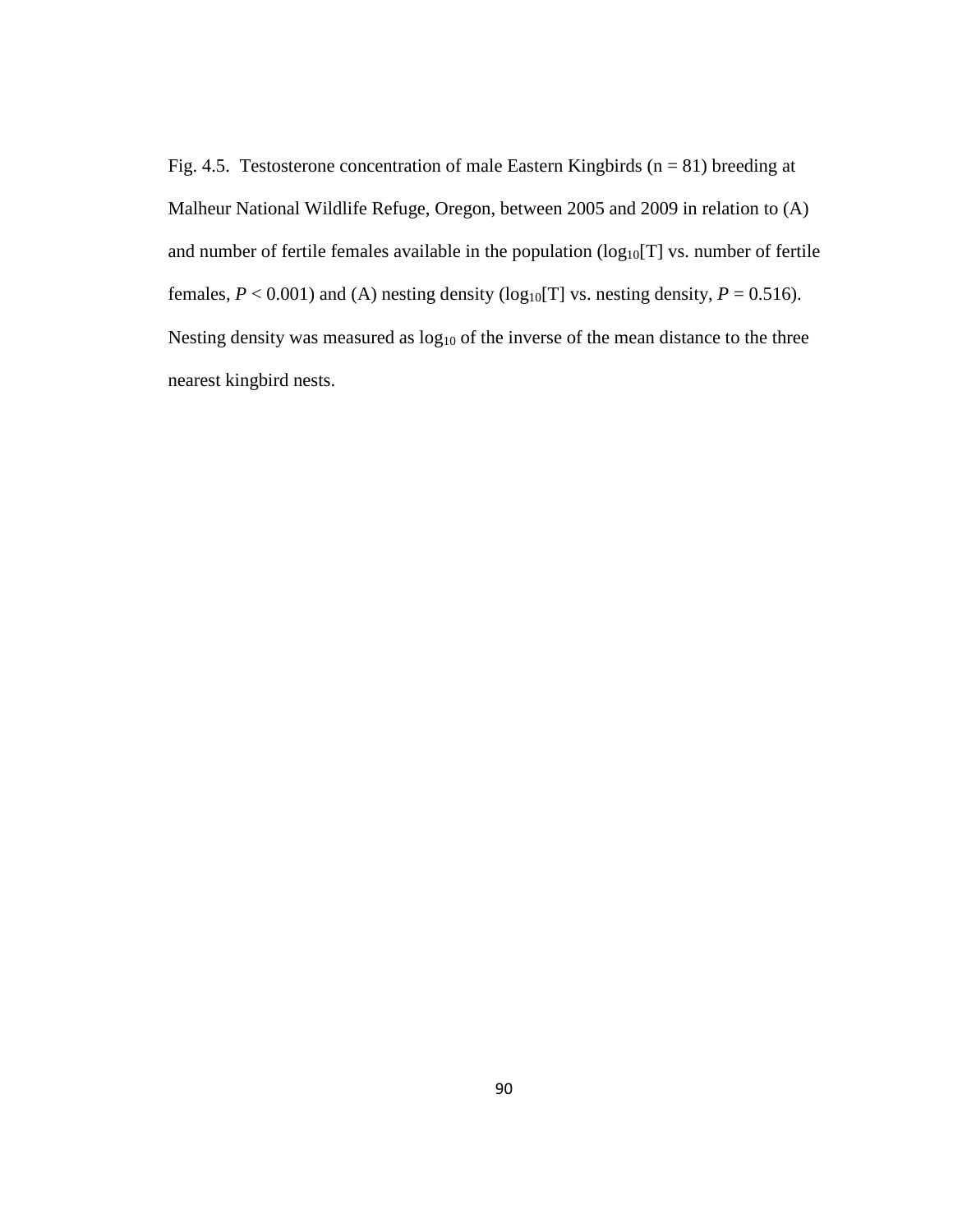Figure 4.1

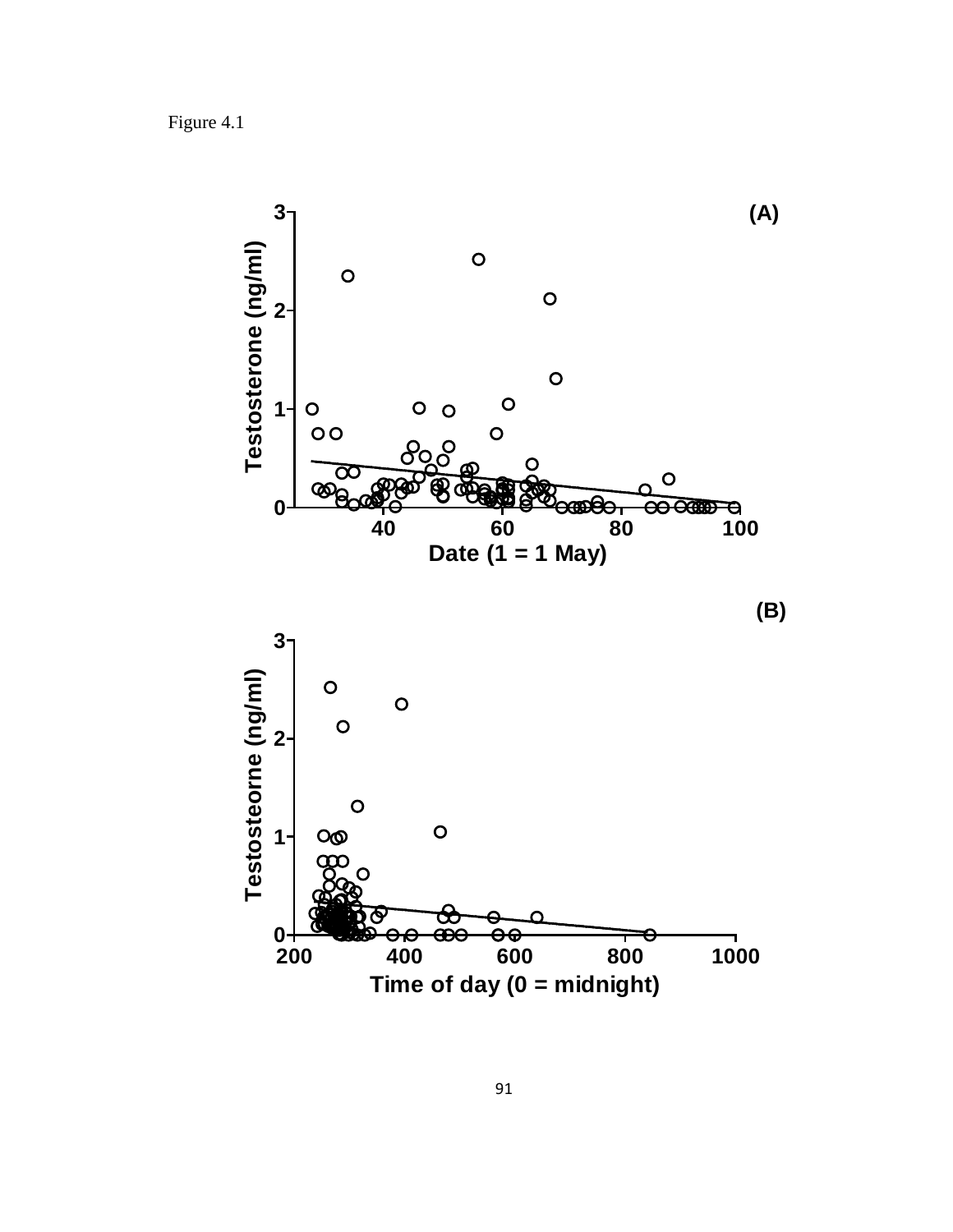Figure 4.2

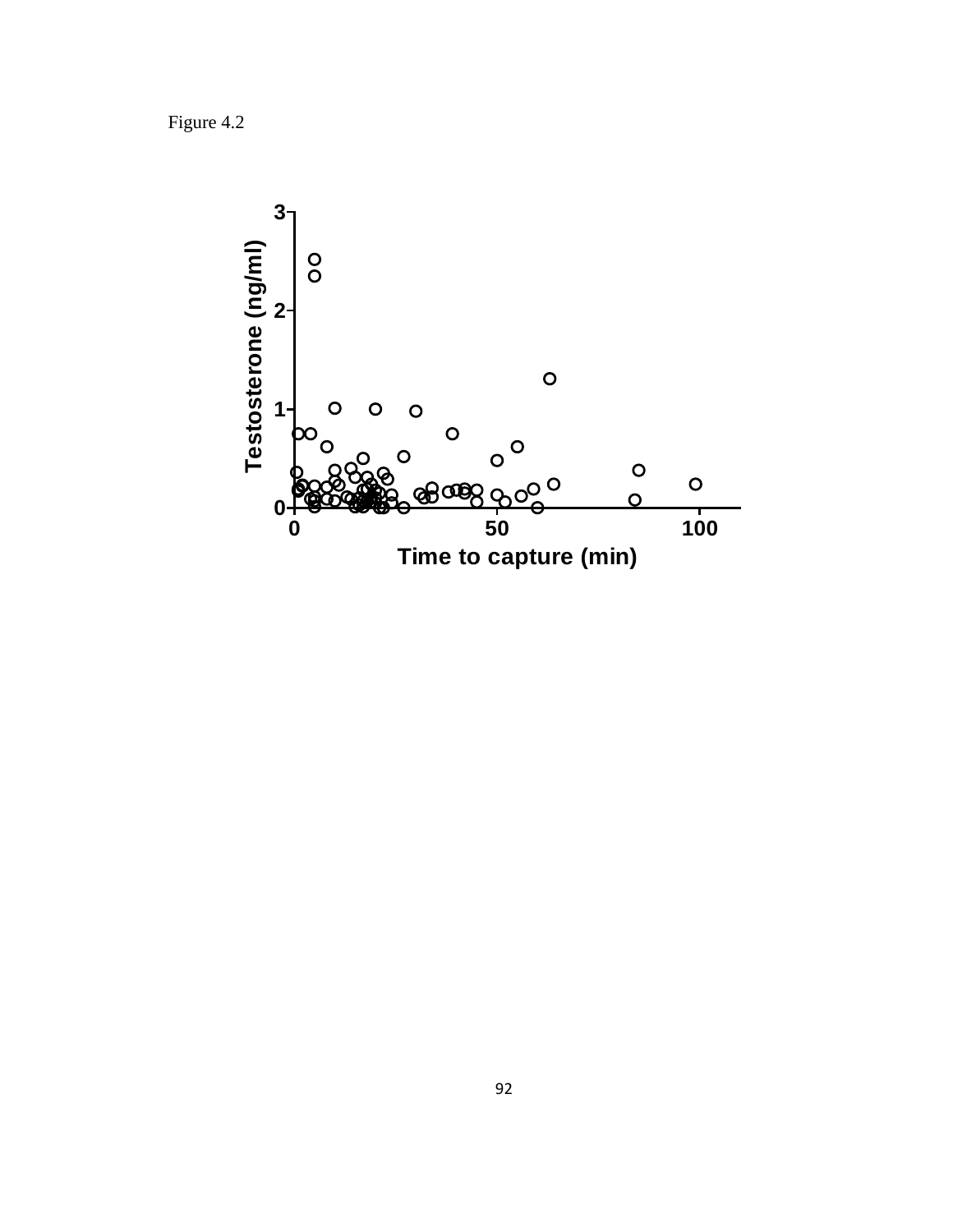Figure 4.3

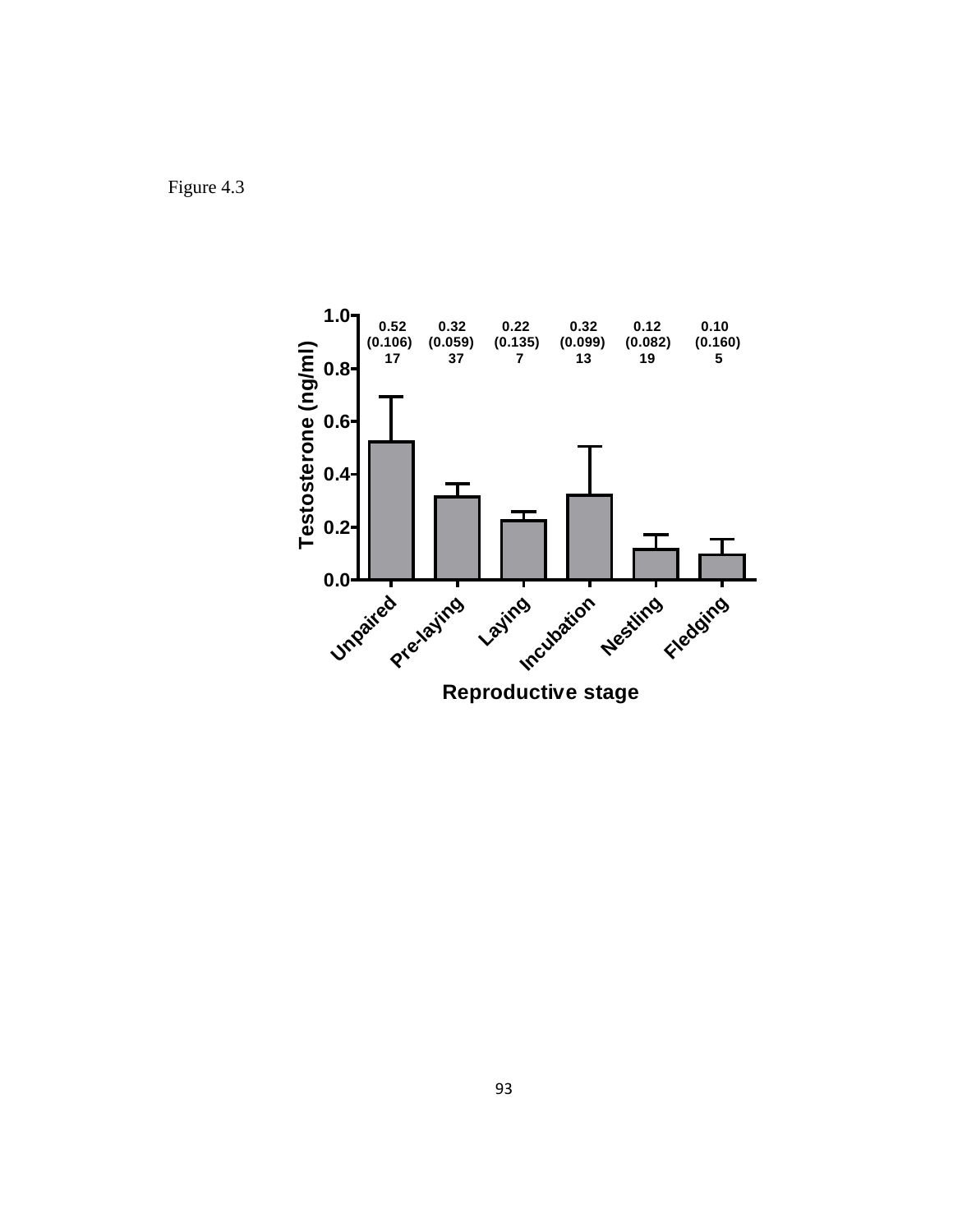

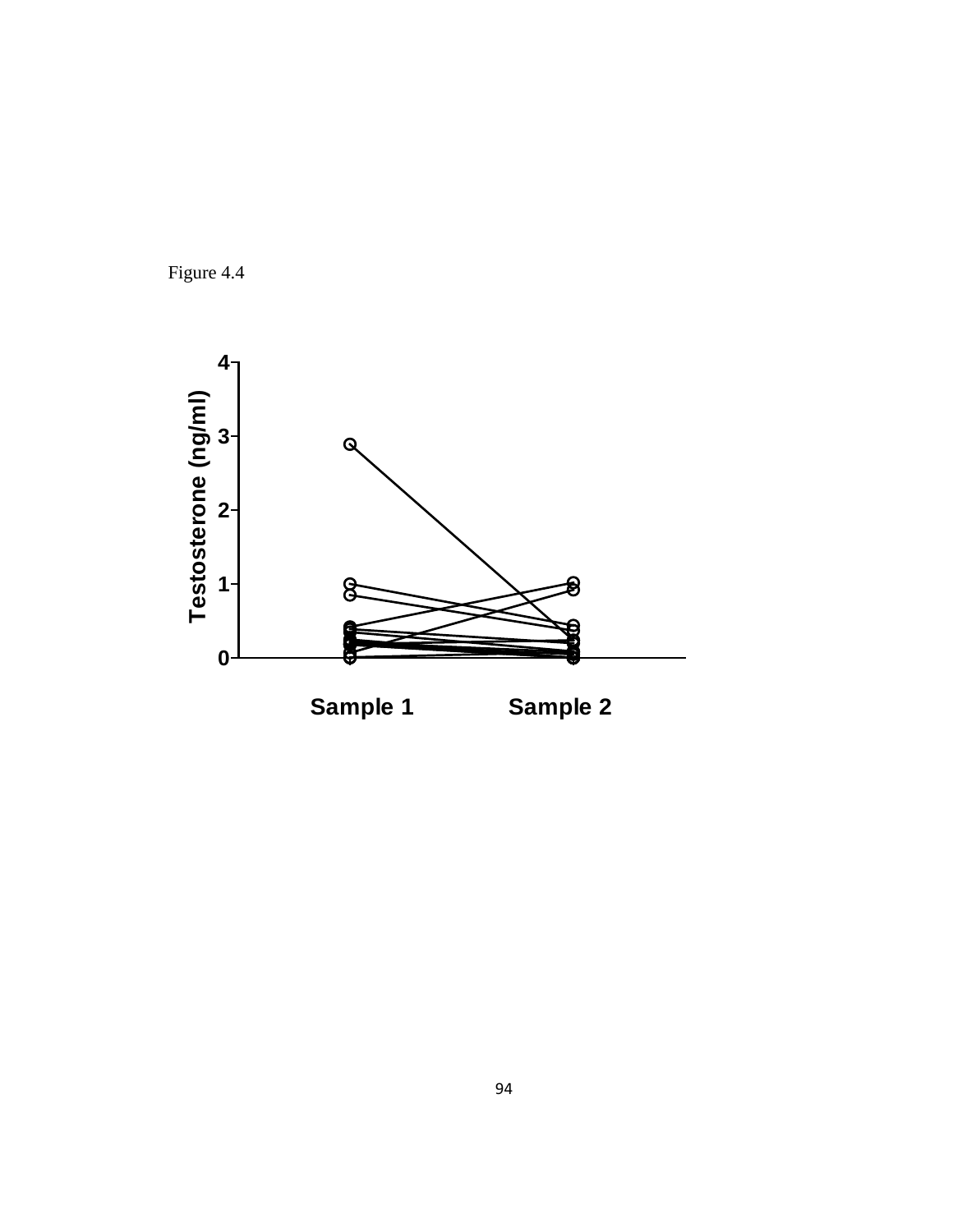

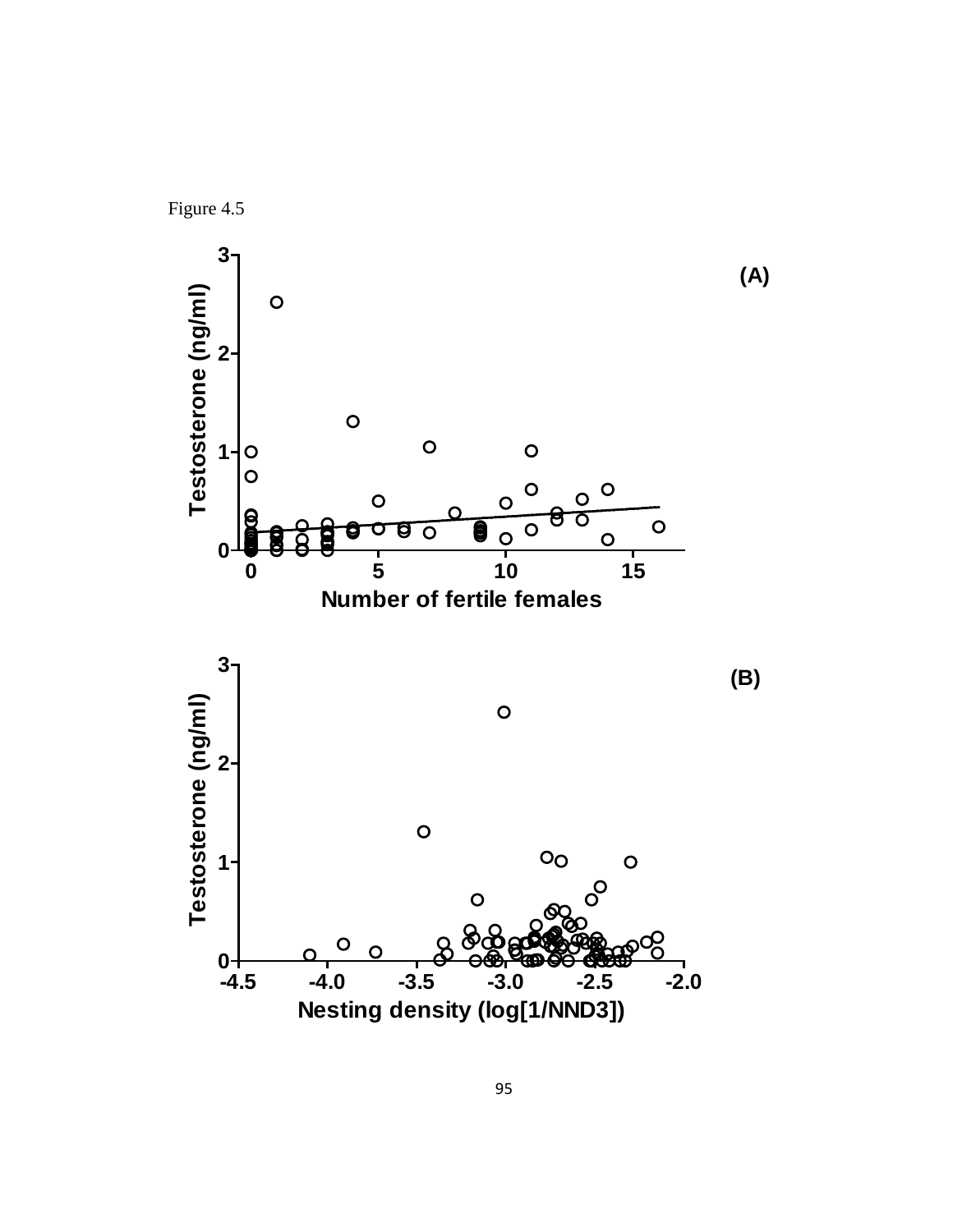## **CHAPTER 5**

## **Conclusions**

I studied the breeding biology of a population of Eastern Kingbirds in southeastern Oregon at Malheur National Wildlife refuge from 2003 to 2009. Extensive color banding of the population coupled with resighting banded individuals in following years allowed for a robust estimation of survival of adult kingbirds. In addition, the refuge's nature as an "island in a sea of desert" afforded an almost unprecedented opportunity to produce a very precise estimate of juvenile survival for kingbirds. I also utilized my resighting data to confirm that blood sampling did not cause declines in annual survival. Finally, I documented the breeding season testosterone profile of kingbirds. These results indicated that kingbirds exhibit an atypical testosterone profile compared to most other migratory, synchronously breeding monogamous species due to the fact that testosterone did not exhibit a sharp decline throughout the nest cycle.

There is a mutualistic relationship between science and technology. Advances in science increase technological capability, while at the same time, growth of technology advances science because old questions can be asked in new ways or questions previously unanswerable can now be addressed. The availability and, perhaps more importantly, affordability of equipment and techniques have helped to greatly increase our knowledge of the natural world. This is very much the case in ornithology, and indeed, in my research. Much of ornithology in the late 1800's and early 1900's was focused on the collection of eggs and study skins. Technological innovation in the early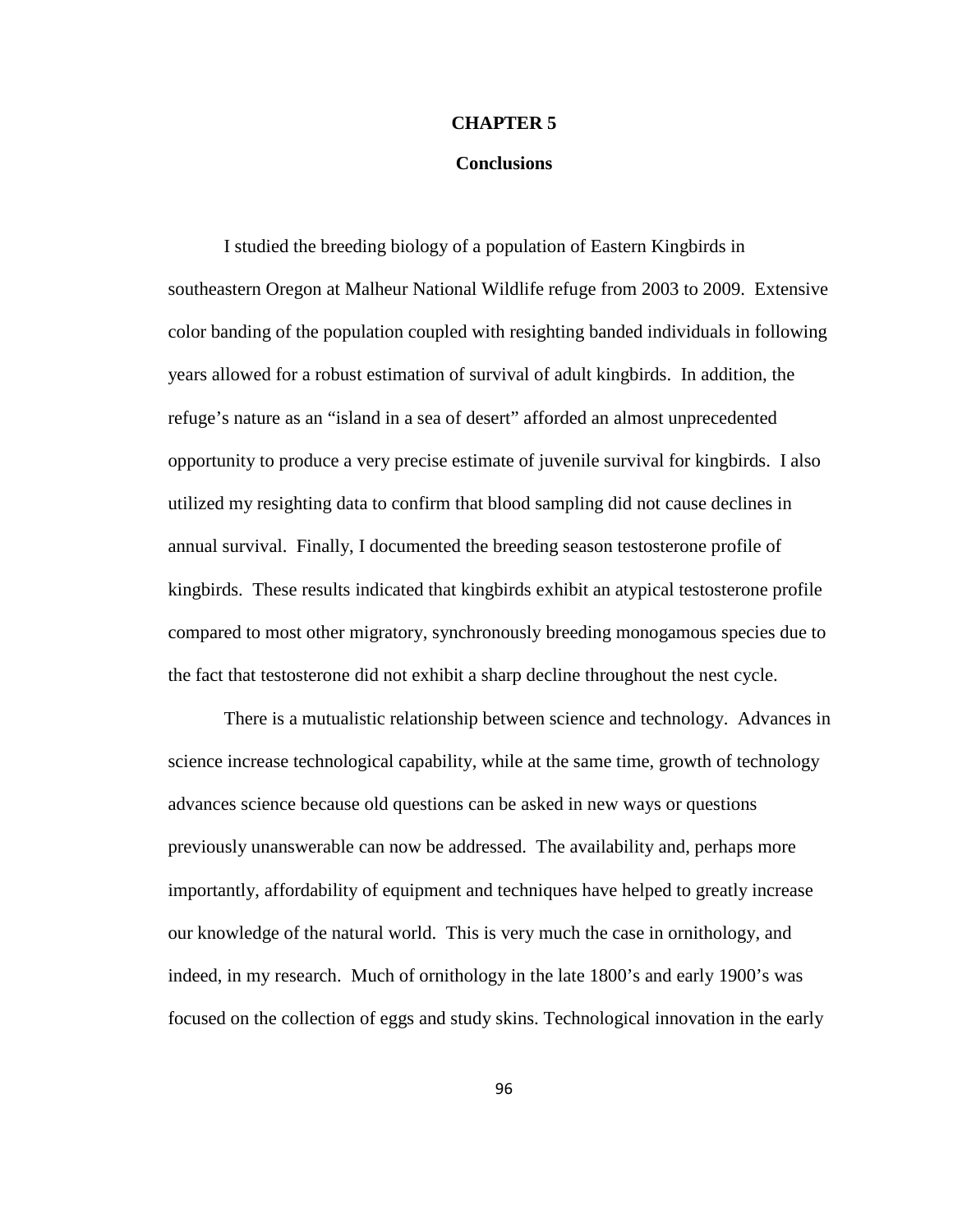$20<sup>th</sup>$  century allowed for the production of binoculars that enabled users to view detail as never before and helped usher in the end of the age of "ornithology at the end of gun barrel". Although present day field ornithology still relies on methods such as mist netting and nest searching, and scientific collecting is still required to help us further our understanding of taxonomic relationships, there is an ever increasing use of highly technical equipment to collect data and analyze results. The study of song, for instance, would not be possible without sound recording equipment and sophisticated analytical technologies. And most recently, the ingenious development of archival geolocators has opened a window into the intricacies of overwintering and migratory behavior that was never imagined (see McKinnon et al. 2013 and associated papers in April 2013 issue of *The Auk*).

# **KINGBIRD DEMOGRAPHY AND FACTORS INFLUENCING SURVIVAL**

Deriving estimates of survival in a population of free-living animals usually requires giving individuals some kind of mark so that they are recognizable in the future. In North America, John James Audubon is credited as the first person to mark birds in 1803. From this first experiment with Eastern Phoebes (*Sayornis phoebe*), bird banding has emerged as the go to method of tracking movement and estimating survival rates. In North America alone, more than 64 million birds have been banded since 1960. Bird banding allows researchers to address a number of interesting questions. Marking individuals and then recapturing them at a later date at a different location has allowed us to better understanding the migratory patterns of a number of species. Bands, and other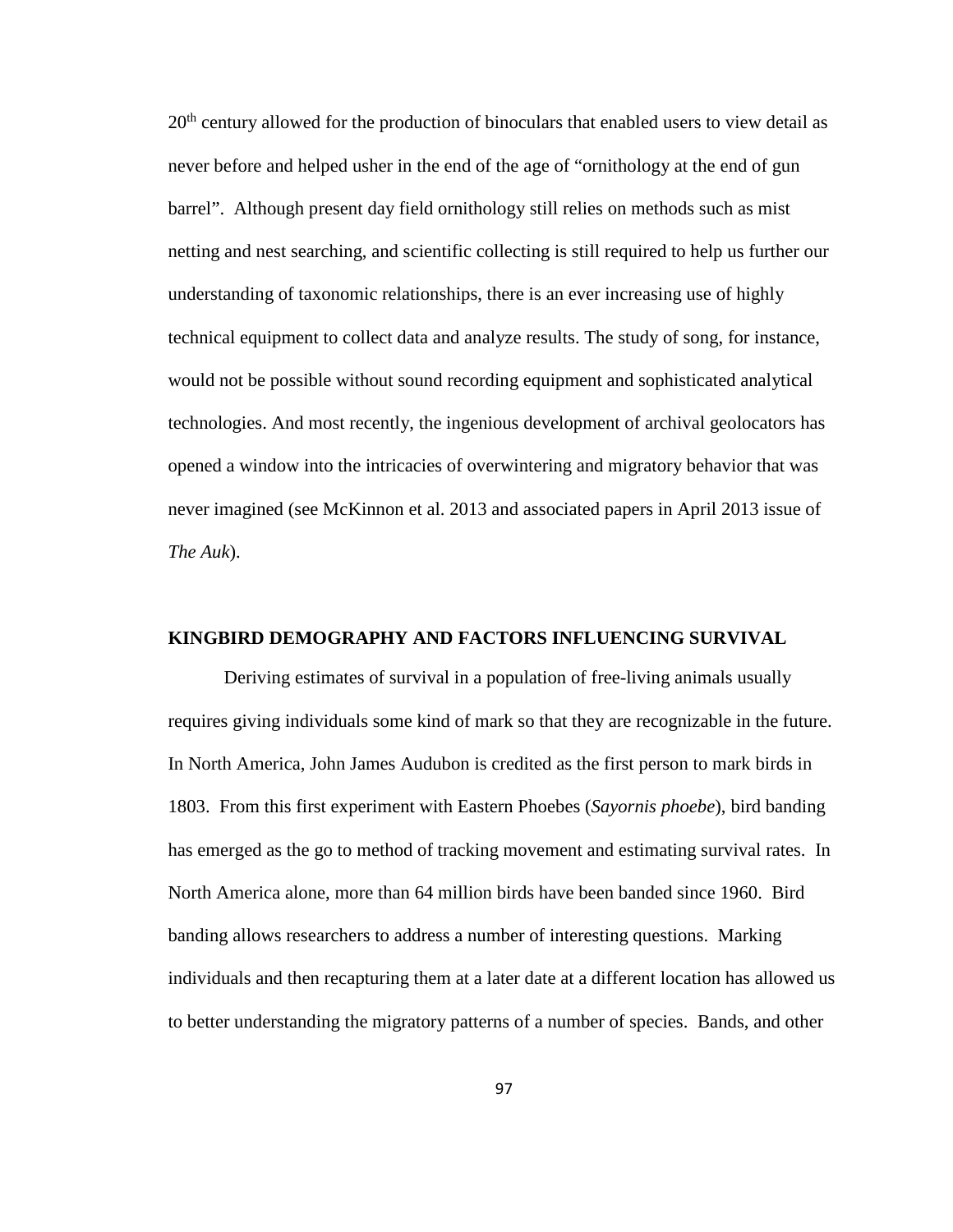unique marks, allow for easy recognition of individuals in a study which facilitates behavioral observations. Finally, estimating survival is, by far, the most frequent intent of banding birds.

Marking individuals is only the first step in estimating survival. Given the likelihood of movement throughout an individual's life, biologists must account for the possibility that animals may not be encountered despite being alive during census periods and analytical methods that account for this uncertainty are required to produce accurate estimates of survival rates. The early efforts of Cormack, Jolly, and Seber in developing a mathematical model (CJS model) that accounts for the likelihood that marked animals are encountered in future resighting events was an important milestone in the study of population dynamics. Although initially meant as a tool to estimate abundance, the CJS model can also be used to estimate survival. Individuals within a study population can be divided into groups using characteristics such as age and sex, and, when used in combination with other statistical analyses researchers have the ability to test hypotheses related to differences in survival among groups. In this respect, the CJS model and its extensions have become very useful tools for biologists.

Many species of birds exhibit relatively high site fidelity which allows fairly precise estimates of survival. On the other hand, juvenile dispersal, especially for birds, is usually much higher than adult survival. As a consequence, resighting rates of juveniles is much lower (reviewed by Weatherhead and Forbes 1994) and can lead to underestimation of juvenile survival. For example, Murphy (1996) reported age-specific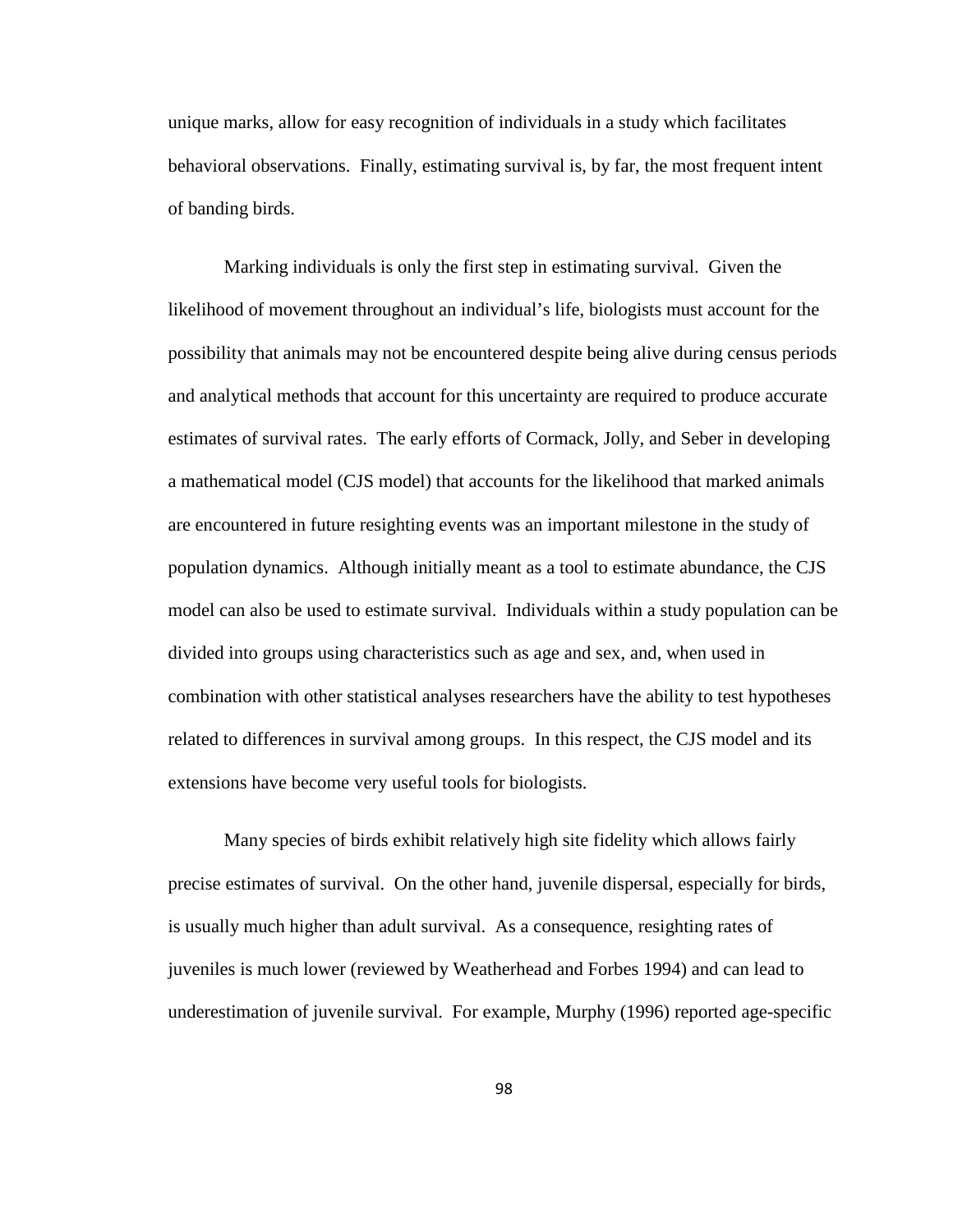estimates of survival for a population of kingbirds in New York. Estimates of adult survival between New York and Malheur were similar (Redmond and Murphy 2012), not surprising considering the high site fidelity of kingbirds (Murphy 1996). However, estimates of juvenile survival were different. Although my estimate of juvenile survival was likely an underestimate considering other demographic parameters of the Malheur population, it was much higher than Murphy's estimate in New York, and much closer to "true" juvenile survival. The best explanation for this is the isolated nature of my study site which limited juvenile dispersal. Estimates of adult survival are available for a number of species, but given the nature of dispersal in juvenile birds, accurate estimates of juvenile survival are not as frequently reported. In this respect, my study adds to the growing body of knowledge describing age-specific variation in vital rates (e.g., Tarwater et al. 2012). Informed management decisions for declining or threatened species and accurate comparisons between different life history strategies require such accurate estimations of survival at all stages of the life cycle.

A number of modifications to the CJS model have been developed that allow researchers to address hypotheses of the effects of individual characteristics on survival. Schwarz et al. (1993) and Brownie et al. (1993) extended the CJS model to allow individuals to transition between groups to produce a more accurate estimate of survival. Unlike the traditional group variable (e.g., age and sex) in the CJS model, these multistate mark-recapture models allowed for the possibility of moving freely among groups in multiple directions throughout the life of marked individuals, such as individuals moving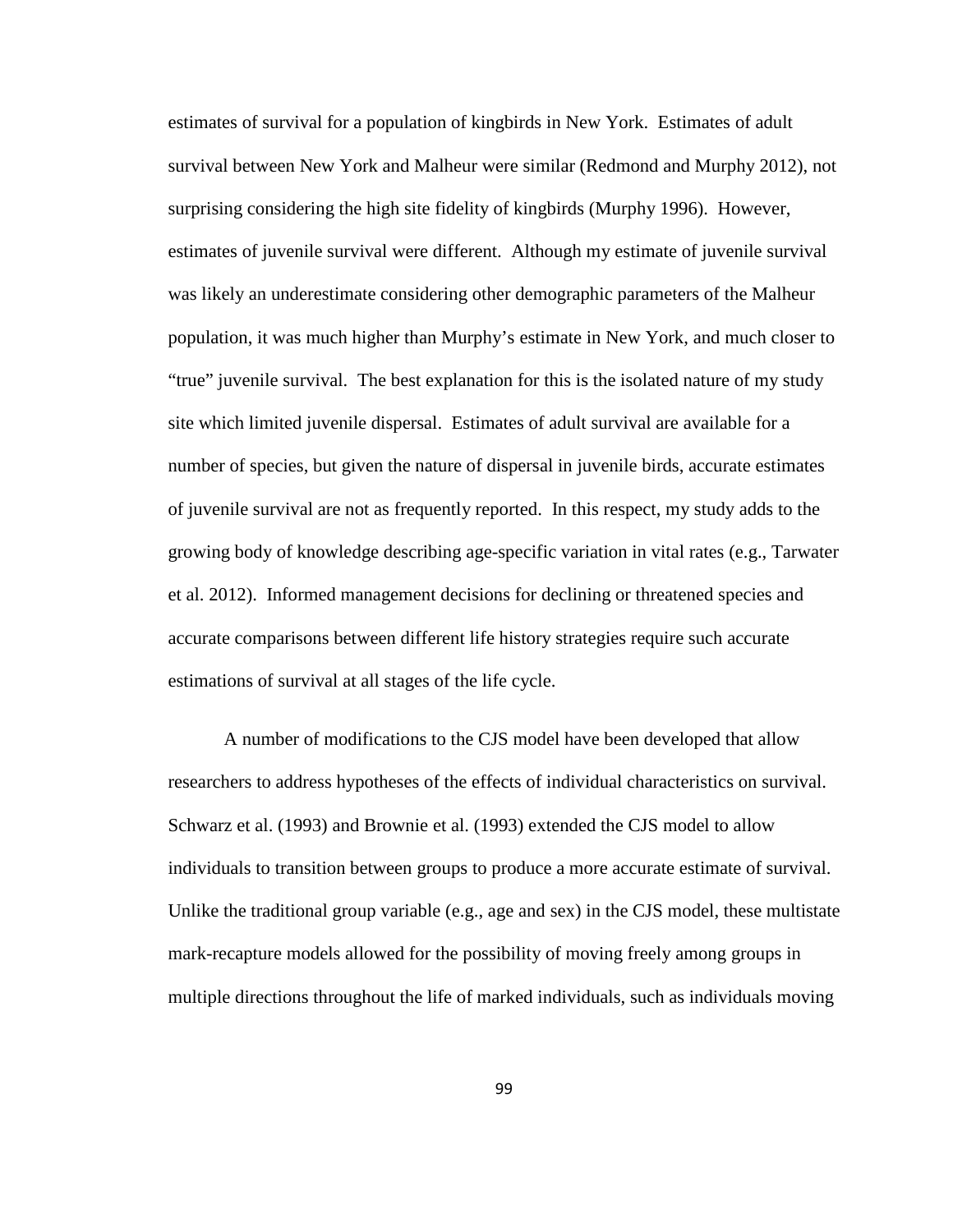between different populations across their lifespan. I utilized multistate mark-recapture models to test for the effects of blood sampling on survival in kingbirds.

Given the amount of data that can be generated, the collection of blood samples from wild birds is an increasingly used practice in field ornithology. Blood samples can be used to locate wintering grounds via stable isotope analysis (Marra et al. 1998), for genetic analyses such as resolving genetic mating systems (Villavicencio et al. 2014), and in hormone assays (Chastel et al. 2005). Researchers strive to ensure that the methods used to collect blood have little to no impact on the welfare of the birds they study by collecting small volumes of blood in as non-invasive a manner as possible. Although Sheldon et al. (2008) reviewed the current literature on the subject and concluded that blood sampling had no effect on the long-term survival in birds, the data that were used to come to this conclusion were potentially flawed in that none of the studies utilized a mark-recapture framework to determine if blood sampling had an effect on annual survival. When the question of how blood sampling effects annual survival was asked correctly in a population of Cliff Swallows (Brown and Brown 2009), a significant, negative effect of blood sampling on survival was observed. This result caused the Ornithological Council to issue a statement in their *"Guidelines to the use of wild birds in research"* warning ornithologists of the possible serious effects of collecting blood samples on the welfare of birds. My results showed that the negative effects are not universal as blood sampling did not have an effect on annual survival of kingbirds. Although it needs to be noted that Brown and Brown (2009) used a multistate model that could not actually answer the question they were asking, more studies are certainly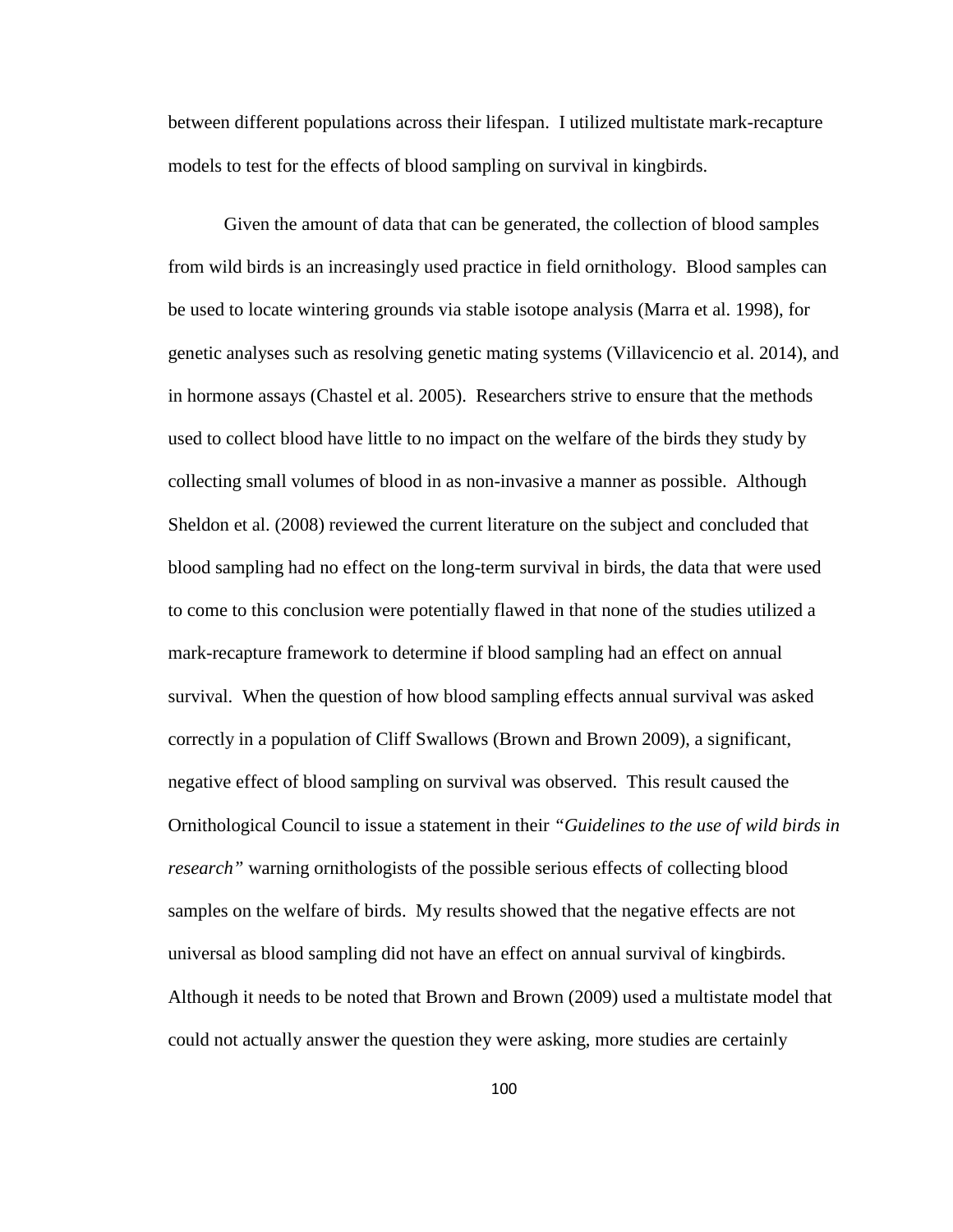needed in other species to determine the true effects that blood sampling has on annual survival, if any.

#### **Testosterone in Eastern Kingbirds**

Hormone secretion is the proximate mechanism that regulates the interplay between physiology, behavior, and life history events. In male vertebrates, the steroid hormone testosterone stimulates the development of secondary sexual characteristics and promotes mating behaviors such as mate attraction and territoriality. Studies utilizing assays to determine the concentration of circulating testosterone first became prevalent in the mid 1970's. Over the following three decades, information regarding testosterone levels has become available for many species. Despite the number of species that have received attention, relatively few were studied extensively and these results laid the foundation for what was thought, at the time, to be an almost universal generalization in avian endocrinology. This was the apparent difference in the pattern of testosterone secretion between monogamous and polygynous birds. In recent years, however, as more robust data became available for more species, endocrinologists are beginning to question this long-standing dogma. My results for kingbirds provide more evidence that the difference in testosterone profile between monogamous and polygynous species is not as clear as once thought and other aspects of a species' biology may be more important contributors to interspecific variation in testosterone profile. Male kingbirds, for example, are best described as being genetically polygynous due to extensive extra-pair fertilizations that occur in the populations that have been studied to date (Rowe et al. 2001, Dolan et al.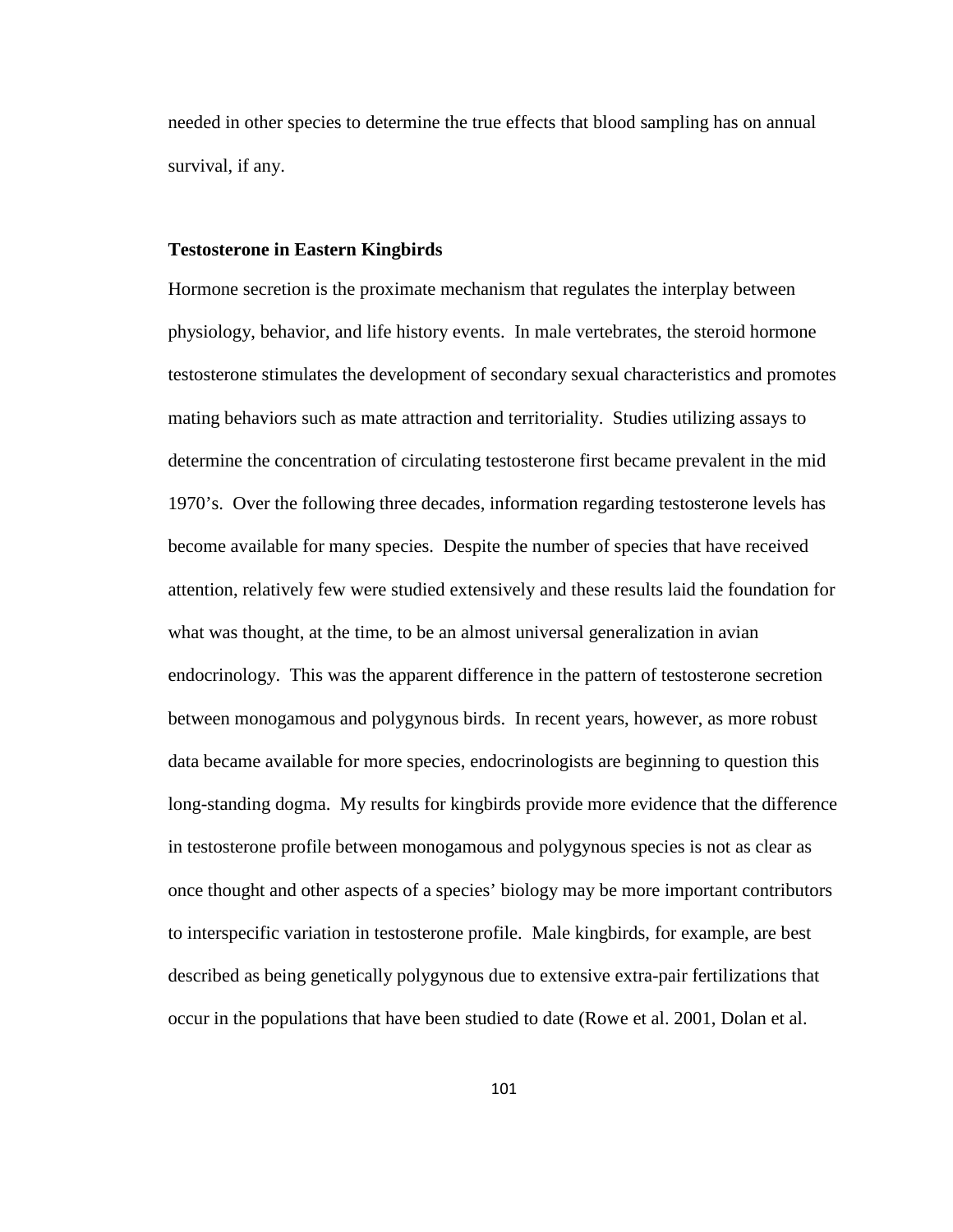2009). My results and those of others (Peters et al. 2001, Eikenaar et al. 2011b) suggest that genetic mating systems may be just as, if not more important, than social mating system in determining interspecific differences in patterns of testosterone secretion. However, only time will tell whether this can be stated as a generalization because too few current studies provide the integrative data on both the endocrine and mating systems needed to address this question (for examples see Raouf et al. 1997, Eikenaar et al. 2011b, Villavicencio et al. 2014, and the present study). Moving forward, this is a question that needs to be addressed if we are to have complete understanding of the importance that testosterone plays in shaping life history characteristics.

# **Closing remarks**

It is an exciting time to be an ornithologist. New technology is being utilized to address questions that were once unable to be answered. For example, GPS tracking devices are now small enough to be placed on songbirds weighing less than approximately 50 g, while ambient light level geolocators can be deployed on species weighing as little as 9 g (Streby et al. 2015). Both will give ornithologists a much broader picture of what birds experience across their annual cycle. Genetic analyses have become commonplace. As I transition from a student in ornithology to making a career in this science, I am excited for what the future holds.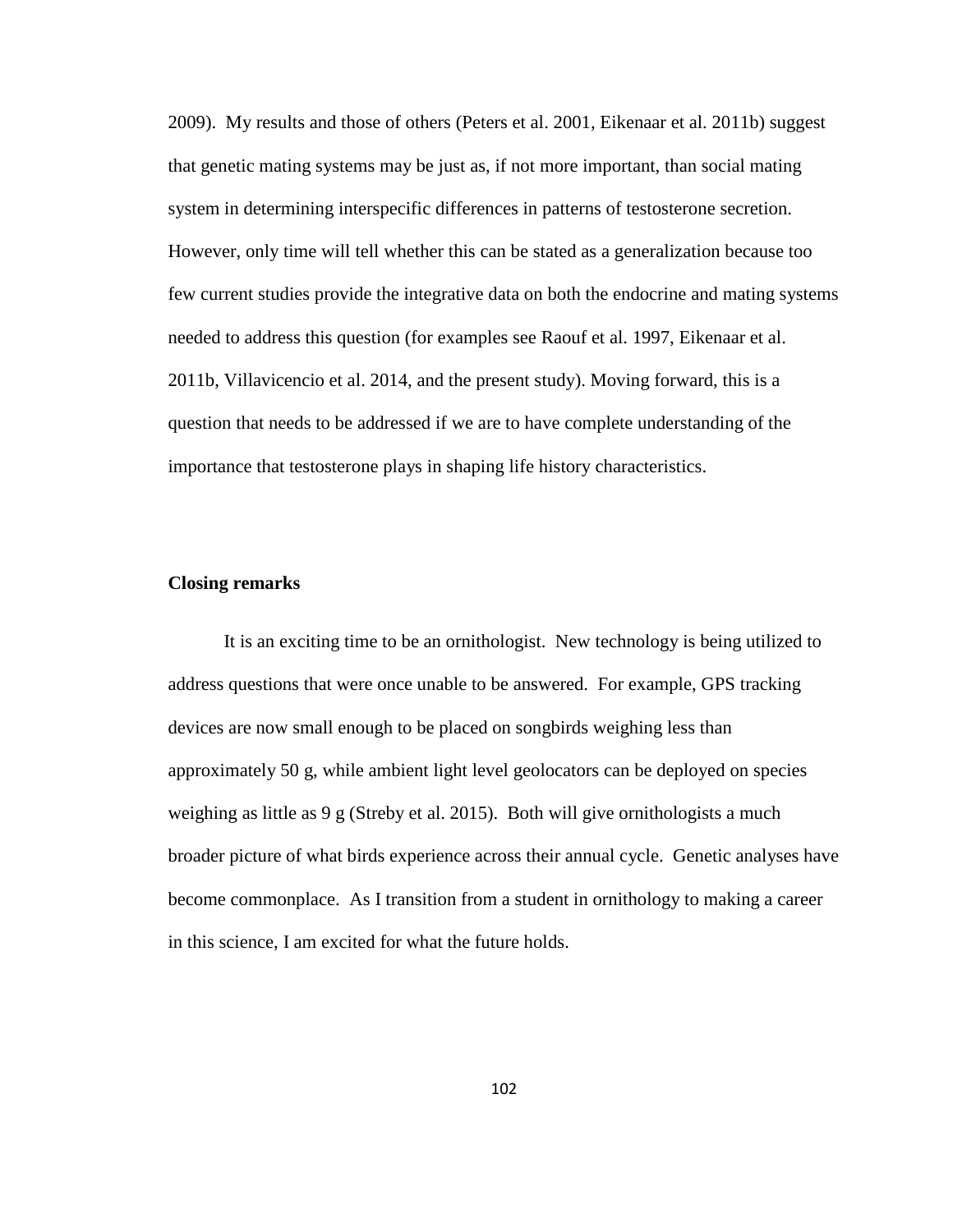#### **REFERENCES**

- Adkins-Regan, E. 2007. Hormones and the development of sex differences in behavior. Journal of Ornithology 148:S17-S26.
- Akcakaya, H. R., M. A. Burgman, and L. R. Ginzburg. 1997. Applied population ecology. Applied Biomathematics, Setauket, NY.
- Alonso-Alvarez, C., Velando, A. 2001. Effect of testosterone on the behaviour of yellow-legged gulls (*Larus cachinnans*) in a high density colony during the courtship period. Ethology, Ecology and Evolution 13:341-349.
- Anders, A. D., and M. R. Marshall. 2005. Increasing the accuracy of productivity and survival estimates in assessing landbird population status. Conservation Biology 19:66-74.
- Arcese, P. 1989. Intrasexual competition, mating system and natal dispersal in song sparrows. Animal Behaviour 38:958-979.
- Ardern, S. L., I. G. McLean, S. Anderson, R. Maloney, and D. M. Lambert. 1994. The effects of blood sampling on the behavior and survival of the endangered Chatham Island Black Robin (*Petroica traverse*). Conservation Biology 8:857- 862.
- Arlt, D., P. Forslund, T. Jeppsson, and T. Part. 2008. Habitat-specific population growth of a farmland bird. PLoS ONE 3: e3006.
- Arnason, A. N. 1972. Parameter estimates for mark–recapture experiments on two populations subject to migration and death. Researches on Population Ecology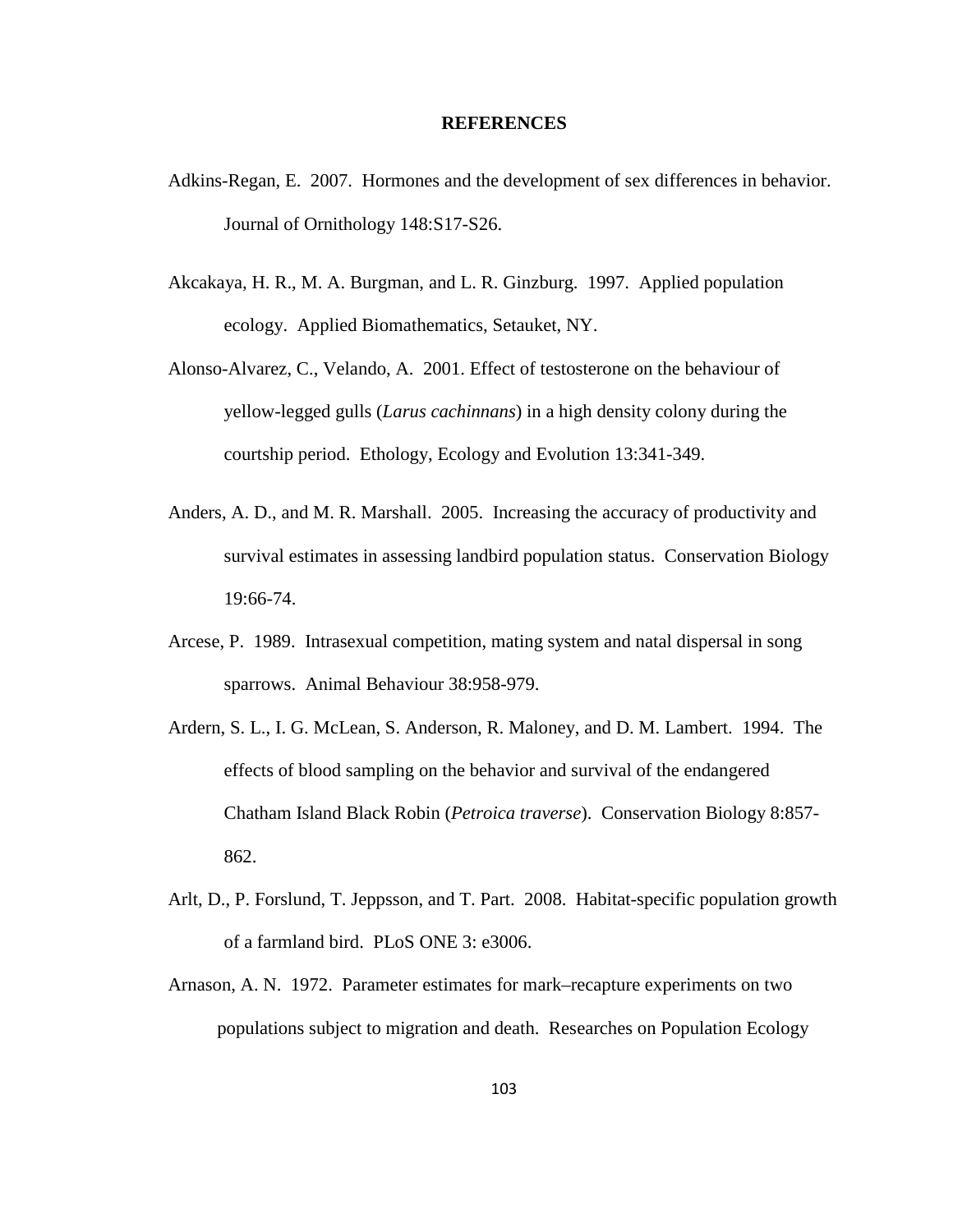13:99-113.

- Arnason, A. N. 1973. The estimation of population size, migration rates, and survival in stratified populations. Researches on Population Ecology 15:1-8.
- Arnold, T.W. 2010. Uninformative parameters and model selection using Akaike's information criterion. Journal of Wildlife Management 74:1175-1178.
- Ausprey, I. J., and A. D. Rodewald. 2011. Postfledging survivorship and habitat selection across a rural-to-urban landscape gradient. Auk 128:293-302.
- Bachman, S.E., Bachman, J.M., Mashaly, M.M. 1987. Effect of photoperiod on the diurnal rhythm of plasma testosterone, dihydrotestosterone, and androstenedione in mature male chickens. Comparative Biochemistry and Physiology Part A: Physiology 87:775-559.
- Baker, M., N. Nur, and G. R. Geupel. 1995. Correcting biased estimates of dispersal and survival due to limited study area: theory and an application using Wrentits. Condor 97:663-674.
- Balenger, S. L., L. S. Johnson, H. L. Mays, Jr., and B. S. Masters. 2009. Extra-pair paternity in the socially monogamous Mountain Bluebird *Sialia currucoides* and its effect on the potential for sexual selection. Journal of Avian Biology 40:173- 180.
- Beaulieu, M., Y. Ropert-Coudert, Y. Le Maho, A. Ancel, and F. Criscuolo. 2010. Foraging in an oxidative environment: Relationship between  $\delta^{13}$ C values and oxidative status in Adelie penguins. Proceedings of the Royal Society of London, Series B 277:1087-1092.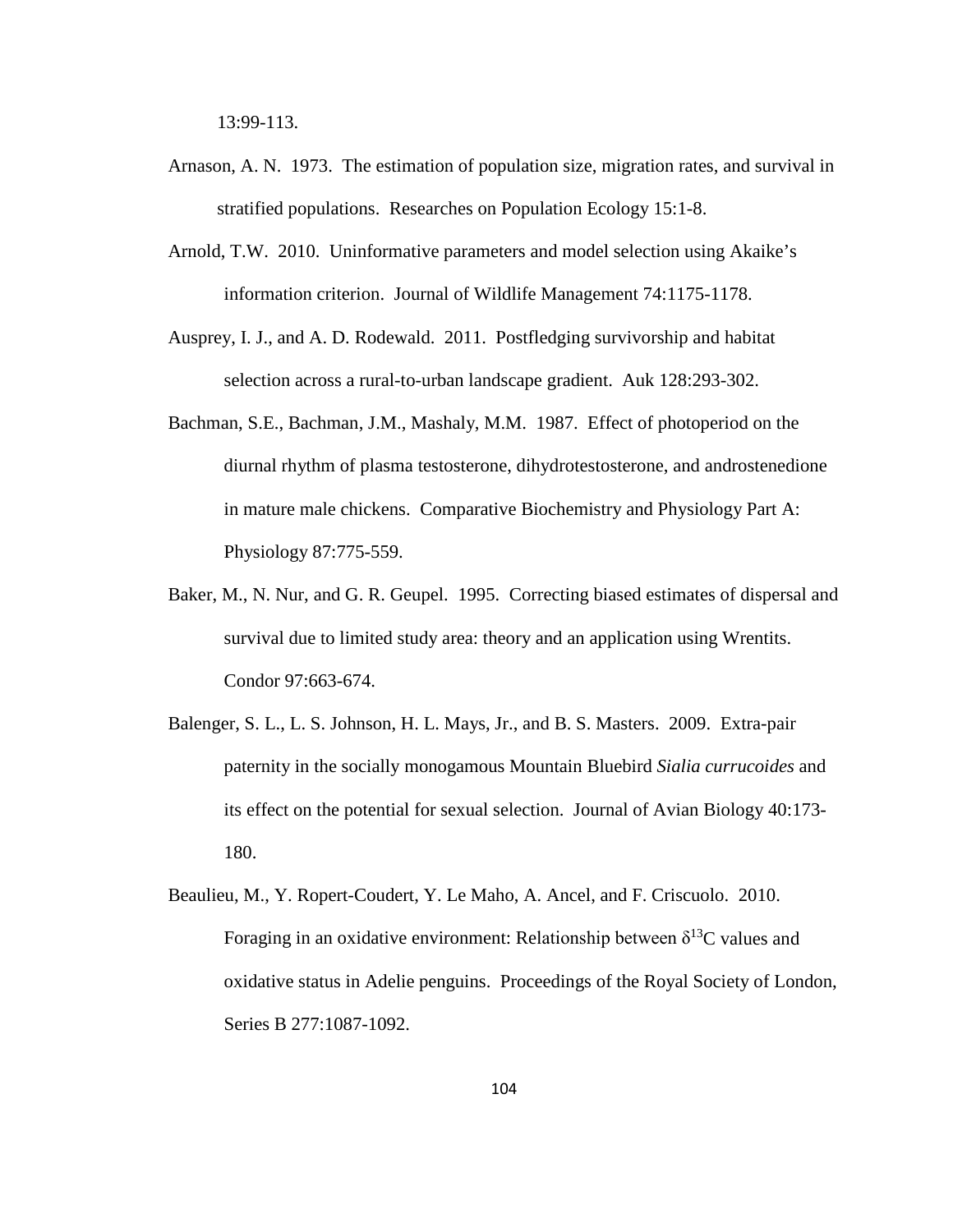- Beletsky, L.D., Orians, G.H., Wingfield, J.C. 1989. Relationships of steroid hormones and polygyny to territorial status, breeding experience, and reproductive sucesss in male Red-winged Blackbirds. Auk 106:107-117.
- Berkeley, L. I., J. P. McCarty, and L. L. Wolfenbarger. 2007. Postfledging survival and movement in Dickcissels (*Spiza americana*): implications for habitat management and conservation. Auk 124:396-409.
- Bigler, W. J., G. L. Hoff, and L. A. Scribner. 1977. Survival of Mourning Doves unaffected by withdrawing blood samples. Bird-Banding 48:168.
- Braden, G. T., R. L. McKernan, and S. M. Powell. 1997. Association of within-territory vegetation characteristics and fitness components of California Gnatcatchers. Auk 114:601-609.
- Breininger, D. R., J. D. Nichols, G. M. Carter, and D. M. Oddy. 2009. Habitat-specific breeder survival of Florida Scrub-jays: Inference from multistate models. Ecology 90:3180-3189.
- Brown, C. R, and M. B. Brown. 1995a. Cliff Swallow (*Petrochelidon pyrrhonota*). *In* The Birds of North America Online (A. Poole, Ed.). Cornell Lab of Ornithology, Ithaca, New York. Available at bna.birds.cornell.edu/bna/species/149
- Brown, C. R., M. B. Brown, and B. Rannala. 1995b. Ectoparasites reduce long-term survival of their avian host. Proceedings of the Royal Society of London, Series B 262:313-319.
- Brown, C. R., and M. B. Brown. 1996. Coloniality in the Cliff Swallow: The Effect of Group Size on Social Behavior. University of Chicago Press, Chicago, Illinois.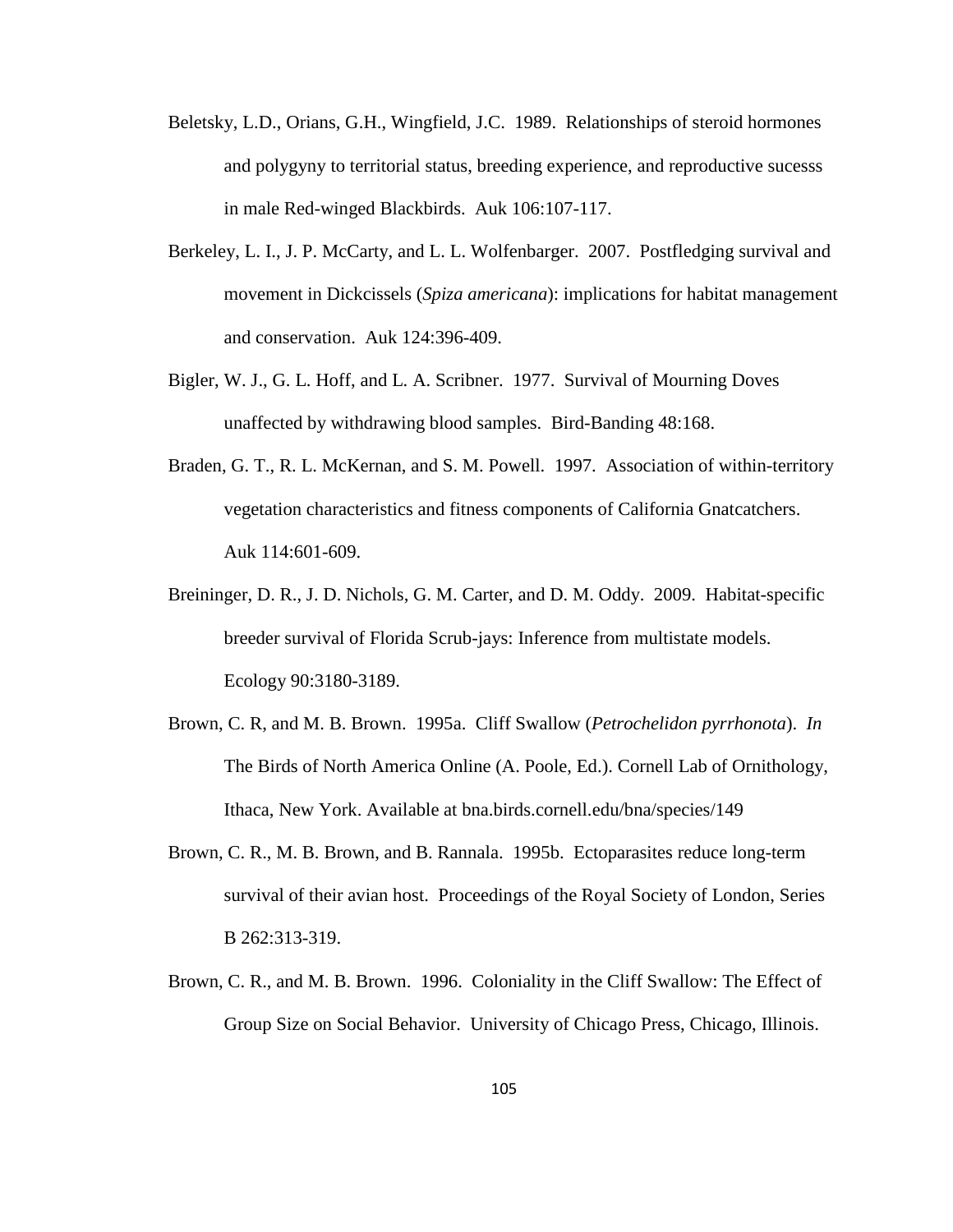- Brown, M. B., and C. R. Brown. 2009. Blood sampling reduces annual survival in Cliff Swallows (*Petrochelidon pyrrhonota*). Auk 126:853-861.
- Brown, W. P., and R. R. Roth. 2009. Age-specific reproduction and survival of individually marked Wood Thrushes, *Hylocichla mustelina*. Ecology 90:218-229.
- Brownie, C., J. E. Hines, J. D. Nichols, K. H. Pollock, and J. B. Hestbeck. 1993. Capture–recapture studies for multiple strata including non-Markovian transitions. Biometrics 49:1173-1187.
- Bryant, D. M. 1997. Energy expenditure in wild birds. Proceedings of the Nutrition Society 56:1025-1039.
- Buehler, D. A., J. J. Giocomo, J. Jones, P. B. Hamel, C. M. Rogers, T. A. Beachy, D. W. Varble, C. P. Nicholson, K. L. Roth, J. Barg, R. J. Robertson, J. R. Robb, and K. Islam. 2008. Cerulean Warbler reproduction, survival, and models of population decline. Journal of Wildlife Management 72:646-653.
- Burnham, K. P., and D. R. Anderson. 2002. Model Selection and Multimodel Inference: A Practical Information-Theoretic Approach, 2nd ed. Springer, New York.
- Busch, D.S., Robinson, T.R., Hahn, T.P., Wingfield, J.C. 2008. Sex hormones in the song wren: variation with time of year, molt, gonadotropin releasing hormone, and social challenge. Condor 110:125-133.
- Cancellieri, S., Murphy, M.T. 2013. Experimental examination of nest reuse by an opencup nesting passerine: savings of time/energy or nest site shortage? Animal Behviour 85:1287-1294.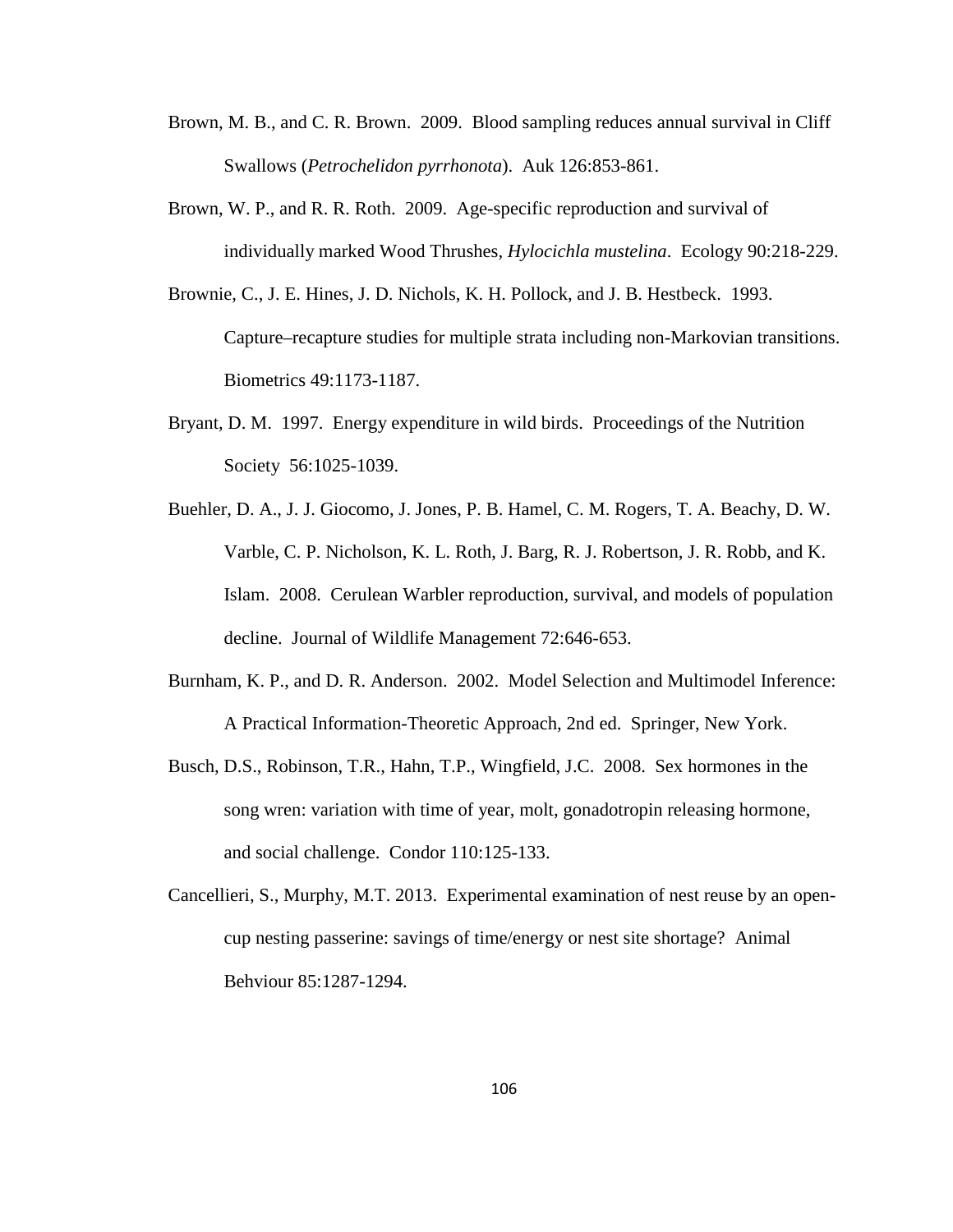- Canoine, V., Gwinner, E. 2002. Seasonal differences in the hormonal control of territorial aggression in free-living European Stonechats. Hormones and Behavior 41:1-8.
- Cawthorn, J.M., Morris, D.L., Ketterson, E.D., Nolan, Jr., V. 1998. Influence of experimentally elevated testosterone on nest defence in dark-eyed juncos. Animal Behaviour 56:617-621.
- Chandler, C.R., Ketterson, E.D., Nolan, Jr., V., Ziegenfus. C. 1994. Effects of testosterone on spatial activity in free-ranging dark-eyed juncos, *Junco hyemalis*. Animal Behaviour 47:1445-1455.
- Chandler C.R., Ketterson E.D., Nolan Jr. V. 1997. Effects of testosterone on use of space by male dark-eyed juncos when their mates are fertile. Animal Behaviour 54:543-549.
- Choquet, R., J.-D. Lebreton, O. Gimenez, A.-M. Reboulet, and R. Pradel. 2009. U-CARE: Utilities for performing goodness of fit tests and manipulating CApture-REcapture data. Ecography 32:1071-1074.
- Choquet, R., A.-M. Reboulet, R. Pradel, O. Gimenez, and J.-D. Lebreton. 2004. M-SURGE: New software specifically designed for multistate capture–recapture models. Animal Biodiversity and Conservation 27:207-215.
- Clobert, J., and J-D. Lebreton. 1991. Estimation of demographic parameters in bird population dynamics. In: Bird population studies: their relevance to conservation and management (C. M. Perrins, J.-D. Lebreton, and G. J. M. Hirons, eds.), pp. 75-104. Oxford University Press, Oxford, UK.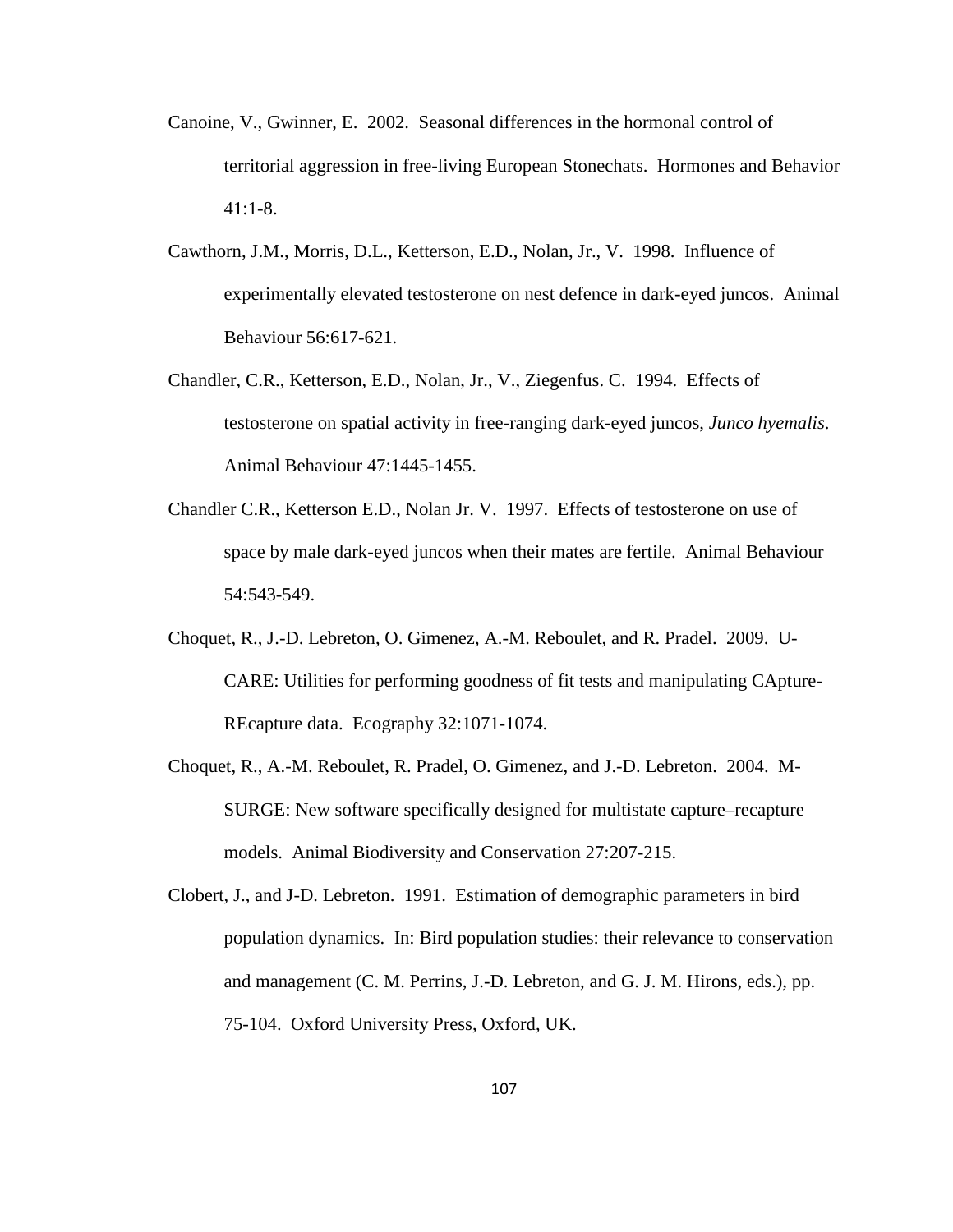- Cockburn, A., Osmond, H.L., Mulder, R.A., Green, D.J., Double, M.C. 2003. Divorce, dispersal and incest avoidance in the cooperatively breeding superb fairy-wren *Malurus cyaneus*. Journal of Animal Ecology 79:189-202.
- Cohen, E. B., and C. A. Lindell. 2004. Survival, habitat use, and movements of fledging White-throated Robins (*Turdus assimilis*) in a Costa Rican agricultural landscape. Auk 121:404-414.
- Colwell, M. A., C. L. Gratto, L. W. Oring, and A. J. Fivizzani. 1988. Effects of blood sampling on shorebirds: Injuries, return rates, and clutch desertions. Condor 90:942-945.
- Cormack, R. M. 1964. Estimates of survival from the sighting of marked animals. Biometrika 51:429-438.
- Cooper, C. B., S. J. Daniels, and J. R. Walters. 2008. Can we improve estimates of juvenile dispersal distance and survival? Ecology 89:3349-3361.
- Cooper, N. W., M. T. Murphy, and L. J. Redmond. 2009a. Age- and sex-dependent arrival date in the Eastern Kingbird. Journal of Field Ornithology 80:35-41.
- Cooper, N. W., M. T. Murphy, L. J. Redmond, and A. C. Dolan. 2009b. Densitydependent age at first reproduction in the Eastern Kingbird. Oikos 118:413-419.
- Davis, D.E. 1941. The belligerency of the kingbird. Wilson Bulletin 53:157-168.
- de la Cruz, C., Solís, E., Valencia, J., Chastel, O., Sorci, G. 2003. Testosterone and helping behavior in the azure-winged magpie (*Cyanopica cyanus*): natural variation and an experimental test. Behavioral Ecology and Sociobiology 55:103- 111.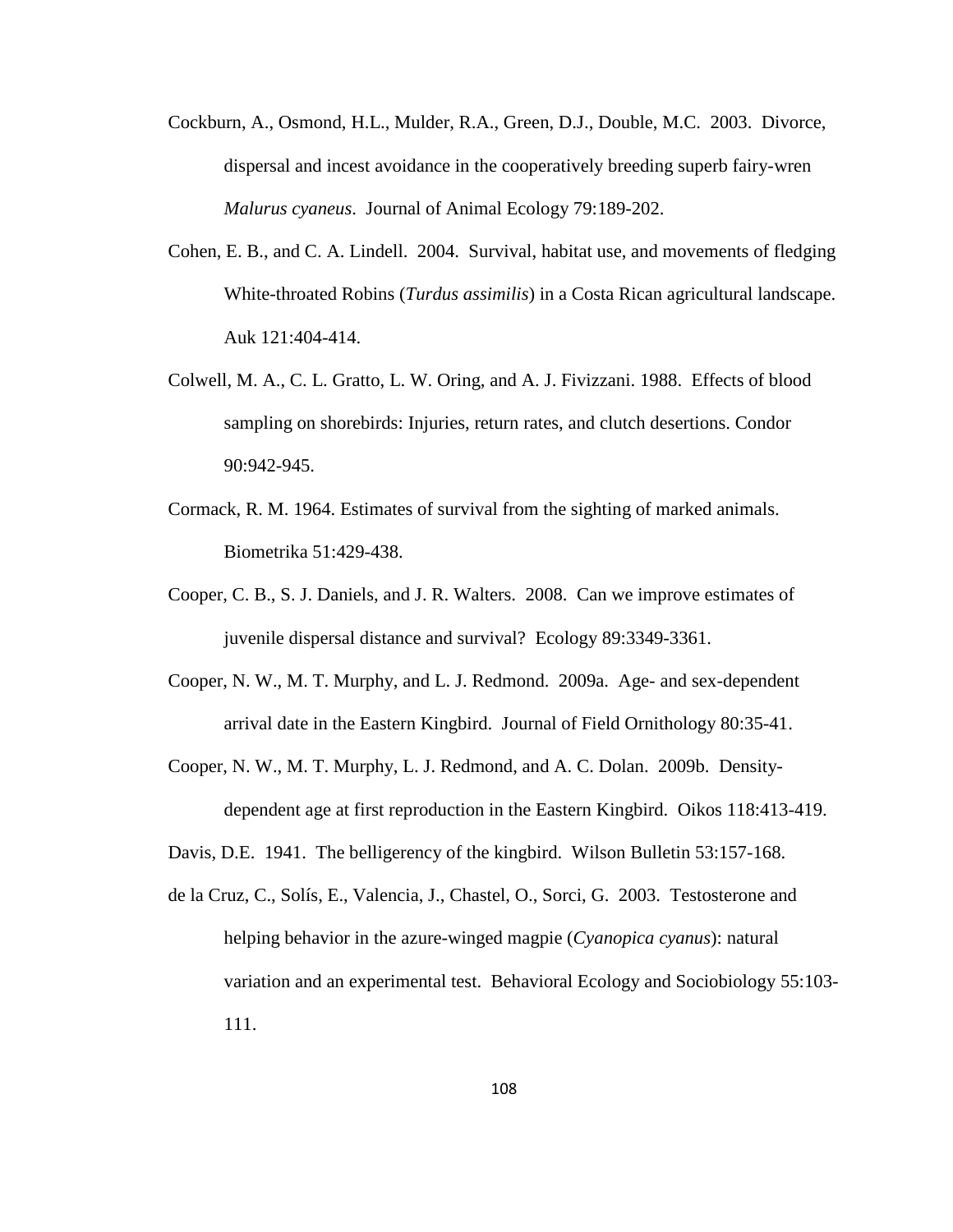- De Ridder, E., Pinxten, R., Eens, M. 2000. Experimental evidence of a testosteroneinduced shift from paternal to mating behaviour in a facultatively polygynous songbird. Behavioral Ecology and Sociobiology 49:24-30.
- DiQuinzio, D. A., P. W. C. Paton, and W. R. Eddleman. 2001. Site fidelity, philopatry, and survival of promiscuous Saltmarsh Sharp-tailed Sparrows in Rhode Island. Auk 118:888-899.
- Dolan, A. C., M. T. Murphy, L. J. Redmond, K. Sexton, and D. Duffield. 2007. Extrapair paternity and the opportunity for sexual selection in a socially monogamous passerine. Behavioral Ecology 18:985-993.
- Dolan, A. C., M. T. Murphy, L. J. Redmond, and D. Duffield. 2009. Maternal characters and the production and recruitment of sons in the eastern kingbird (*Tyrannus tyrannus*). Behavioral Ecology and Sociobiology 63:1527-1537.
- Donovan, T. M., R. H. Lamberson, A. Kimber, F. R. Thompson III, and J. Faaborg. 1995. Modeling the effects of habitat fragmentation on source and sink demography of Neotropical migrant birds. Conservation Biology 9:1396-1407.
- Dufty, A. M., Jr. 1988. The effects of repeated blood sampling on survival in Brownheaded Cowbirds. Condor 90:939-941.
- Eikenaar, C.M. Whitham, M., Komdeur, J., van der Velde, M., Moore, I.T. 2011a. Endogenous testosterone is not associated with the trade-off between paternal and mating effort. Behavioral Ecology 22:601-608.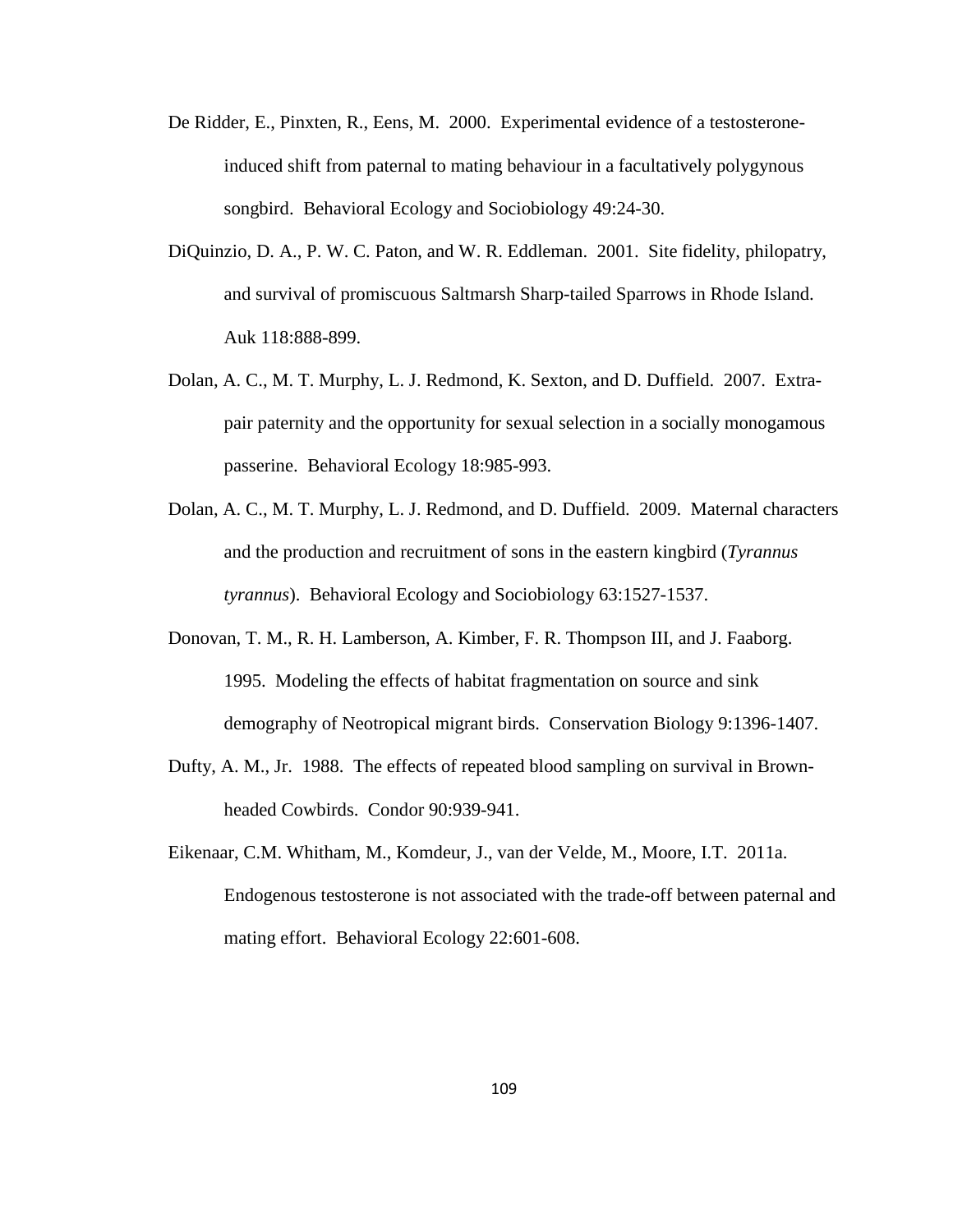- Eikenaar, C.M. Whitham, M., Komdeur, J., van der Velde, M., Moore, I.T. 2011b. Testosterone, plumage colouration and extra-pair paternity in Male North American Barn Swallows. PLoS ONE 6.
- Fair, J., E. Paul, and J. Jones, Eds. 2010. Guidelines to the Use of Wild Birds in Research. Ornithological Council, Washington, D.C.
- Fair, J., S. Whitaker, and B. Pearson. 2007. Sources of variation in haematocrit in birds. Ibis 149:535-552.
- Fitzpatrick, J. W. 1980. Foraging behavior of Neotropical tyrant flycatchers. Condor 82:43-57.
- Foerster, K., Poesel, A., Kunc, H., Kempernaers, B. 2002. The natural plasma testosterone profile of male blue tits during the breeding season and its relation to song output. Journal of Avian Biology 33:269-275.
- Franklin, A. B., R. J. Gutierrez, J. D. Nichols, M. E. Seamans, G. C. White, G. S. Zimmerman, J. E. Hines, T. E. Munton, W. S. LaHaye, J. A. Blakesley, G. N. Steger, B. R. Noon, D. W. H. Shaw, J. J. Keane, T. L. McDonald, and S. Britting. 2004. Population dynamics of the California Spotted Owl (*Strix occidentalis occidentalis*): A meta-analysis. Ornithological Monographs 54:1-54.
- Franks, E. C. 1967. Mortality of bled birds as indicated by recapture rate. Bird-Banding 38:125-130.
- Frederick, P. C. 1986. Parental desertion of nestlings by White Ibis (*Eudocimus albus*) in response to muscle biopsy. Journal of Field Ornithology 57:168-173.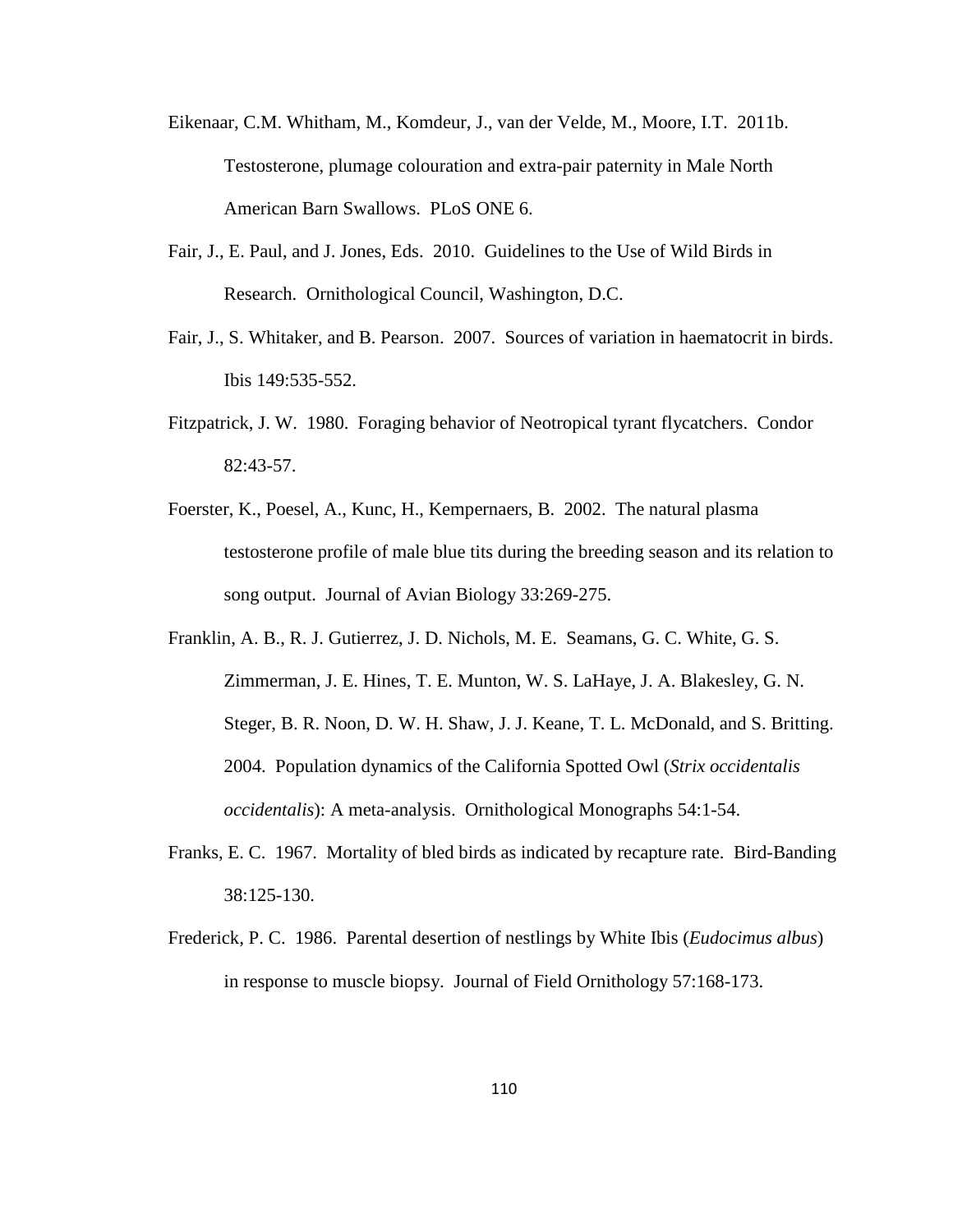- Fridolfsson, A. K., and H. Ellegren. 1999. A simple and universal method for molecular sexing of non-ratite birds. Journal of Avian Biology 30:116-121.
- Garamszegi, L.Z., Eens, M., Hurtrez-Boussès, S., Møller, A.P. 2005. Testosterone, testes size, and mating success in birds: a comparative study. Hormones and Behavior 47:389-409.
- Garamszegi, L.Z., Hirschenhauser, K., Bókony, V., Eens, M., Hurtrez-Boussès, S., Møller, A.P., Oliveira, R.F., Wingfield, J.C. 2008. Latitudinal distribution, migration, and testosterone levels in birds. American Naturalist 172:533-546.
- Gardali, T., D. C. Barton, J. D. White, and G. R. Geupel. 2003. Juvenile and adult survival of Swainson's Thrush (*Catharus ustulatus*) in coastal California: Annual estimates using capture–recapture analyses. Auk 120:1188-1194.
- Gill, S.A., Costa, L.M., Hau, M. 2008. Males of a single-brooded tropical bird species do not show increases in testosterone during social challenges. Hormones and Behavior 54:115-124.
- Goyman, W., Moore, I.T., Scheuerlein, A., Hirschenhauser, K., Grafen, A., Wingfield, J.C. 2004. Testosterone in tropical birds: effects of environmental and social factors. American Naturalist 164:327-334.
- Goyman, W., Landys, M.M. 2011. Testosterone and year-round territoriality in tropical and non-tropical songbirds. Journal of Avian Biology 42:485-489.
- Greenwood, P. J. and P. H. Harvey. 1982. The natal and breeding dispersal of birds. Annual Review of Ecology, Evolution, and Systematics 13:1-21.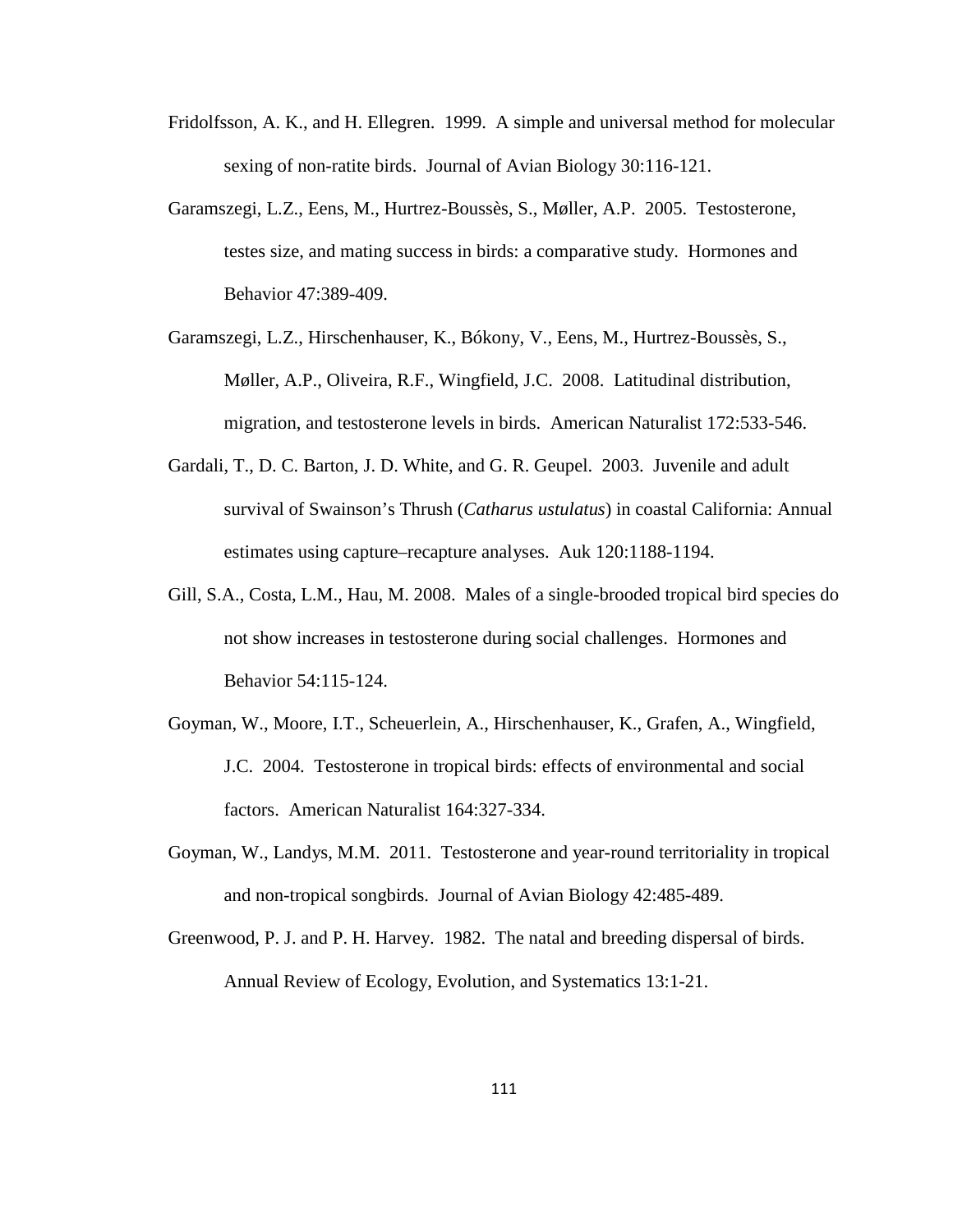- Griffith, S.C., Owens, I.P.F., Thuman, K.A. 2002. Extra pair paternity in birds: a review of interspecific variation and adaptive function. Molecular Ecology 11:2195- 2212.
- Hatch, M. I., R. J. Smith, and J. C. Owen. 2010. Arrival timing and hematological parameters in Gray Catbirds (*Dumetella carolinensis*). Journal of Ornithology 151:545-552.
- Hau, M. 2007. Regulation of male traits by testosterone: Implications for the evolution of vertebrate life histories. BioEssays 29:133-144.
- Hau, M., Gill, S.A., Goymann, W. 2008. Tropical field endocrinology: Ecology and evolution of testosterone concentrations in birds. General and Comparative Endocrinology 157:241-248.
- Hau, M., Romero, L.M., Brawn, J.D., Van't Hof, T.J. 2002. Effect of polar day on plasma melatonin, testosterone, and estradiol in high-Arctic Lapland Longspurs. General and Comparative Endocrinology 126:101-112.
- Hayes, P.A., Robertson, R.J. 1989. The impact of male parental care on female eastern kingbird reproductive success. Wilson Bulletin 101:462-467.
- Hestbeck, J. B., J. D. Nichols, and R. A. Malecki. 1991. Estimates of movement and site fidelity using mark-resight data of wintering Canada Geese. Ecology 72: 523- 533.
- Hirschenhauser, K., Winkler, H., Oliveira, R.F. 2003. Comparative analysis of male androgen responsiveness to social environment in birds: the effects of mating system and paternal incubation. Hormones and Behavior 43:508-519.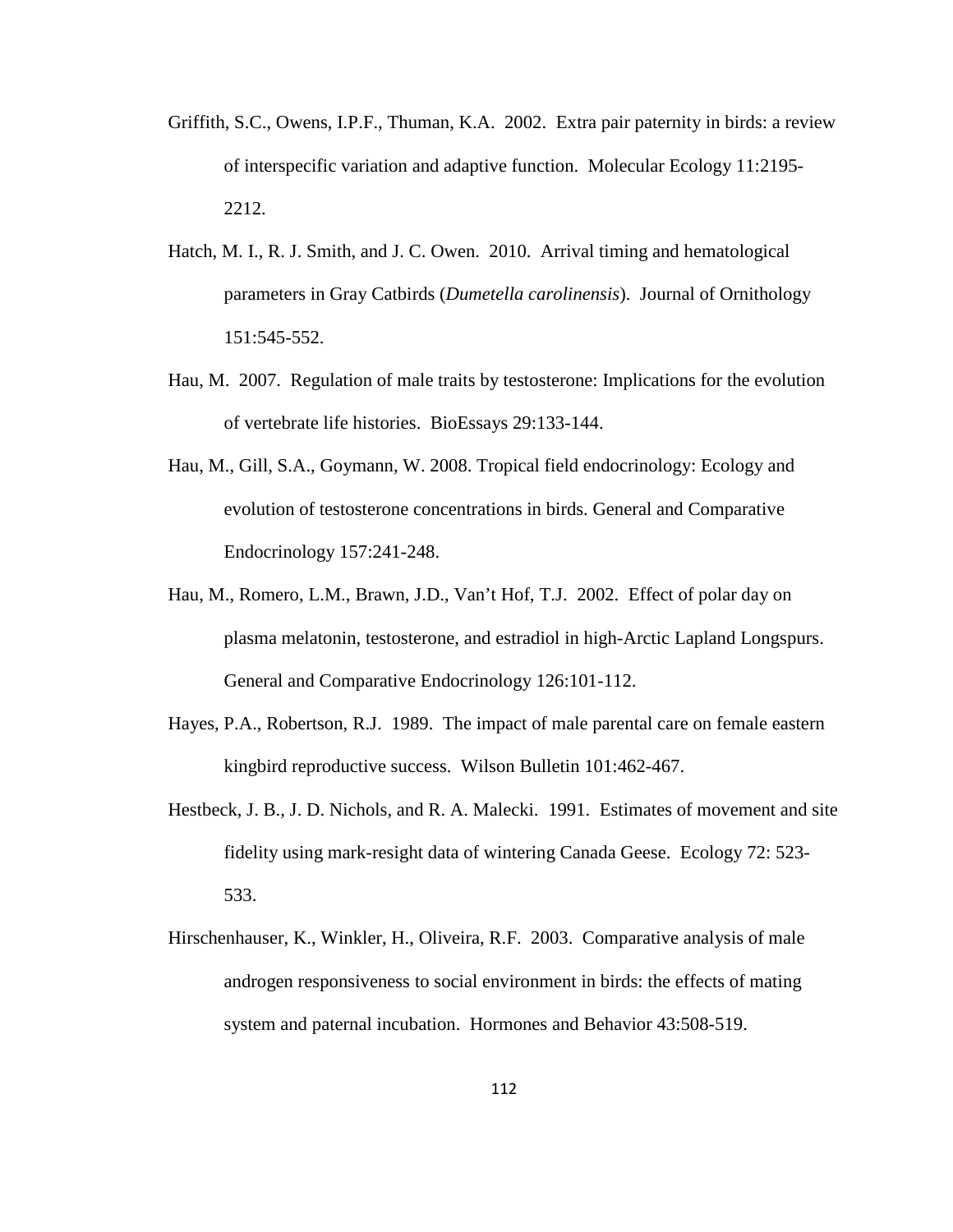- Horton, B.M., Yoon, J., Ghalambor, C.K., Moore, L.T., Sillett, T.S. 2010. Seasonal and population variation in male testosterone levels in breeding orange-crowned warblers (*Vermivora celata*). General and Comparative Endocrinology 168:333- 339.
- Hoysak, D. J., and P. J. Weatherhead. 1991. Sampling blood from birds: A technique and an assessment of its effect. Condor 93:746-752.
- Hunt, K., Wingfield, J.C., Astheimer, L.B., Buttemer, W.A., Hahn, T.P. 1995. Temporal patterns of territorial behavior and circulating testosterone in the Lapland Longspur and other Arctic passerines. American Zoologist 35:274-284.
- Jawork, J.M., McGlothlin, J.W., Casto, J.M., Greives, T.J., Snajdr, E.A., Bentley, G.E., Ketterson, E.D. 2006. Seasonal and individual variation in response to GnRH challenge in male dark-eyed juncos (*Junco hyemalis*). General and Comparative Endocrinology 149:182-189.
- Johnsen, T.S. 1998. Behavioural correlates of testosterone and seasonal changes of steroids in red-winged blackbirds. Animal Behaviour 55:957-965.
- Johnson, M. D., and G. R. Geupel. 1996. The importance of productivity to the dynamics of a Swainson's Thrush population. Condor 98:133-141.
- Jolly, G. M. 1965. Explicit estimates from capture–recapture data with both death and immigration-stochastic model. Biometrika 52:225-247.
- Kempenaers, B., Peters, A., Foerster, K. 2008. Sources of individual variation in plasma testosterone levels. Philosophical transactions of the Royal Society B 363:1711- 1723.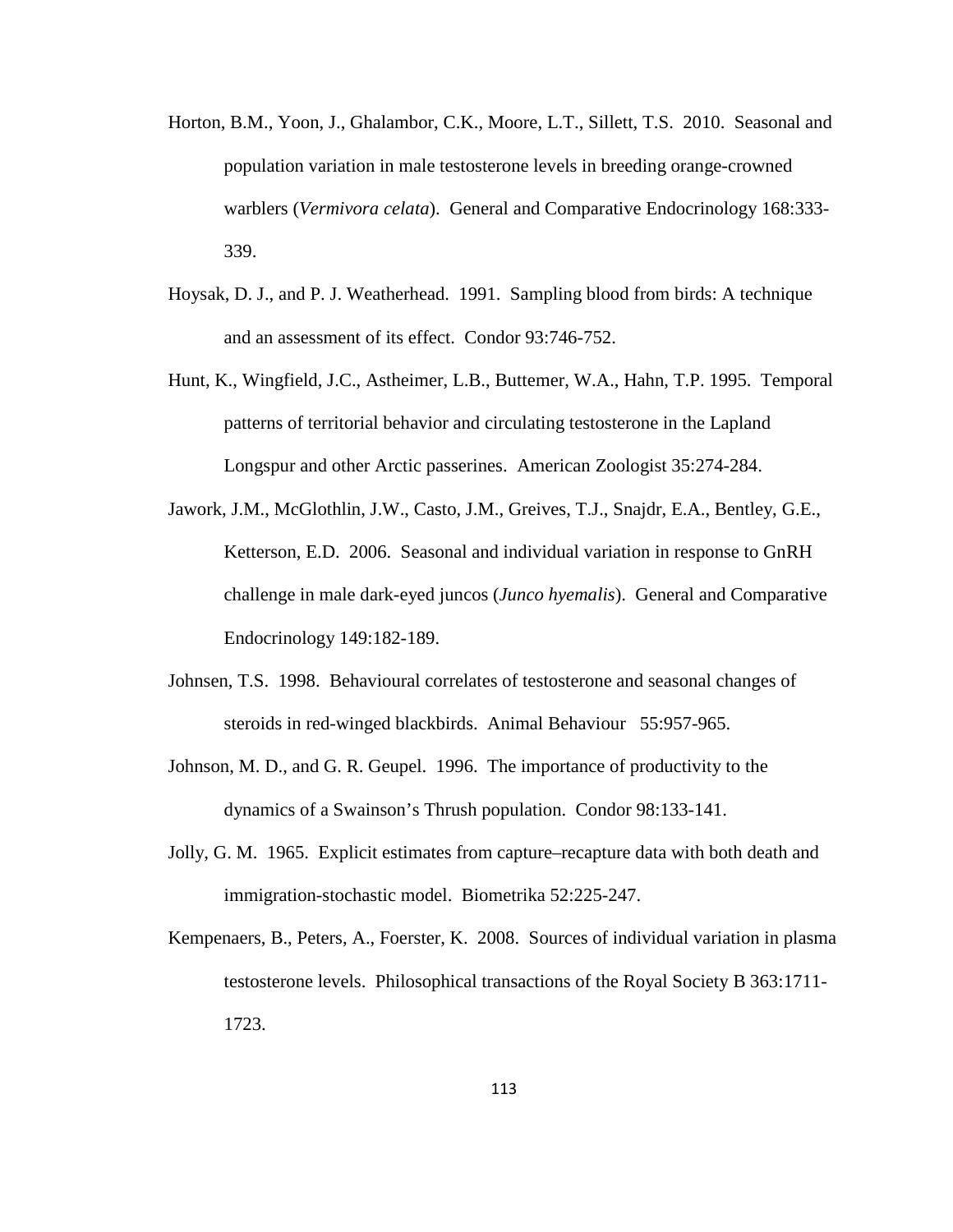- Keyser, A. J., M. T. Keyser, and D. E. L. Promislow. 2004. Life-history variation and demography in Western Bluebirds (*Sialia mexicana*) in Oregon. Auk 121:118- 133.
- Knowles, S. C. L., M. J. Wood, and B. C. Sheldon. 2010. Context-dependent effects of parental effort on malaria infection in a wild bird population, and their role in reproductive trade-offs. Oecologia 164:87-97.
- Krebs, C. J. 1999. Ecological methodology, second edition. Addison-Wesley Educational Publishers, Menlo Park, CA.
- Lande, R. 1988. Demographic models of the Northern Spotted Owl (*Strix occidentalis caurina*). Oecologia 75:601-607.
- Landys, M.M., Goymann, W., Raess, M., Slagsvold, T. 2007. Hormonal responses to male-male social challenge in the blue tit *Cyanistes caeruleus*: single-broodedness as an explanatory variable. Physiological and Biochemical Zoology 80:228-240.
- Landys, M.M., Goymann, W., Schwabl, I., Trapschuh, M., Slagsvold, T. 2010. Impact of season and social challenge on testosterone and corticosterone levels in a yearround territorial bird. Hormones and Behavior 58:317-325.
- Lebreton, J. D., K. P. Burnham, J. Clobert, and D. R. Anderson. 1992. Modeling survival and testing biological hypotheses using marked animals: a unified approach with case studies. Ecological Monographs 62:67-118.
- Lebreton, J. D., J. E. Hines, R. Pradel, J. D. Nichols, and J. A. Spendelow. 2003. Estimation by capture-recapture of recruitment and dispersal over several sites. Oikos 101:253-264.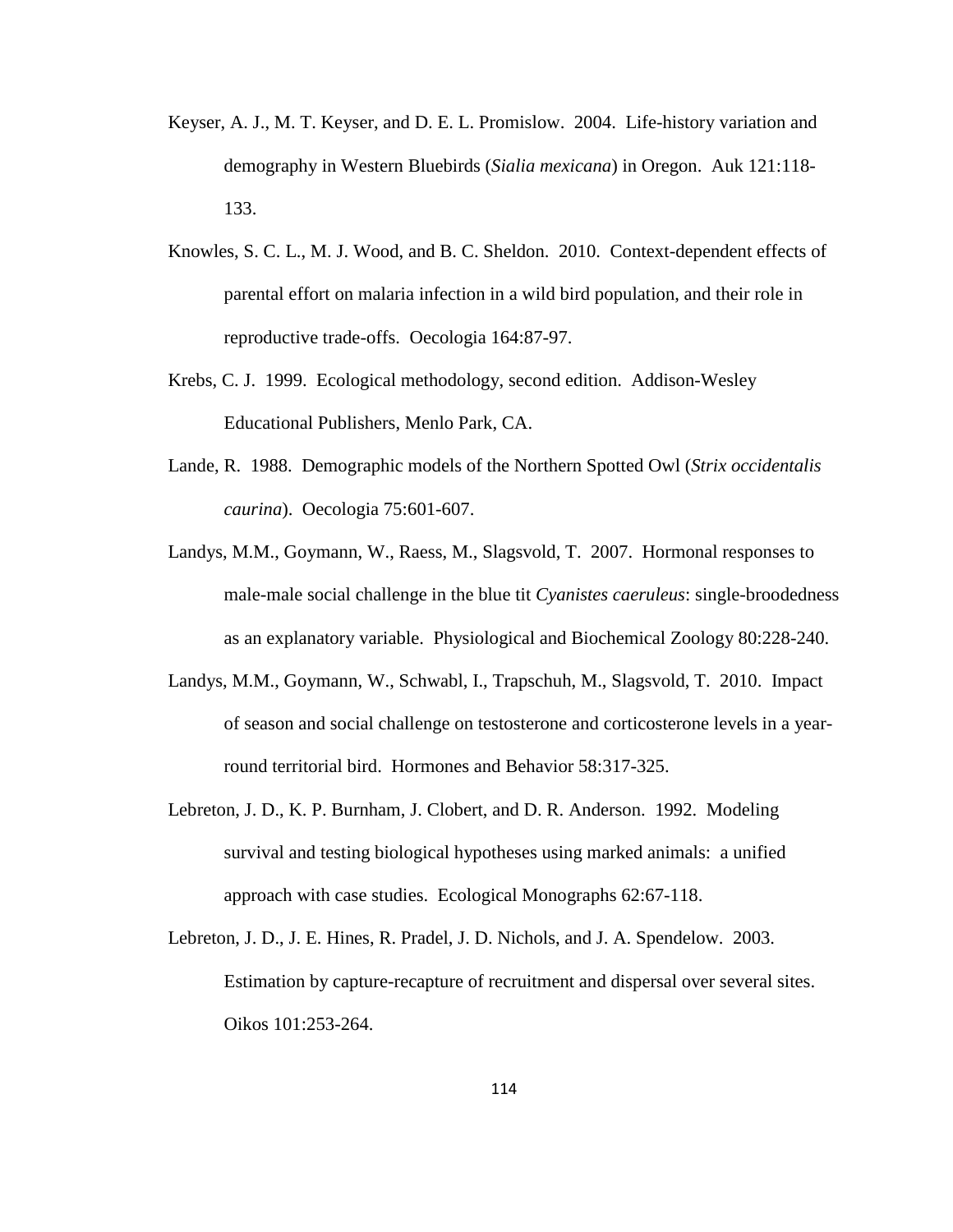- Lescroel, A., K. M. Dugger, G. Ballard, and D. G. Ainley. 2009. Effects of individual quality, reproductive success and environmental variablility on survival of a longlived seabird. Journal of Animal Ecology 78:798-806.
- Lobato, E., J. Moreno, S. Merino, J. Morales, G. Tomás, J. Martínez, R. A. Vásquez, A. Kuchar, E. Möstl, and J. L. Osorno. 2010. Arrival date and territorial behavior are associated with corticosterone metabolite levels in a migratory bird. Journal of Ornithology 151:587-597.
- Logan, C.A, Wingfield, J. C. 1995. Hormonal correlates of breeding status, nest construction, and parental care in multiple-brooded northern mockingbirds, *Mimus polyglottos*. Hormones and Behavior 29:12-30.
- Lyons, J. E., J. A. Collazo, and C. G. Guglielmo. 2008. Plasma metabolites and migration physiology of Semipalmated Sandpipers: Refueling performance at five latitudes. Oecologia 155:417-427.
- Martin, T. E., J. Clobert, and D. R. Anderson. 1995. Return rates in studies of life history evolution: Are biases large? Journal of Applied Statistics 22:863-875.
- McCoy, T. D., M. R. Ryan, E. W. Kurzejeski, and L. W. Burger Jr. 1999. Conservation Reserve Program: source or sink habitat for grassland birds in Missouri? Journal of Wildlife Management 63:530-538.
- McGlothlin, J.W., Jawor, J.M., Ketterson, E.D. 2007. Natural variation in a testosterone-mediated trade-off between mating effort and parental effort. American Naturalist 170:864-875.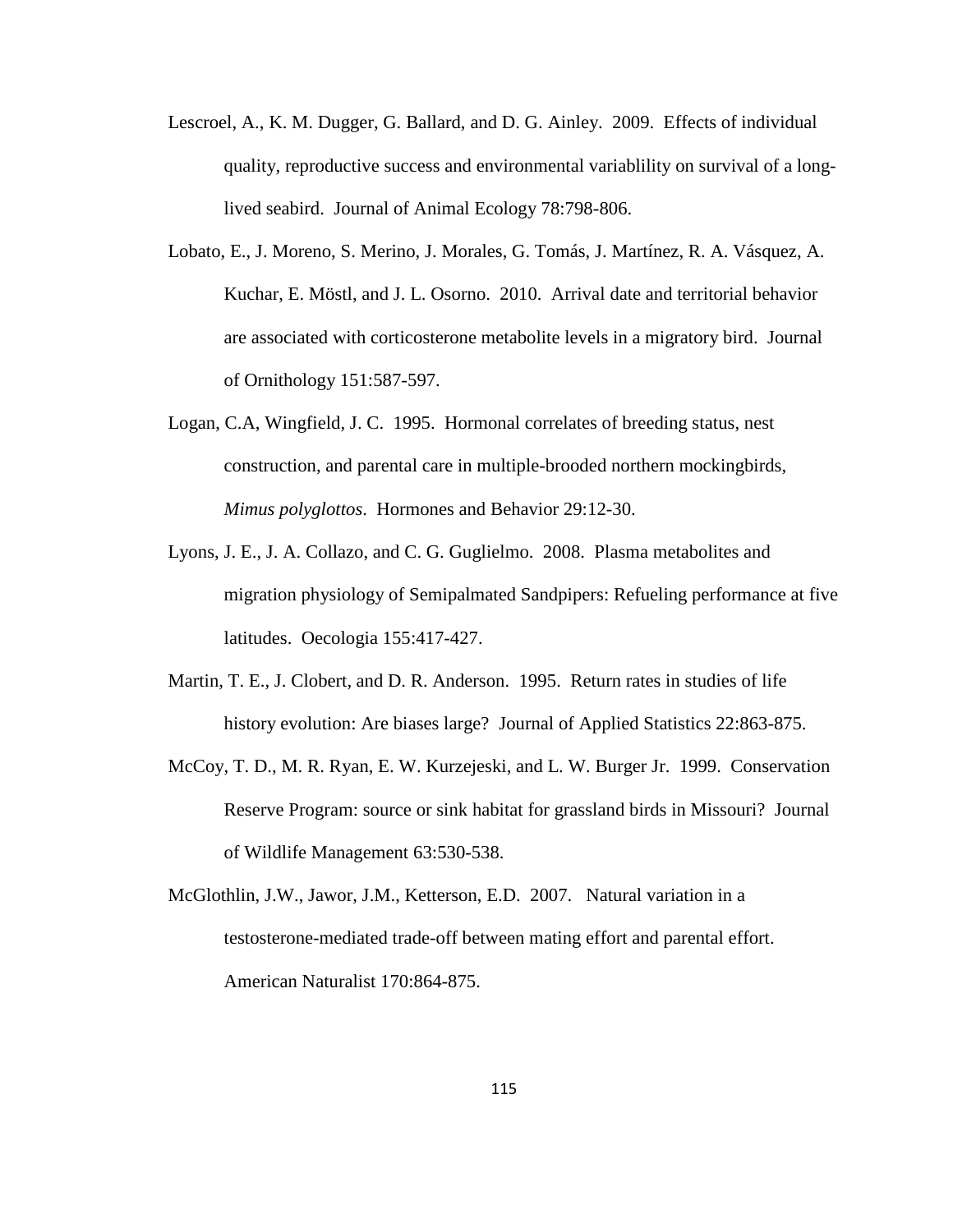- Moore, M.C. 1984. Changes in territorial defense produced by changes in circulating levels of testosterone: a possible hormonal basis for mate-guarding behavior in white-crowned sparrows. Behaviour 88:215-226.
- Moss, R., Parr, R., Lambin, X. 1994. Effect of testosterone on breeding density, breeding success, and survival of red grouse. Proceedings of the Royal Society of London B 258:175-180.
- Mulder, R.A., Dunn, P.O., Cockburn, A., Lazenby-Cohen, K.A., Howell, M.J. 1994. Helpers liberate female fairy-wrens from constraints on extra-pair mate choice. Proceedings of the Royal Society of London B 255:223-229.
- Murphy, M. T. 1987. The impact of weather on kingbird foraging behavior. Condor 89:721-730.
- Murphy, M. T. 1996a. Eastern Kingbird (*Tyrannus tyrannus*). *In* The Birds of North America Online (A. Poole, Ed.). Cornell Lab of Ornithology, Ithaca, New York. Available at bna.birds.cornell.edu/bna/species/253.
- Murphy, M. T. 1996b. Survivorship, breeding dispersal and mate fidelity in Eastern Kingbirds. Condor 98:82-92.
- Murphy, M. T. 2000. Evolution of clutch size in the Eastern Kingbird: tests of alternative hypotheses. Ecological Monographs 70:1-20.
- Murphy, M. T. 2001. Habitat-specific demography of a long-distance, Neotropical migrant bird, the Eastern Kingbird. Ecology 82:1304-1318.
- Murphy, M.T., Sexton, K., Dolan, A.C., Redmond, L.J. 2008*.* Dawn song of the eastern kingbird: an honest signal of male quality? Animal Behaviour 75:1075-1084.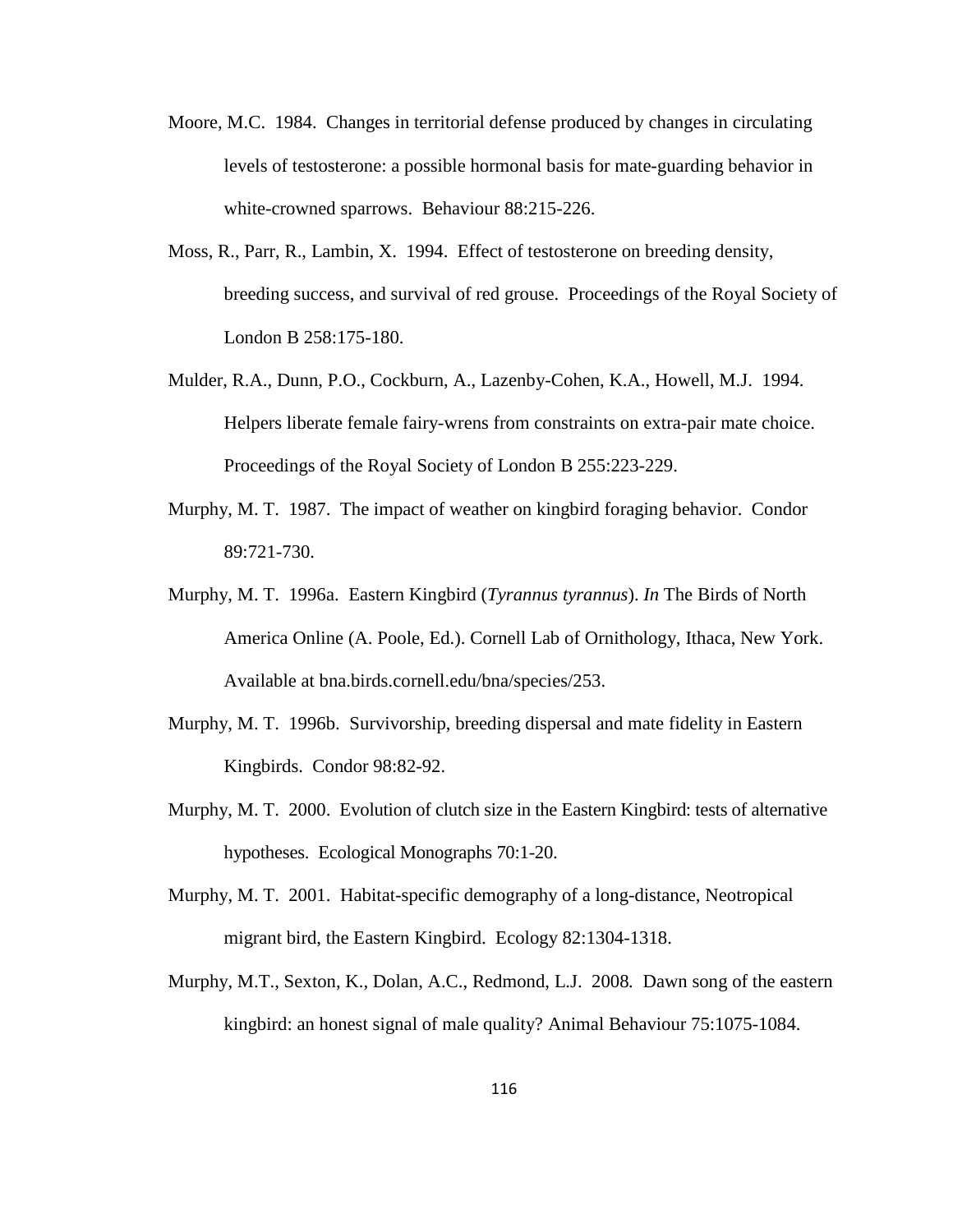- Naef-Daenzer, B., F. Widmer, and M. Nuber. 2001. Differential post-fledging survival of Great and Coal tits in relation to their condition and fledging date. Journal of Animal Ecology 70:730-738.
- Neff, B.D., Knapp, R. 2009. Paternity, parental behavior and endogenous steroid hormone concentrations in nest-tending male bluegill. Hormones and Behavior 56:239-245.
- Oring, L.W., Fivizzani, A.J., El Halawani, M.E. 1989. Testosterone-induced inhibition of incubation in the Spotted Sandpiper (*Actitis mecularia*). Hormones and Behavior 23:412-423.
- Owens, P.F., Short, R.V. 1995. Hormonal basis of sexual dimorphism in birds: implications for new theories of sexual selection. TREE 10:44-47.
- Perkins, K. A., R. R. Roth, J. L. Bowman, and J. Green. 2004. Flushing, capture, and bleeding do not affect return rate of female Wood Thrushes (*Hylocichla mustelina*) in Delaware. Auk 121:354-360.
- Peters, A, Ashtheimer, L.B., Cockburn, A. 2001. The annual testosterone profile in cooperatively breeding superb fairy-wrens, *Malurus cyaneus*, reflects their extreme infidelity. Behavioral Ecology and Sociobiology 50:519-527.
- Peters, A., Cockburn, A., Cunningham, R. 2002. Testosterone treatment suppresses paternal care in suberb fairy-wrens, *Malurus cyaneus*, despite their concurrent investment in courtship. Behavioral Ecology and Sociobiology 51:538-547.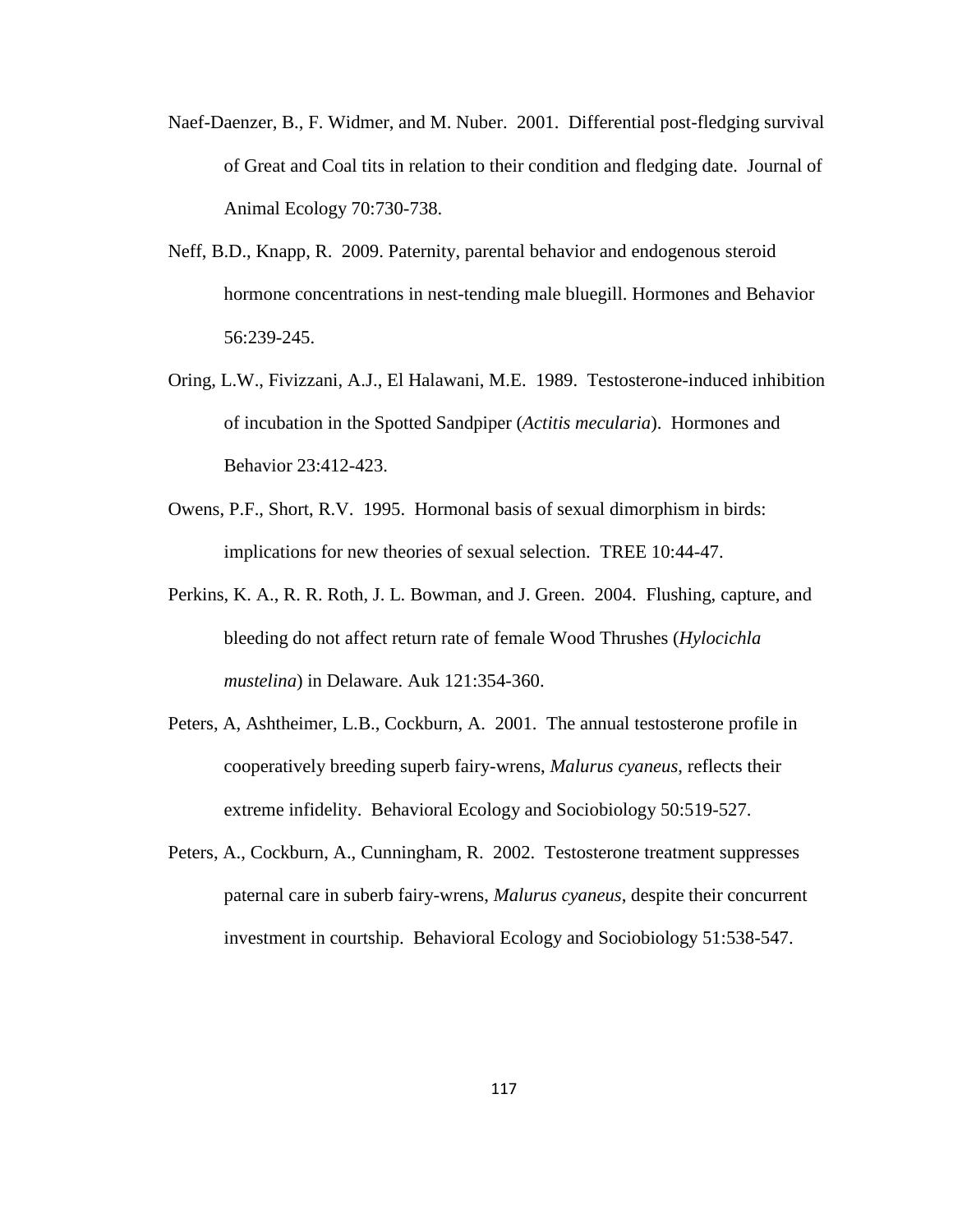- Peters, A., Delhey, K., Goymann, W., and Kempenaers, B. 2006. Age-dependent association between testosterone and crown UV coloration in male blue tits (*Parus caeruleus*). Behavioral Ecology and Sociobiology 59:666-673.
- Pinxten, R., De Ridder, E., Arckens, L., Darras, V.M., Eens, M. 2007. Plasma testosterone levels of male European starlings (*Sturnus vulgaris*) during the breeding cycle and in relation to song and paternal care. Behaviour 144:393-410.
- Ploucha, J. M., J. B. Scott, and R. K. Ringer. 1981. Vascular and hematologic effects of hemorrhage in the chicken. American Journal of Physiology 240:H9-H17.
- Raouf, S.A, Parker, P.G., Ketterson, E.D., Nolan, Jr., V., Ziegenfus, C. 1997. Testosterone affects reproductive success by influencing extra-pair fertilizations in male dark-eyed juncos (Aves: *Junco hyemalis*). Proceedings of the Royal Society of London B 264:1599-1603.
- Raveling, D. G. 1970. Survival of Canada Geese unaffected by withdrawing blood samples. Journal of Wildlife Management 34:941-943.
- Redmond, L.J., Murphy, M.T., Dolan, A.C., Sexton, K. 2009a. Parental investment theory and nest defense by Eastern Kingbirds. Wilson Journal of Ornithology 121:1-11.
- Redmond, L. J., M. T. Murphy, A. C. Dolan, and K. Sexton. 2009b. Public information facilitates habitat selection of a territorial species: The Eastern Kingbird. Animal Behaviour 77:457-463.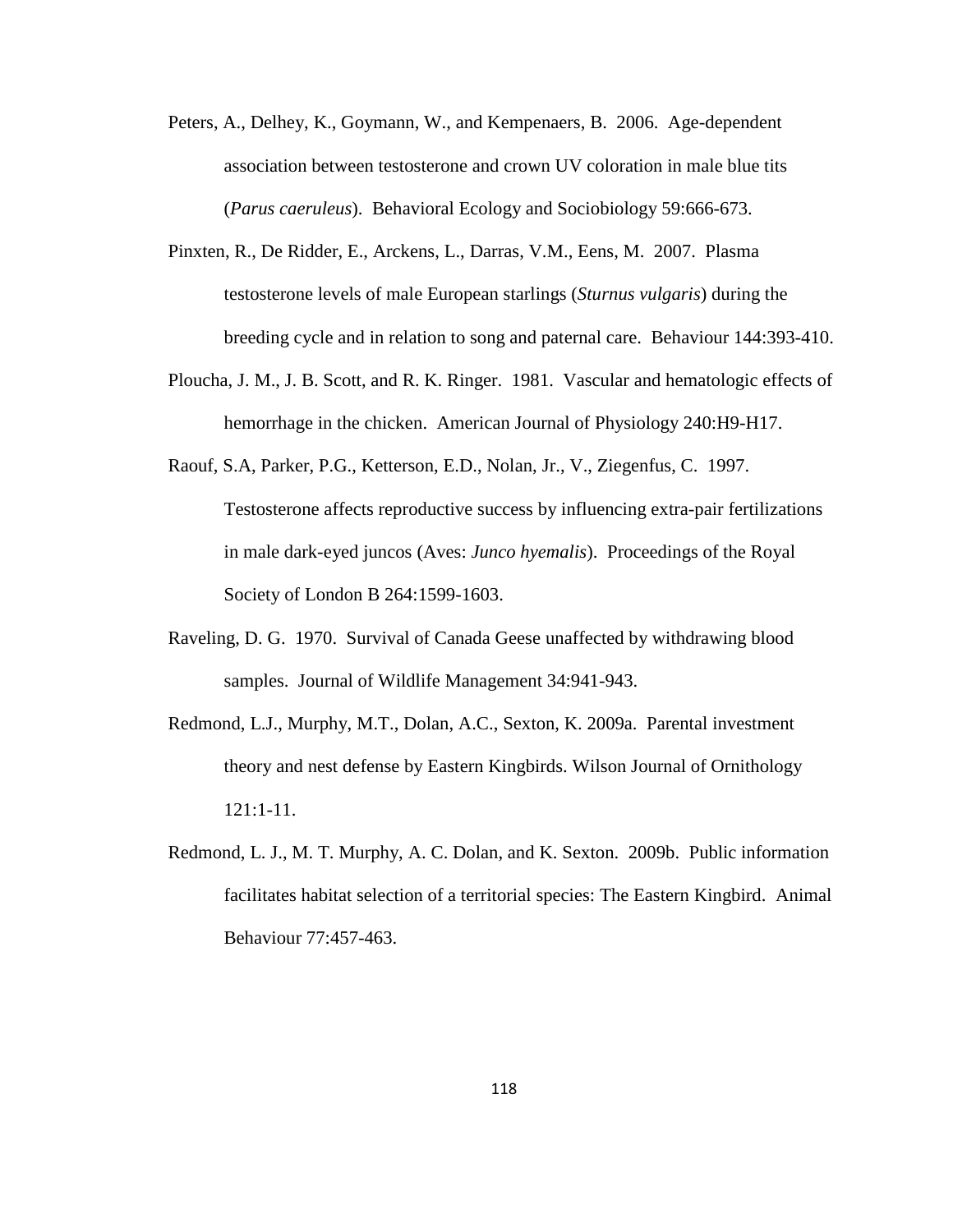- Redmond, L. J., and M. T. Murphy. 2011. Multistate mark-recapture analysis reveals no effect of blood sampling on survival and recapture of Eastern Kingbirds (*Tyrannus tyrannus*). Auk 128:514-521.
- Redmond, L.J., Murphy, M.T. 2012. Using complementary approaches to estimate survival of juvenile and adult Eastern Kingbirds. Journal of Field Ornithology 83:247-259.
- Redpath, S.M., Mougeot, F., Leckie, F.M., Evans, S.A. 2006. The effects of autumnal testosterone on survival and productivity in red grouse, *Lagopus lagopusscoticus*. Animal Behaviour 71:1297-1305.
- Reid, J. M., E. M. Bignal, S. Bignal, D. I. McCracken, and P. Monaghan. 2004. Identifying the demographic determinants of population growth rate: a case study of red-billed choughs *Pyrrhocorax pyrrhocorax*. Journal of Animal Ecology 73:777-788.
- Ricklefs, R. E. 1973. Fecundity, mortality, and avian demography. In: Breeding biology of birds (D. S. Farner, ed.), pp. 366-435. National Academy of Sciences, Washington, D.C.
- Ringsby, T. H., B. E. Saether, H. Jensen, and S. Engen. 2006. Demographic characteristics of extinction in a small insular population of House Sparrows in northern Norway. Conservation Biology 20:1761-1767.
- Robinson, W.D., Hau, M., Klasing, K.C., Wikelski, M., Brawn, J.D., Austin, S.H., Tarwater, C.E., Ricklefs, R.E. 2010. Diversification of life histories in New World birds. Auk 127:253-262.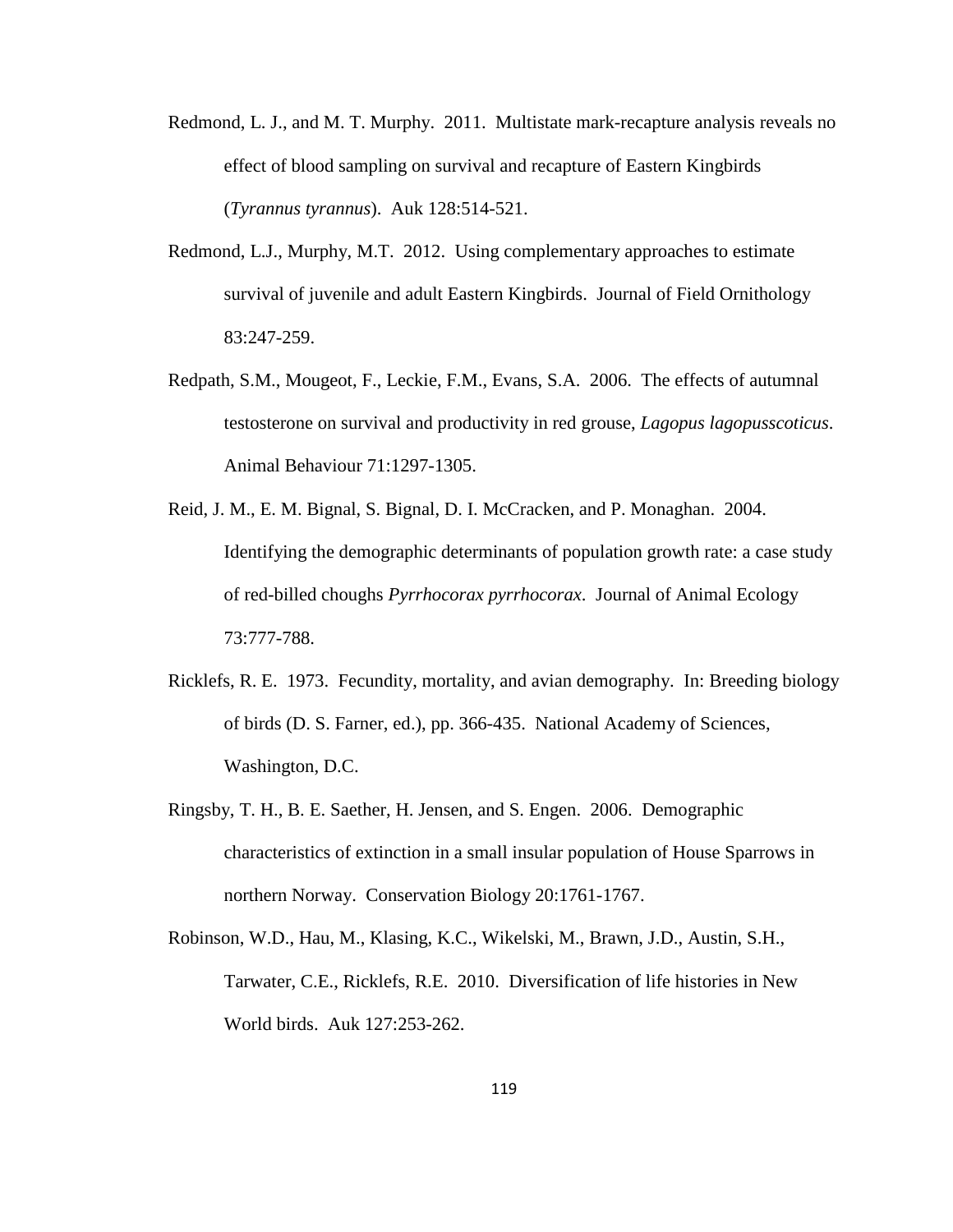- Rodenhouse, N. L., T. W. Sherry, and R. T. Holmes. 1997. Site-dependent regulation of population size: a new synthesis. Ecology 78:2025-2042.
- Rodnan, G. P., F. G. Ebaugh, Jr., M. R. Spivey Fox, and D. M. Chambers. 1957. The life span of the red blood cell and the red blood cell volume in the chicken, pigeon and duck as estimated by the use of  $Na_2Cr^{51}O_4$ : With observations on red cell turnover rate in the mammal, bird and reptile. Blood 12:355-366.
- Rowe, D.L., Murphy, M.T., Fleishcer, R.C., Wolf, P.G. 2001. High frequency of extrapair paternity in Eastern Kingbirds. Condor 103:845-851.
- Ryan, M. R., B. G. Root, and P. M. Mayer. 1993. Status of Piping Plovers in the Great Plains of North America: a demographic simulation model. Conservation Biology 7:581-585.
- Saino, N., and Møller, A.P. 1995a. Testosterone correlates of mate guarding, singing and aggressive behaviour in male barn swallows, *Hirundo rustica*. Animal Behaviour 49:465-472.
- Saino, N., Møller, A.P. 1995b. Testosterone-induced depression of male parental behavior in the barn swallow: female compensation and effects on seasonal fitness. Behavioral Ecology and Sociobiology 36:151-157.
- Sax, A., Hoi, H. 1998. Individual and temporal variation in cloacal protuberance size of male Bearded Tits (*Panurus biarmicus*). Auk 115:964-969.
- Schaub, M., and J. von Hirschheydt. 2009. Effect of current reproduction on apparent survival, breeding dispersal, and future reproduction in Barn Swallows assessed by multistate capture-recapture models. Journal of Animal Ecology 78:625-635.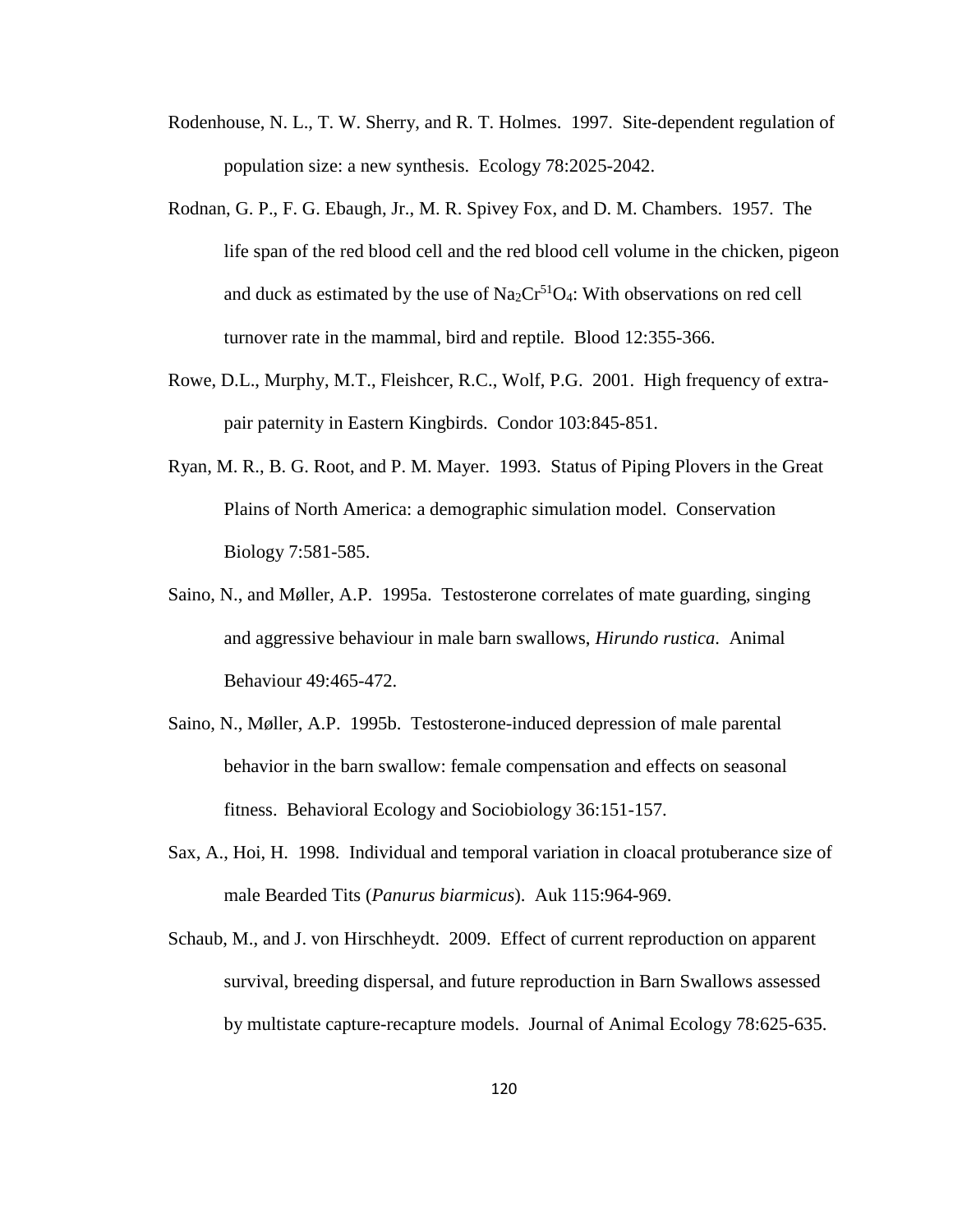- Schlinger, B.A., Day, L.B., Fusani, L. 2008. Behavior, natural history, and neuroendocrinology of a tropical bird. Hormones and Behavior 157:254-258.
- Schoech, S.J., Ketterson, E.D., Nolan, Jr., V., Sharp, P.J., Buntin, J.D. 1998. The effect of exogenous testosterone on parental behavior, plasma prolactin, and prolactin binding sites in Dark-eyed Juncos. Hormones and Behavior 34:1-10.
- Schwabl, H., Flinks, H., Gwinner, E. 2005. Testosterone, reproductive stage, and territorial behavior of male and female European stonechats *Saxicola torquata*. Hormones and Behavior 47:503-512.
- Schwarz, C. J., J. F. Schweigert, and A. N. Arnason. 1993. Estimating migration rates using tag-recovery data. Biometrics 49:177-193.
- Seber, G. A. F. 1965. A note on the multiple-recapture census. Biometrika 52:249-259.
- Sexton, K., M. T. Murphy, L. J. Redmond, and A. C. Dolan. 2007. Dawn song behavior of Eastern Kingbirds: intrapopulation variability and sociobiological correlates. Behaviour 144:1273-1295.
- Sheldon, L. D., E. H. Chin, S. A. Gill, G. Schmaltz, A. E. M. Newman, and K. K. Soma. 2008. Effects of blood collection on wild birds: An update. Journal of Avian Biology 39:369-378.
- Shutler, D., R. G. Clark, C. Fehr, and A. W. Diamond. 2006. Time and recruitment costs as currencies in manipulation studies on the cost of reproduction. Ecology 87:2938-2946.
- Sillett, T. S., and R. T. Holmes. 2002. Variation in survivorship of a migratory songbird throughout its annual cycle. Journal of Animal Ecology 71:296-308.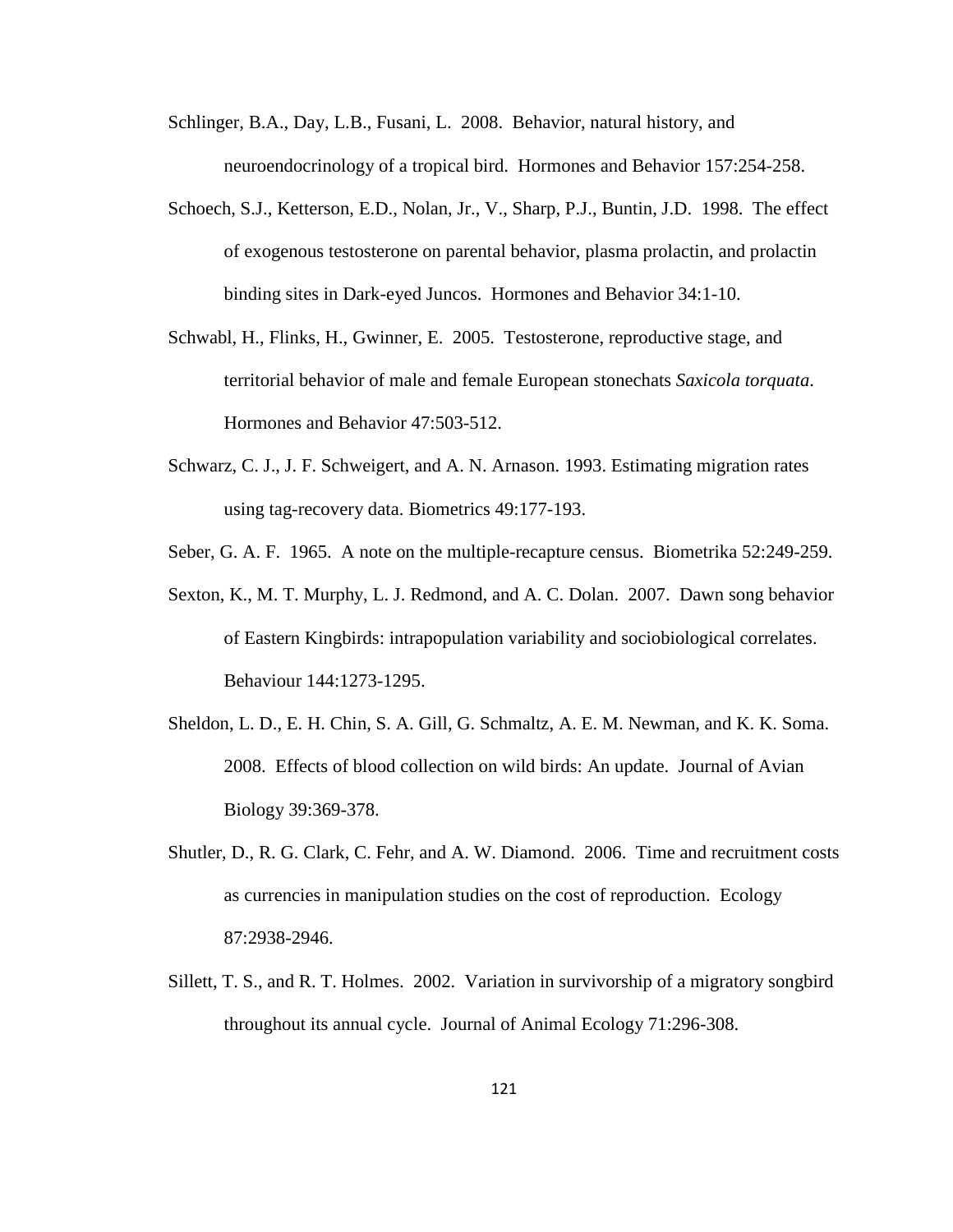- Silverin, B., Baillien, M., Balthazart, J. 2004. Territorial aggression, circulating levels of testosterone, and brain aromatase activity in free-living pied flycatchers. Hormones and Behavior 45:225-234.
- Small, S. L., F. R. Thompson, G. R. Geupel, and J. Faaborg. 2007. Spotted Towhee population dynamics in a riparian restoration context. Condor 109:721-733.
- Spinney, L. H., G. E. Bentley, and M. Hau. 2006. Endocrine correlates of alternative phenotypes in the White-throated Sparrow (*Zonotrichia albicollis*). Hormones and Behavior 50:762-771.
- SPSS. 2002. Statistics for Windows, V. 11.5. Chicago, IL, USA.
- Stangel, P. W. 1986. Lack of effects from sampling blood from small birds. Condor 88:244-245.
- Stearns, S. C. 1992. The evolution of life histories. Oxford University Press, Oxford, UK.
- STATISTIX. 2008. Version 9.0. Analytical Software, Tallahassee, FL.
- Stenzel, L. E., G. W. Page, J. C. Warriner, J. S. Warriner, D. E. George, C. R. Eyster, B. A. Ramer, and K. K. Neuman. 2007. Survival and natal dispersal of juvenile Snowy Plovers (*Charadrius alexdrinus*) in central coastal California. Auk 124:1023-1036.
- Stouffer, P.C., Johnson, E.I., Bierregaard, Jr., R.O. 2013. Breeding seasonality in central Amazonian rainforest birds. Auk 130:529-540.
- Studds, C. E., and P. P. Marra. 2005. Nonbreeding habitat occupancy and population processes: An upgrade experiment with a migratory bird. Ecology 86:2380-2385.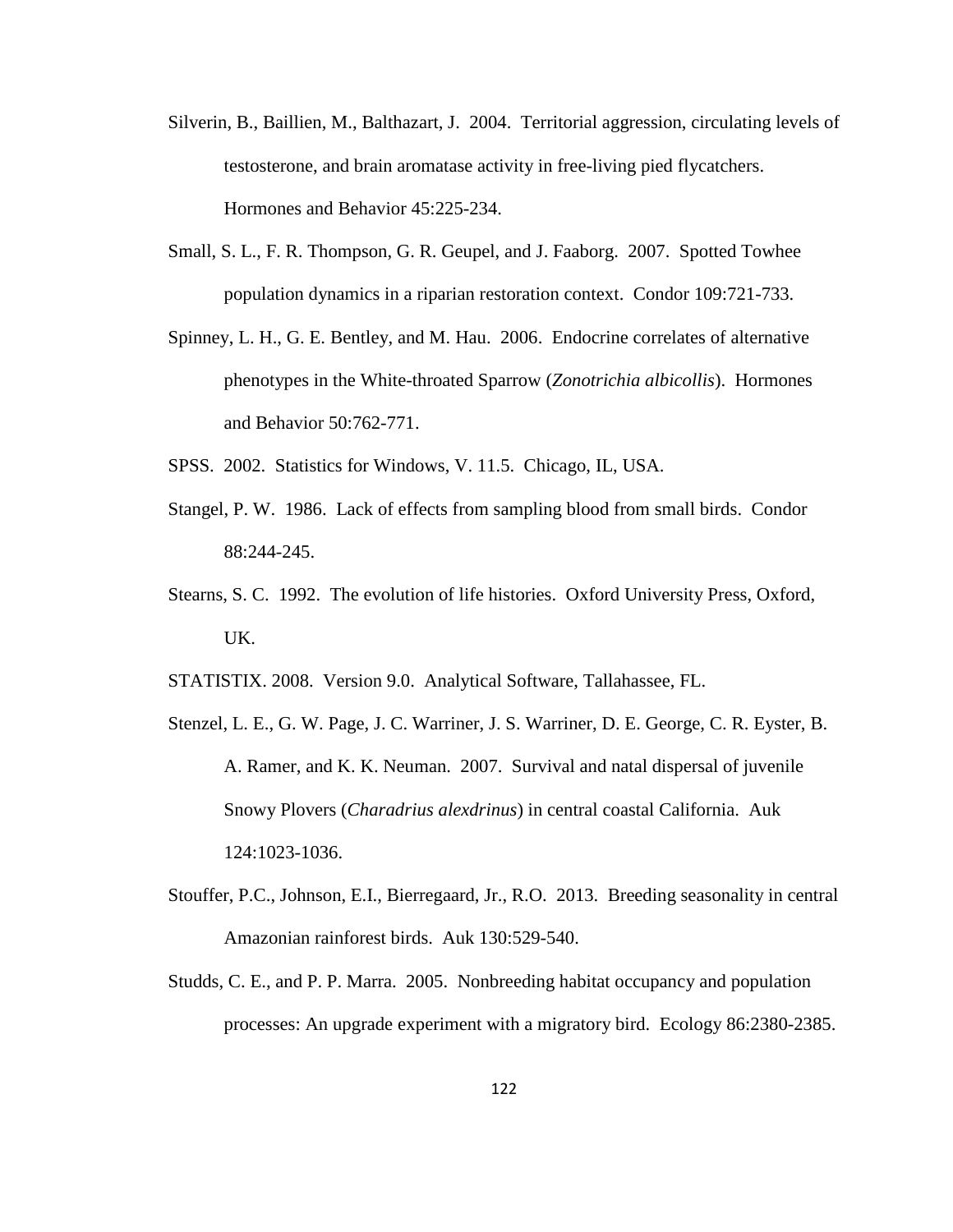- Tarof, S. A., P. M. Kramer, J. R. Hill III, J. Tautin, and B. J. M. Stutchbury. 2011. Brood size and late breeding are negatively related to juvenile survival in a Neotropical migratory songbird. Auk 128: 716-725.
- Tarwater, C. E., R. E. Ricklefs, J. D. Maddox, and J. D. Brawn. 2011. Pre-reproductive survival in a tropical bird and its implications for avian life histories. Ecology 92:1271-1281.
- Temple, S. A., and J. R. Cary. 1988. Modeling dynamics of habitat-interior bird populations in fragmented landscapes. Conservation Biology 2:340-347.
- Townsend, D.S., Palmer, B., Guillette, L.J., Jr. 1991. The lack of influence of exogenous testosterone on male parental behavior in a neotropical frog (*Eleutherodactylus*). Hormones and Behavior 25:313-322.
- Utter, J. M., E. A. LeFebvre, and J. S. Greenlaw. 1971. A technique for sampling blood from small passerines. Auk 88:169-171.
- Van Duyse, E., Pinxten, R., Eens, M. 2000. Does testosterone affect the trade-off between investment in sexual/territorial behavior and parental care in male great tits? Behaviour 137:1503-1515.
- Van Duyse, E., Pinxten, R., Darras, V.M., Arckens, L., Eens, M. 2004. Opposite changes in plasma testosterone and corticosterone levels following a simulated territorial challenge in male great tits. Behaviour 141:451-467.
- Van Hout, A. J.-M., M. Eens, V. M. Darras, and R. Pinxten. 2010. Acute stress induces a rapid increase of testosterone in a songbird: Implications for plasma testosterone sampling. General and Comparative Endocrinology 168:505-510.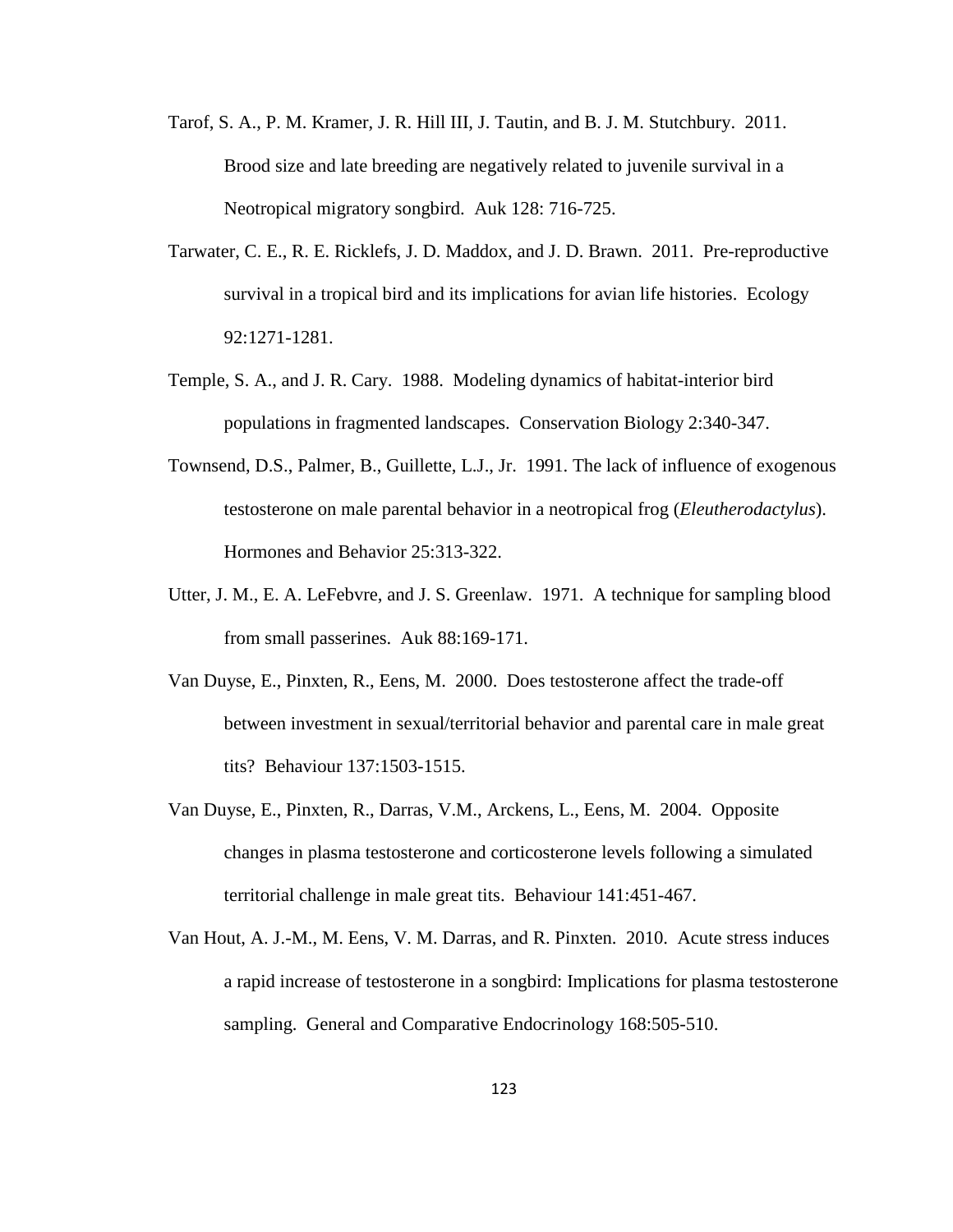- Van Roo, B.L., Ketterson, E.D., Sharp, P.J. 2003. Testosterone and prolactin in two songbirds that differ in paternal care: the blue-headed vireo and the red-eyed vireo. Hormones and Behavior 44:435-441.
- Van Roo B.L. 2004. Exogenous testosterone inhibits several forms of male parental behavior and stimulates song in a monogamous songbird: the blue-headed vireo (*Vireo solitarius*). Hormones and Behavior 46:678-683.
- Voss, M., D. Shutler, and J. Werner. 2010. A hard look at blood sampling of birds. Auk 127:704-708.
- Weatherhead, P. J., and M. R. L. Forbes. 1994. Natal philopatry in passerine birds: genetic or ecological influences? Behavioral Ecology 5:426-433.
- Wheelwright, N. T. and R. A. Mauck. 1998. Philopatry, natal, dispersal, and inbreeding avoidance in an island population of Savannah Sparrows. Ecology 79:753-767.
- White, G. C., and K. P. Burnham. 1999. Program MARK: Survival estimation from populations of marked animals. Bird Study 46 (Supplement):120-138.
- Whittingham, L.A., Dunn, P.O. 2014. Extra-pair mating and sexual selection on male traits across populations. Wilson Journal of Ornithology 126:9-18.
- Wikelski, M., Hau, M., Wingfield, J.C. 1999. Social instability increases plasma testosterone in a year-round territorial Neotropical bird. Proceedings of the Royal Society, Series B 266:551-556.
- Wiley, C.J., Goldizen, A.W. 2003. Testosterone is correlated with courtship but not aggression in the tropical buff-banded rail, *Gallirallus philippensis*. Hormones and Behavior 43:554-560.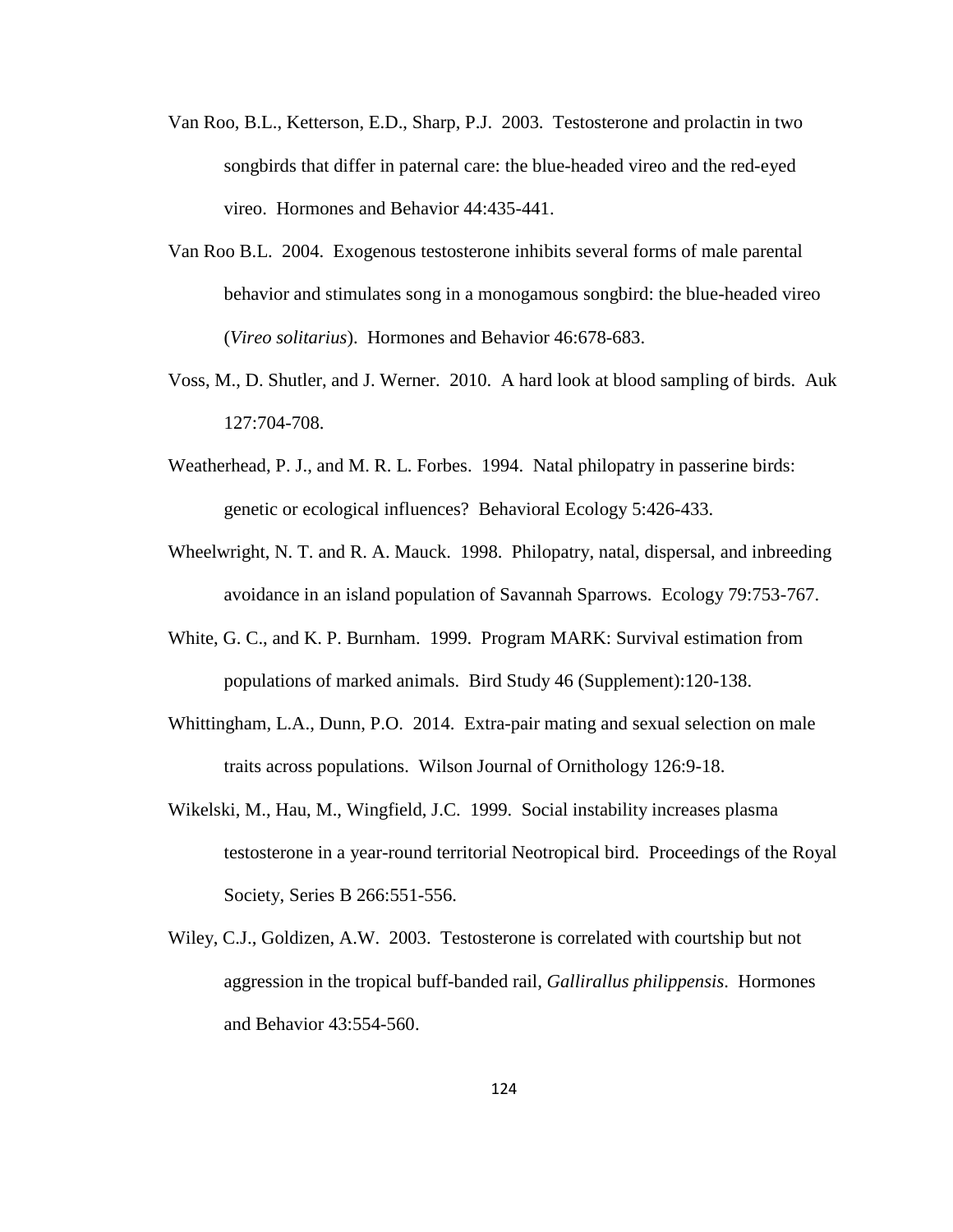- Williams, T.D. 2012. *Physiological Adaptations for Breeding in Birds*. Princeton University Press, Princeton, NJ, USA.
- Wingfield, J.C. 1984. Environmental and endocrine control of reproduction in the song sparrow, *Melospiza melodia*. II. Agonistic interactions as environmental information stimulating secretion of testosterone. General and Comparative Endocrinology 56:417-424.
- Wingfield, J.C. 2012. Regulatory mechanisms that underlie phenology, behavior, and coping with environmental perturbations: an alternative look at biodiversity. Auk 129:1-7.
- Wingfield, J. C., and D. S. Farner. 1976. Avian endocrinology—Field investigations and methods. Condor 78:570-573.
- Wingfield, J.C., and Hahn, T.P. 1984. Testosterone and territorial behaviour in sedentary and migratory sparrows. Animal Behaviour 47:77-89.
- Wingfield, J.C., Hegner, R.E., Dufty, Jr., A.M., Ball, G.F. 1990. The "challenge hypothesis": theoretical implications for patterns of testosterone secretion, mating systems, and breeding strategies. American Naturalist 136:829-846.
- Winkler, D. W., P. H. Wrege, P. E. Allen, T. L. Kast, P. Senesac, M. F. Wasson, and P. J. Sullivan. 2005. The natal dispersal of Tree Swallows in a continuous mainland environment. Journal of Animal Ecology 74:1080-1090.
- Woodard, J.D., Murphy, M.T. 1999. Sex roles, parental experience and breeding success of Eastern Kingbirds. Animal Behaviour 57:105-115.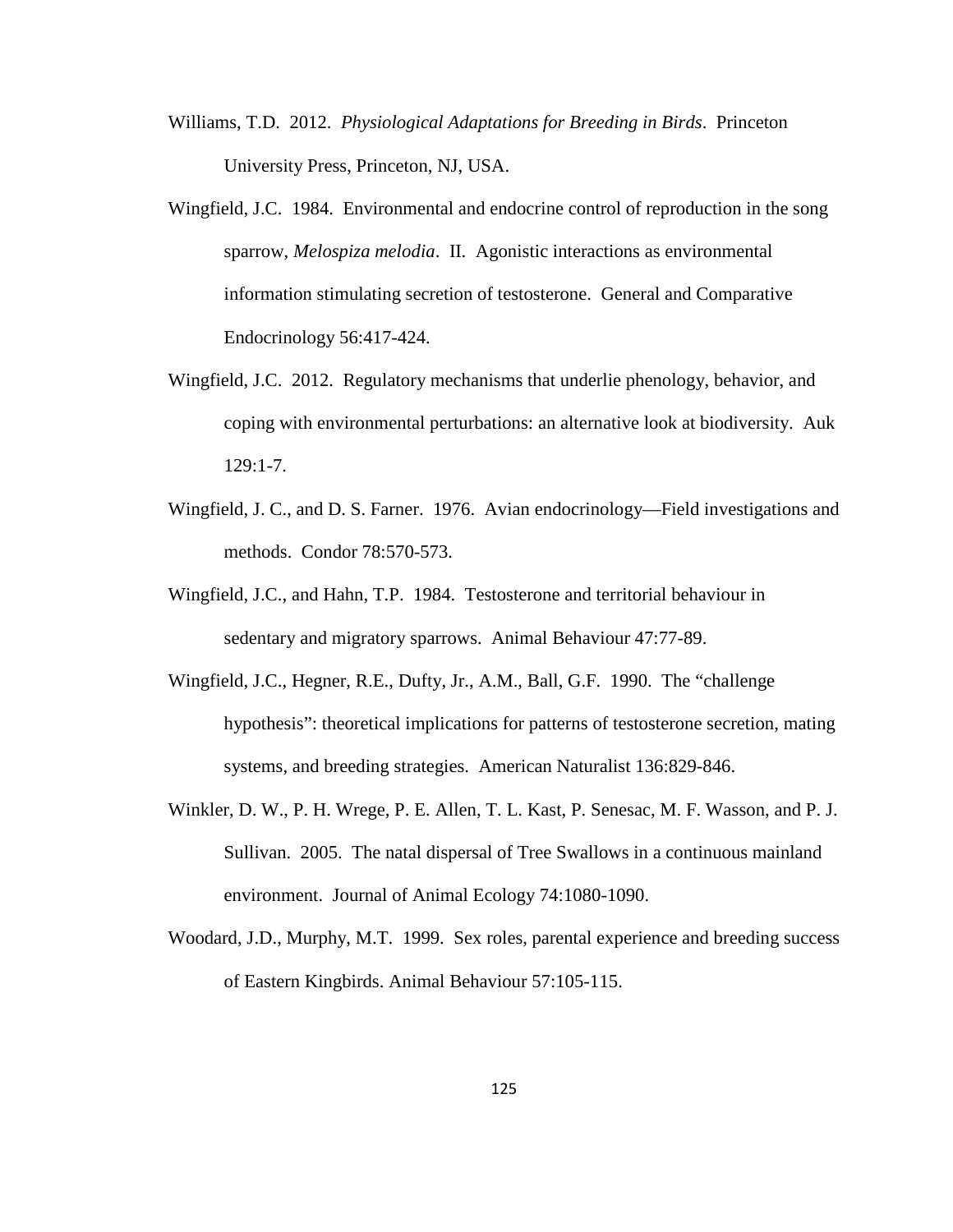- Woodworth, B. L. 1999. Modeling population dynamics of a songbird exposed to parasitism and predation and evaluating management options. Conservation Biology 13:67-76.
- Wynne-Edwards, K.E., Timonin, M.E. 2007. Paternal care in rodents: weakening support for hormonal regulation of the transition to behavioral fatherhood in rodent animal models of biparental care. Hormones and Behavior 52:114-12.
- Yackel Adams, A. A., S. K. Skagen, and J. A. Savidge. 2006. Modeling post-fledging survival of Lark Buntings in response to ecological and biological factors. Ecology 87:178-188.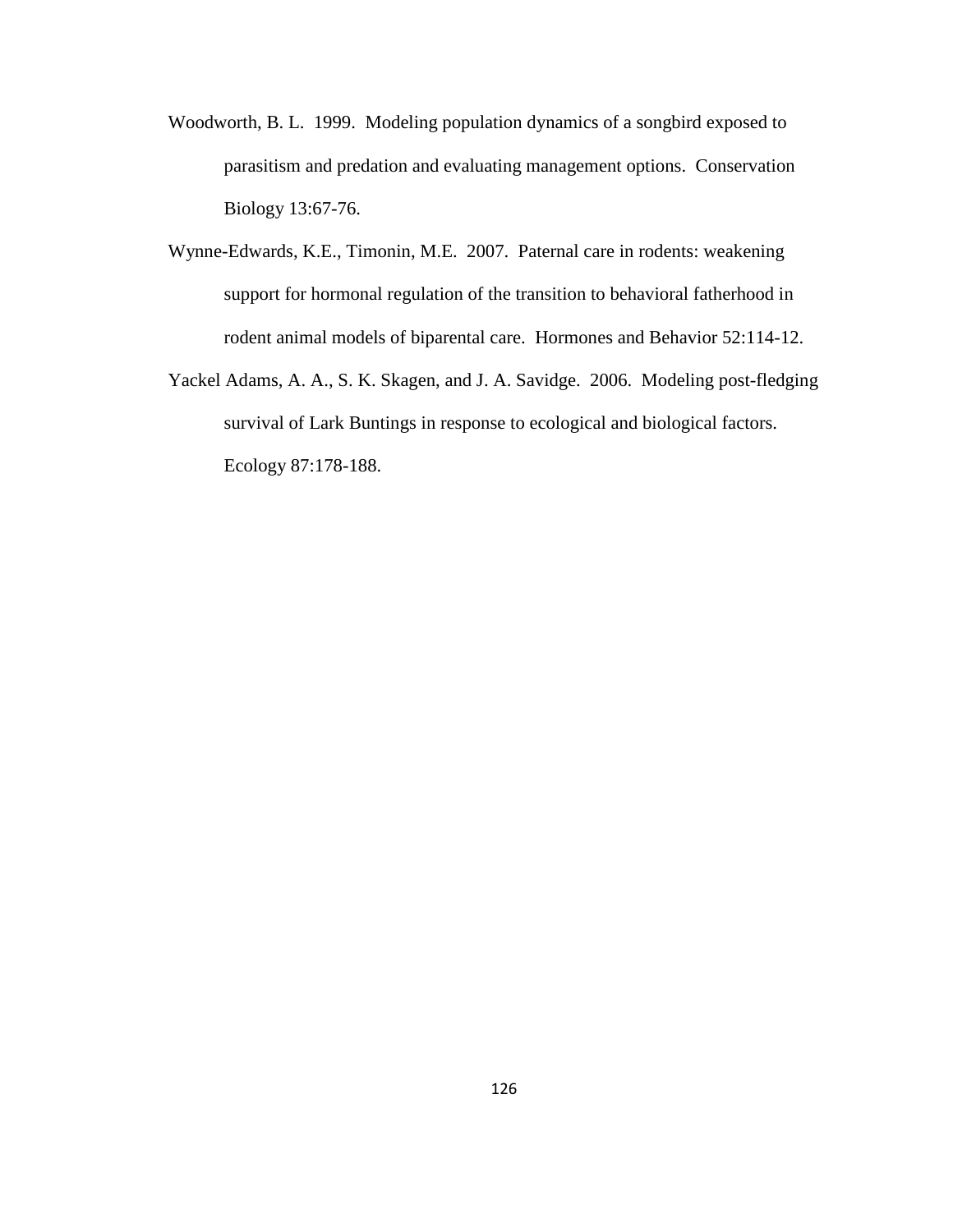#### **APPENDIX**

### **Copyright information for CHAPTERS 2, 3 and 4**

CHAPTER 2 of this dissertation has been published as a journal article in *The Journal of Field Ornithology*. See PREFACE for complete citation. The content and title of this article is the same as what appears in the previously mentioned journal which is published by Wiley-Blackwell. Under the copyright transfer agreement, authors are allowed to grant third parties the right to reproduce published material as long as the content is the same, proper citations are given, and the authors give permission. Therefore, Lucas J. Redmond and Michael T. Murphy grant permission to Portland State University to re-publish this article as CHAPTER 2 of this dissertation.

CHAPTER 3 of this dissertation has been published as a journal article in *The Auk*. See PREFACE for complete citation. The content and title of this article is the same as what appears in the previously mentioned journal which is published by BioOne. According to the copyright agreement of the publisher, authors are allowed to grant third parties the right to reproduce published material as long as the content is the same, proper citations are given, and the authors give permission. Therefore, Lucas J. Redmond and Michael T. Murphy grant permission to Portland State University to re-publish this article as CHAPTER 3 of this dissertation.